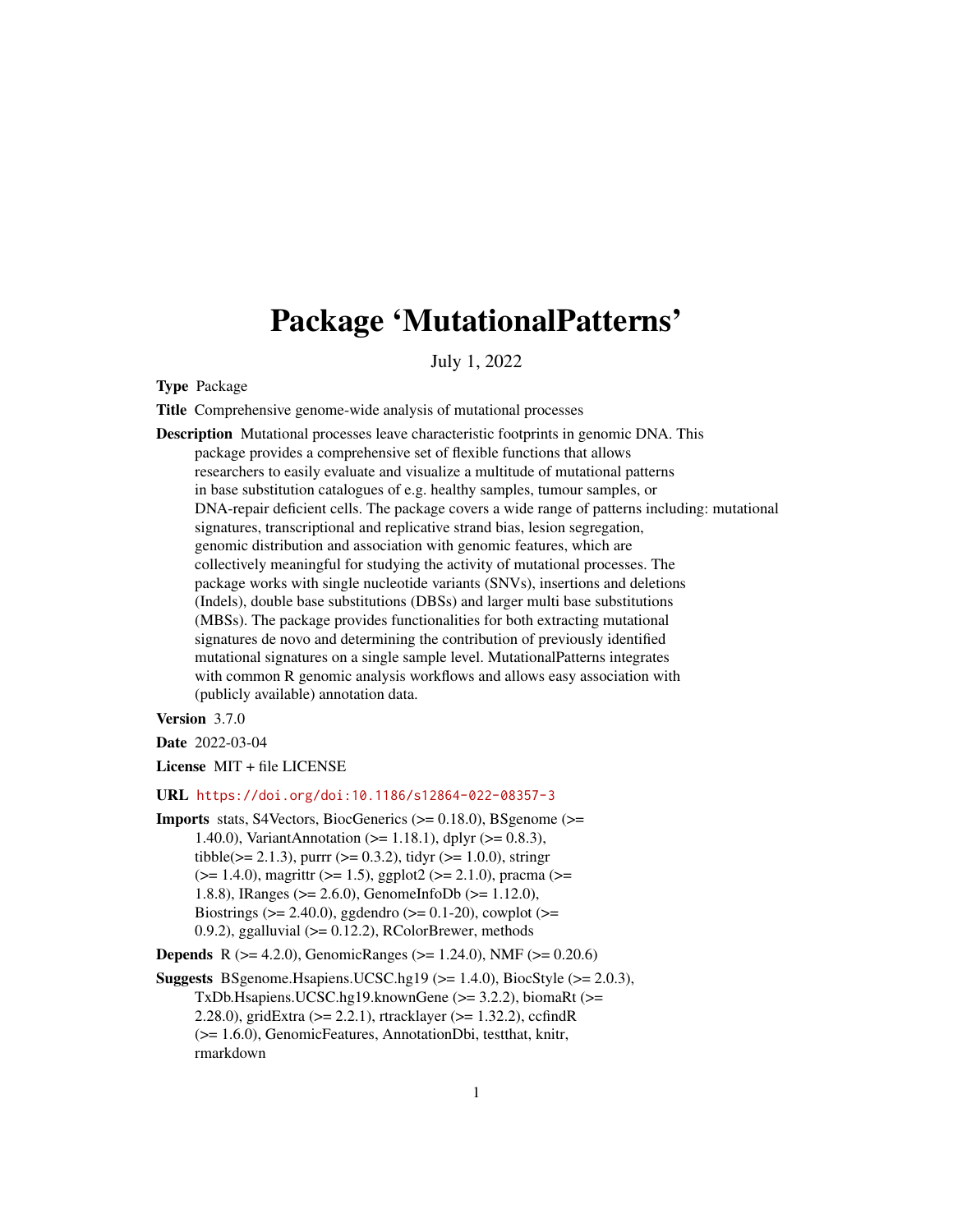biocViews Genetics, SomaticMutation

ZipData NA

LazyData false

RoxygenNote 7.1.1

Encoding UTF-8

VignetteBuilder knitr

git\_url https://git.bioconductor.org/packages/MutationalPatterns

git\_branch master

git\_last\_commit c3cb52d

git\_last\_commit\_date 2022-04-26

Date/Publication 2022-07-01

Author Freek Manders [aut] (<<https://orcid.org/0000-0001-6197-347X>>), Francis Blokzijl [aut] (<<https://orcid.org/0000-0002-8084-8444>>), Roel Janssen [aut] (<<https://orcid.org/0000-0003-4324-5350>>), Jurrian de Kanter [ctb] (<<https://orcid.org/0000-0001-5665-3711>>), Rurika Oka [ctb] (<<https://orcid.org/0000-0003-4107-7250>>), Mark van Roosmalen [cre], Ruben van Boxtel [aut, cph] (<<https://orcid.org/0000-0003-1285-2836>>), Edwin Cuppen [aut] (<<https://orcid.org/0000-0002-0400-9542>>)

Maintainer Mark van Roosmalen <M.J.vanRoosmalen-3@prinsesmaximacentrum.nl>

## R topics documented:

| 5<br>$bin\_mutation\_density \dots \dots \dots \dots \dots \dots \dots \dots \dots \dots \dots \dots \dots \dots$      |
|------------------------------------------------------------------------------------------------------------------------|
| 6                                                                                                                      |
| 8                                                                                                                      |
| 9                                                                                                                      |
| $convert\_sign_to_ref \dots \dots \dots \dots \dots \dots \dots \dots \dots \dots \dots \dots \dots \dots \dots$<br>11 |
| 12                                                                                                                     |
| 12                                                                                                                     |
| -13                                                                                                                    |
| -14                                                                                                                    |
| -15                                                                                                                    |
|                                                                                                                        |
|                                                                                                                        |
|                                                                                                                        |
| 21                                                                                                                     |
| $fit\_to\_signatures\_bootstrapped \dots \dots \dots \dots \dots \dots \dots \dots \dots \dots \dots$<br>22            |
| 24                                                                                                                     |
| 25                                                                                                                     |
| 28                                                                                                                     |
| <sup>29</sup>                                                                                                          |
| 30                                                                                                                     |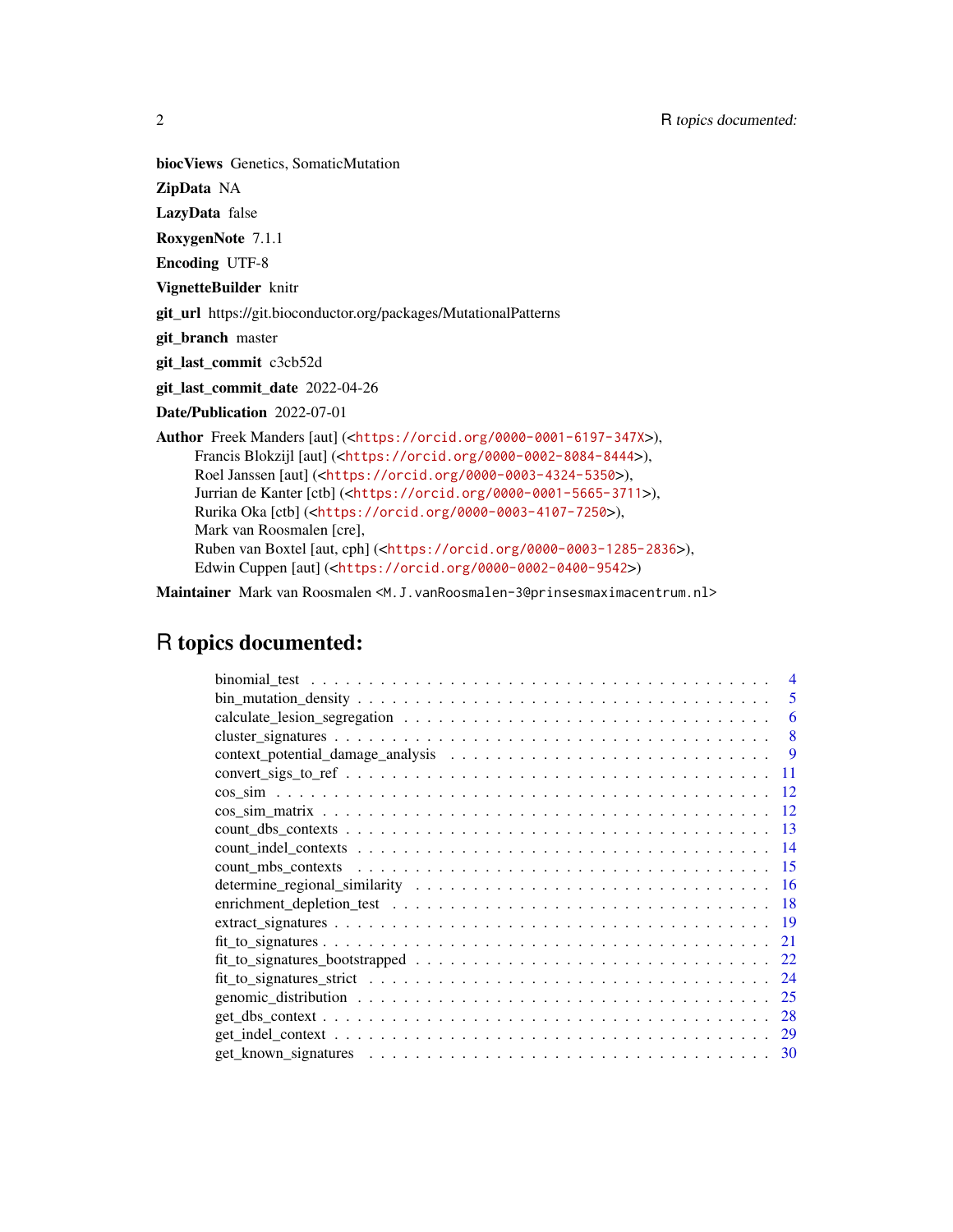|                                                                                                             | 32 |
|-------------------------------------------------------------------------------------------------------------|----|
|                                                                                                             | 33 |
| $lengthen\_mut\_matrix \ldots \ldots \ldots \ldots \ldots \ldots \ldots \ldots \ldots \ldots \ldots \ldots$ | 34 |
|                                                                                                             | 35 |
|                                                                                                             | 36 |
|                                                                                                             | 37 |
|                                                                                                             | 38 |
|                                                                                                             | 38 |
| $mut\_96\_occurrences \ldots \ldots \ldots \ldots \ldots \ldots \ldots \ldots \ldots \ldots \ldots \ldots$  | 39 |
|                                                                                                             | 39 |
|                                                                                                             | 40 |
|                                                                                                             | 41 |
|                                                                                                             |    |
|                                                                                                             |    |
|                                                                                                             |    |
|                                                                                                             |    |
|                                                                                                             |    |
|                                                                                                             |    |
|                                                                                                             |    |
|                                                                                                             |    |
|                                                                                                             |    |
|                                                                                                             |    |
|                                                                                                             | 56 |
|                                                                                                             | 58 |
|                                                                                                             | 59 |
|                                                                                                             | 60 |
|                                                                                                             | 62 |
|                                                                                                             | 63 |
|                                                                                                             | 64 |
|                                                                                                             | 66 |
|                                                                                                             | 67 |
|                                                                                                             | 68 |
|                                                                                                             | 69 |
|                                                                                                             | 70 |
|                                                                                                             | 71 |
|                                                                                                             | 73 |
|                                                                                                             | 74 |
|                                                                                                             |    |
|                                                                                                             | 76 |
|                                                                                                             | 78 |
|                                                                                                             | 79 |
|                                                                                                             | 80 |
|                                                                                                             | 82 |
| plot_strand                                                                                                 | 84 |
|                                                                                                             | 85 |
|                                                                                                             | 87 |
|                                                                                                             | 87 |
|                                                                                                             | 89 |
|                                                                                                             | 90 |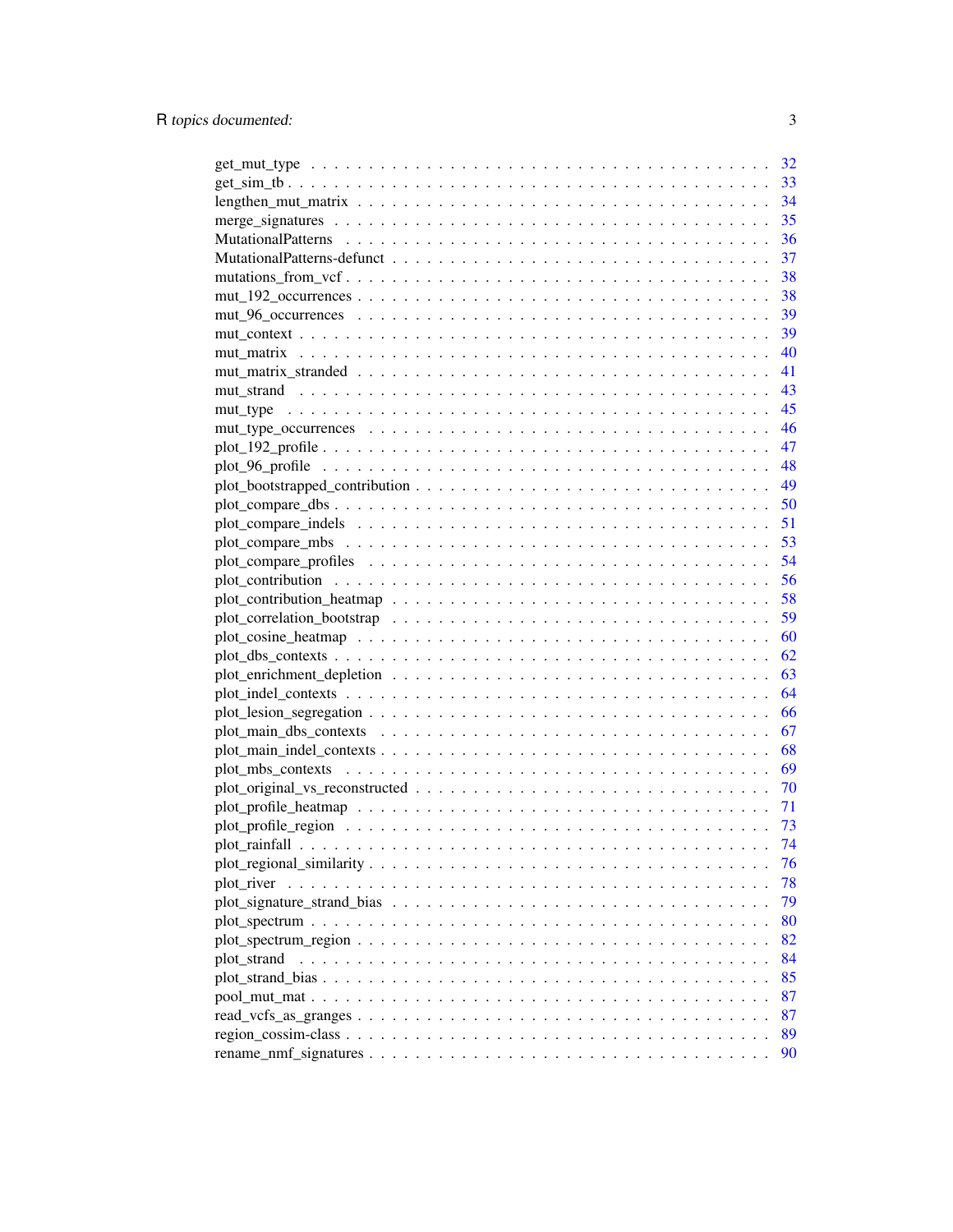## <span id="page-3-0"></span>4 binomial\_test

| show, region_cossim-method $\ldots \ldots \ldots \ldots \ldots \ldots \ldots \ldots \ldots \ldots \ldots \ldots \ldots$ 91 |  |
|----------------------------------------------------------------------------------------------------------------------------|--|
|                                                                                                                            |  |
|                                                                                                                            |  |
|                                                                                                                            |  |
|                                                                                                                            |  |
|                                                                                                                            |  |
|                                                                                                                            |  |

#### **Index** 2008 **Proposed by Except 2008 Proposed by Except 2008 Proposed by Except 2008**

## binomial\_test *Binomial test for enrichment or depletion testing*

## Description

This function performs lower-tail binomial test for depletion and upper-tail test for enrichment

## Usage

```
binomial_test(p, n, x, p_cutoffs = 0.05)
```
## Arguments

|              | Probability of success                             |
|--------------|----------------------------------------------------|
| n            | Number of trials                                   |
| $\mathsf{x}$ | Observed number of successes                       |
| p_cutoffs    | Significance cutoff for the p value. Default: 0.05 |

## Value

A data.frame with direction of effect (enrichment/depletion), P-value and significance asterisks

```
binomial_test(0.5, 1200, 543)
binomial_test(0.2, 800, 150)
```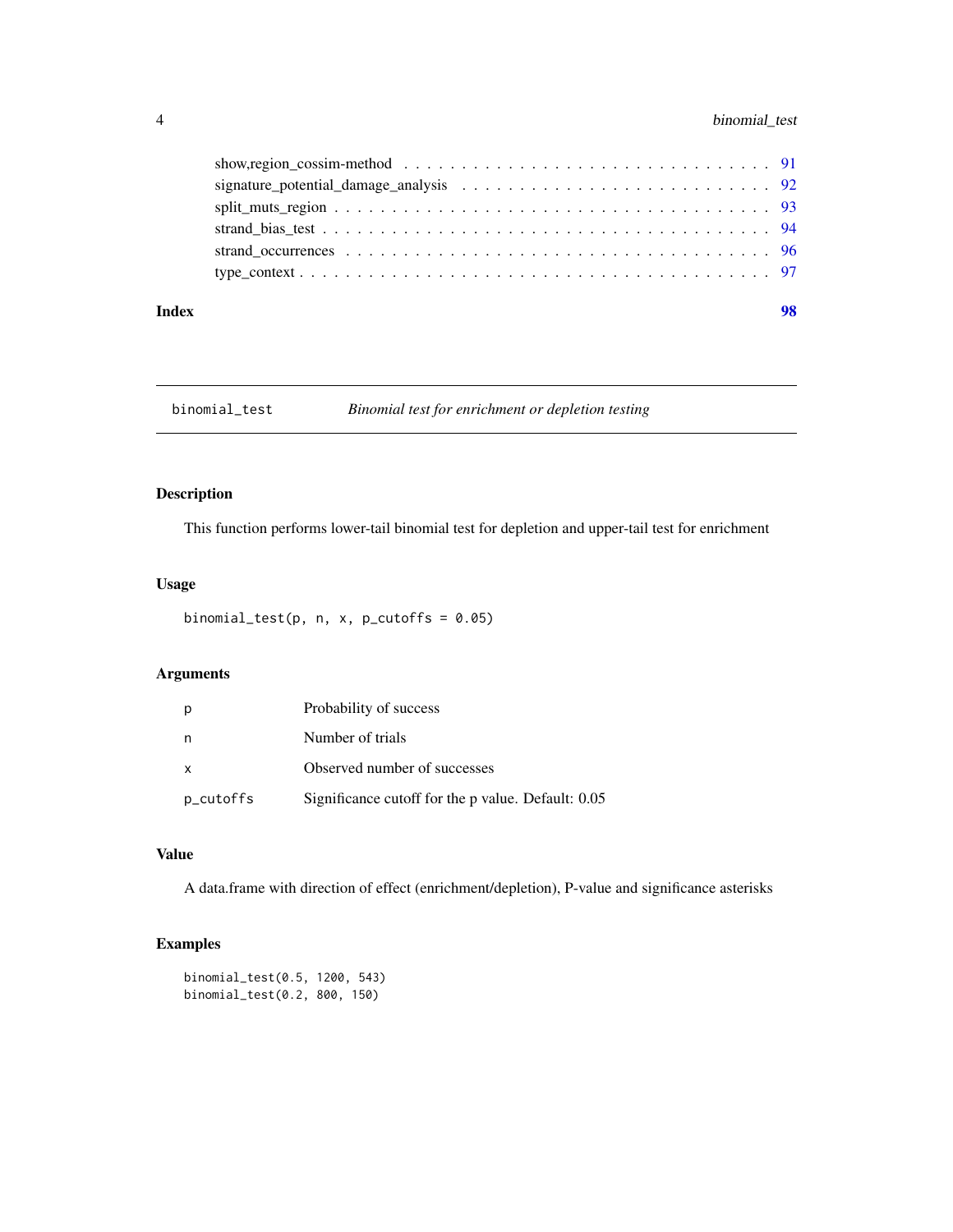<span id="page-4-1"></span><span id="page-4-0"></span>bin\_mutation\_density *Bin the genome based on mutation density*

#### Description

This function splits the genome based on the mutation density. The density is calculated per chromosome. The density is split into bins. The difference in density between subsequent bins is the same for all bins. In other words, the difference in density between bins 1 and 2 is the same as between bins 2 and 3. The function returns a GRangesList. Each GRanges in the list contains the regions associated with that bin. This can be used with the 'split\_muts\_region()' function.

#### Usage

```
bin_mutation_density(vcf_list, ref_genome, nrbins = 3, man_dens_cutoffs = NA)
```
#### Arguments

| vcf_list         | <b>GRangesList or GRanges object.</b>              |
|------------------|----------------------------------------------------|
| ref_genome       | BSgenome reference genome object                   |
| nrbins           | The number of bins in which to separate the genome |
| man_dens_cutoffs |                                                    |
|                  | Manual density cutoffs to use.                     |

#### Value

GRangesList

## See Also

```
Other genomic_regions: lengthen_mut_matrix(), plot_profile_region(), plot_spectrum_region(),
split_muts_region()
```

```
### See the 'read_vcfs_as_granges()' example for how we obtained the
## following data:
grl <- readRDS(system.file("states/read_vcfs_as_granges_output.rds",
 package = "MutationalPatterns"
))
## Load the corresponding reference genome.
ref_genome <- "BSgenome.Hsapiens.UCSC.hg19"
library(ref_genome, character.only = TRUE)
```

```
## Determine region density
dens_grl <- bin_mutation_density(grl, ref_genome, nrbins = 3)
names(dens_grl) <- c("Low", "Medium", "High")
```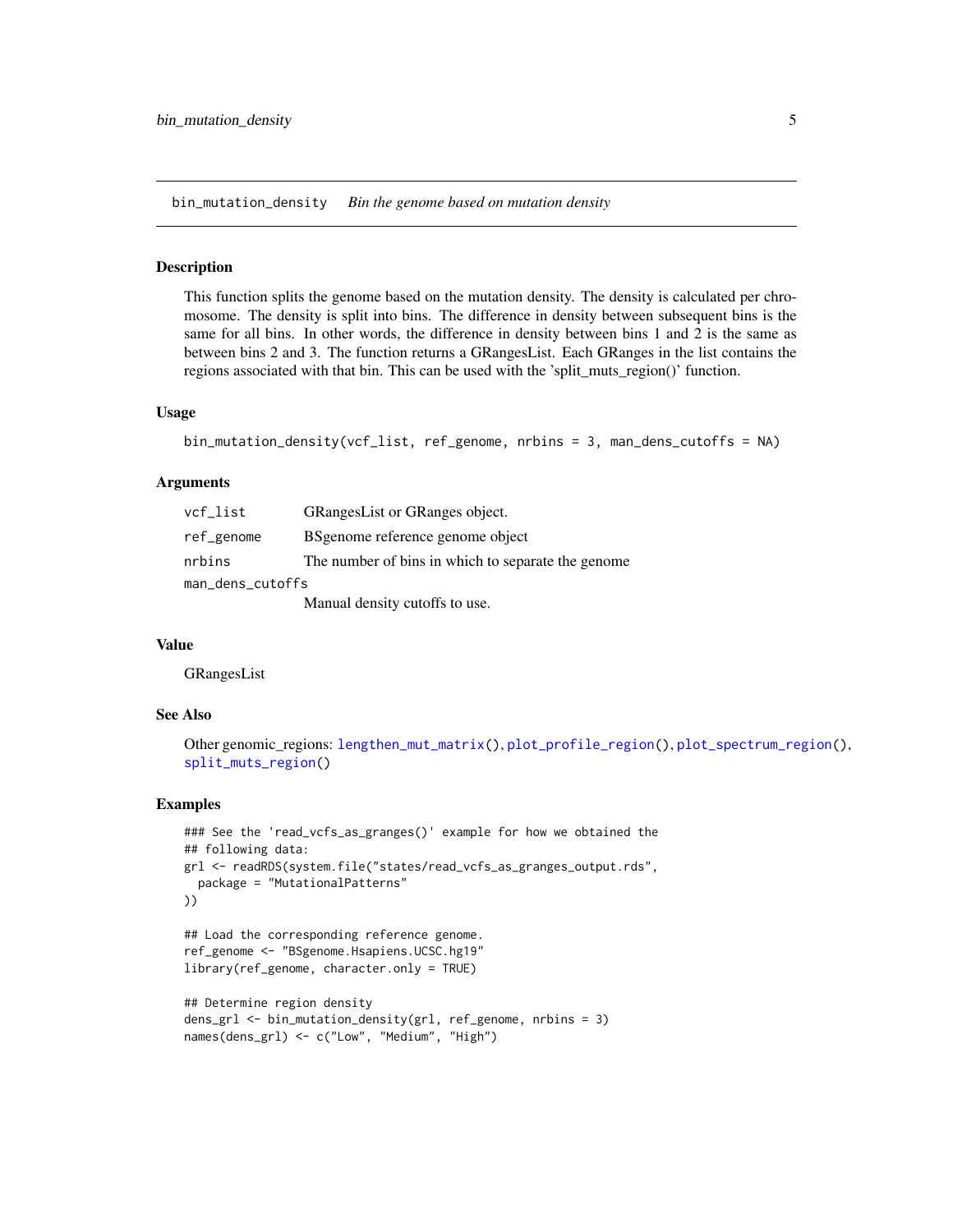```
## You can also use manual cutoffs. This feature is meant for more
## advanced users. It can be usefull if you want to find highly mutated regions, with
## a consistent cutoff between analyses.
dens_grl_man <- bin_mutation_density(grl, ref_genome, man_dens_cutoffs = c(0, 2e-08, 1))
```
#### calculate\_lesion\_segregation

*Calculate the amount of lesion segregation for a GRangesList or GRanges object.*

## **Description**

This function calculates lesion segregation for a GRangesList or GRanges object. Lesion segregation is a large scale Watson versus Crick strand asymmetry caused by many DNA lesions occurring during a single cell cycle. It was first described in Aitken et al., 2020, Nature. See their paper for a more in-depth discussion of this phenomenon. This function can perform three different types of test to calculate lesion segregation. The first method is unique to this package, while the other two were also used by Aitken et al., 2020. The 'binomial' test is based on how often consecutive mutations are on different strands. The 'wald-wolfowitz' test checks if the strands are randomly distributed. It's not known which method is superior. The 'rl20' test looks at run sizes (The number of consecutive mutations on the same strand). This is less susceptible to local strand asymetries and kataegis, but doesn't generate a p-value.

#### Usage

```
calculate_lesion_segregation(
  vcf_list,
  sample_names,
  test = c("binomial", "wald-wolfowitz", "rl20"),
  split_by_type = FALSE,
  ref\_genome = NA,
  chromosomes = NA
)
```
## **Arguments**

| vcf_list      | <b>GRangesList or GRanges object</b>                                                                                                                                                                                                                                                                                             |
|---------------|----------------------------------------------------------------------------------------------------------------------------------------------------------------------------------------------------------------------------------------------------------------------------------------------------------------------------------|
| sample_names  | The name of the sample                                                                                                                                                                                                                                                                                                           |
| test          | The statistical test that should be used. Possible values: * 'binomial' Bino-<br>mial test based on the number of strand switches. (Default): * 'wald-wolfowitz'<br>Statistical test that checks if the strands are randomly distributed.; * 'rl20' Cal-<br>culates rl20 value and the genomic span of the associated runs set.; |
| split_by_type | Boolean describing whether the lesion segregation should be calculated for all<br>SNVs together or per 96 substitution context. (Default: FALSE)                                                                                                                                                                                 |
| ref_genome    | BS genome reference genome object. Only needed when split_by_type is TRUE<br>with the binomial test or when using the rl20 test.                                                                                                                                                                                                 |
| chromosomes   | The chromosomes that are used. Only needed when using the rl20 test.                                                                                                                                                                                                                                                             |
|               |                                                                                                                                                                                                                                                                                                                                  |

<span id="page-5-0"></span>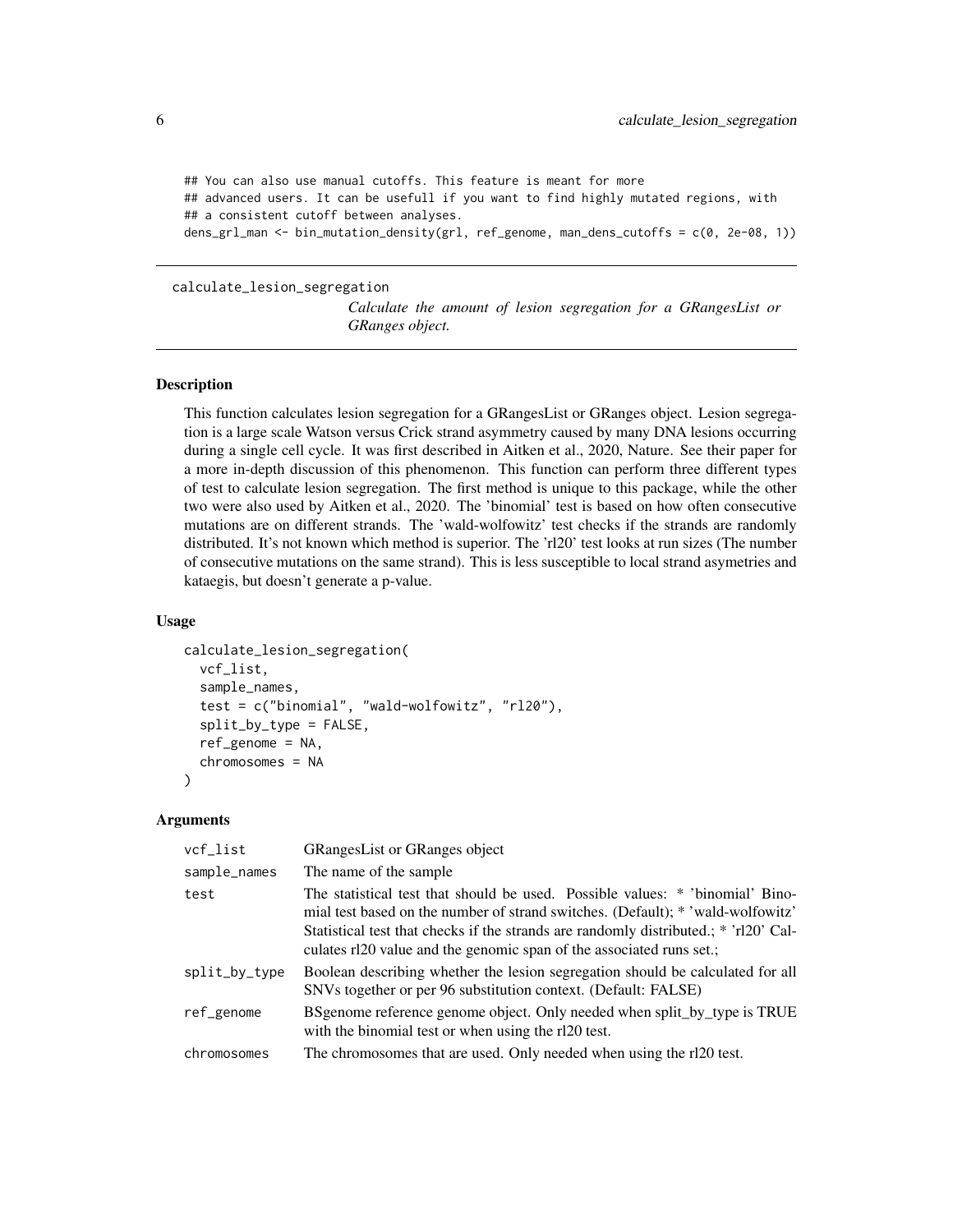#### Details

The amount of lesion segregation is calculated per GRanges object. The results are then combined in a table.

It's possible to calculate the lesion segregation separately per 96 substitution context, when using the binomial test. The results are then automatically added back up together. This can increase sensitivity when a mutational process causes multiple types of base substitutions, which aren't considered to be on the same strand.

When using the rl20 test, this function first calculates the strand runs per chromosome and combines them. It then calculates the smallest set of runs, which together encompass at least 20 percent of the mutations. (This set thus contains the largest runs). The size of the smallest run in this set is the rl20. The genomic span of the runs in this set is also calculated.

#### Value

A tibble containing the amount of lesions segregation per sample

#### See Also

```
plot_lesion_segregation
```
Other Lesion\_segregation: [plot\\_lesion\\_segregation\(](#page-65-1))

```
## See the 'read_vcfs_as_granges()' example for how we obtained the
## following data:
grl <- readRDS(system.file("states/read_vcfs_as_granges_output.rds",
  package = "MutationalPatterns"
))
## To reduce the runtime we take only the first two samples
gr1 \leftarrow gr1[1:2]## Set the sample names
sample_names <- c("colon1", "colon2")
## Load the corresponding reference genome.
ref_genome <- "BSgenome.Hsapiens.UCSC.hg19"
library(ref_genome, character.only = TRUE)
## Calculate lesion segregation
lesion_segretation <- calculate_lesion_segregation(grl, sample_names)
## Calculate lesion segregation per 96 base type
lesion_segretation_by_type <- calculate_lesion_segregation(grl, sample_names,
  split_by_type = TRUE, ref_genome = ref_genome
)
## Calculate lesion segregation using the wald-wolfowitz test.
lesion_segregation_wald <- calculate_lesion_segregation(grl,
  sample_names,
  test = "wald-wolfowitz"
```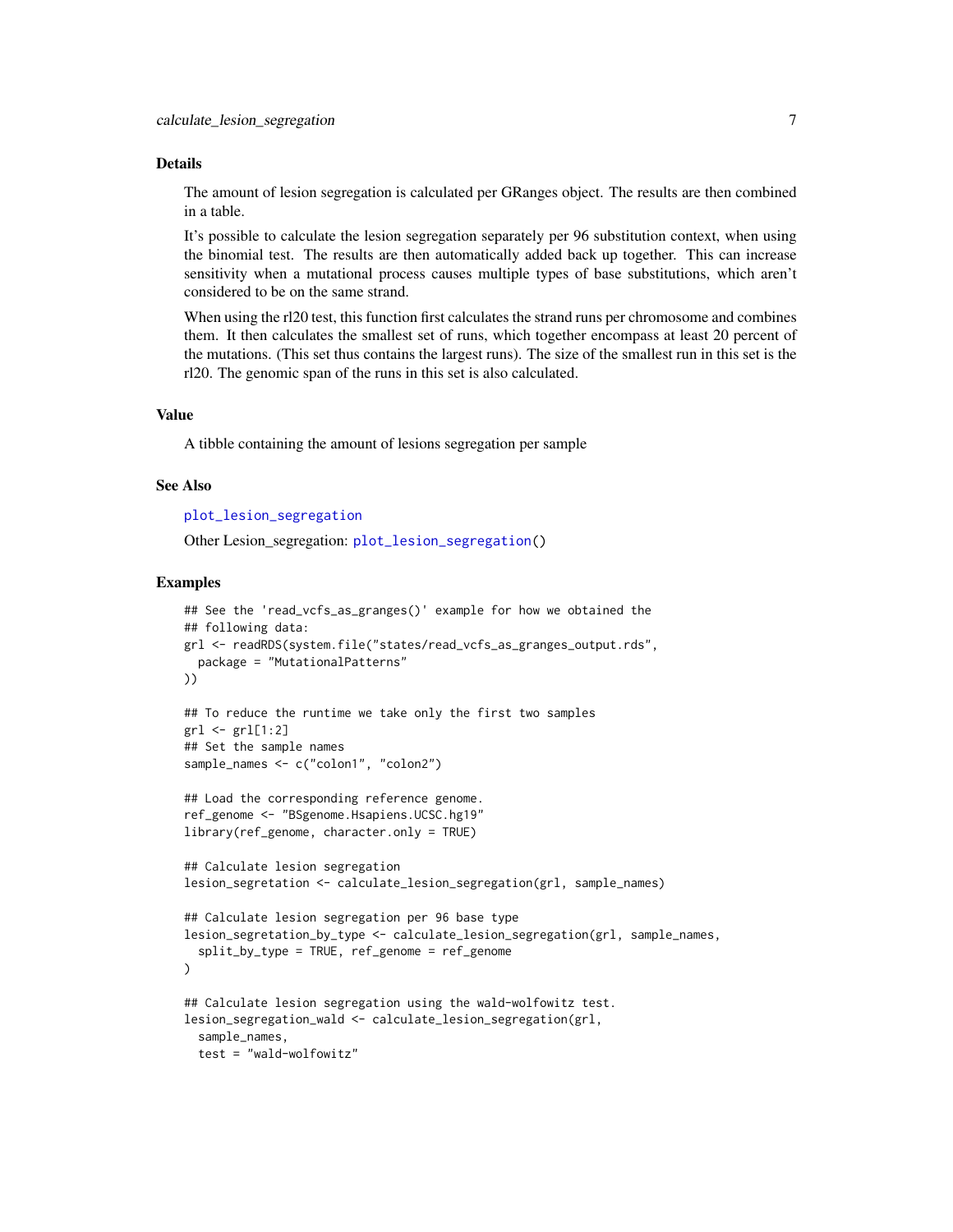```
)
## Calculate lesion segregation using the rl20.
chromosomes <- paste0("chr", c(1:22, "X"))
lesion_segregation_rl20 <- calculate_lesion_segregation(grl,
  sample_names,
  test = "r120",
  ref_genome = ref_genome,
  chromosomes = chromosomes
\overline{\phantom{a}}
```
cluster\_signatures *Signature clustering function*

#### Description

Hierarchical clustering of signatures based on cosine similarity

#### Usage

```
cluster_signatures(signatures, method = "complete")
```
#### Arguments

| signatures | Matrix with 96 trinucleotides (rows) and any number of signatures (columns)                                                                                                                                                                                          |
|------------|----------------------------------------------------------------------------------------------------------------------------------------------------------------------------------------------------------------------------------------------------------------------|
| method     | The agglomeration method to be used for hierarchical clustering. This should<br>be one of "ward.D", "ward.D2", "single", "complete", "average" $(= UPGMA)$ ,<br>"mcquitty" $(= WPGMA)$ , "median" $(= WPGMC)$ or "centroid" $(= UPGMC)$ .<br>Default $=$ "complete". |

## Value

hclust object

## See Also

[plot\\_contribution\\_heatmap](#page-57-1)

```
## Get signatures
signatures <- get_known_signatures()
## See the 'mut_matrix()' example for how we obtained the mutation matrix:
mut_mat <- readRDS(system.file("states/mut_mat_data.rds",
  package = "MutationalPatterns"
))
```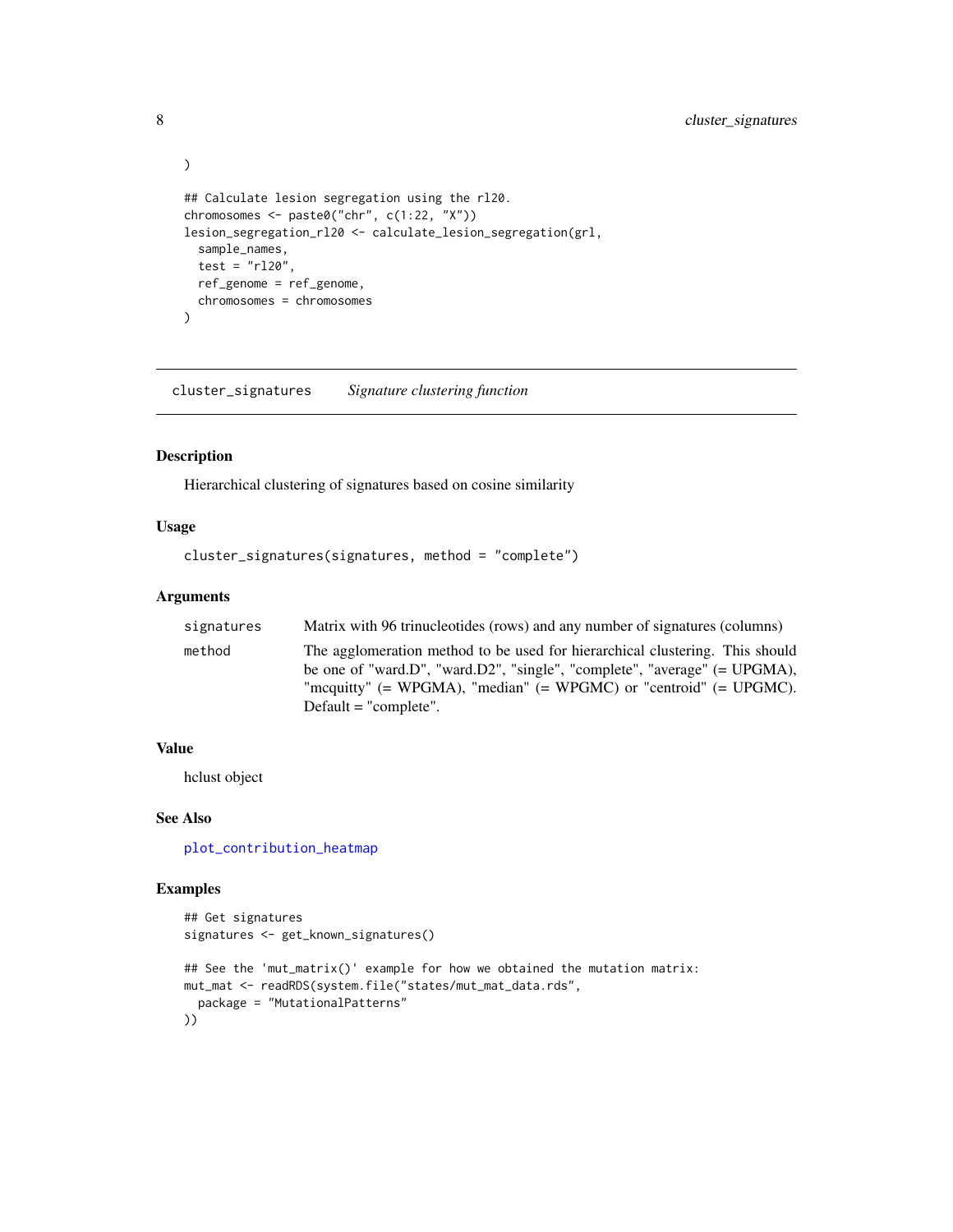<span id="page-8-0"></span>## Hierarchically cluster the cancer signatures based on cosine similarity hclust\_signatures <- cluster\_signatures(signatures) ## Plot dendrogram plot(hclust\_signatures)

context\_potential\_damage\_analysis

*Potential damage analysis for the supplied mutational contexts*

#### Description

The ratio of possible 'stop gain', 'mismatches', 'synonymous mutations' and 'splice site mutations' is counted per mutational context. This is done for the supplied ENTREZ gene ids. This way it can be determined how damaging a mutational context could be. N gives the total number of possible mutations per context.

#### Usage

```
context_potential_damage_analysis(
  contexts,
  txdb,
  ref_genome,
  gene_ids,
  verbose = FALSE
)
```
#### Arguments

| contexts   | Vector of mutational contexts to use for the analysis.            |
|------------|-------------------------------------------------------------------|
| txdb       | Transcription annotation database                                 |
| ref_genome | BS genome reference genome object                                 |
| gene_ids   | Entrez gene ids                                                   |
| verbose    | Boolean. Determines whether progress is printed. (Default: FALSE) |

#### Details

The function works by first selecting the longest transcript per gene. The coding sequence (cds) of this transcript is then assembled. Next, the function loops over the reference contexts. For each context (and it's reverse complement), all possible mutation locations are determined. Splice site mutations are removed at this stage. It's also determined whether these locations are the first, second or third base of the cds codon (mut loc). Each unique combination of codon and mut loc is then counted. For each combination the reference amino acid and the possible alternative amino acids are determined. By comparing the reference and alternative amino acids, the number of 'stop\_gains', 'mismatches' and 'synonymous mutations' is determined. This is then normalized per mutation context. For example, mutations with the ACA context could be located in the third position of a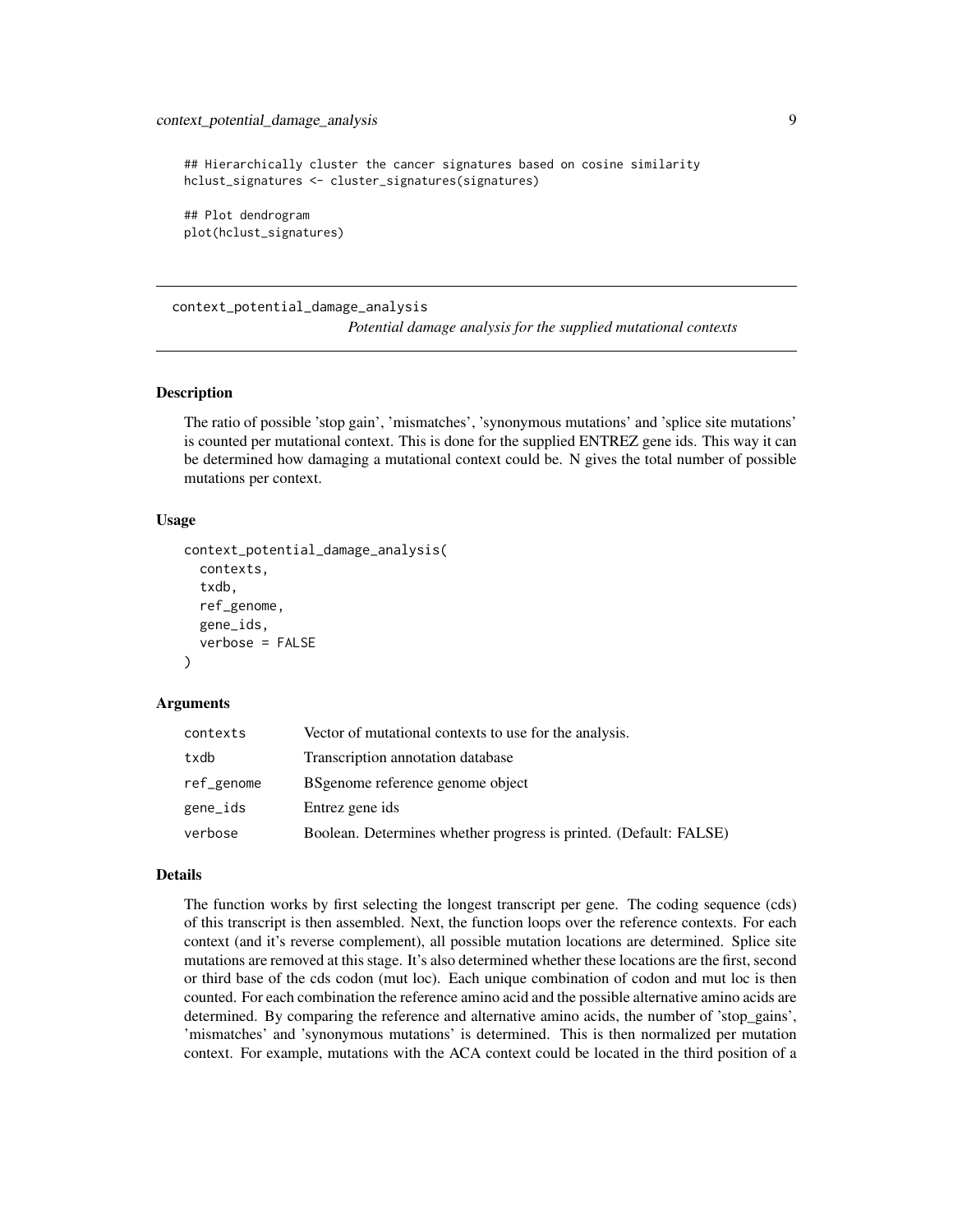codon like TAC. This might happen 200 times in the supplied genes. This TAC codon could then be mutated in either a TAA, TAG or a TAT. The first two of these options would induce a stop codon, while the third one would be synonymous. By summing up all codons the number of stop gains', 'mismatches' and 'synonymous mutations' is determined per mutation context.

For mismatches the blosum62 score is also calculated. This is a score based on the BLOSUM62 matrix, that describes how similar two amino acids are. This score is normalized over the total amount of possible mismatches. A lower score means that the amino acids in the mismatches are more dissimilar. More dissimilar amino acids are more likely to have a detrimental effect.

To identify splice sites, sequences around the splice locations are used instead of the cds. The 2 bases 5' and 2 bases 3' of a splice site are considered to be splice site mutation locations.

#### Value

A tibble with the ratio of 'stop gain', 'mismatch', 'synonymous' and 'splice site' mutations per mutation context.

```
## See the 'mut_matrix()' example for how we obtained the
## mutation matrix information:
mut_mat <- readRDS(system.file("states/mut_mat_data.rds",
 package = "MutationalPatterns"
))
contexts <- rownames(mut_mat)
## Load the corresponding reference genome.
ref_genome <- "BSgenome.Hsapiens.UCSC.hg19"
library(ref_genome, character.only = TRUE)
## Load the transcription annotation database
## You can obtain the database from the UCSC hg19 dataset using
## Bioconductor:
# BiocManager::install("TxDb.Hsapiens.UCSC.hg19.knownGene")
library("TxDb.Hsapiens.UCSC.hg19.knownGene")
txdb <- TxDb.Hsapiens.UCSC.hg19.knownGene
## Here we will use the Entrez Gene IDs from several cancer
## genes. In practice you might want to use larger gene lists,
## but here we only use a few to keep the runtime low.
## In this example we are using:
## TP53, KRAS, NRAS, BRAF, BRCA2
gene_ids <- c(7157, 3845, 4893, 673, 675)
## Run the function
context_potential_damage_analysis(contexts, txdb, ref_genome, gene_ids)
## The function can provide updates about its progress.
## This can be usefull when it's running slowly,
## which can happen when you are using many gene_ids.
## To reduce the example runtime, we don't re-run the analysis, but only show the command
```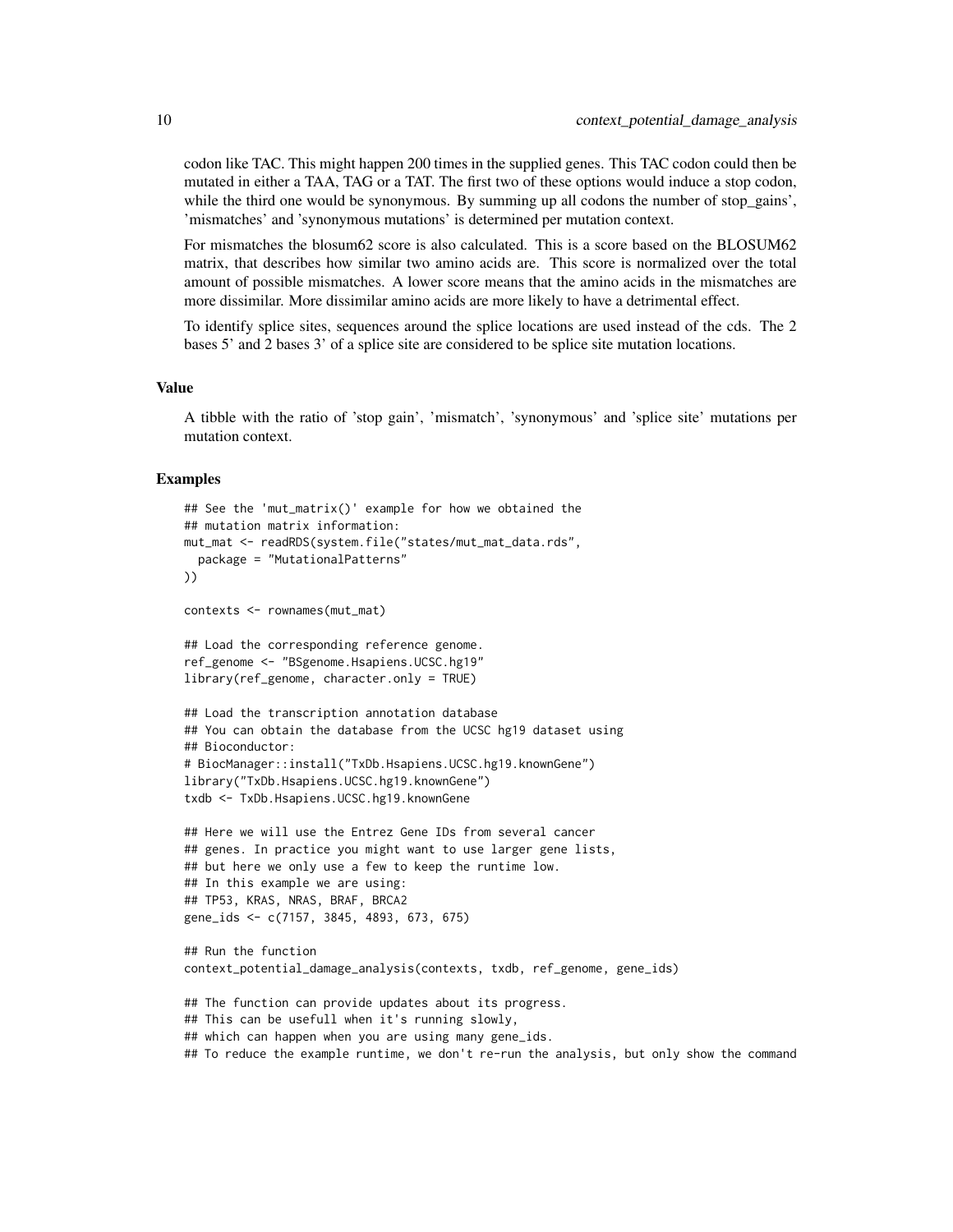<span id="page-10-0"></span>## context\_potential\_damage\_analysis(contexts, txdb, ref\_genome, gene\_ids, verbose = TRUE)

convert\_sigs\_to\_ref *Convert tissue specific signature exposures to reference*

#### **Description**

This function converts tissue specific signature contributions into reference signature contributions. This works on SNV signatures from SIGNAL. It uses a conversion matrix to do the conversion. The output can include possible artifact signatures.

#### Usage

```
convert_sigs_to_ref(fit_res)
```
#### **Arguments**

fit\_res Named list with signature contributions and reconstructed mutation matrix

#### Value

The input fit\_res, but with converted signature contributions.

```
## See the 'mut_matrix()' example for how we obtained the mutation matrix:
mut_mat <- readRDS(system.file("states/mut_mat_data.rds",
  package = "MutationalPatterns"
))
## Get tissue specific signatures
signatures <- get_known_signatures(source = "SIGNAL", sig_type = "tissue", tissue_type = "Skin")
## Fit tissue specific signatures
fit_res <- fit_to_signatures(mut_mat, signatures)
## Convert the tissue specific signatures exposures to reference
fit_res <- convert_sigs_to_ref(fit_res)
```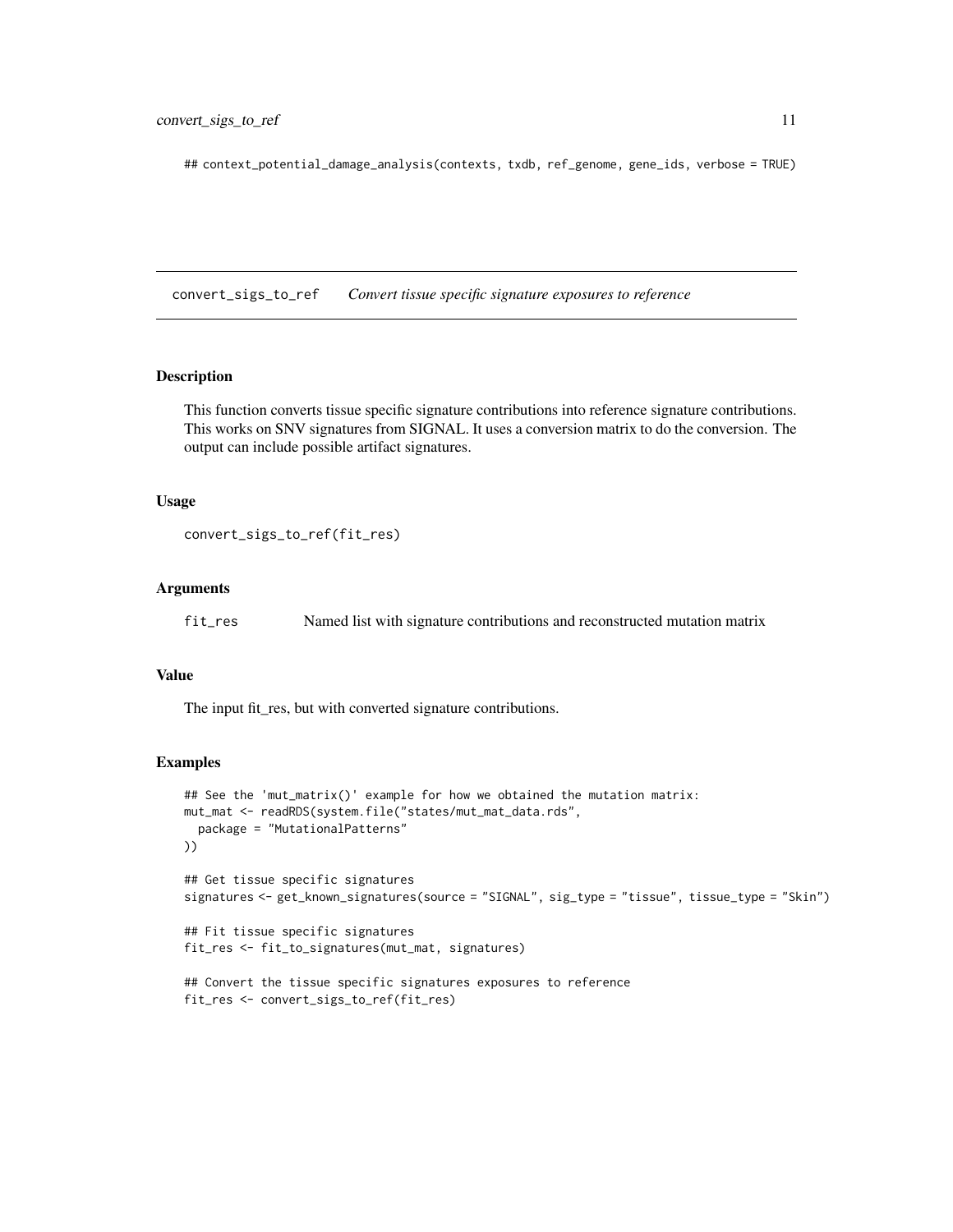<span id="page-11-0"></span>

## Description

Calculate the cosine similarity between two vectors of the same length. The cosine similarity is a value between 0 (distinct) and 1 (identical) and indicates how much two vectors are alike.

### Usage

 $cos\_sim(x, y)$ 

#### Arguments

| x | Vector 1 of length n |
|---|----------------------|
| ٧ | Vector 2 of length n |

#### Value

Cosine similarity value; a value between 0 and 1

#### Examples

 $x \leftarrow c(1.1, 2.1, 0.2, 0.1, 2.9)$ y <- c(0.9, 1.9, 0.5, 0.4, 3.1) cos\_sim(x, y)

| cos_sim_matrix |                  |  | Compute all pairwise cosine similarities between mutational pro- |  |  |
|----------------|------------------|--|------------------------------------------------------------------|--|--|
|                | files/signatures |  |                                                                  |  |  |

## Description

Computes all pairwise cosine similarities between the mutational profiles provided in the two mutation count matrices. The cosine similarity is a value between 0 (distinct) and 1 (identical) and indicates how much two vectors are alike.

#### Usage

```
cos_sim_matrix(mut_matrix1, mut_matrix2)
```
## Arguments

| mut_matrix1 | mutation count matrix (dimensions: a mutation features X n samples)    |
|-------------|------------------------------------------------------------------------|
| mut matrix2 | 96 mutation count matrix (dimensions: a mutation features X m samples) |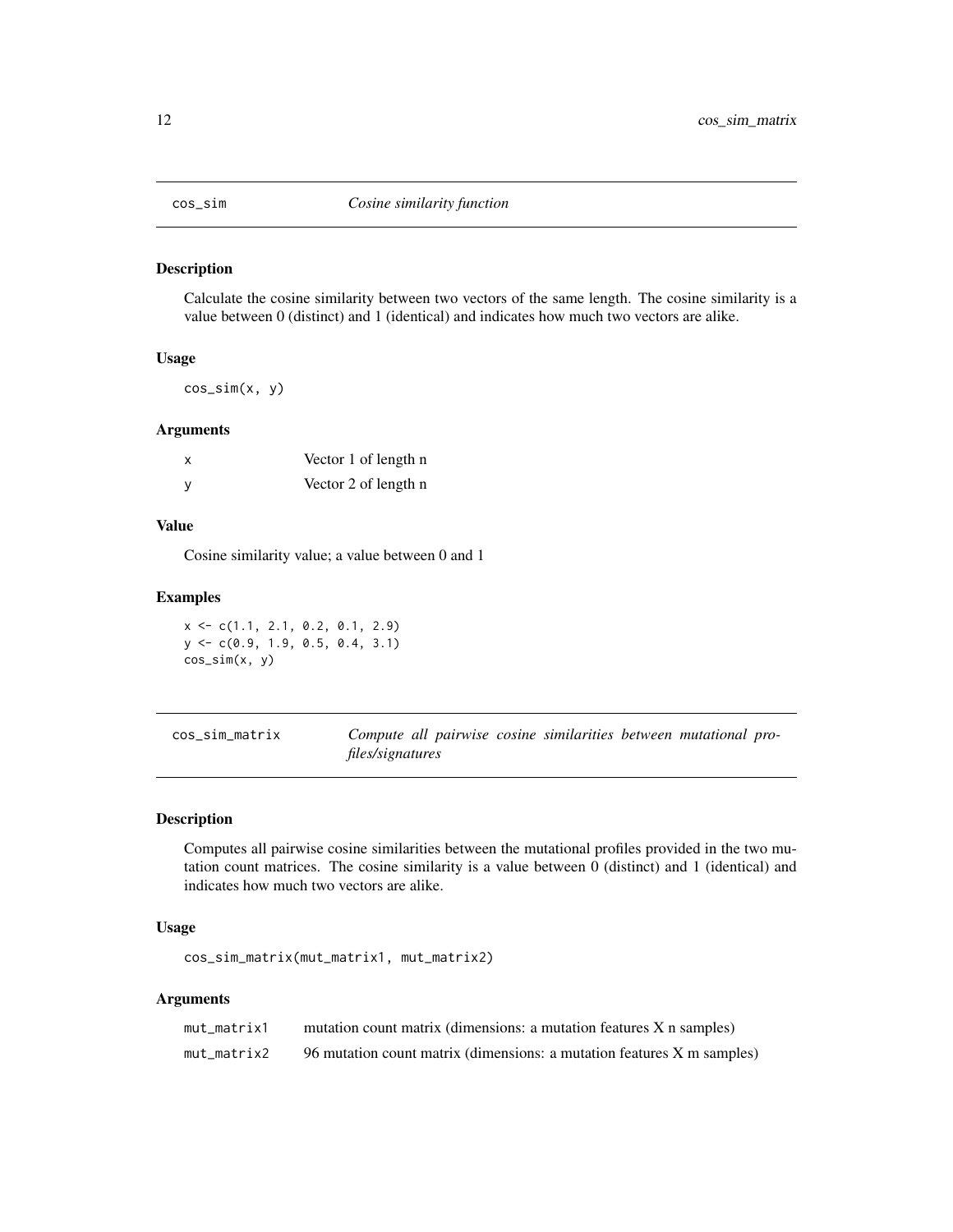## <span id="page-12-0"></span>Value

Matrix with pairwise cosine similarities (dimensions: n mutational profiles X m mutational profiles)

## See Also

[mut\\_matrix](#page-39-1), [fit\\_to\\_signatures](#page-20-1), [plot\\_cosine\\_heatmap](#page-59-1)

#### Examples

```
## Get signatures
signatures <- get_known_signatures()
## See the 'mut_matrix()' example for how we obtained the mutation matrix:
mut_mat <- readRDS(system.file("states/mut_mat_data.rds",
  package = "MutationalPatterns"
))
```
## Calculate the cosine similarity between each COSMIC signature and each 96 mutational profile cos\_sim\_matrix(mut\_mat, signatures)

<span id="page-12-1"></span>count\_dbs\_contexts *Count DBS contexts*

#### Description

Count DBS contexts

## Usage

```
count_dbs_contexts(vcf_list)
```
#### Arguments

vcf\_list GRanges or GRangesList object containing DBS mutations in which the context was added with get\_dbs\_context.

## Details

Counts the number of DBS per COSMIC context from a GRanges or GRangesList object containing DBS variants. This function applies the count\_dbs\_contexts\_gr function to each gr in its input. It then combines the results in a single tibble and returns this.

#### Value

A tibble containing the number of DBS per COSMIC context per gr.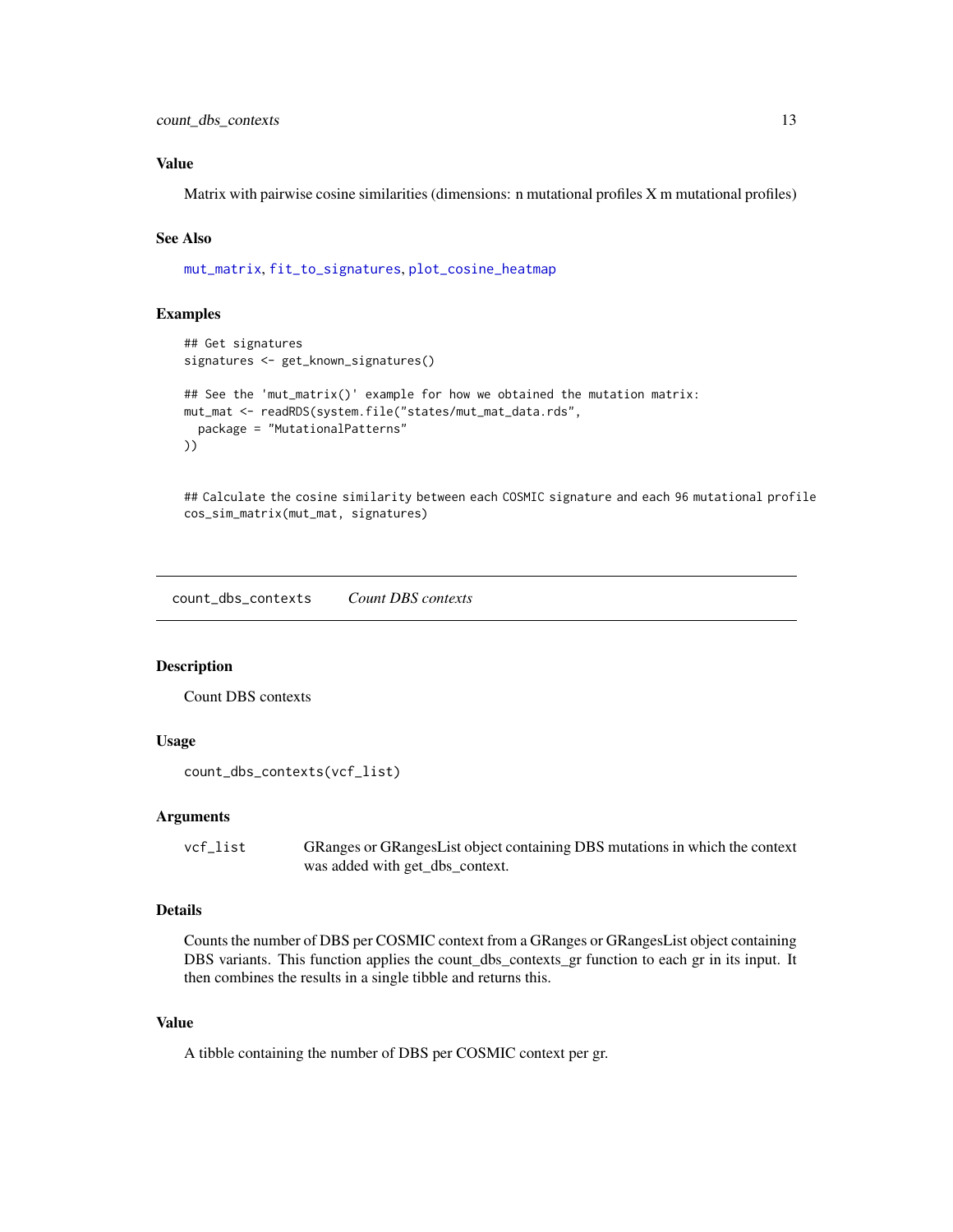#### See Also

```
get_dbs_context
```
Other DBS: [get\\_dbs\\_context\(](#page-27-1)), [plot\\_compare\\_dbs\(](#page-49-1)), [plot\\_dbs\\_contexts\(](#page-61-1)), [plot\\_main\\_dbs\\_contexts\(](#page-66-1))

#### Examples

```
## Get a GRangesList or GRanges object with DBS contexts.
## See 'dbs_get_context' for more info on how to do this.
grl_dbs_context <- readRDS(system.file("states/blood_grl_dbs_context.rds",
  package = "MutationalPatterns"
))
# Count the DBS contexts
count_dbs_contexts(grl_dbs_context)
```
<span id="page-13-1"></span>count\_indel\_contexts *Count indel contexts*

#### **Description**

Count indel contexts

#### Usage

```
count_indel_contexts(vcf_list)
```
#### Arguments

vcf\_list GRanges or GRangesList object containing indel mutations in which the context was added with get\_indel\_context.

#### Details

Counts the number of indels per COSMIC context from a GRanges or GRangesList object containing indel mutations. This function applies the count\_indel\_contexts\_gr function to each gr in its input. It then combines the results in a single tibble and returns this.

## Value

A tibble containing the number of indels per COSMIC context per gr.

#### See Also

[get\\_indel\\_context](#page-28-1)

Other Indels: [get\\_indel\\_context\(](#page-28-1)), [plot\\_compare\\_indels\(](#page-50-1)), [plot\\_indel\\_contexts\(](#page-63-1)), [plot\\_main\\_indel\\_contexts\(](#page-67-1))

<span id="page-13-0"></span>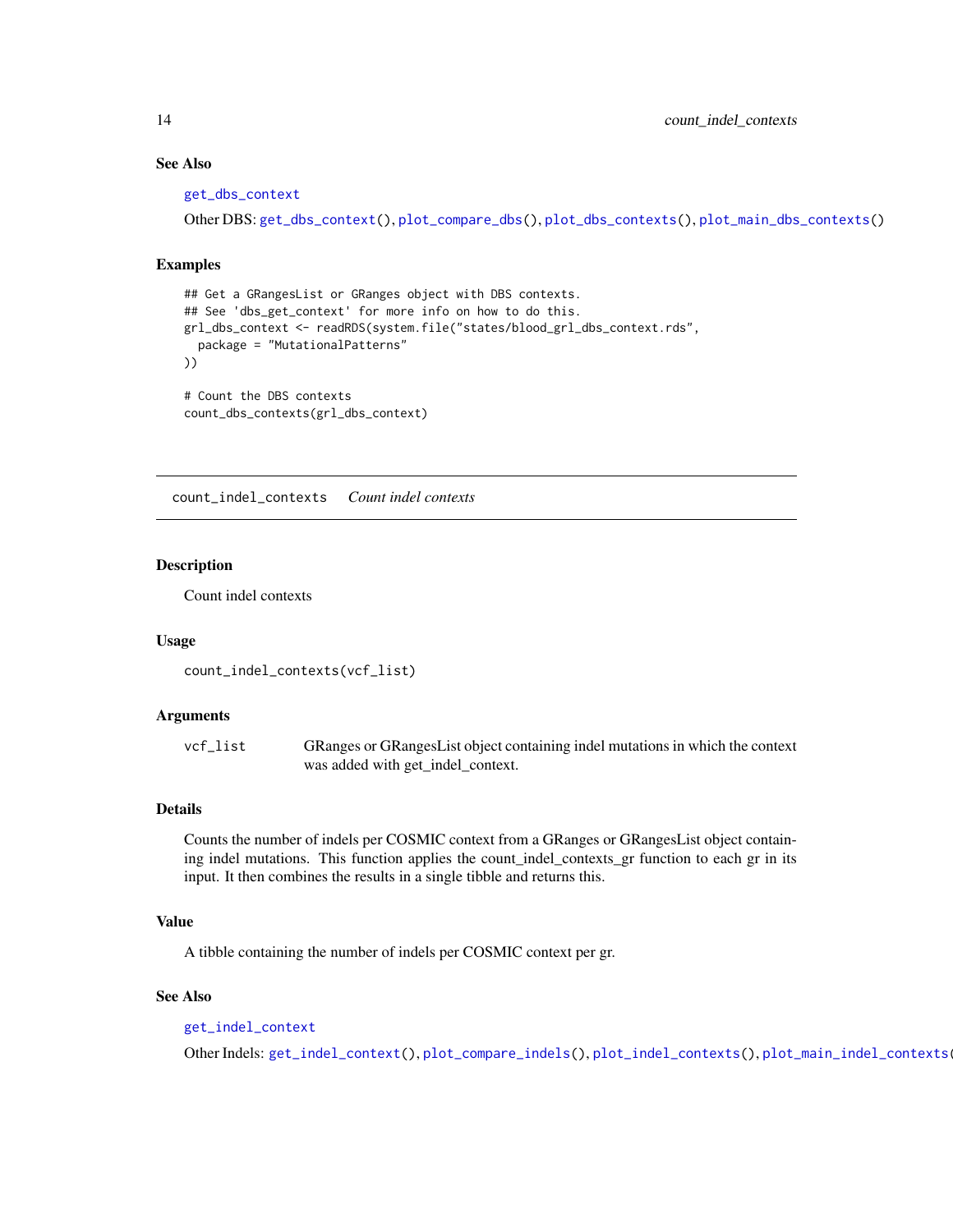## <span id="page-14-0"></span>count\_mbs\_contexts 15

#### Examples

```
## Get a GRangesList or GRanges object with indel contexts.
## See 'indel_get_context' for more info on how to do this.
grl_indel_context <- readRDS(system.file("states/blood_grl_indel_context.rds",
 package = "MutationalPatterns"
))
# Count the indel contexts
count_indel_contexts(grl_indel_context)
```
count\_mbs\_contexts *Count MBS variants grouped by length.*

#### Description

Count MBS variants grouped by length.

#### Usage

```
count_mbs_contexts(vcf_list)
```
#### Arguments

vcf\_list GRanges or GRangesList object containing mbs variants.

#### Details

Counts the number of mbs grouped by length from a GRanges or GRangesList object containing mbs variants. This is used, since a COSMIC context has to our knowledge not yet been defined. This function applies the count\_mbs\_contexts\_gr function to each gr in its input. It then combines the results in a single tibble and returns this.

#### Value

A tibble containing the number of MBS per MBS length per gr.

#### See Also

Other MBS: [plot\\_compare\\_mbs\(](#page-52-1)), [plot\\_mbs\\_contexts\(](#page-68-1))

```
## Get a GRangesList or GRanges object with mbs variants.
mbs_grl <- readRDS(system.file("states/blood_grl_mbs.rds",
  package = "MutationalPatterns"
))
# Count the MBSs
count_mbs_contexts(mbs_grl)
```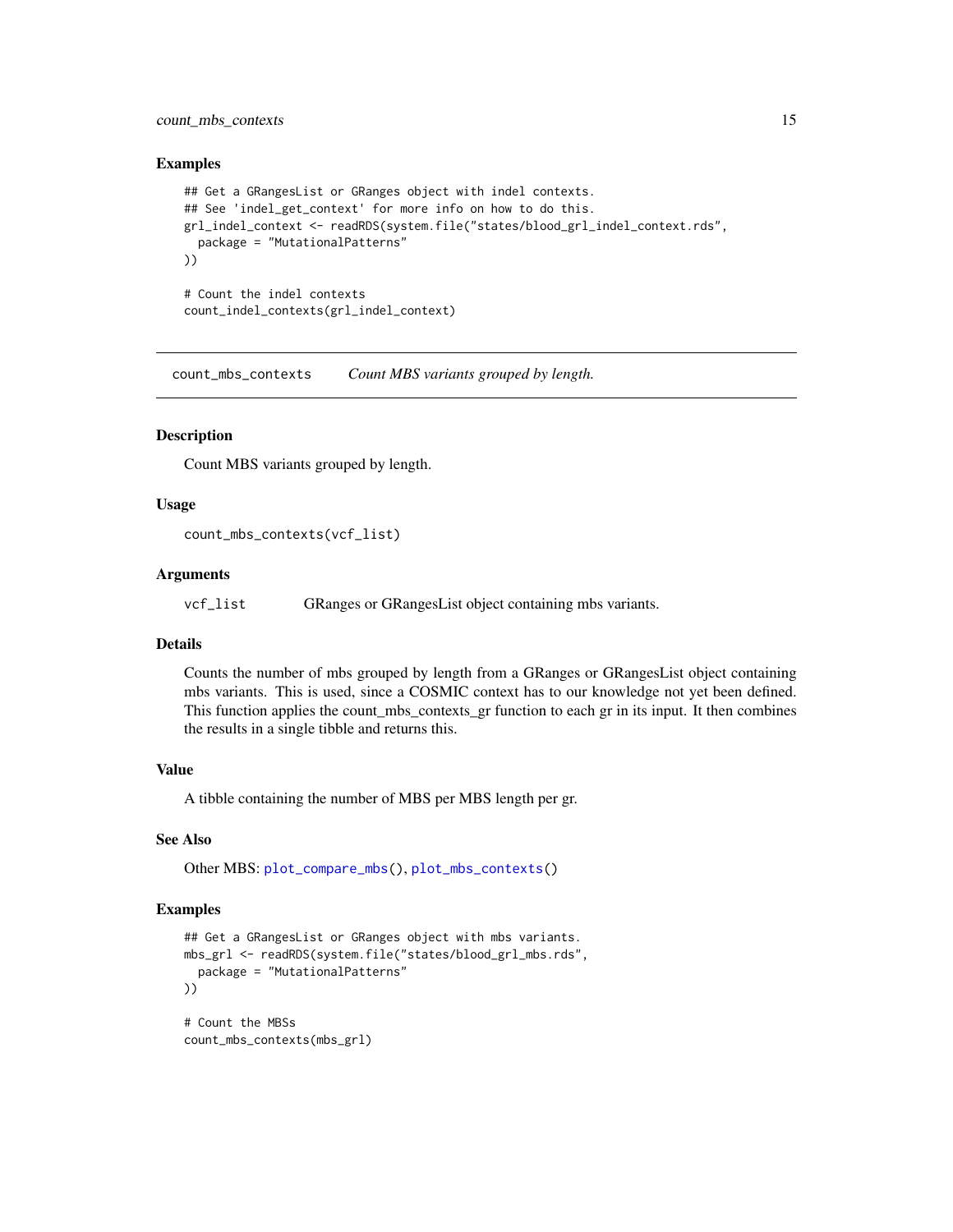<span id="page-15-0"></span>determine\_regional\_similarity

*Determine regional mutation pattern similarity*

## Description

Calculate the cosine similarities between the global mutation profile and the mutation profile of smaller genomic windows, using a sliding window approach. Regions with a very different mutation profile can be identified in this way. This function generally requires many mutations  $(\sim 100,000)$  to work properly.

## Usage

```
determine_regional_similarity(
 vcf,
  ref_genome,
  chromosomes,
 window_size = 100,
  stepsize = 25,
  extension = 1,
 oligo_correction = FALSE,
 exclude_self_mut_mat = TRUE,
 max_window_size_gen = 2e+07,
  verbose = FALSE
)
```
## Arguments

| vcf                  | <b>GRanges</b> object                                                                                                                      |  |  |
|----------------------|--------------------------------------------------------------------------------------------------------------------------------------------|--|--|
| ref_genome           | BSgenome reference genome object                                                                                                           |  |  |
| chromosomes          | Vector of chromosome/contig names of the reference genome to be plotted.                                                                   |  |  |
| window_size          | The number of mutations in a window. (Default: 100)                                                                                        |  |  |
| stepsize             | The number of mutations that a window slides in each step. (Default: 25)                                                                   |  |  |
| extension            | The number of bases, that's extracted upstream and downstream of the base<br>substitutions, to create the mutation matrices. (Default: 1). |  |  |
| oligo_correction     |                                                                                                                                            |  |  |
|                      | Boolean describing whether oligonucleotide frequency correction should be ap-<br>plied. (Default: FALSE)                                   |  |  |
| exclude_self_mut_mat |                                                                                                                                            |  |  |
|                      | Boolean describing whether the mutations in a window should be subtracted<br>from the global mutation matrix. (Default: TRUE)              |  |  |
| max_window_size_gen  |                                                                                                                                            |  |  |
|                      | The maximum size of a window before it is removed. (Default: 20,000,000)                                                                   |  |  |
| verbose              | Boolean determining the verbosity of the function. (Default: FALSE)                                                                        |  |  |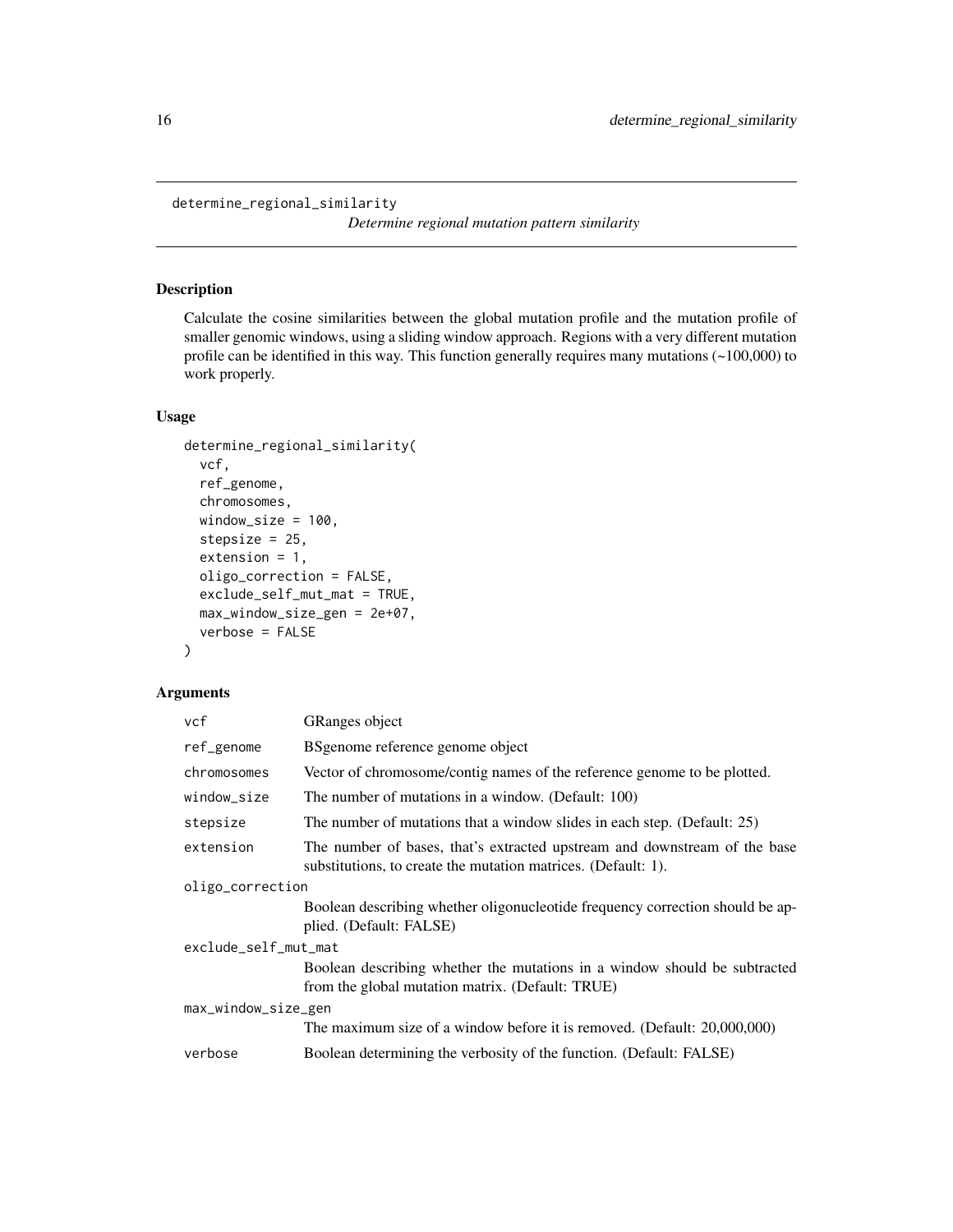#### Details

First a global mutation matrix is calculated using all mutations. Next, a sliding window is used. This means that we create a window containing the first x mutations. The cosine similarity, between the mutation profiles of this window and the global mutation matrix, is then calculated. The window then slides y mutations to the right and the cosine similarity is again calculated. This process is repeated until the final mutation on a chromosome is reached. This process is performed separately per chromosome. Windows that span a too large region of the genome are removed, because they are unlikely to contain biologically relevant information.

The number of mutations that the window slides to the right in each step is called the stepsize. The best stepsize depends on the window size. In general, we recommend setting the stepsize between 25 window size.

The analysis can be performed for trinucleotides contexts, for a larger context, or for just the base substitutions. A smaller context might miss detailed differences in mutation profiles, but is also less noisy. We recommend using a smaller extension when analyzing small datasets.

It's possible to correct for the oligonucleotide frequency of the windows. This is done by calculating the cosine similarity of the oligonucleotide frequency between each window and the genome. The cosine similarity of the mutation profiles is then divided by the oligonucleotide similarity. This ensures that regions with an abnormal oligonucleotide frequency don't show up as having a very different profile. The oligonucleotide frequency correction slows down the function, so we advise the user to keep it off for exploratory analyses and to only turn it on to validate interesting results.

By default the mutations in a window are subtracted from the global mutation matrix, before calculating the cosine similarity. This increases sensitivity, but could also decrease specificity. This subtraction can be turned of with the 'exclude\_self\_mut\_mat' argument.

#### Value

A "region cossim" object containing both the cosine similarities and the settings used in this analysis.

#### See Also

#### [plot\\_regional\\_similarity](#page-75-1)

Other regional\_similarity: [plot\\_regional\\_similarity\(](#page-75-1))

```
## See the 'read_vcfs_as_granges()' example for how we obtained the
## following data:
grl <- readRDS(system.file("states/read_vcfs_as_granges_output.rds",
 package = "MutationalPatterns"
))
## We pool all the variants together, because the function doesn't work well
## with a limited number of mutations. Still, in practice we recommend to use
## more mutations that in this example.
gr = unlist(grl)## Specifiy the chromosomes of interest.
```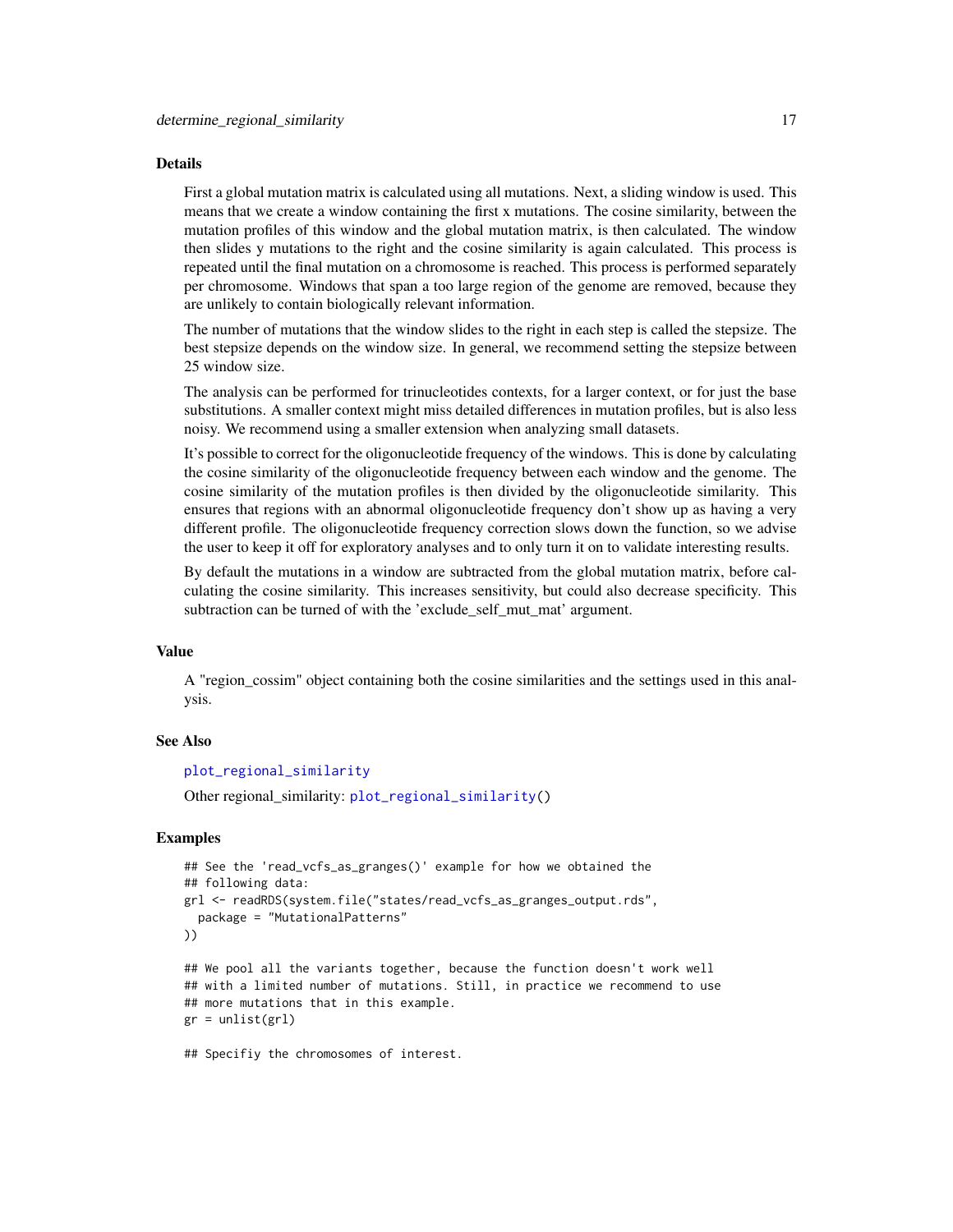```
chromosomes <- names(genome(gr)[1:3])
## Load the corresponding reference genome.
ref_genome <- "BSgenome.Hsapiens.UCSC.hg19"
library(ref_genome, character.only = TRUE)
## Determine the regional similarities. Here we use a small window size to make the function work.
## In practice, we recommend a larger window size.
regional_sims = determine_regional_similarity(gr,
 ref_genome,
 chromosomes,
 window_size = 40,
 stepsize = 10,
 max_window_size_gen = 40000000
)
## Here we use an extensiof of 0 to reduce noise.
## We also turned verbosity on, so you can see at what step the function is.
## This can be useful on large datasets.
regional_sims_0_extension = determine_regional_similarity(gr,
 ref_genome,
 chromosomes,
 window_size = 40,
 stepsize = 10,
 extension = 0,
 max_window_size_gen = 40000000,
 verbose = TRUE
)
```
enrichment\_depletion\_test

*Test for enrichment or depletion of mutations in genomic regions*

## **Description**

This function aggregates mutations per group (optional) and performs an enrichment depletion test.

## Usage

```
enrichment_depletion_test(x, by = NA, p_cutoffs = 0.05, fdr_cutoffs = 0.1)
```
#### Arguments

| x           | data.frame result from genomic distribution()      |
|-------------|----------------------------------------------------|
| bv          | Optional grouping variable, e.g. tissue type       |
| p_cutoffs   | Significance cutoff for the p value. Default: 0.05 |
| fdr_cutoffs | Significance cutoff for the fdr. Default: 0.1      |

<span id="page-17-0"></span>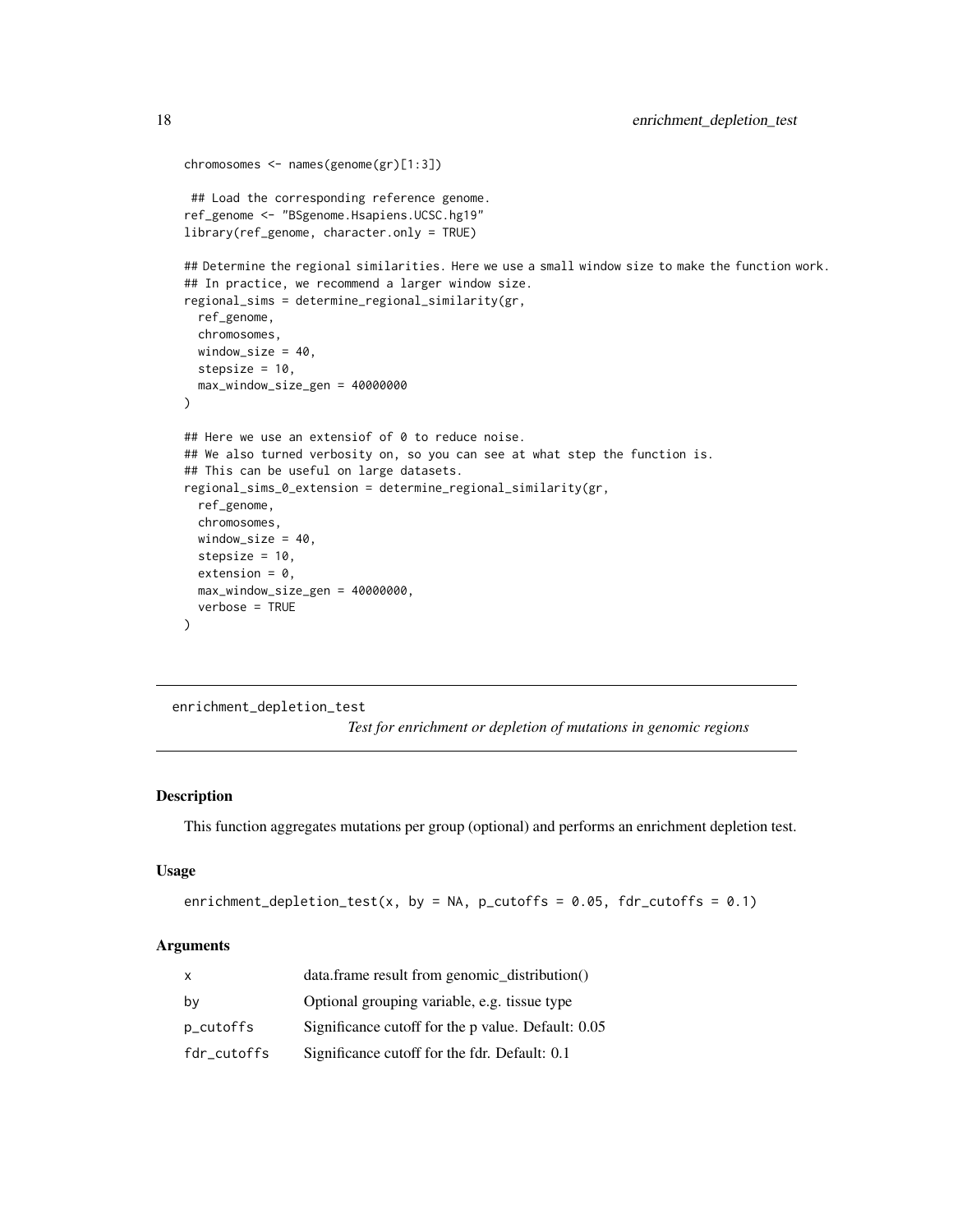## <span id="page-18-0"></span>Value

data.frame with the observed and expected number of mutations per genomic region per group (by) or sample

## See Also

[genomic\\_distribution](#page-24-1), [plot\\_enrichment\\_depletion](#page-62-1)

#### Examples

```
## See the 'genomic_distribution()' example for how we obtained the
## following data:
distr <- readRDS(system.file("states/distr_data.rds",
  package = "MutationalPatterns"
))
tissue <- c(rep("colon", 3), rep("intestine", 3), rep("liver", 3))
## Perform the enrichment/depletion test by tissue type.
distr_test <- enrichment_depletion_test(distr, by = tissue)
## Or without specifying the 'by' parameter, to pool all samples.
distr_single_sample <- enrichment_depletion_test(distr)
## Use different significance cutoffs for the pvalue and fdr
distr_strict <- enrichment_depletion_test(distr,
  by = tissue,
  p_{\text{cutoff}} = 0.01, fdr_{\text{cutoff}} = 0.05)
## Use multiple (max 3) significance cutoffs.
## This will vary the number of significance stars.
distr_multistars <- enrichment_depletion_test(distr,
  by = tissue,
  p_{\text{cutoff}} = c(0.05, 0.01, 0.005),
  fdr_cutoffs = c(0.1, 0.05, 0.01)\lambda
```
extract\_signatures *Extract mutational signatures from 96 mutation matrix using NMF*

## Description

Decomposes trinucleotide count matrix into signatures and contribution of those signatures to the spectra of the samples/vcf files.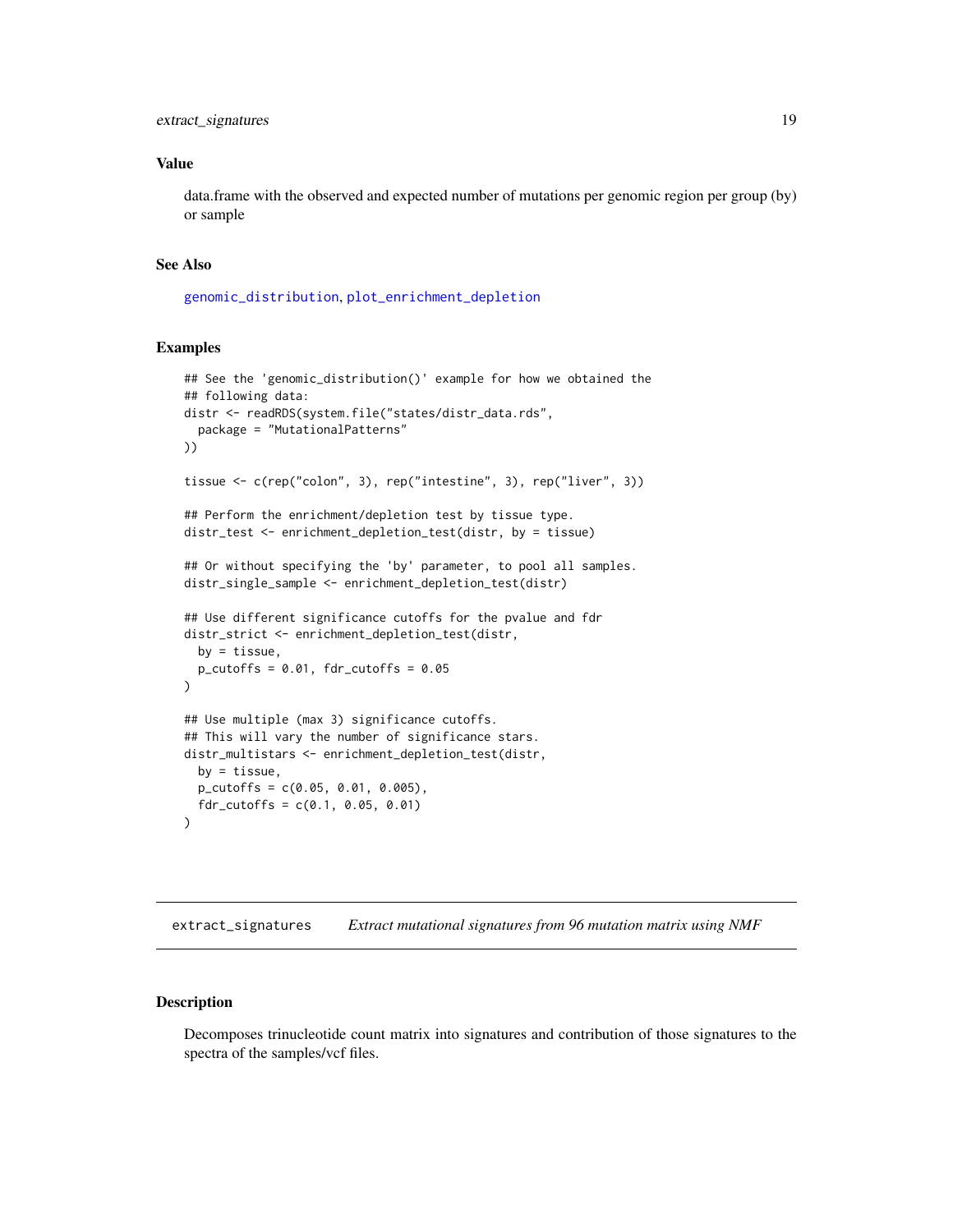## Usage

```
extract_signatures(
 mut_matrix,
  rank,
 nrun = 200,
 nmf_type = c("regular", "variational_bayes"),
  single_core = FALSE,
  fudge = NULL,
  seed = 123456
)
```
#### Arguments

| mut_matrix  | 96 mutation count matrix                                                                                                                                                                                                                                                                                                                                |
|-------------|---------------------------------------------------------------------------------------------------------------------------------------------------------------------------------------------------------------------------------------------------------------------------------------------------------------------------------------------------------|
| rank        | Number of signatures to extract                                                                                                                                                                                                                                                                                                                         |
| nrun        | Number of iterations, default $= 200$ . A lower number will be faster, but result in<br>less accurate results.                                                                                                                                                                                                                                          |
| $nmf_type$  | Type of NMF to be used. Possible values: * 'regular' * 'variational_bayes'<br>The 'regular' method comes from the NMF package. The 'variational_bayes'<br>method comes from the ccfindR package. This method uses bayesian inference,<br>which makes it easier to determine the mathematically optimal number of sig-<br>natures.                       |
| single_core | Boolean. If TRUE, it forces the NMF algorithm to use only a single core. This<br>can sometimes prevent issues. Doesn't apply to variational-bayes NMF                                                                                                                                                                                                   |
| fudge       | Small positive number that is used for the variational bayes NMF. Setting this<br>to a small value like 0.0001 can prevent errors from occurring, when extracting<br>many signatures at once. In general, we recommend extracting less signatures<br>when errors occur, but this parameter can be used when that is not an option.<br>$Default = NULL.$ |
| seed        | Random seed used for the regular NMF, default $= 123456$                                                                                                                                                                                                                                                                                                |
|             |                                                                                                                                                                                                                                                                                                                                                         |

## Value

Named list of mutation matrix, signatures and signature contribution

#### See Also

[mut\\_matrix](#page-39-1)

```
## See the 'mut_matrix()' example for how we obtained the mutation matrix:
mut_mat <- readRDS(system.file("states/mut_mat_data.rds",
  package = "MutationalPatterns"
))
## This function is computationally intensive.
# nmf_res <- extract_signatures(mut_mat, rank = 2)
```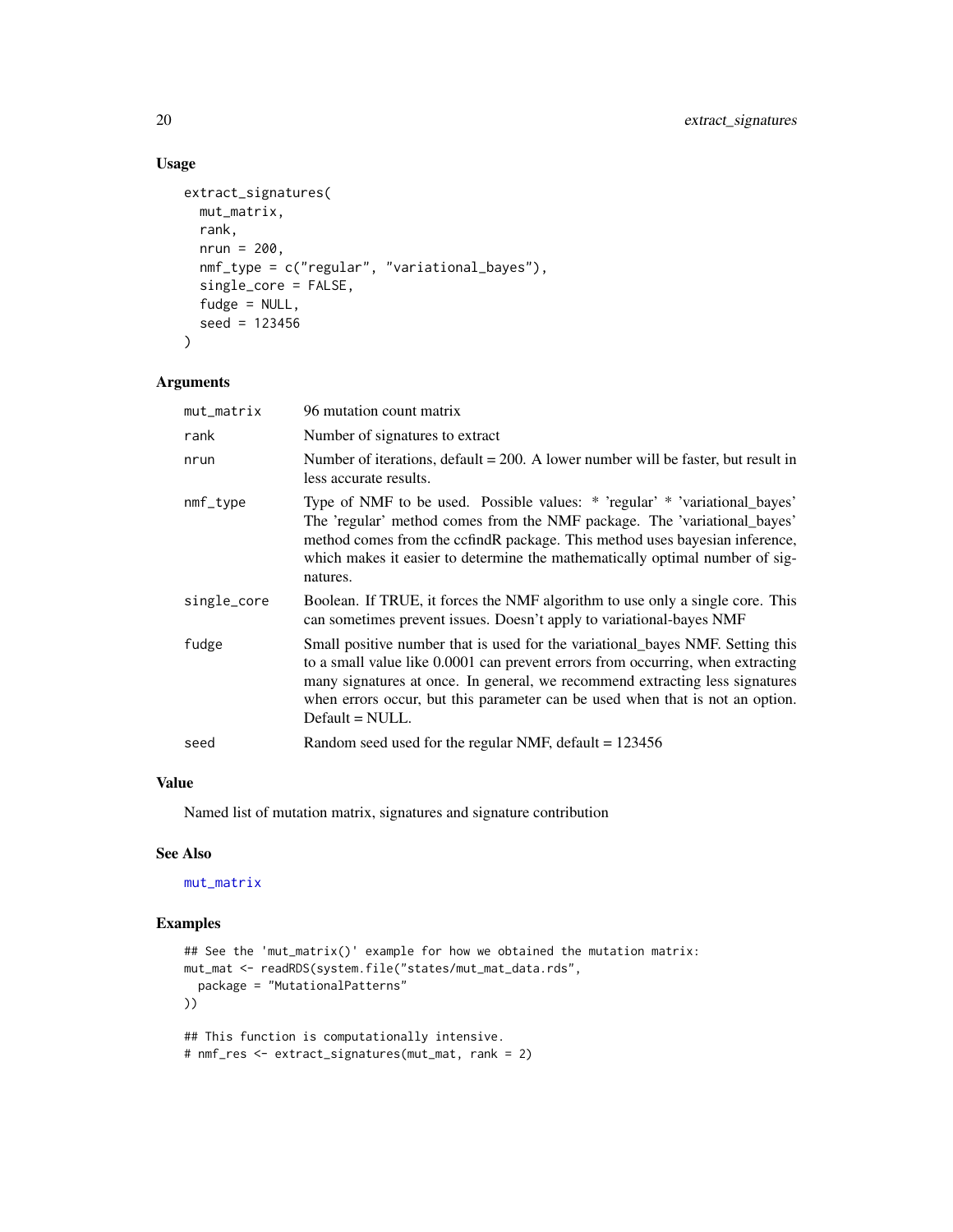```
## It's also possible to use a variational Bayes method.
## It requires the ccfindR package to work.
# nmf_res <- extract_signatures(mut_mat, rank = 2, nmf_type = "variational_bayes")
```
<span id="page-20-1"></span>fit\_to\_signatures *Find optimal nonnegative linear combination of mutation signatures to reconstruct the mutation matrix.*

#### Description

Find the linear combination of mutation signatures that most closely reconstructs the mutation matrix by solving the nonnegative least-squares constraints problem.

## Usage

fit\_to\_signatures(mut\_matrix, signatures)

#### Arguments

| mut_matrix | mutation count matrix (dimensions: x mutation types X n samples)   |
|------------|--------------------------------------------------------------------|
| signatures | Signature matrix (dimensions: $x$ mutation types $X$ n signatures) |

#### Value

Named list with signature contributions and reconstructed mutation matrix

#### See Also

[mut\\_matrix](#page-39-1),[fit\\_to\\_signatures\\_strict](#page-23-1),[fit\\_to\\_signatures\\_bootstrapped](#page-21-1)

```
## See the 'mut_matrix()' example for how we obtained the mutation matrix:
mut_mat <- readRDS(system.file("states/mut_mat_data.rds",
  package = "MutationalPatterns"
))
## Get signatures
signatures <- get_known_signatures()
## Perform the fitting
fit_res <- fit_to_signatures(mut_mat, signatures)
## This will also work for indels and dbs.
## An example is given for indels
## Get The indel counts
## See 'count_indel_contexts()' for more info on how to do this.
```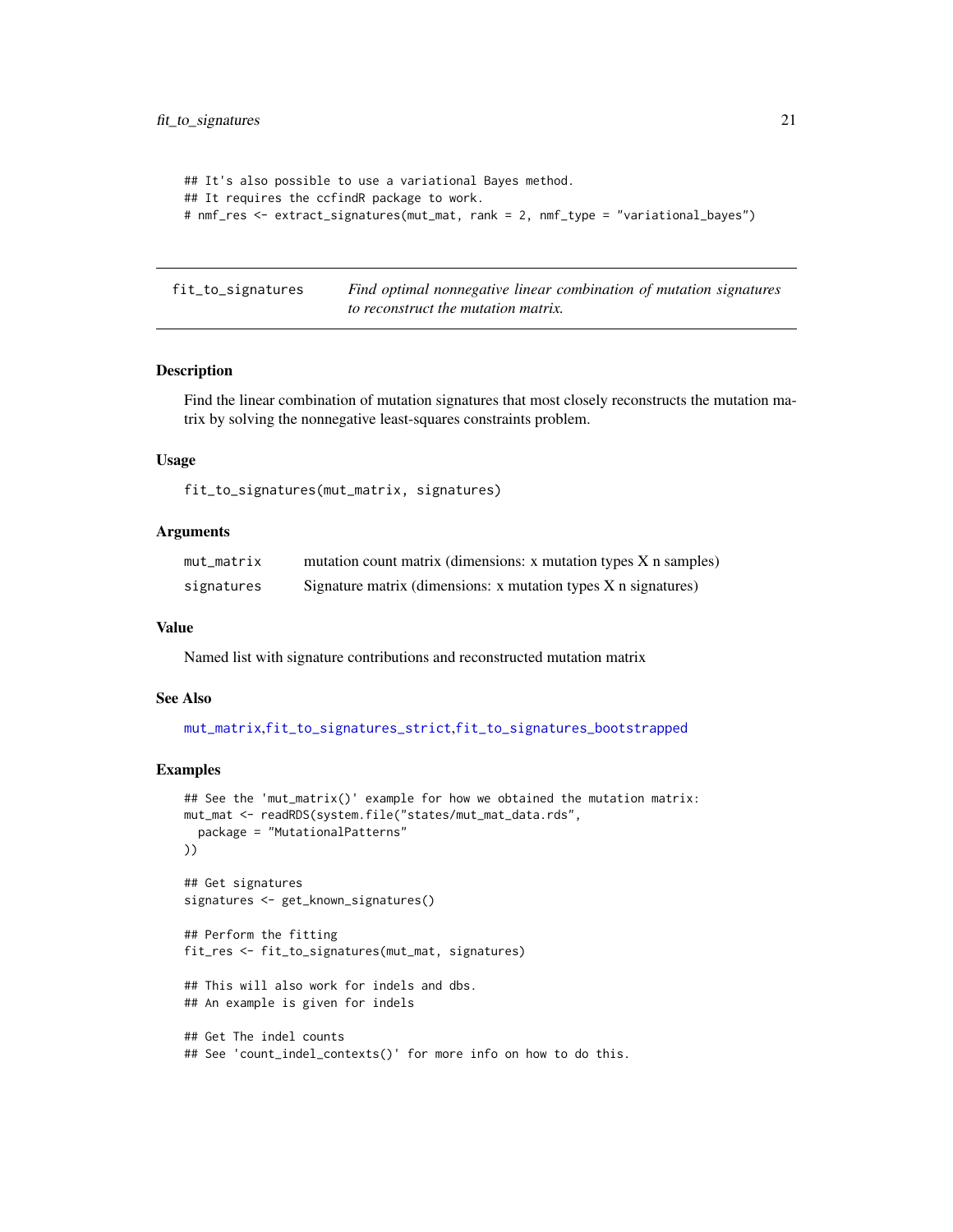```
indel_counts <- readRDS(system.file("states/blood_indel_counts.rds",
  package = "MutationalPatterns"
))
## Get signatures
signatures <- get_known_signatures("indel")
fit_to_signatures(indel_counts, signatures)
```
<span id="page-21-1"></span>fit\_to\_signatures\_bootstrapped

*Fit mutational signatures to a mutation matrix with bootstrapping*

#### Description

Bootstrapping the signature refitting shows how stable the refit is, when small changes are made to the mutation matrix. You can be more confident in the refitting results, when the differences in signature contributions are small between bootstrap iterations.

#### Usage

```
fit_to_signatures_bootstrapped(
  mut_matrix,
  signatures,
  n_boots = 1000,
  max\_delta = 0.004,
 method = c("strict", "regular", "regular_10+", "strict_best_subset",
    "strict_backwards"),
  verbose = TRUE
)
```
#### Arguments

| mut_matrix | mutation count matrix (dimensions: x mutation types X n samples)                                                                                                                                                                                                                                                                                                                                                                                                                                              |  |
|------------|---------------------------------------------------------------------------------------------------------------------------------------------------------------------------------------------------------------------------------------------------------------------------------------------------------------------------------------------------------------------------------------------------------------------------------------------------------------------------------------------------------------|--|
| signatures | Signature matrix (dimensions: x mutation types X n signatures)                                                                                                                                                                                                                                                                                                                                                                                                                                                |  |
| n_boots    | Number of bootstrap iterations.                                                                                                                                                                                                                                                                                                                                                                                                                                                                               |  |
| max_delta  | The maximum difference in original vs reconstructed cosine similarity between<br>two iterations. Only used with method strict.                                                                                                                                                                                                                                                                                                                                                                                |  |
| method     | The refitting method to be used. Possible values: * 'strict' Uses fit to signatures strict<br>with the default (backwards selection) method; * 'regular' Uses fit_to_signatures;<br>* 'regular_10+' Uses fit_to_signatures, but removes signatures with less than 10<br>variants.; * 'strict_best_subset' Uses fit_to_signatures_strict with the 'best_subset'<br>method; * 'strict_backwards' Uses fit_to_signatures_strict with the backwards<br>selection method. This is the same as the 'strict' method; |  |
| verbose    | Boolean. If TRUE, the function will show how far along it is.                                                                                                                                                                                                                                                                                                                                                                                                                                                 |  |
|            |                                                                                                                                                                                                                                                                                                                                                                                                                                                                                                               |  |

<span id="page-21-0"></span>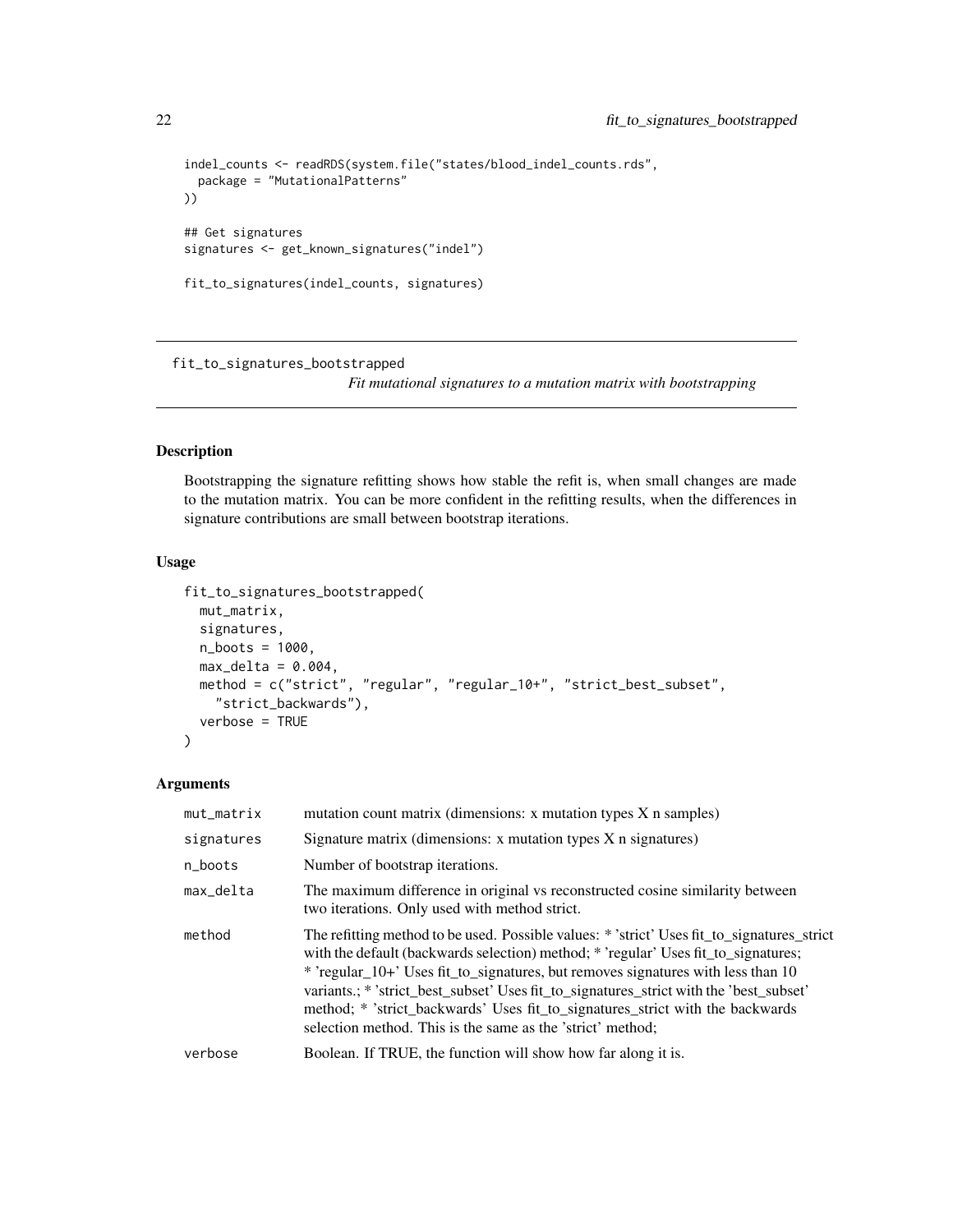## Details

The mutation matrix is resampled 'n\_boots' times. Resampling is done per column (sample) with replacement. The row weights are used as probabilities. On each resampled matrix the 'fit\_to\_signatures()' or 'fit\_to\_signatures\_strict()' function is applied. In the end a matrix is returned with the contributions for each bootstrap iteration. Each row is a single bootstrap iteration from a single sample. The method you choose determines how strict the signature refitting is. The 'regular' and "regular\_10+ methods often suffer from a lot of overfitting, however this is less of an issue when you refit on an limited number of signatures. The 'strict' method suffers less from overfitting, but can suffer from more signature misattribution. The best method will depend on your data and research question.

## Value

A matrix showing the signature contributions across all the bootstrap iterations.

#### See Also

[mut\\_matrix](#page-39-1), [fit\\_to\\_signatures\\_strict](#page-23-1), [fit\\_to\\_signatures\\_bootstrapped](#page-21-1)

```
## See the 'mut_matrix()' example for how we obtained the mutation matrix:
mut_mat <- readRDS(system.file("states/mut_mat_data.rds",
  package = "MutationalPatterns"
))
## Get pre-defined signatures
signatures <- get_known_signatures()
## Fit to signatures with bootstrapping
## Here we use a very low "n_boots" to reduce the runtime.
## For real uses, a much higher value is required.
contri_boots <- fit_to_signatures_bootstrapped(mut_mat,
  signatures,
  n\_books = 2,
  max\_delta = 0.004)
## Use the regular refit method
contri_boots <- fit_to_signatures_bootstrapped(mut_mat,
  signatures,
  n\_books = 2,
  method = "regular"
)
```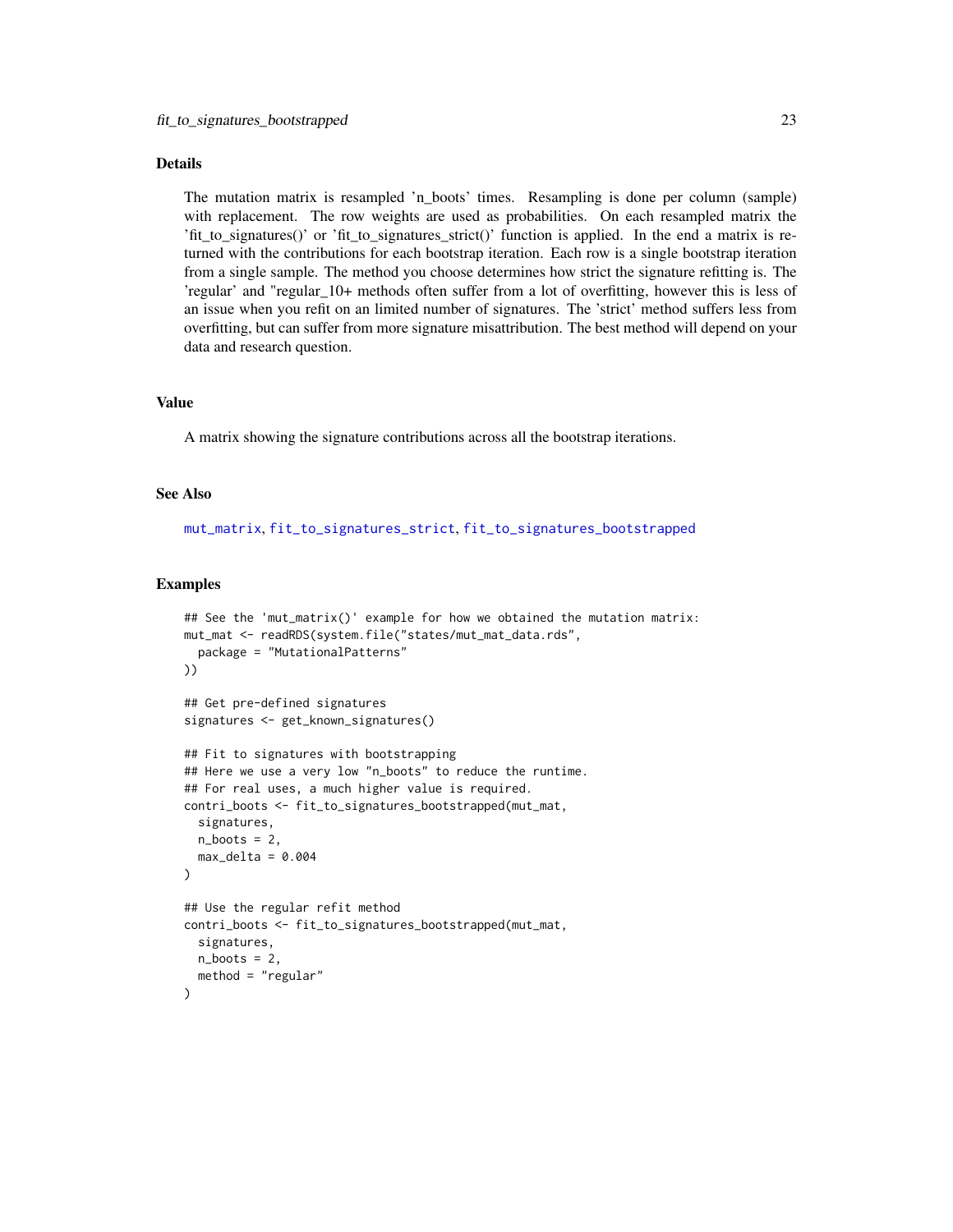```
fit_to_signatures_strict
```
*Fit mutational signatures to a mutation matrix with less overfitting*

#### **Description**

Refitting signatures with this function suffers less from overfitting. The strictness of the refitting is dependent on 'max\_delta'. A downside of this method is that it might increase signature misattribution. Different signatures might be attributed to similar samples. You can use 'fit\_to\_signatures\_bootstrapped()', to see if this is happening. Using less signatures for the refitting will decrease this issue. Fitting less strictly will also decrease this issue.

#### Usage

```
fit_to_signatures_strict(
  mut_matrix,
  signatures,
 max\_delta = 0.004,
  method = c("backwards", "best_subset")
)
```
#### Arguments

| mut_matrix | Mutation count matrix (dimensions: x mutation types X n samples)                                 |
|------------|--------------------------------------------------------------------------------------------------|
| signatures | Signature matrix (dimensions: $x$ mutation types $X$ n signatures)                               |
| max_delta  | The maximum difference in original vs reconstructed cosine similarity between<br>two iterations. |
| method     | The method used to select signatures.                                                            |

#### Details

Find a linear non-negative combination of mutation signatures that reconstructs the mutation matrix. Signature selection (feature selection) is done to reduce overfitting. This can be done via either a 'backwards' (default) or 'best\_subset' method. The 'backwards' method starts by achieving an optimal reconstruction via 'fit\_to\_signatures'. The signature with the lowest contribution is then removed and refitting is repeated. This is done in an iterative fashion. Each time the cosine similarity between the original and reconstructed profile is calculated. The 'best\_subset' method also starts by achieving an optimal reconstruction via 'fit\_to\_signatures'. Signature refitting is then repeated for each combination of n-1 signatures, where n is the number of signatures in the signature matrix. The cosine similarity between the original and reconstructed profile is calculated for each combination. The combination with the highest cosine similarity is then chosen. This is done in an iterative fashion for n-2, n-3, ect. With both methods, iterations are stopped when the difference between two iterations becomes more than 'max\_delta'. The second-last set of signatures is then used for a final refit.

The 'best subset' method can result in more accurate results than the 'backwards' method, however it becomes very slow when a large amount of signatures are used for refitting. We recommend only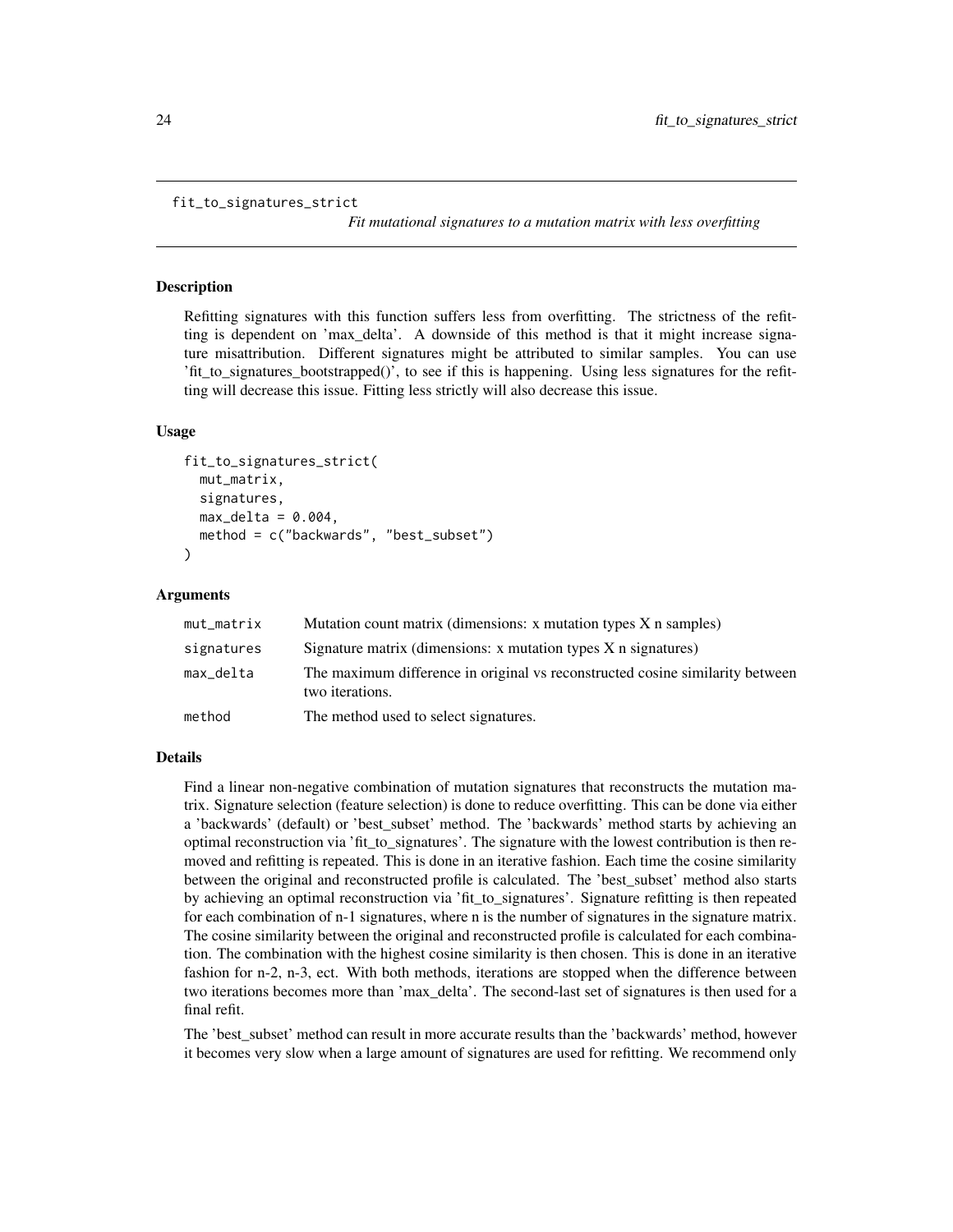#### <span id="page-24-0"></span>genomic\_distribution 25

using the 'best\_subset' method when fitting a maximum of 10-15 signatures. When using the 'best\_subset' method a lower 'max\_delta' should be used, as the expected differences in cosine similarity are reduced.

#### Value

A list containing a fit\_res object, similar to 'fit\_to\_signatures' and a list of ggplot graphs that for each sample shows in what order the signatures were removed and how this affected the cosine similarity.

#### See Also

[mut\\_matrix](#page-39-1), [fit\\_to\\_signatures](#page-20-1), [fit\\_to\\_signatures\\_bootstrapped](#page-21-1)

#### Examples

```
## See the 'mut_matrix()' example for how we obtained the mutation matrix:
mut_mat <- readRDS(system.file("states/mut_mat_data.rds",
  package = "MutationalPatterns"
))
## Get signatures
signatures <- get_known_signatures()
## Fit to signatures strict
strict_refit <- fit_to_signatures_strict(mut_mat, signatures, max_delta = 0.004)
## fit_res similar to 'fit_to_signatures()'
fit_res <- strict_refit$fit_res
## list of ggplots that shows how the cosine similarity was reduced during the iterations
fig_l <- strict_refit$sim_decay_fig
## Fit to signatures with the best_subset method
## This can be more accurate than the standard backwards method,
## but can only be used with a limited amount of signatures.
## Here we use only 5 signatures to reduce the runtime.
## In practice up to 10-15 signatures could be used.
best_subset_refit <- fit_to_signatures_strict(mut_mat,
   signatures[,1:5],
   max\_delta = 0.002,
```

```
genomic_distribution Find overlaps between mutations and a genomic region.
```
method = "best\_subset"

)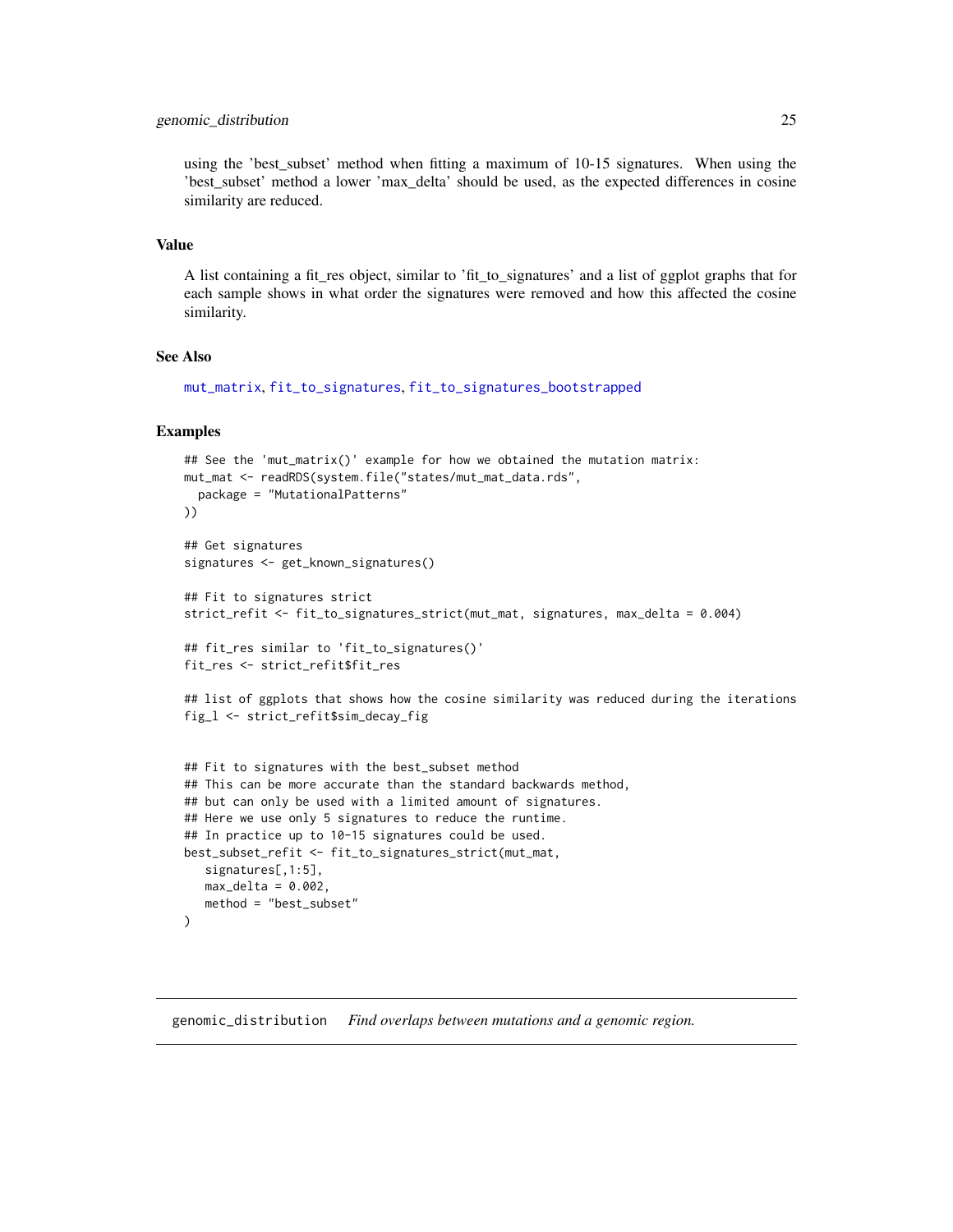#### Description

Function finds the number of mutations that reside in genomic region and takes surveyed area of genome into account.

#### Usage

```
genomic_distribution(vcf_list, surveyed_list, region_list)
```
#### **Arguments**

| vcf list    | <b>GRangesList or GRanges object.</b>                                                                                                              |
|-------------|----------------------------------------------------------------------------------------------------------------------------------------------------|
|             | surveyed list A GRanges List or a list with GRanges of regions of the genome that have been<br>surveyed (e.g. determined using GATK CallableLoci). |
| region_list | A GRanges List or a list with GRanges objects containing locations of genomic<br>regions.                                                          |

## Value

A data.frame containing the number observed and number of expected mutations in each genomic region.

#### See Also

[read\\_vcfs\\_as\\_granges](#page-86-1)

## Examples

```
## See the 'read_vcfs_as_granges()' example for how we obtained the
## following data:
vcfs <- readRDS(system.file("states/read_vcfs_as_granges_output.rds",
 package = "MutationalPatterns"
))
## Use biomaRt to obtain data.
## We can query the BioMart database, but this may take a long time,
## so we take some shortcuts by loading the results from our
## examples. The corresponding code for downloading the data can be
## found above the command we run.
# mart="ensemble"
# library(biomaRt)
# regulatory <- useEnsembl(biomart="regulation",
# dataset="hsapiens_regulatory_feature",
# GRCh = 37)
```

```
regulatory <- readRDS(system.file("states/regulatory_data.rds",
  package = "MutationalPatterns"
))
```
## Download the regulatory CTCF binding sites and convert them to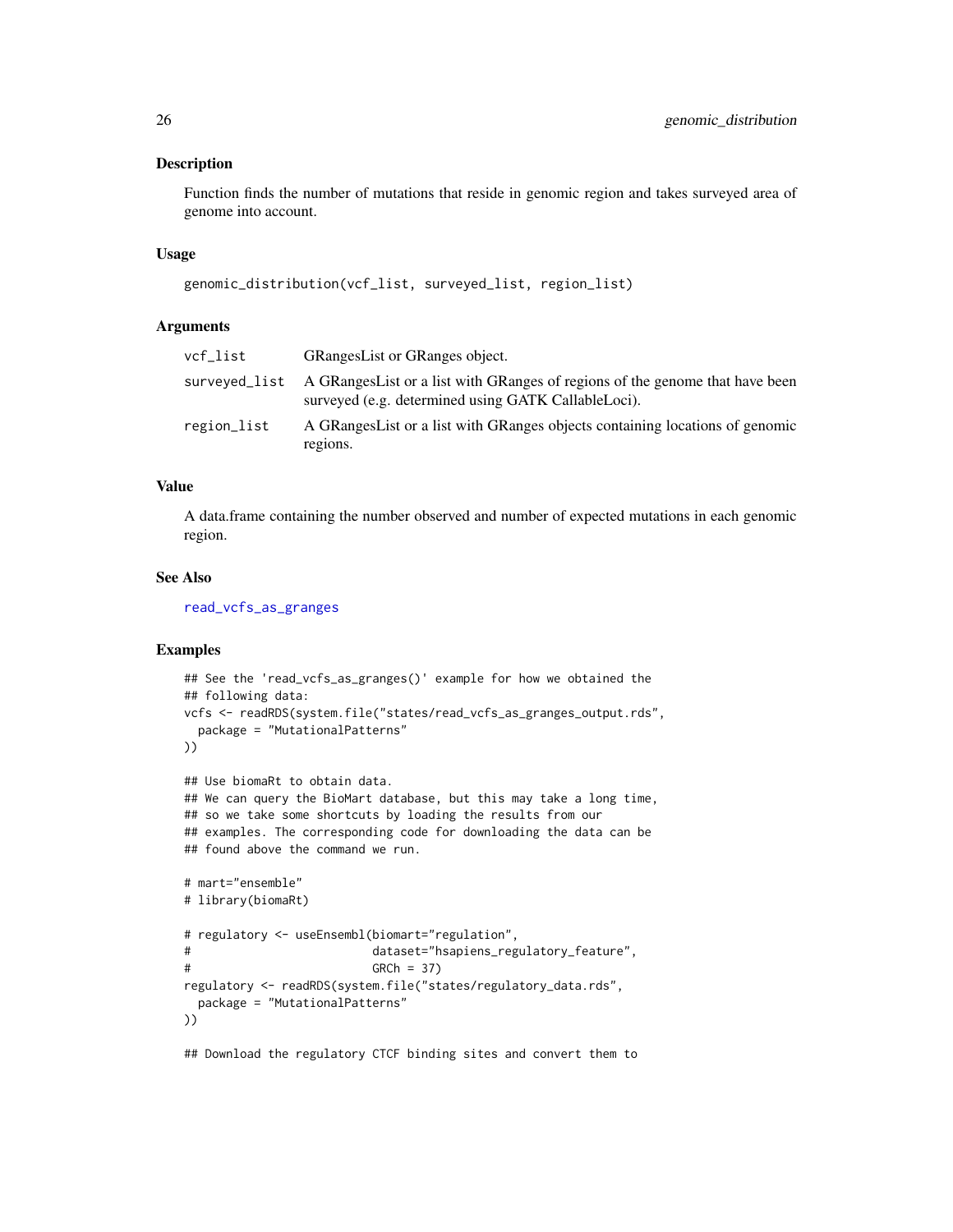```
## a GRanges object.
# CTCF <- getBM(attributes = c('chromosome_name',
# 'chromosome_start',
# 'chromosome_end',
# 'feature_type_name'),
# filters = "regulatory_feature_type_name",
# values = "CTCF Binding Site",
# mart = regulatory)
#
# CTCF_g <- reduce(GRanges(CTCF$chromosome_name,
# IRanges(CTCF$chromosome_start,
# CTCF$chromosome_end)))
CTCF_g <- readRDS(system.file("states/CTCF_g_data.rds",
 package = "MutationalPatterns"
))
## Download the promoter regions and conver them to a GRanges object.
# promoter = getBM(attributes = c('chromosome_name', 'chromosome_start',
# 'chromosome_end', 'feature_type_name'),
# filters = "regulatory_feature_type_name",
# values = "Promoter",
# mart = regulatory)
# promoter_g = reduce(GRanges(promoter$chromosome_name,
# IRanges(promoter$chromosome_start,
# promoter$chromosome_end)))
promoter_g <- readRDS(system.file("states/promoter_g_data.rds",
 package = "MutationalPatterns"
))
# flanking = getBM(attributes = c('chromosome_name',
# 'chromosome_start',
# 'chromosome_end',
# 'feature_type_name'),
# filters = "regulatory_feature_type_name",
# values = "Promoter Flanking Region",
# mart = regulatory)
# flanking_g = reduce(GRanges(
# flanking$chromosome_name,
# IRanges(flanking$chromosome_start,
# flanking$chromosome_end)))
flanking_g <- readRDS(system.file("states/promoter_flanking_g_data.rds",
 package = "MutationalPatterns"
))
regions <- GRangesList(promoter_g, flanking_g, CTCF_g)
names(regions) <- c("Promoter", "Promoter flanking", "CTCF")
# Use a naming standard consistently.
seqlevelsStyle(regions) <- "UCSC"
```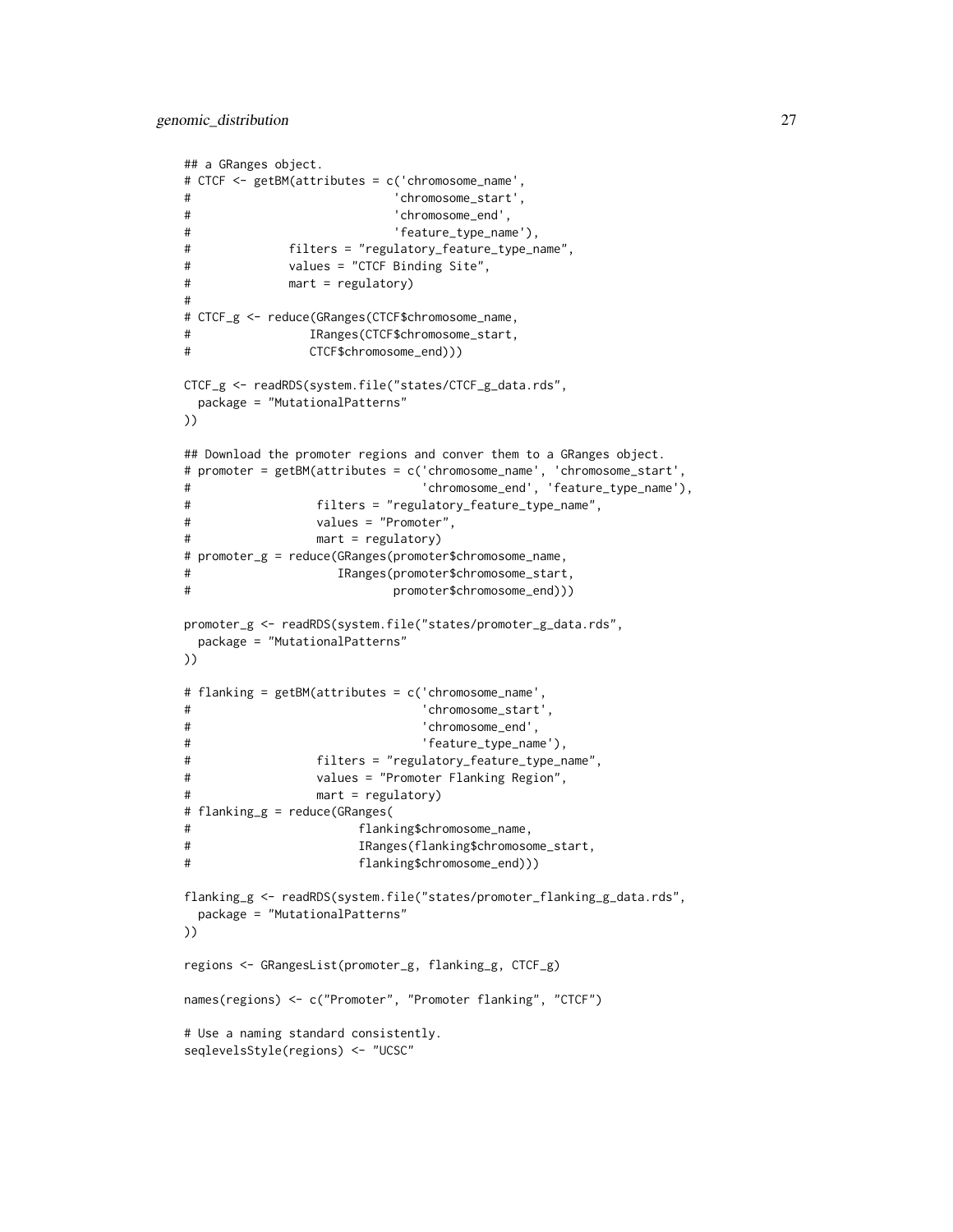```
## Get the filename with surveyed/callable regions
surveyed_file <- system.file("extdata/callableloci-sample.bed",
 package = "MutationalPatterns"
\mathcal{L}## Import the file using rtracklayer and use the UCSC naming standard
library(rtracklayer)
surveyed <- import(surveyed_file)
seqlevelsStyle(surveyed) <- "UCSC"
## For this example we use the same surveyed file for each sample.
surveyed_list <- rep(list(surveyed), 9)
## Calculate the number of observed and expected number of mutations in
## each genomic regions for each sample.
distr <- genomic_distribution(vcfs, surveyed_list, regions)
```
<span id="page-27-1"></span>get\_dbs\_context *Get DBS context*

#### Description

Get the DBS COSMIC context on an GRanges/GRangesList object. It applies the get\_dbs\_context\_gr function to each gr in the input, which works by changing the REF and ALT columns of the GRanges into the COSMIC types.

#### Usage

```
get_dbs_context(vcf_list)
```
#### Arguments

vcf\_list GRanges/GRangesList

## Value

A version of the GRanges/GRangesList object, with modified REF and ALT columns.

## See Also

[get\\_mut\\_type](#page-31-1), [read\\_vcfs\\_as\\_granges](#page-86-1)

Other DBS: [count\\_dbs\\_contexts\(](#page-12-1)), [plot\\_compare\\_dbs\(](#page-49-1)), [plot\\_dbs\\_contexts\(](#page-61-1)), [plot\\_main\\_dbs\\_contexts\(](#page-66-1))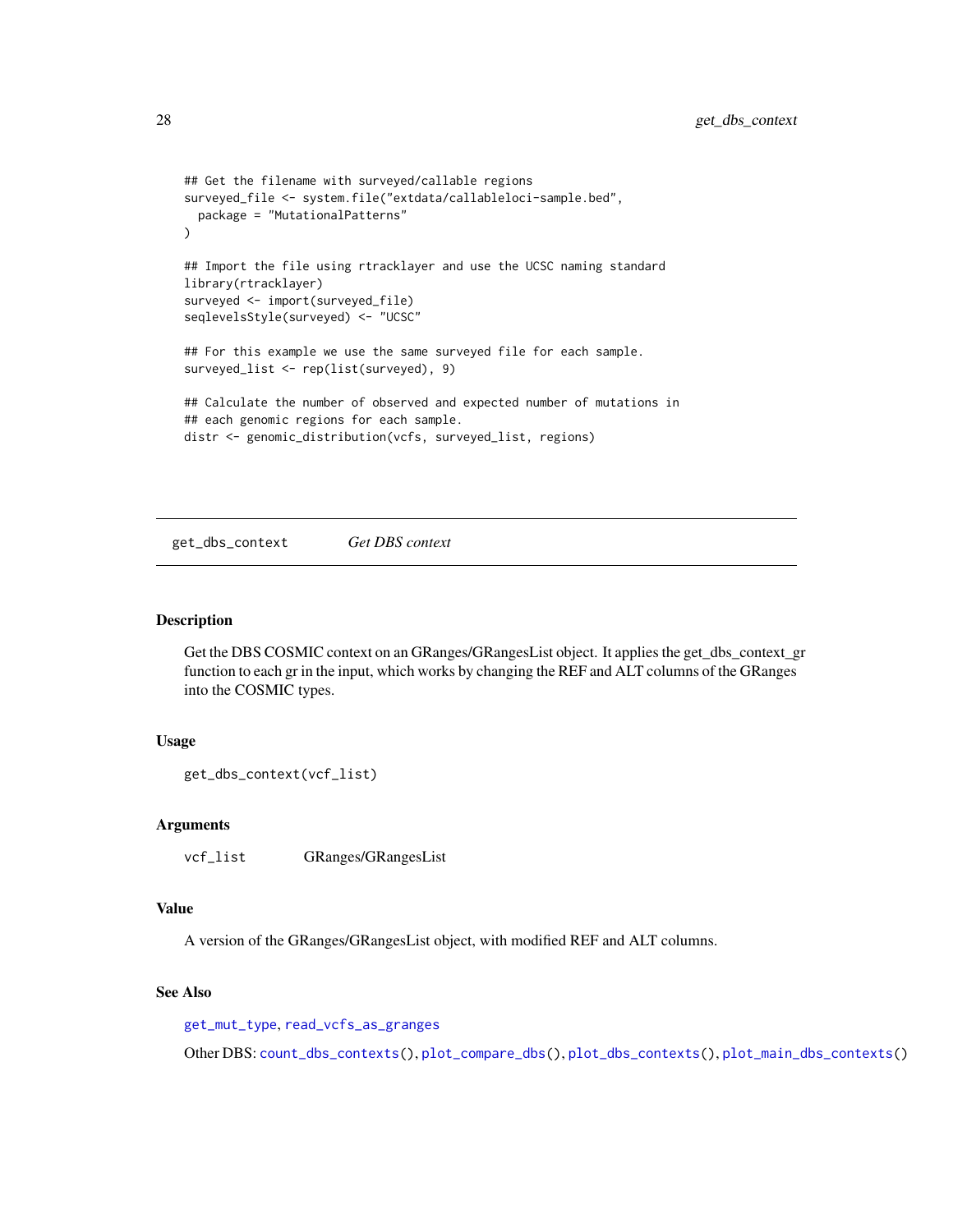## <span id="page-28-0"></span>get\_indel\_context 29

#### Examples

```
## Get GRangesList with DBS.
## See 'get_mut_type' or 'read_vcfs_as_granges' for more info on how to do this.
dbs_grl <- readRDS(system.file("states/blood_grl_dbs.rds",
  package = "MutationalPatterns"
))
## Set context DBS
get_dbs_context(dbs_grl)
```
<span id="page-28-1"></span>get\_indel\_context *Get indel contexts*

#### Description

Get indel contexts

#### Usage

get\_indel\_context(vcf\_list, ref\_genome)

#### Arguments

| vcf list   | GRanges or GRangesList object containing Indel mutations. The mutations |  |
|------------|-------------------------------------------------------------------------|--|
|            | should be called similarly to HaplotypeCaller.                          |  |
| ref_genome | BS genome reference genome object                                       |  |

## Details

Determines the COSMIC context from a GRanges or GRangesList object containing Indel mutations. It applies the get\_indel\_context\_gr function to each gr in the input. It searches for repeat units both to the left and right of the indel.

## Value

A modified version of the input grl. In each gr two columns have been added. "muttype" showing the main indel type and "muttype\_sub" which shows the subtype. The subtype is either the number of repeats or the microhomology length.

#### See Also

[read\\_vcfs\\_as\\_granges](#page-86-1), [get\\_mut\\_type](#page-31-1)

```
Other Indels: count_indel_contexts(), plot_compare_indels(), plot_indel_contexts(),
plot_main_indel_contexts()
```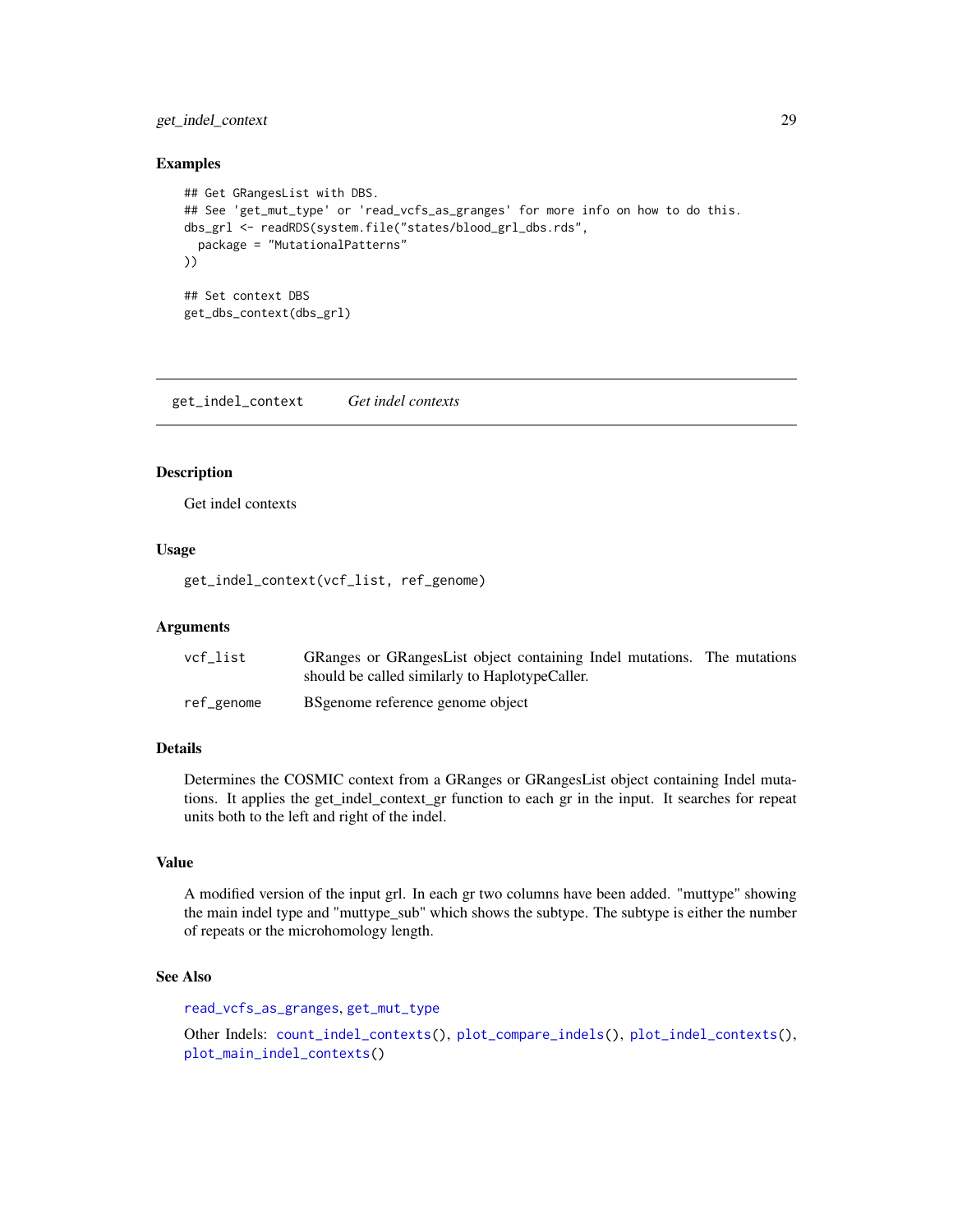#### Examples

```
## Get a GRangesList or GRanges object with only indels.
## See 'read_vcfs_as_granges' or 'get_mut_type' for more info on how to do this.
indel_grl <- readRDS(system.file("states/blood_grl_indel.rds",
 package = "MutationalPatterns"
))
## Load the corresponding reference genome.
ref_genome <- "BSgenome.Hsapiens.UCSC.hg19"
library(ref_genome, character.only = TRUE)
## Get the indel contexts
get_indel_context(indel_grl, ref_genome)
```
get\_known\_signatures *Get known signatures*

#### Description

This function loads a signature matrix of pre-defined signatures. It can retrieve signatures for different types of mutations. It can also retrieve signatures from different sources. Additionally, different signature types can be retrieved. (The possible types are: Reference, tissue specific or drug exposure signatures.) For the COSMIC signatures both GRCh37, GRCh38 and mm10 versions of the signatures can be used. Finally, the user can choose whether to include possible artifacts. If no signatures have been defined for a specific combination of options, then an error is given.

#### Usage

```
get_known_signatures(
  muttype = c("snv", "dbs", "indel", "tsb_snv"),
  source = c("COSMIC", "SIGNAL", "SPARSE", "COSMIC_v3.1", "COSMIC_v3.2"),
  sig_type = c("reference", "exposure", "tissue"),
  incl_poss_artifacts = FALSE,
  tissue_type = c(NA, "Biliary", "Bladder", "Bone", "Breast", "Cervix", "CNS",
  "Colorectal", "Esophagus", "Head", "Kidney", "Liver", "Lung", "Lymphoid", "Myeloid",
    "Ovary", "Pancreas", "Prostate", "Skin", "Stomach", "Thyroid", "Uterus"),
  genome = c("GRCh37", "GRCh38", "mm10")
\lambda
```
## Arguments

| muttype  | The type of mutations. Possible values: $*$ 'snv' (default); $*$ 'dbs'; $*$ 'indel'; $*$<br>'tsb sny' transcription strand bias sny;      |
|----------|-------------------------------------------------------------------------------------------------------------------------------------------|
| source   | The signature source. Possible values: * 'COSMIC' (default. Currently v3.2);<br>* 'COSMIC_v3.1'; * 'COSMIC_v3.2'; * 'SIGNAL'; * 'SPARSE'; |
| sig_type | The type of signature. Possible values: * 'reference' (default); * 'exposure'; *<br>'tissue':                                             |

<span id="page-29-0"></span>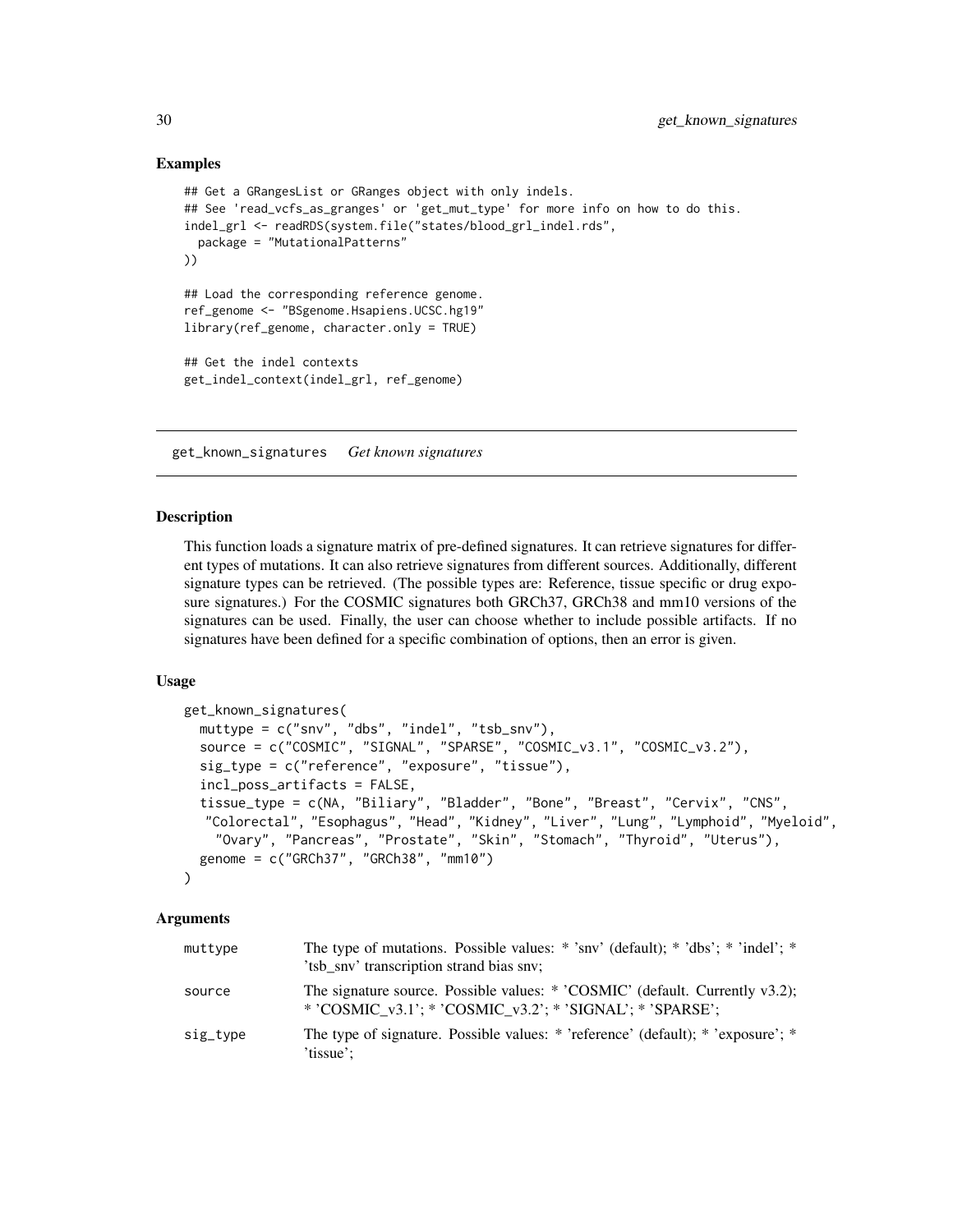| incl_poss_artifacts |                                                                                                                                                                                      |
|---------------------|--------------------------------------------------------------------------------------------------------------------------------------------------------------------------------------|
|                     | Whether to include possible artifacts. (default: TRUE)                                                                                                                               |
| tissue_type         | The specific tissue to select signatures from. Can only be used when looking at<br>tissue specific signatures. Keep this at NA to see tissue specific signatures for<br>all tissues. |
| genome              | The genome version that is used. This only works for COSMIC signatures. *<br>'GRCh37' (default); * 'GRCh38'; * 'mm10';                                                               |

#### Details

Possible combinations: COSMIC: - all muttypes. (tsb snv is the same as in version 3.1) - reference - Can include possible artifacts for SNVs - For the SNVs and DBSs both GRCh37 and GRCh38 versions are available

COSMIC\_v3.1: - all muttypes. - reference - Can include possible artifacts for SNVs

SIGNAL: - SNV. (+ DBS, when using exposure signatures.) - all signature types - Can include possible artifacts for reference SNVs

SPARSE: - SNV - reference

Artifacts can be included when using reference signatures for SNVs with COSMIC and SIGNAL

The signatures bundled in this package came from several sources. Please cite the associated papers if you use them.

The COSMIC signatures were downloaded from: https://cancer.sanger.ac.uk/signatures Currently, both version 3.2 and 3.1 are available. Paper: Alexandrov, L.B. et al., 2020, Nature

The SIGNAL signatures were downloaded from: https://signal.mutationalsignatures.com/ They were downloaded on: 03 July 2020. Paper: Andrea Degasperi et al., 2020, Nature Cancer Exposure paper: Jill E Kucab et al., 2019, Cell

The SPARSE signatures were downloaded from: https://www.biorxiv.org/content/10.1101/384834v2 They were downloaded on: 03 July 2020. Paper: Daniele Ramazzotti et al., 2019, Bioarchive

#### Value

A signature matrix

#### Examples

```
## Get reference snv signature from COSMIC
get_known_signatures()
```

```
## Get reference snv signature from COSMIC,
## including potential artifacts.
get_known_signatures(incl_poss_artifacts = TRUE)
```

```
## Get a GRCh38 version of the signatures
get_known_signatures(genome = "GRCh38")
```
## Get DBS signatures get\_known\_signatures("dbs")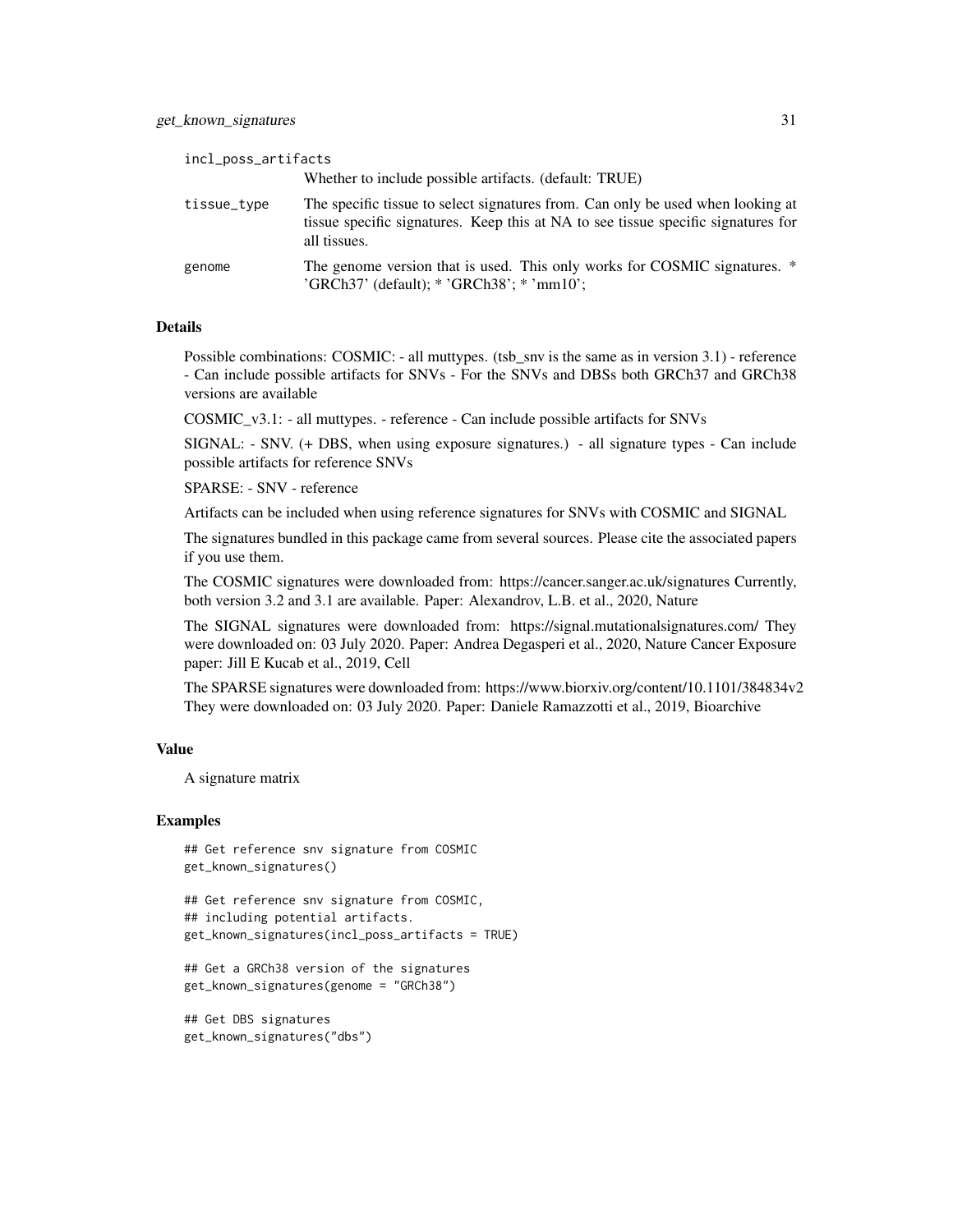```
## Get indel signatures
get_known_signatures("indel")
## Get transcription strand bias snv signatures
get_known_signatures("tsb_snv")
## Get COSMIC version 3.1 of the signatures
get_known_signatures(source = "COSMIC_v3.1")
## Get reference signatures from SIGNAL
get_known_signatures(source = "SIGNAL")
## Get reference signatures from SIGNAL,
## including potential artifacts
get_known_signatures(source = "SIGNAL", incl_poss_artifacts = TRUE)
## Get exposure signatures from SIGNAL
get_known_signatures(source = "SIGNAL", sig_type = "exposure")
## Get DBS exposure signatures from SIGNAL
get_known_signatures("dbs", source = "SIGNAL", sig_type = "exposure")
## Get all tissue specific signatures from SIGNAL
get_known_signatures(source = "SIGNAL", sig_type = "tissue")
## Get Bladder specific signatures from SIGNAL
get_known_signatures(
 source = "SIGNAL",
 sig_type = "tissue",
 tissue_type = "Bladder"
\lambda## If you use an incorrect tissue_type an error is given.
## Get sparse signatures
get_known_signatures(source = "SPARSE")
```
<span id="page-31-1"></span>get\_mut\_type *Get variants with mut\_type from GRanges*

## **Description**

Get the variants of a certain mutation type from a GRanges or GRanges List object. All other variants will be filtered out. It is assumed that DBS/MBSs are called as separate SNVs. They are merged into single variants. The type of variant can be chosen with type.

#### Usage

```
get_mut_type(
  vcf_list,
```
<span id="page-31-0"></span>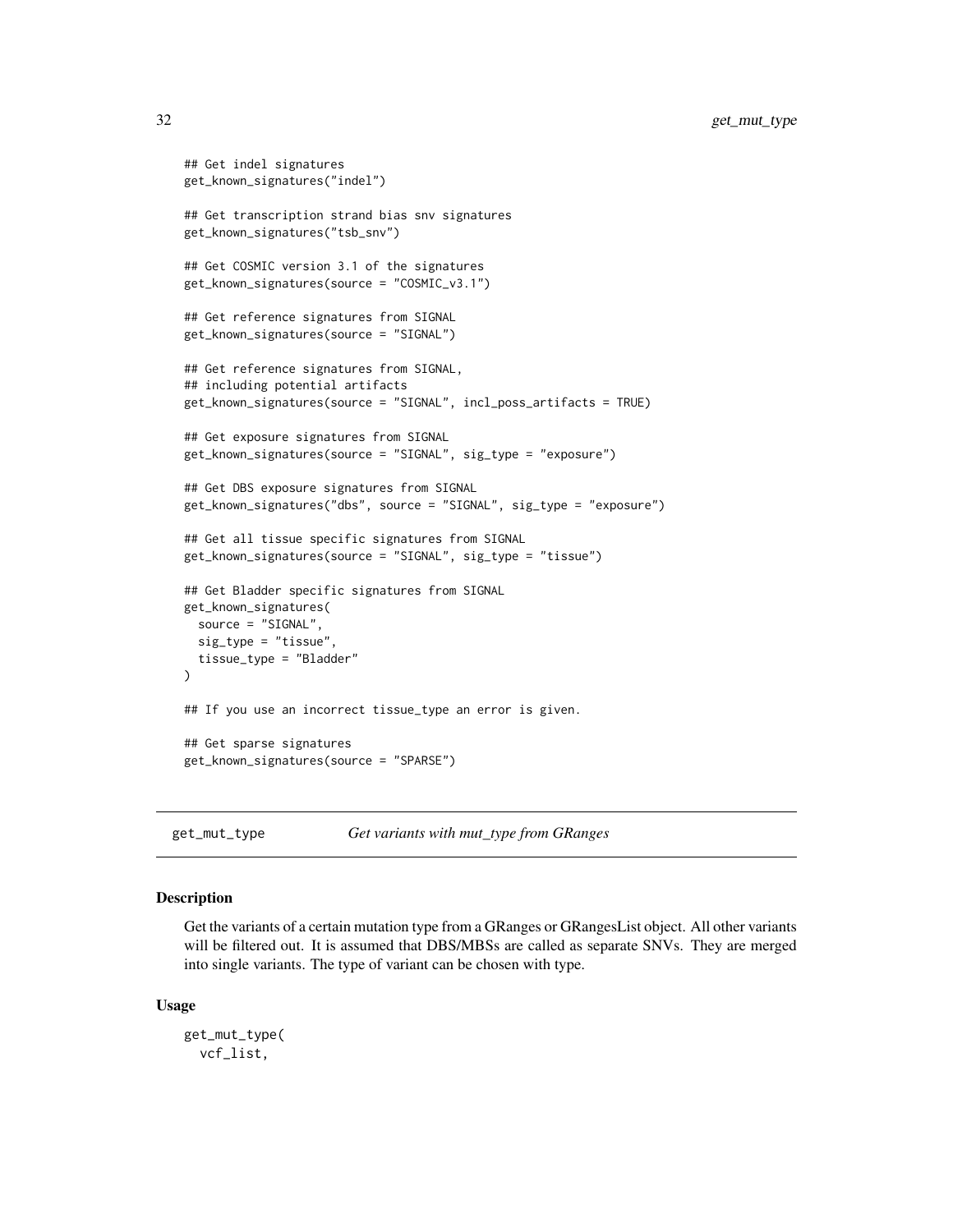```
type = c("snv", "indel", "dbs", "mbs"),predefined_dbs_mbs = FALSE
\lambda
```
#### Arguments

| vcf_list           | GRanges/GRangesList                                                                                                                                                                                                                                                                                                         |
|--------------------|-----------------------------------------------------------------------------------------------------------------------------------------------------------------------------------------------------------------------------------------------------------------------------------------------------------------------------|
| type               | The type of variant that will be returned.                                                                                                                                                                                                                                                                                  |
| predefined_dbs_mbs |                                                                                                                                                                                                                                                                                                                             |
|                    | Boolean. Whether dbs and mbs variants have been predefined in your vcf. This<br>function by default assumes that dbs and mbs variants are present in the vcf as<br>snys, which are positioned next to each other. If your dbs/mbs variants are called<br>separately you should set this argument to TRUE. (default = FALSE) |

## Value

GRanges/GRangesList of the desired mutation type.

#### See Also

[read\\_vcfs\\_as\\_granges](#page-86-1)

#### Examples

```
## Get a GRanges list object.
## See 'read_vcfs_as_granges' for more info how to do this.
grl <- readRDS(system.file("states/blood_grl.rds",
  package = "MutationalPatterns"
))
## Here we only use two samples to reduce runtime
grl <- grl[1:2]
## Get a specific mutation type.
snv_grl <- get_mut_type(grl, "snv")
indel_grl <- get_mut_type(grl, "indel")
dbs_grl <- get_mut_type(grl, "dbs")
mbs_grl <- get_mut_type(grl, "mbs")
```
get\_sim\_tb *An S4 generic to get the sim\_tb from a region\_cossim object.*

#### Description

An S4 generic to get the sim\_tb from a region\_cossim object.

An S4 method for the get\_sim\_tb generic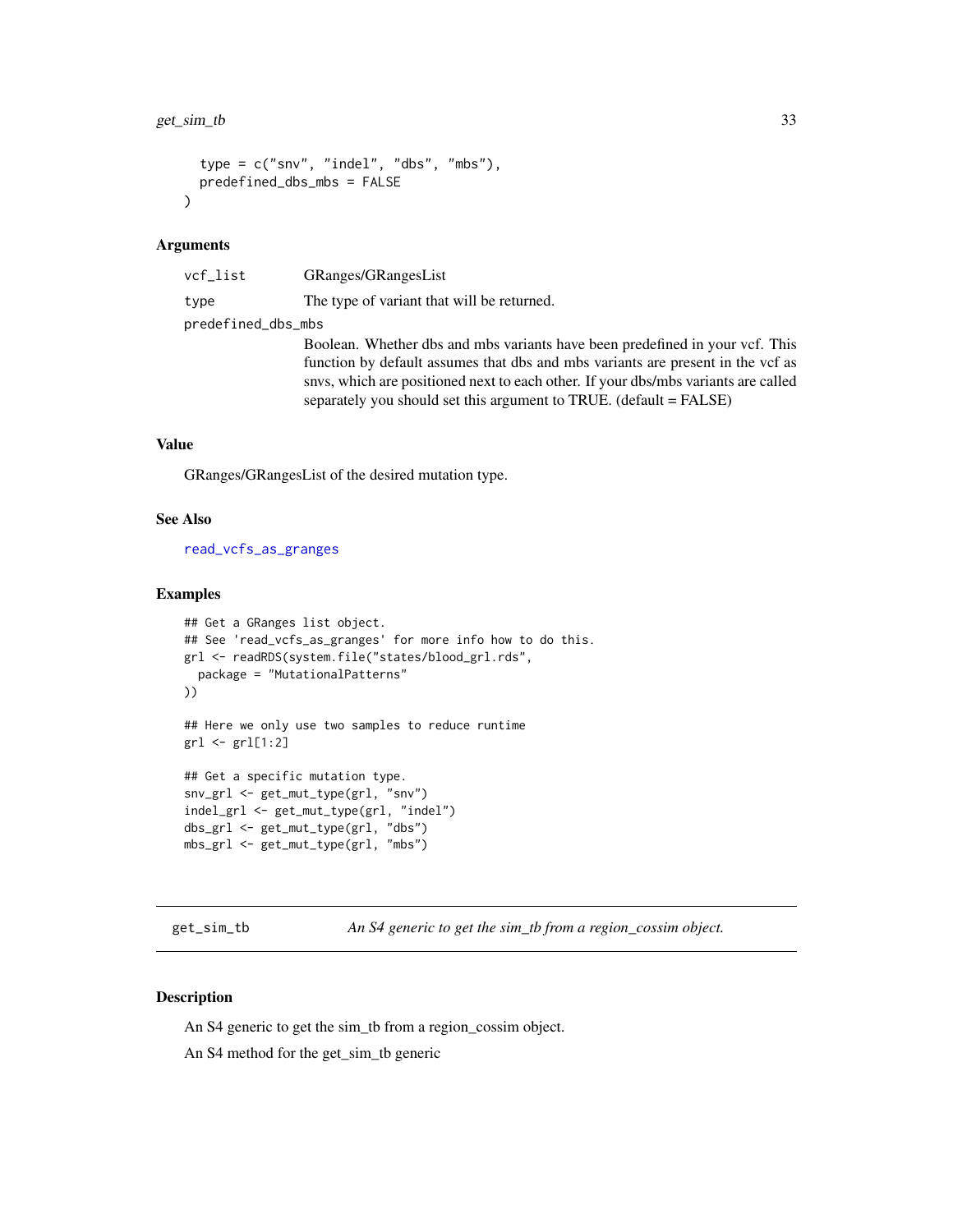#### Usage

get\_sim\_tb(x)

## S4 method for signature 'region\_cossim' get\_sim\_tb(x)

## **Arguments**

| X | A region_cossim object               |
|---|--------------------------------------|
|   | region_cossim A region_cossim object |

## Value

A tibble containing the calculated similarities of the windows.

A tibble containing the calculated similarities of the windows.

#### Methods (by class)

• region\_cossim: Get the sim\_tb from a region\_cossim object.

<span id="page-33-1"></span>lengthen\_mut\_matrix *Lengthen mutation matrix*

#### Description

A mutation\_matrix calculated on a GRangesList or GR object modified by 'split\_muts\_region()', will contain a column per combination of sample and genomic region. In essence different regions are treated as different samples. This function will transform the matrix, so that these regions are instead treated as different mutation types. For example, instead of 'C[C>T]G', you might have the feature 'C[C>T]G Promoter'. The number of rows in the matrix will thus be multiplied by the number of regions. After using 'split\_muts\_region()', use 'mut\_matrix()' to get a mut\_matrix that can be used for this function. The result can be plotted with plot\_profile\_region, but could also be used for NMF, refitting ect.

#### Usage

lengthen\_mut\_matrix(mut\_matrix)

## Arguments

mut\_matrix Mutation matrix

#### Value

mut\_matrix

<span id="page-33-0"></span>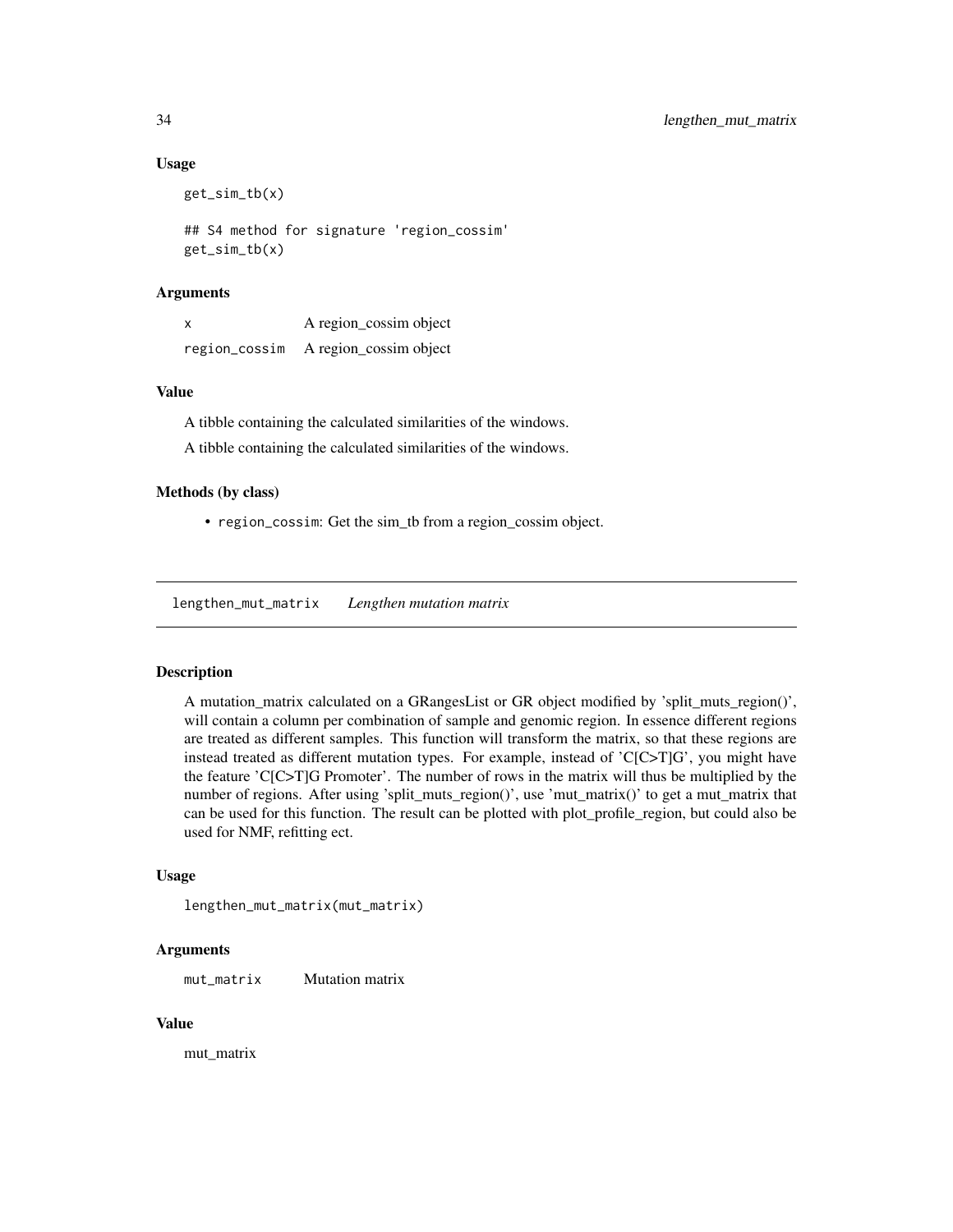## <span id="page-34-0"></span>merge\_signatures 35

#### See Also

```
Other genomic_regions: bin_mutation_density(), plot_profile_region(), plot_spectrum_region(),
split_muts_region()
```
## Examples

```
## See the 'split_muts_region()' and 'mut_matrix()' examples for how we obtained the
## mutation matrix information:
mut_mat_split_region <- readRDS(system.file("states/mut_mat_data.rds",
 package = "MutationalPatterns"
))
long_mut_mat <- lengthen_mut_matrix(mut_mat_split_region)
## This also works on indels:
## See the 'split_muts_region()' and 'count_indels_context()' examples for how we
## obtained the indel counts:
indel_counts_split <- readRDS(system.file("states/blood_indels_counts_split_region.rds",
 package = "MutationalPatterns"
))
```

```
## Lengthen the matrix
lengthen_mut_matrix(indel_counts_split)
```
merge\_signatures *Merge signatures based on cosine similarity*

## Description

This function merges signatures based on their cosine similarity. It iteratively merges the two signatures with the highest cosine similarity. Merging is stopped when the maximum cosine similarity is lower than the limit.

## Usage

```
merge_signatures(
  signatures,
  cos_sim_cutoff = 0.8,
 merge_char = ";",
  verbose = TRUE
)
```
#### Arguments

signatures Signature matrix (dimensions: x mutation types X n signatures)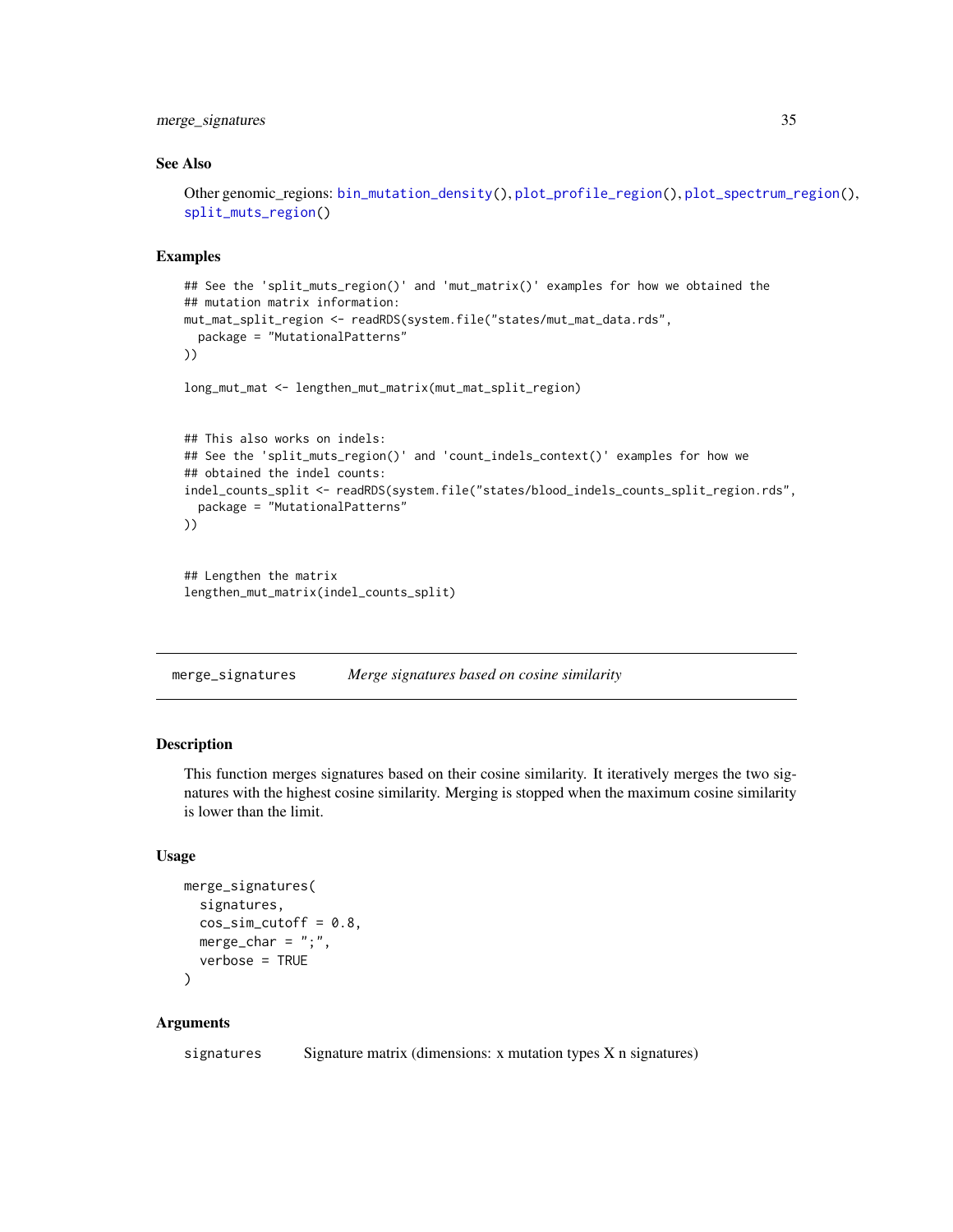<span id="page-35-0"></span>

|            | cos_sim_cutoff Cutoff for cosine similarity. Signatures are merged when their cosine similarity                             |  |
|------------|-----------------------------------------------------------------------------------------------------------------------------|--|
|            | is higher than the limit. Default: 0.8                                                                                      |  |
| merge_char | Character used to merge the signature names. This character shouldn't be in the<br>signature names beforehand. Default: ";" |  |
| verbose    | Verbosity. If TRUE it shows which signatures got merged. Default: TRUE                                                      |  |

## Value

Signature matrix (dimensions: x mutation types X n signatures)

#### Examples

```
## Get signatures
signatures <- get_known_signatures()
## Merge signatures
merge_signatures(signatures)
## Merge signatures using a stricter cutoff
merge_signatures(signatures, cos_sim_cutoff = 0.9)
## Merge signatures using a different merging character
merge_signatures(signatures, merge_char = "_")
## Merge signatures silently
merge_signatures(signatures, verbose = FALSE)
```
MutationalPatterns *MutationalPatterns: an integrative R package for studying patterns in base substitution catalogues*

#### Description

This package provides an extensive toolset for the characterization and visualization of a wide range of mutational patterns from base substitution catalogues. These patterns include: mutational signatures, transcriptional strand bias, genomic distribution and association with genomic features.

#### Details

The package provides functionalities for both extracting mutational signatures de novo and inferring the contribution of previously identified mutational signatures. Furthermore, MutationalPatterns allows for easy exploration and visualization of other types of patterns such as transcriptional strand asymmetry, genomic distribution and associations with (publicly available) annotations such as chromatin organization. In addition to identification of active mutation-inducing processes, this approach also allows for determining the involvement of specific DNA repair pathways. For example, presence of a transcriptional strand bias in genic regions may indicate activity of transcription coupled repair.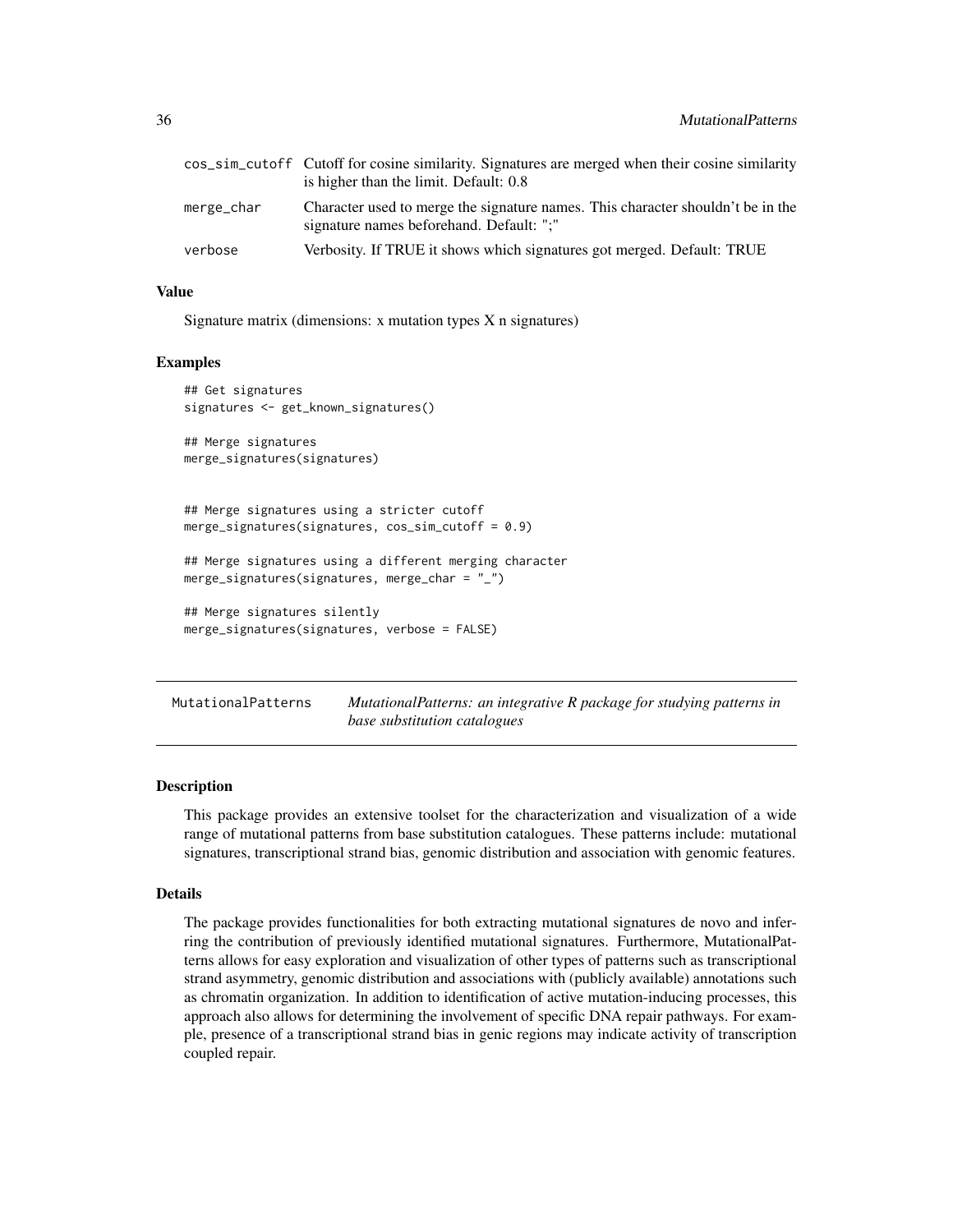### Author(s)

Francis Blokzijl, Roel Janssen, Ruben van Boxtel, Edwin Cuppen Maintainers: Francis Blokzijl, UMC Utrecht <f.blokzijl@umcutrecht.nl> Roel Janssen, UMC Utrecht <R.R.E.Janssen-10@umcutrecht.nl>

#### References

Alexandrov,L.B. et al. (2013) Signatures of mutational processes in human cancer. Nature, 500, 415–21.

Blokzijl,F. et al. (2016) Tissue-specific mutation accumulation in human adult stem cells during life. Nature, in press.

Borchers,H.W. (2016) pracma: Practical Numerical Math Functions.

Durinck,S. et al. (2005) BioMart and Bioconductor: A powerful link between biological databases and microarray data analysis. Bioinformatics, 21, 3439–3440.

Gaujoux,R. and Seoighe,C. (2010) A flexible R package for nonnegative matrix factorization. BMC Bioinformatics, 11, 367.

Haradhvala,N.J. et al. (2016) Mutational Strand Asymmetries in Cancer Genomes Reveal Mechanisms of DNA Damage and Repair. Cell, 1–12.

Helleday,T. et al. (2014) Mechanisms underlying mutational signatures in human cancers. Nat. Rev. Genet., 15, 585–598.

Lawrence,M. et al. (2013) Software for computing and annotating genomic ranges. PLoS Comput. Biol., 9, e1003118.

Pleasance,E.D. et al. (2010) A comprehensive catalogue of somatic mutations from a human cancer genome. Nature, 463, 191–196.

#### See Also

<https://github.com/CuppenResearch/MutationalPatterns>

MutationalPatterns-defunct

*Defunct functions in package 'MutationalPattern'*

### **Description**

These functions are defunct and no longer available.

#### Details

Defunct functions are: mutation\_context, mutation\_types, strand\_from\_vcf, explained\_by\_signatures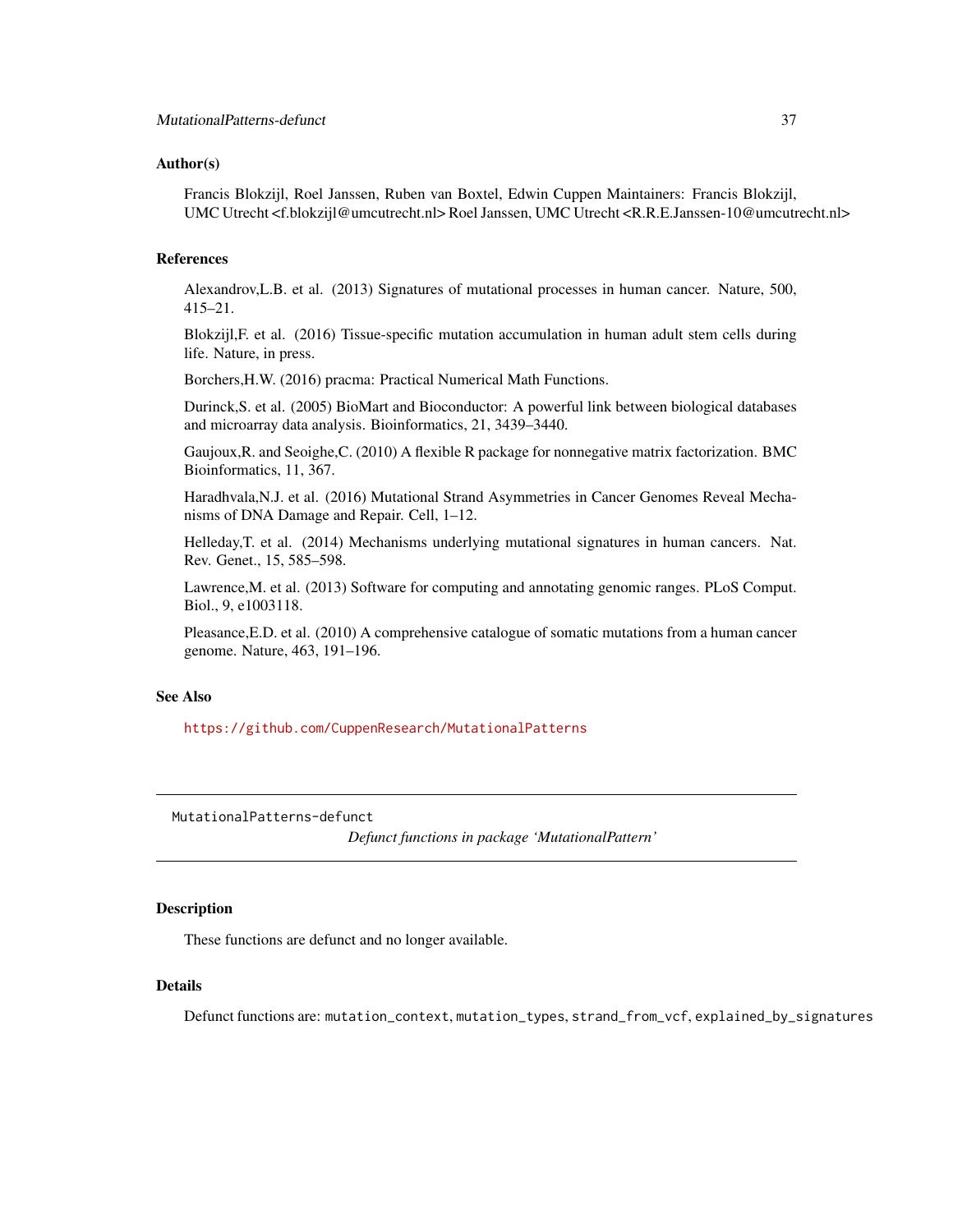mutations\_from\_vcf *Retrieve base substitutions from vcf*

#### Description

A function to extract base substitutions of each position in vcf

### Usage

```
mutations_from_vcf(vcf)
```
### Arguments

vcf A CollapsedVCF object

#### Value

Character vector with base substitutions

# See Also

[read\\_vcfs\\_as\\_granges](#page-86-0)

### Examples

```
## See the 'read_vcfs_as_granges()' example for how we obtained the
## following data:
vcfs <- readRDS(system.file("states/read_vcfs_as_granges_output.rds",
  package = "MutationalPatterns"
))
```
muts <- mutations\_from\_vcf(vcfs[[1]])

mut\_192\_occurrences *Count 192 trinucleotide mutation occurrences*

# Description

@details This function is called by mut\_matrix\_stranded. The 192 trinucleotide context is the 96 trinucleotide context combined with the strands. This function calculates the 192 trinucleotide context for all variants. and then splits these per GRanges (samples). It then calculates how often each 192 trinucleotide context occurs.

```
mut_192_occurrences(type_context, strand, gr_sizes)
```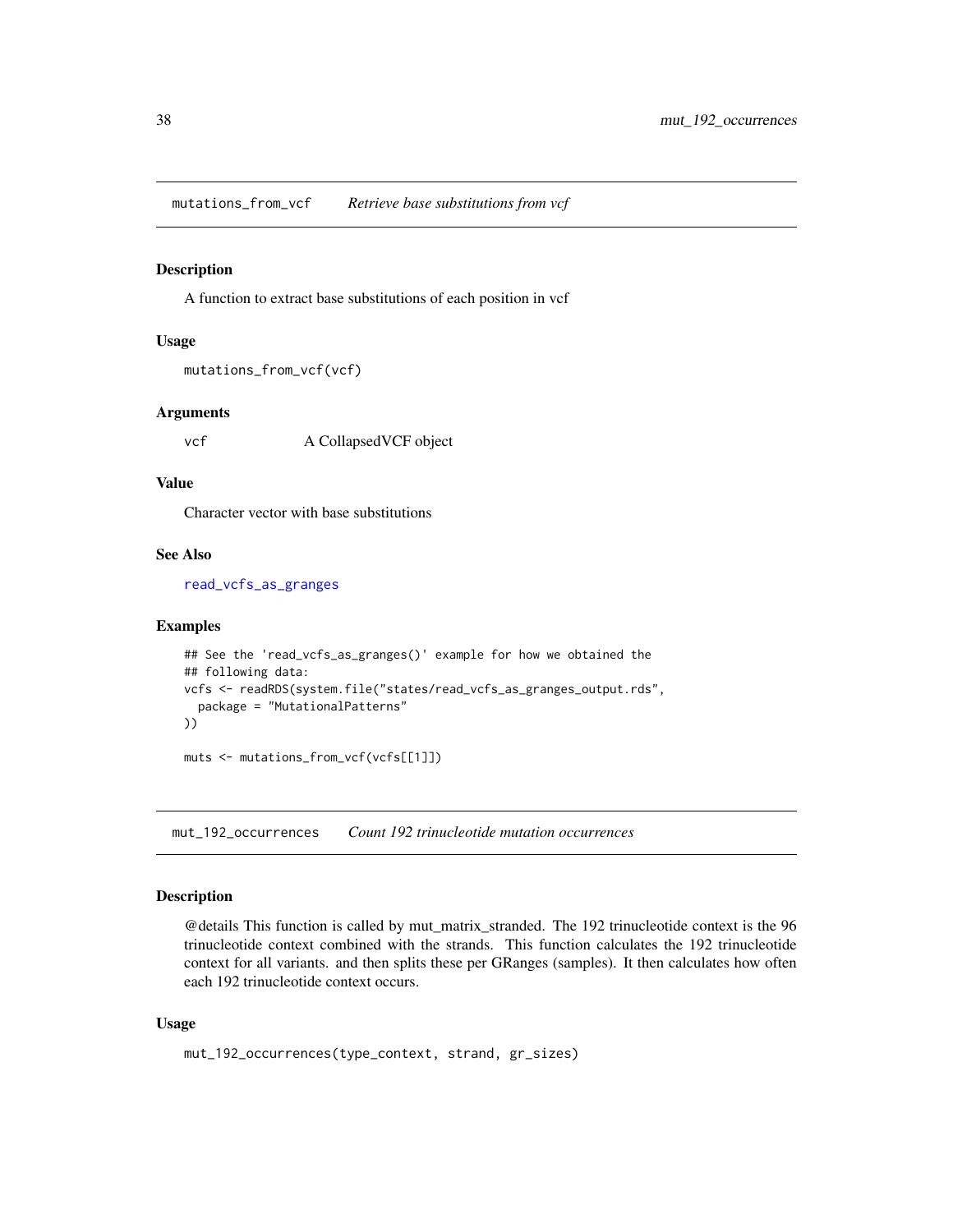# Arguments

| type_context | result from type_context function                                                                                                         |
|--------------|-------------------------------------------------------------------------------------------------------------------------------------------|
| strand       | factor with strand information for each position, for example "U" for untran-<br>scribed, "T" for transcribed strand, and "-" for unknown |
| gr_sizes     | A vector indicating the number of variants per GRanges                                                                                    |

### Value

Mutation matrix with 192 mutation occurrences and 96 trinucleotides for two strands

mut\_96\_occurrences *Count 96 trinucleotide mutation occurrences*

# Description

@details This function is called by mut\_matrix. It calculates the 96 trinucleotide context for all variants and then splits these per GRanges (samples). It then calculates how often each 96 trinucleotide context occurs.

### Usage

mut\_96\_occurrences(type\_context, gr\_sizes)

### Arguments

| type_context | result from type_context function                      |
|--------------|--------------------------------------------------------|
| gr_sizes     | A vector indicating the number of variants per GRanges |

### Value

Mutation matrix with 96 trinucleotide mutation occurrences

mut\_context *Retrieve context of base substitutions*

### Description

A function to extract the bases 3' upstream and 5' downstream of the base substitutions from the reference genome. The user an choose how many bases are extracted.

```
mut_context(vcf, ref_genome, extension = 1)
```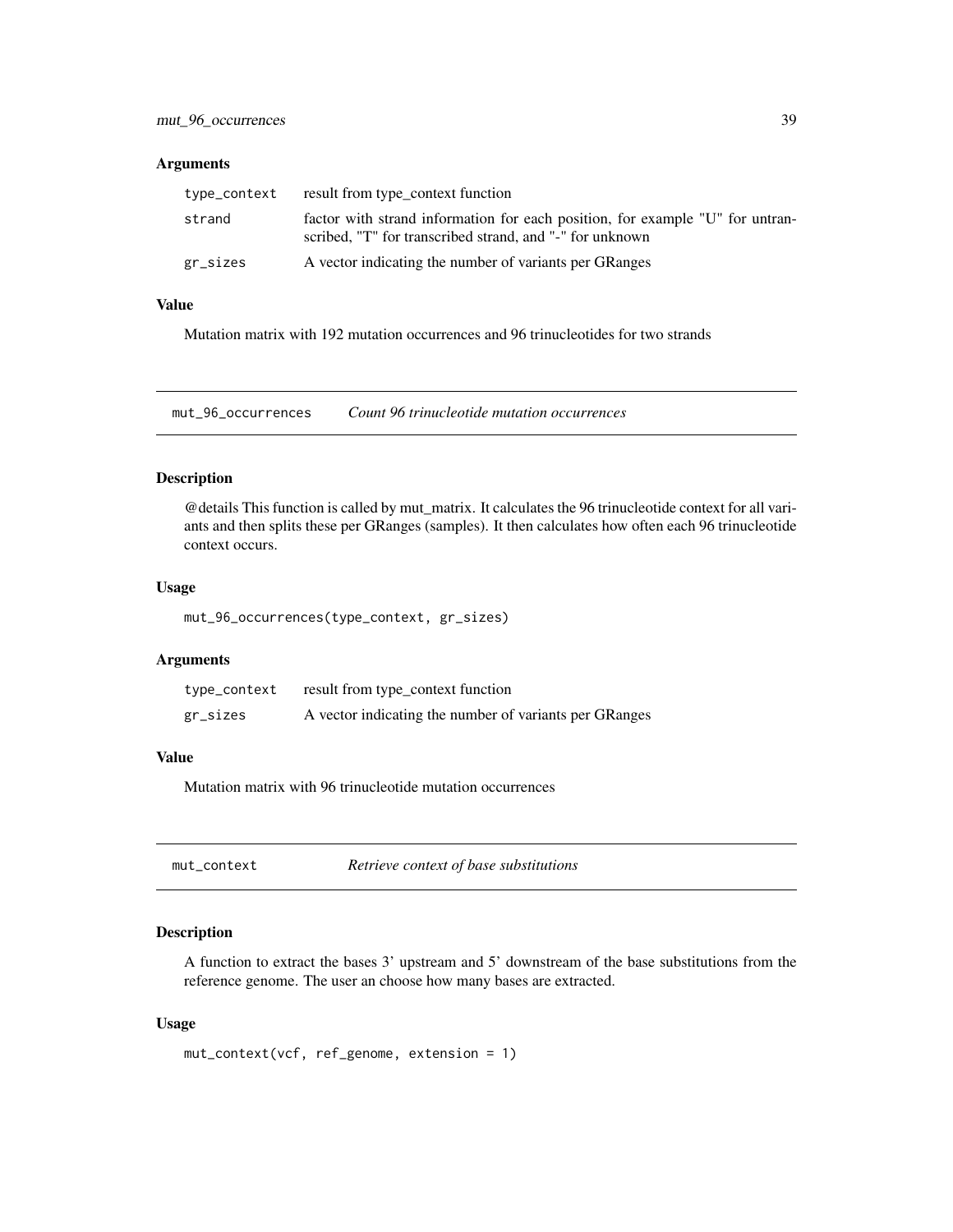40 mut\_matrix

## Arguments

| vcf        | A Granges object                                                                                          |
|------------|-----------------------------------------------------------------------------------------------------------|
| ref_genome | Reference genome                                                                                          |
| extension  | The number of bases, that's extracted upstream and downstream of the base<br>substitutions. (Default: 1). |

# Value

Character vector with the context of the base substitutions

### See Also

[read\\_vcfs\\_as\\_granges](#page-86-0),

# Examples

```
## See the 'read_vcfs_as_granges()' example for how we obtained the
## following data:
vcfs <- readRDS(system.file("states/read_vcfs_as_granges_output.rds",
  package = "MutationalPatterns"
))
## Load the corresponding reference genome.
ref_genome <- "BSgenome.Hsapiens.UCSC.hg19"
library(ref_genome, character.only = TRUE)
## Get the standard context
mut_context <- mut_context(vcfs[[1]], ref_genome)
## Get larger context
```

```
mut_context_larger <- mut_context(vcfs[[1]], ref_genome, extension = 2)
```

```
mut_matrix Make mutation count matrix of 96 trinucleotides
```
### Description

Make 96 trinucleotide mutation count matrix

#### Usage

```
mut_matrix(vcf_list, ref_genome, extension = 1)
```

| vcf_list   | GRangesList or GRanges object.                                                                            |
|------------|-----------------------------------------------------------------------------------------------------------|
| ref_genome | BS genome reference genome object                                                                         |
| extension  | The number of bases, that's extracted upstream and downstream of the base<br>substitutions. (Default: 1). |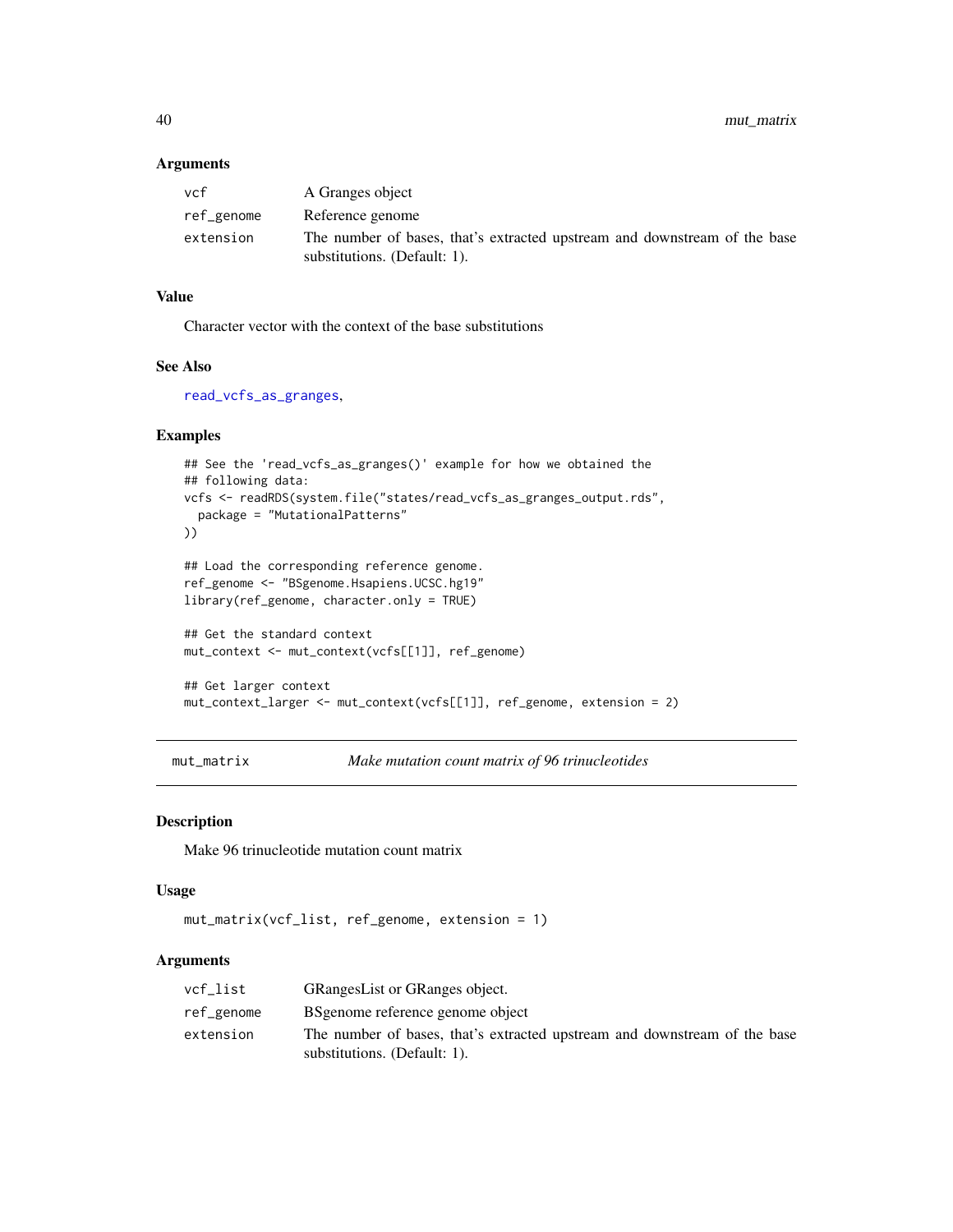# Value

96 mutation count matrix

# See Also

[read\\_vcfs\\_as\\_granges](#page-86-0)

### Examples

```
## See the 'read_vcfs_as_granges()' example for how we obtained the
## following data:
grl <- readRDS(system.file("states/read_vcfs_as_granges_output.rds",
  package = "MutationalPatterns"
))
## Load the corresponding reference genome.
ref_genome <- "BSgenome.Hsapiens.UCSC.hg19"
library(ref_genome, character.only = TRUE)
## Construct a mutation matrix from the loaded VCFs in comparison to the
## ref_genome.
mut_mat <- mut_matrix(vcf_list = grl, ref_genome = ref_genome)
## Construct a mutation matrix with a larger context.
## This is most usefull when you have many mutations per sample.
mut_mat_extended <- mut_matrix(vcf_list = grl, ref_genome = ref_genome, extension = 2)
```
<span id="page-40-0"></span>mut\_matrix\_stranded *Make mutation count matrix of 96 trinucleotides with strand information*

### Description

Make a mutation count matrix with 192 features: 96 trinucleotides and 2 strands, these can be transcription or replication strand

```
mut_matrix_stranded(
  vcf_list,
  ref_genome,
  ranges,
 mode = "transcription",
  extension = 1
)
```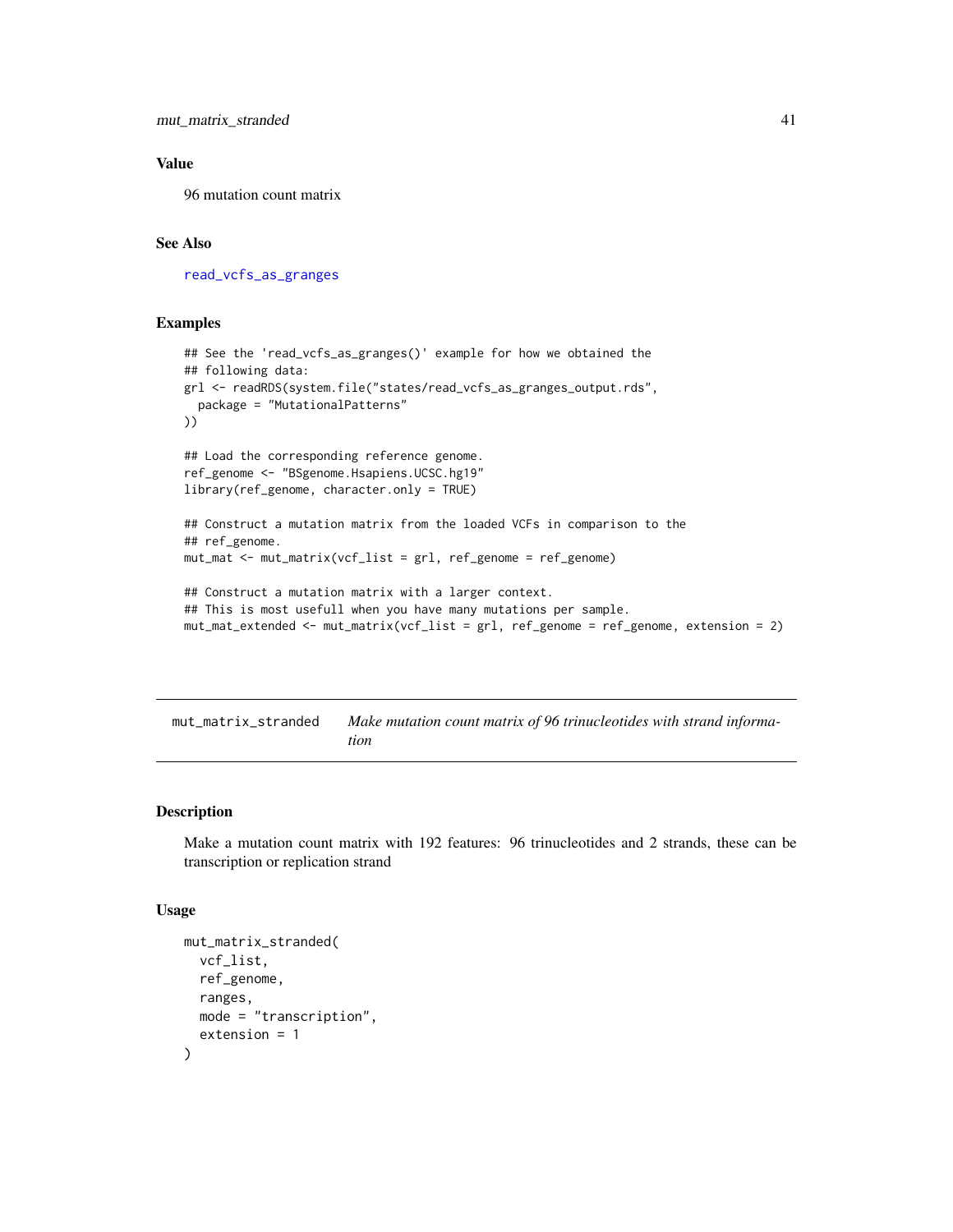### **Arguments**

| vcf_list   | <b>GRangesList or GRanges object.</b>                                                                                                                                                                 |
|------------|-------------------------------------------------------------------------------------------------------------------------------------------------------------------------------------------------------|
| ref_genome | BS genome reference genome object                                                                                                                                                                     |
| ranges     | GRanges object with the genomic ranges of: 1. (transcription mode) the gene<br>bodies with strand $(+/-)$ information, or 2. (replication mode) the replication<br>strand with 'strand info' metadata |
| mode       | "transcription" or "replication", default = "transcription"                                                                                                                                           |
| extension  | The number of bases, that's extracted upstream and downstream of the base<br>substitutions. (Default: 1).                                                                                             |

#### Value

192 mutation count matrix (96 X 2 strands)

### See Also

[read\\_vcfs\\_as\\_granges](#page-86-0), [mut\\_matrix](#page-39-0), [mut\\_strand](#page-42-0)

```
## See the 'read_vcfs_as_granges()' example for how we obtained the
## following data:
grl <- readRDS(system.file("states/read_vcfs_as_granges_output.rds",
  package = "MutationalPatterns"
))
## Load the corresponding reference genome.
ref_genome <- "BSgenome.Hsapiens.UCSC.hg19"
library(ref_genome, character.only = TRUE)
## Transcription strand analysis:
## You can obtain the known genes from the UCSC hg19 dataset using
## Bioconductor:
# BiocManager::install("TxDb.Hsapiens.UCSC.hg19.knownGene")
library("TxDb.Hsapiens.UCSC.hg19.knownGene")
genes_hg19 <- genes(TxDb.Hsapiens.UCSC.hg19.knownGene)
mut_mat_s <- mut_matrix_stranded(grl, ref_genome, genes_hg19,
  mode = "transcription"
\lambda## You can also use a longer context
mut_mat_s <- mut_matrix_stranded(grl, ref_genome, genes_hg19,
  mode = "transcription", extension = 2
)
## Replication strand analysis:
## Read example bed file with replication direction annotation
repli_file <- system.file("extdata/ReplicationDirectionRegions.bed",
  package = "MutationalPatterns"
```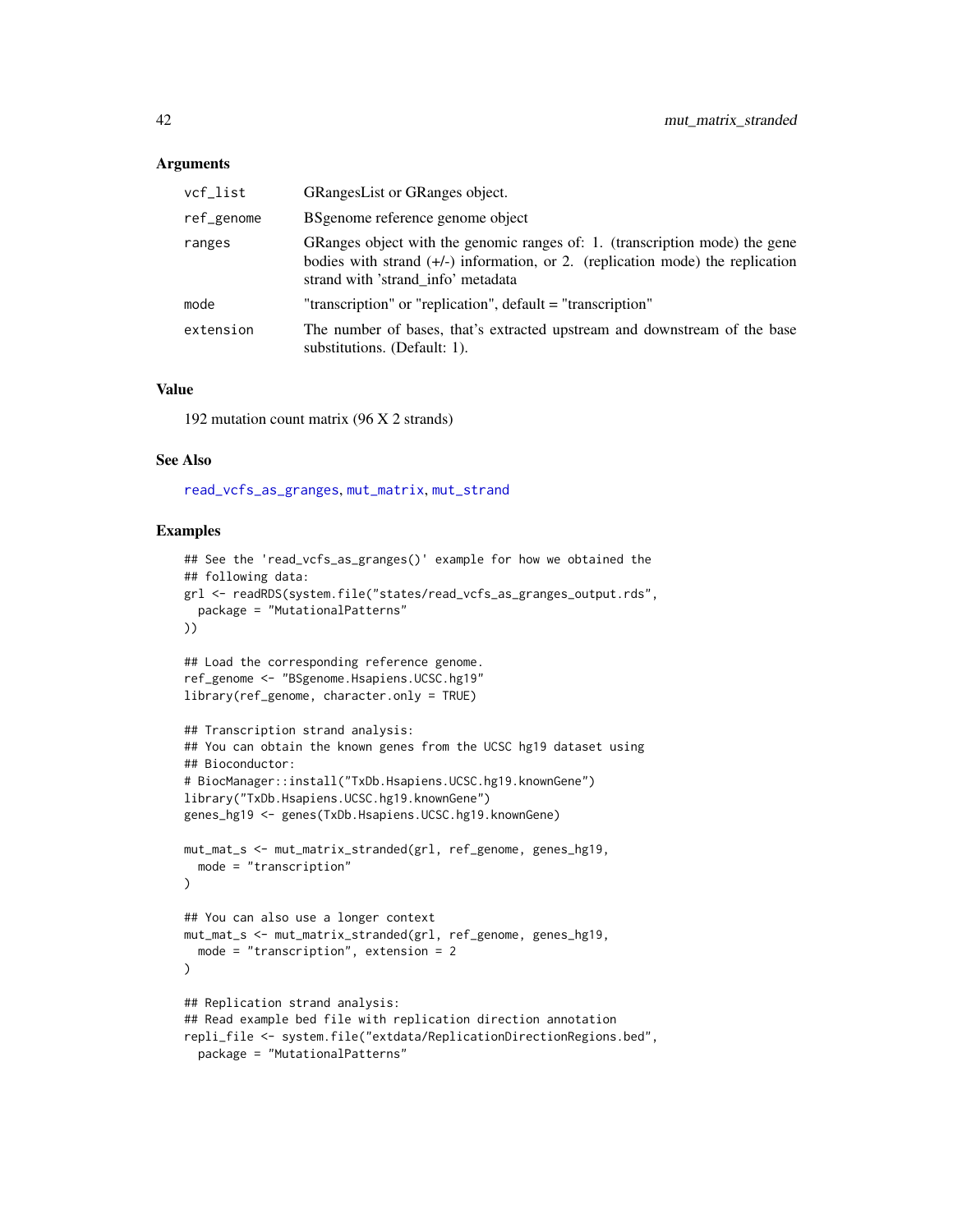mut\_strand 43

```
\lambdarepli_strand <- read.table(repli_file, header = TRUE)
repli_strand_granges <- GRanges(
  seqnames = repli_strand$Chr,
  ranges = IRanges(
   start = repli_strand$Start + 1,
    end = repli_strand$Stop
  ),
  strand_info = repli_strand$Class
\mathcal{L}## UCSC seqlevelsstyle
seqlevelsStyle(repli_strand_granges) <- "UCSC"
# The levels determine the order in which the features
# will be countend and plotted in the downstream analyses
# You can specify your preferred order of the levels:
repli_strand_granges$strand_info <- factor(
  repli_strand_granges$strand_info,
  levels = c("left", "right")
)
mut_mat_s_rep <- mut_matrix_stranded(grl, ref_genome, repli_strand_granges,
  mode = "replication"
\mathcal{L}
```
<span id="page-42-0"></span>mut\_strand *Find strand of mutations*

# Description

Find strand of mutations

### Usage

mut\_strand(vcf, ranges, mode = "transcription")

#### Arguments

| vcf    | GRanges containing the VCF object                                                                                                                                                                     |
|--------|-------------------------------------------------------------------------------------------------------------------------------------------------------------------------------------------------------|
| ranges | GRanges object with the genomic ranges of: 1. (transcription mode) the gene<br>bodies with strand $(+/-)$ information, or 2. (replication mode) the replication<br>strand with 'strand info' metadata |
| mode   | "transcription" or "replication", default = "transcription"                                                                                                                                           |

# Details

For transcription mode: Definitions of gene bodies with strand  $(+/-)$  information should be defined in a GRanges object.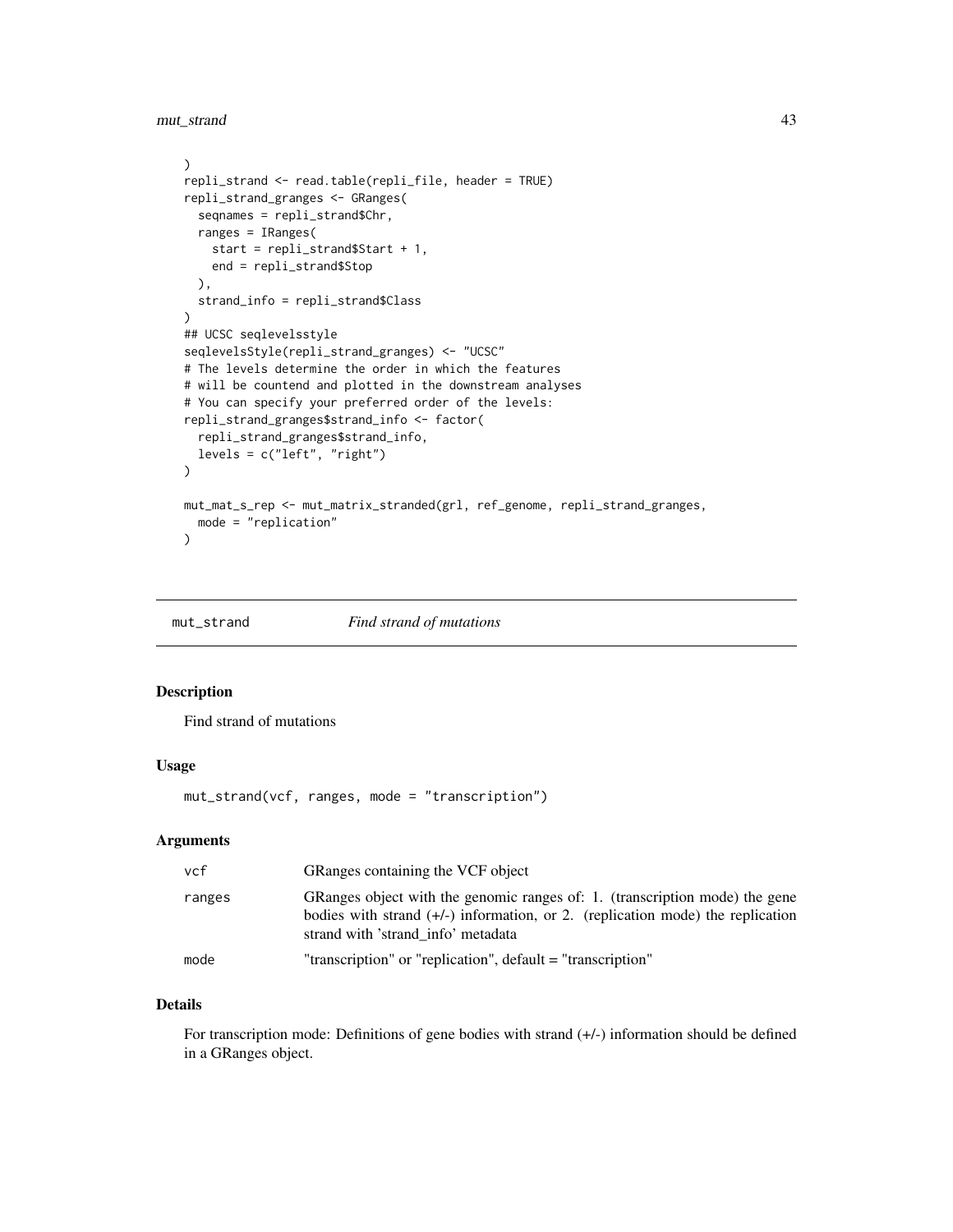For the base substitutions that are within gene bodies, it is determined whether the "C" or "T" base is on the same strand as the gene definition. (Since by convention we regard base substitutions as  $C > X$  or  $T > X$ .)

Base substitutions on the same strand as the gene definitions are considered "untranscribed", and on the opposite strand of gene bodies as "transcribed", since the gene definitions report the coding or sense strand, which is untranscribed.

No strand information "-" is returned for base substitutions outside gene bodies, or base substitutions that overlap with more than one gene body on the same strand.

For replication mode: Replication directions of genomic ranges should be defined in GRanges object. The GRanges object should have a "strand\_info" metadata column, which contains only two different annotations, e.g. "left" and "right", or "leading" and "lagging". The genomic ranges cannot overlap, to allow only one annotation per location.

For each base substitution it is determined on which strand it is located. No strand information "-" is returned for base substitutions in unannotated genomic regions.

With the package we provide an example dataset, see example code.

#### Value

Character vector with transcriptional strand information with length of vcf: "-" for positions outside gene bodies, "U" for untranscribed/sense/coding strand, "T" for transcribed/anti-sense/non-coding strand.

#### See Also

[read\\_vcfs\\_as\\_granges](#page-86-0),

```
## For this example we need our variants from the VCF samples, and
## a known genes dataset. See the 'read_vcfs_as_granges()' example
## for how to load the VCF samples.
vcfs <- readRDS(system.file("states/read_vcfs_as_granges_output.rds",
 package = "MutationalPatterns"
))
## For transcription strand:
## You can obtain the known genes from the UCSC hg19 dataset using
## Bioconductor:
# source("https://bioconductor.org/biocLite.R")
# biocLite("TxDb.Hsapiens.UCSC.hg19.knownGene")
library("TxDb.Hsapiens.UCSC.hg19.knownGene")
genes_hg19 <- genes(TxDb.Hsapiens.UCSC.hg19.knownGene)
mut_strand(vcfs[[1]], genes_hg19, mode = "transcription")
## For replication strand:
## Read example bed file with replication direction annotation
## Read replistrand data
repli_file <- system.file("extdata/ReplicationDirectionRegions.bed",
```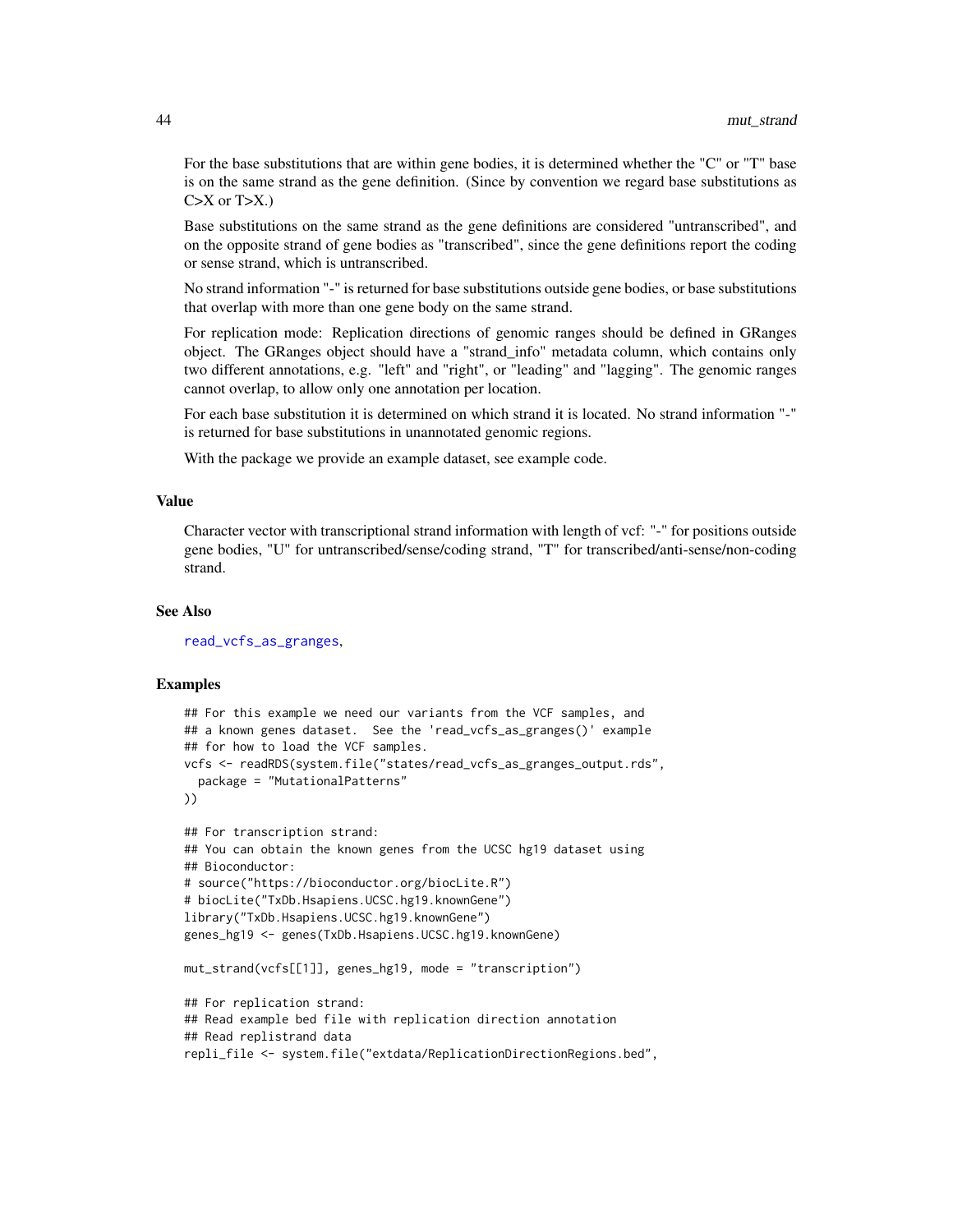#### mut\_type 45

```
package = "MutationalPatterns"
)
repli_strand <- read.table(repli_file, header = TRUE)
repli_strand_granges <- GRanges(
  seqnames = repli_strand$Chr,
 ranges = IRanges(
   start = repli_strand$Start + 1,
   end = repli_strand$Stop
  ),
  strand_info = repli_strand$Class
)
## UCSC seqlevelsstyle
seqlevelsStyle(repli_strand_granges) <- "UCSC"
mut_strand(vcfs[[1]], repli_strand_granges, mode = "transcription")
```
mut\_type *Retrieve base substitution types from a VCF object*

# Description

A function to extract the base substitutions from a vcf and translate to the 6 common base substitution types.

#### Usage

mut\_type(vcf)

### Arguments

vcf A CollapsedVCF object

# Value

Character vector with base substitution types

#### See Also

[read\\_vcfs\\_as\\_granges](#page-86-0)

# Examples

```
## See the 'read_vcfs_as_granges()' example for how we obtained the
## following data:
vcfs <- readRDS(system.file("states/read_vcfs_as_granges_output.rds",
  package = "MutationalPatterns"
))
```
mut\_type(vcfs[[1]])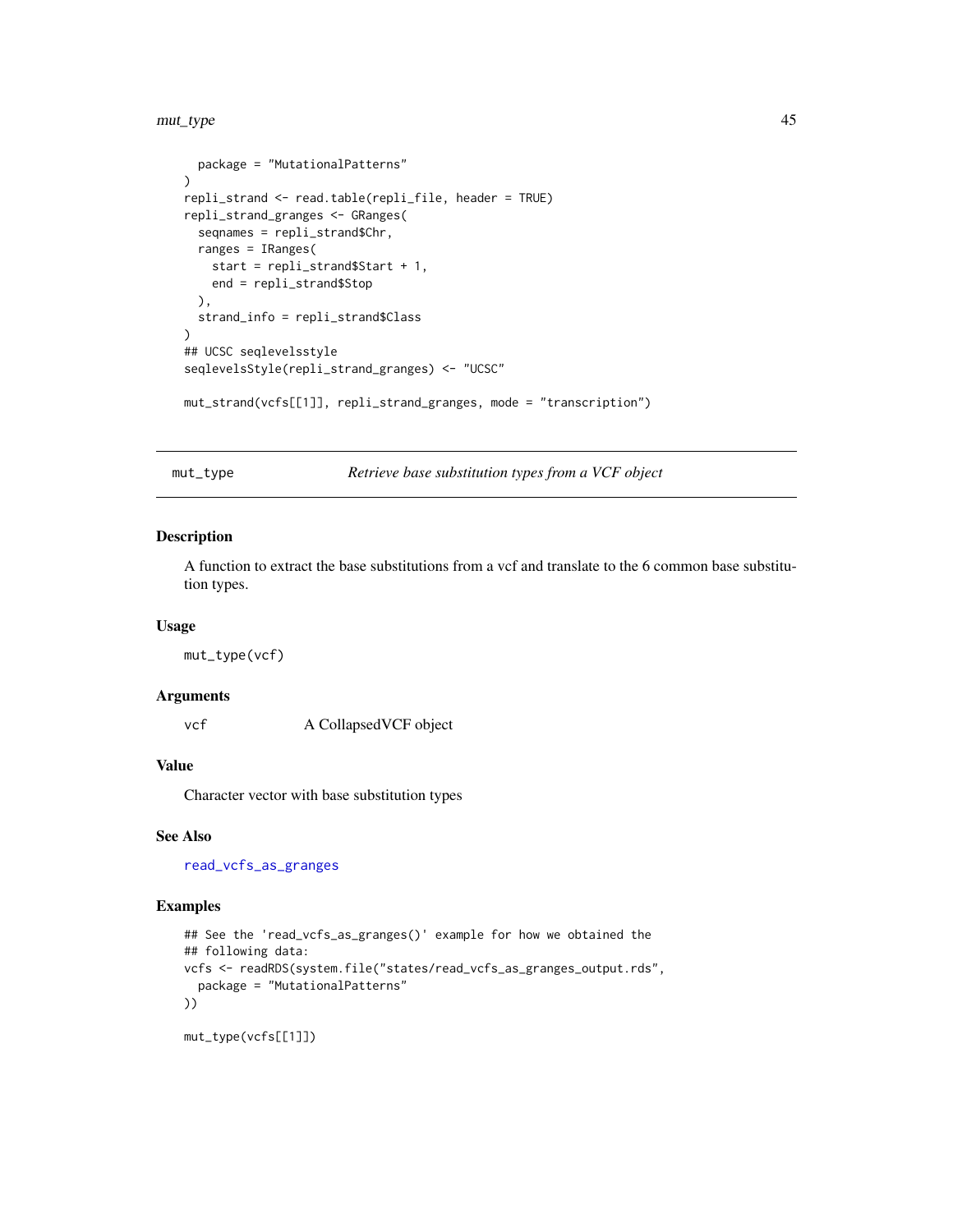mut\_type\_occurrences *Count the occurrences of each base substitution type*

# Description

Count the occurrences of each base substitution type

### Usage

```
mut_type_occurrences(vcf_list, ref_genome)
```
### Arguments

| vcf_list   | GRangesList or GRanges object.    |
|------------|-----------------------------------|
| ref_genome | BS genome reference genome object |

### Value

data.frame with counts of each base substitution type for each sample in vcf\_list

### See Also

[read\\_vcfs\\_as\\_granges](#page-86-0),

```
## See the 'read_vcfs_as_granges()' example for how we obtained the
## following data:
vcfs <- readRDS(system.file("states/read_vcfs_as_granges_output.rds",
  package = "MutationalPatterns"
))
```

```
## Load a reference genome.
ref_genome <- "BSgenome.Hsapiens.UCSC.hg19"
library(ref_genome, character.only = TRUE)
```

```
## Get the type occurrences for all VCF objects.
type_occurrences <- mut_type_occurrences(vcfs, ref_genome)
```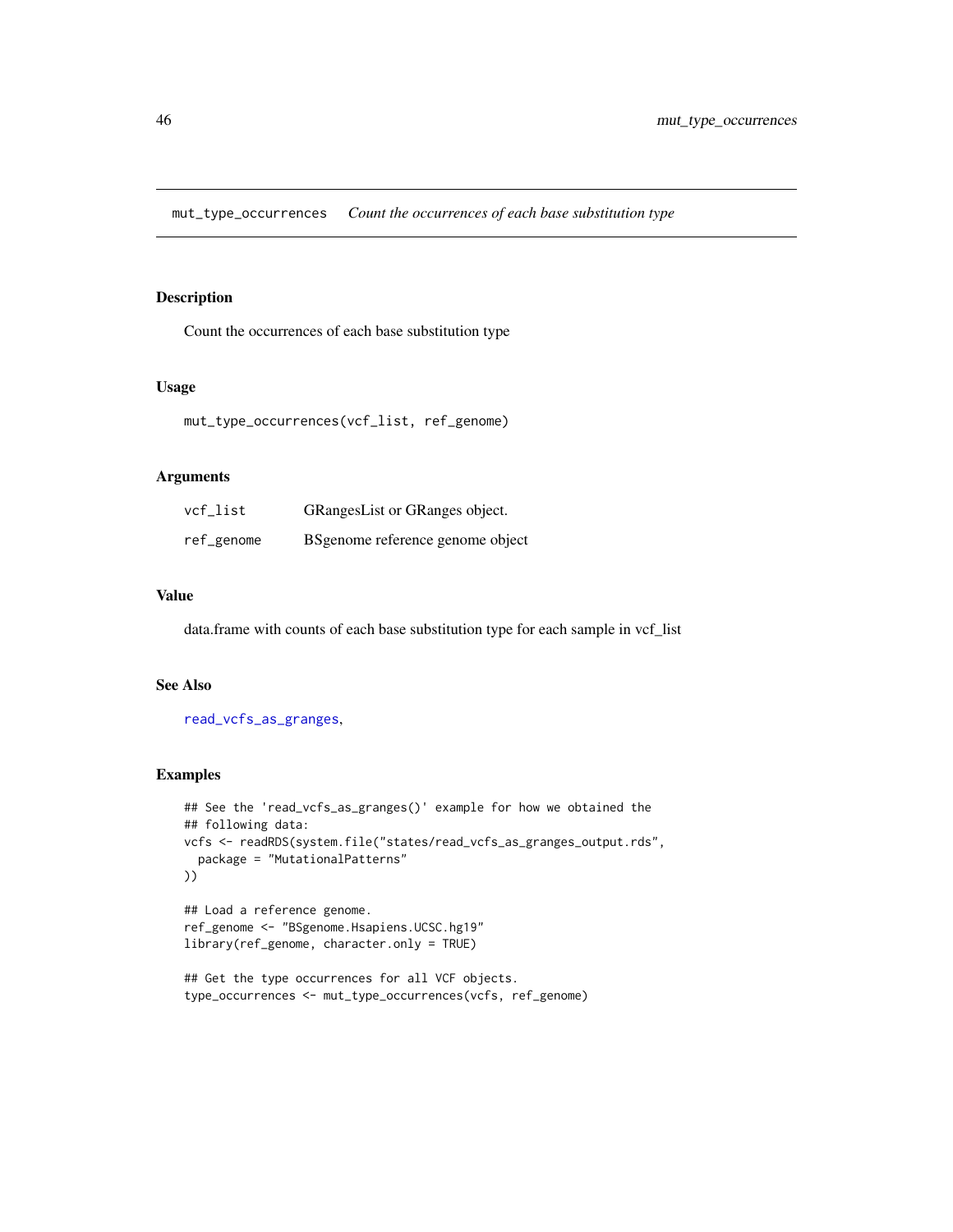#### Description

Plot relative contribution of 192 trinucleotides

### Usage

```
plot_192_profile(mut_matrix, colors = NA, ymax = 0.2, condensed = FALSE)
```
### Arguments

| mut_matrix | 192 trinucleotide profile matrix               |
|------------|------------------------------------------------|
| colors     | 6 value color vector                           |
| ymax       | Y axis maximum value, default $= 0.2$          |
| condensed  | More condensed plotting format. Default $=$ F. |

#### Value

192 trinucleotide profile plot

## See Also

[mut\\_matrix\\_stranded](#page-40-0), [extract\\_signatures](#page-18-0), [plot\\_96\\_profile](#page-47-0)

```
## See the 'mut_matrix_stranded()' example for how we obtained the
## mutation matrix with transcriptional strand information:
mut_mat_s <- readRDS(system.file("states/mut_mat_s_data.rds",
  package = "MutationalPatterns"
))
## Plot profile for some of the samples
plot_192_profile(mut_mat_s[, c(1, 4, 7)])
## You can create a more condensed version of the plot
plot_192_profile(mut_mat_s[, c(1, 4, 7)], condensed = TRUE)
## It's also possible to plot signatures, for example signatures
## generated with NMF
## See 'extract_signatures()' on how we obtained these signatures.
nmf_res_strand <- readRDS(system.file("states/nmf_res_strand_data.rds",
  package = "MutationalPatterns"
))
## Optionally, provide signature names
```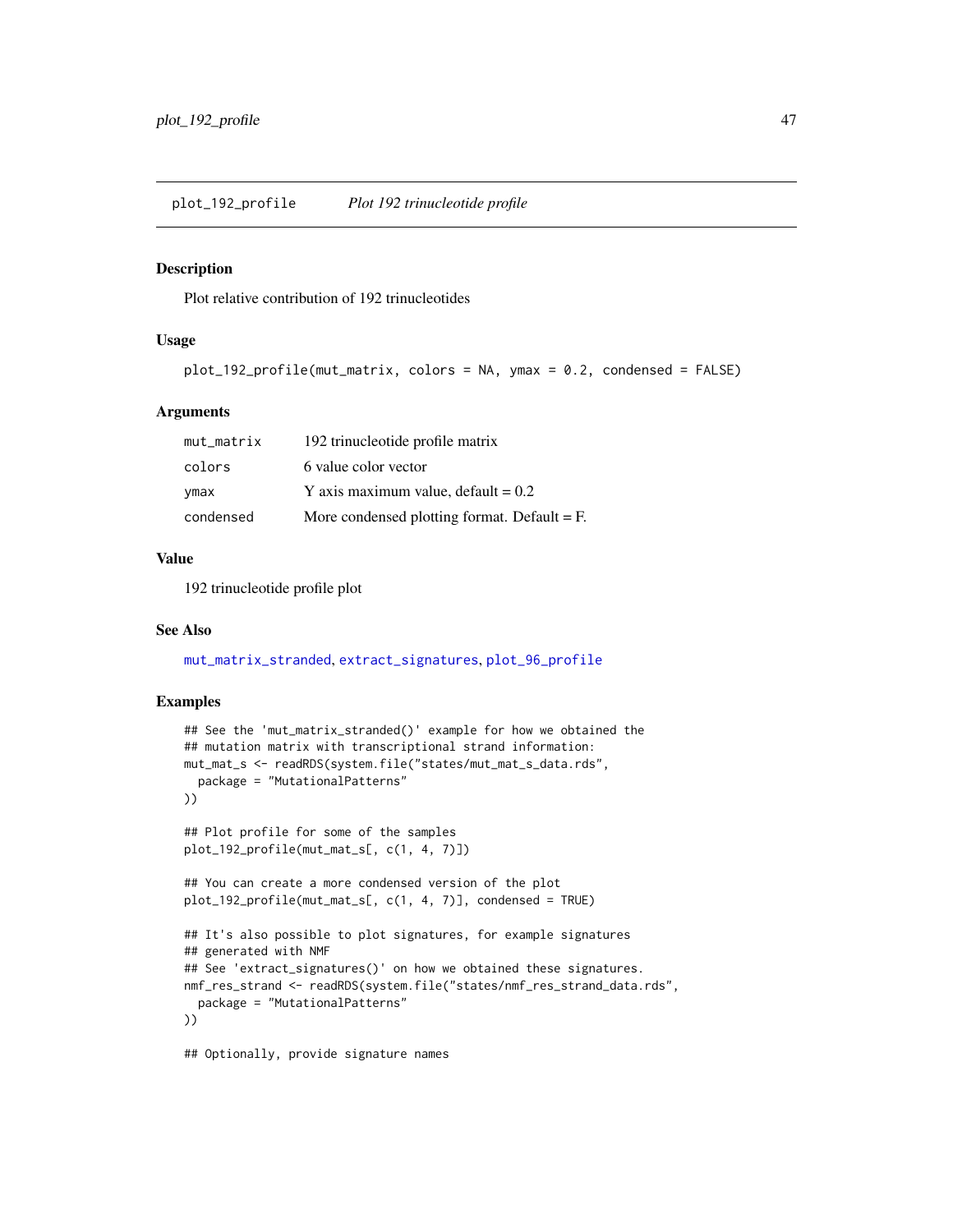```
colnames(nmf_res_strand$signatures) <- c("Signature A", "Signature B")
```

```
## Generate the plot
plot_192_profile(nmf_res_strand$signatures)
```
<span id="page-47-0"></span>plot\_96\_profile *Plot 96 trinucleotide profile*

#### Description

Plot relative contribution of 96 trinucleotides

#### Usage

```
plot_96_profile(mut_matrix, colors = NA, ymax = 0.2, condensed = FALSE)
```
# Arguments

| mut_matrix | 96 trinucleotide profile matrix                |
|------------|------------------------------------------------|
| colors     | Optional 6 value color vector.                 |
| ymax       | Y axis maximum value, default = $0.2$          |
| condensed  | More condensed plotting format. Default $=$ F. |

#### Value

96 trinucleotide profile plot

#### See Also

[mut\\_matrix](#page-39-0), [plot\\_profile\\_heatmap](#page-70-0), [plot\\_river](#page-77-0)

```
## See the 'mut_matrix()' example for how we obtained the
## mutation matrix information:
mut_mat <- readRDS(system.file("states/mut_mat_data.rds",
  package = "MutationalPatterns"
))
## Plot the 96-profile of three samples
plot_96_profile(mut_mat[, c(1, 4, 7)])
## Plot a condensed profile
plot_96_profile(mut_mat[, c(1, 4, 7)], condensed = TRUE)
## It's also possible to plot signatures, for example signatures
## generated with NMF
## See 'extract_signatures()' on how we obtained these signatures.
```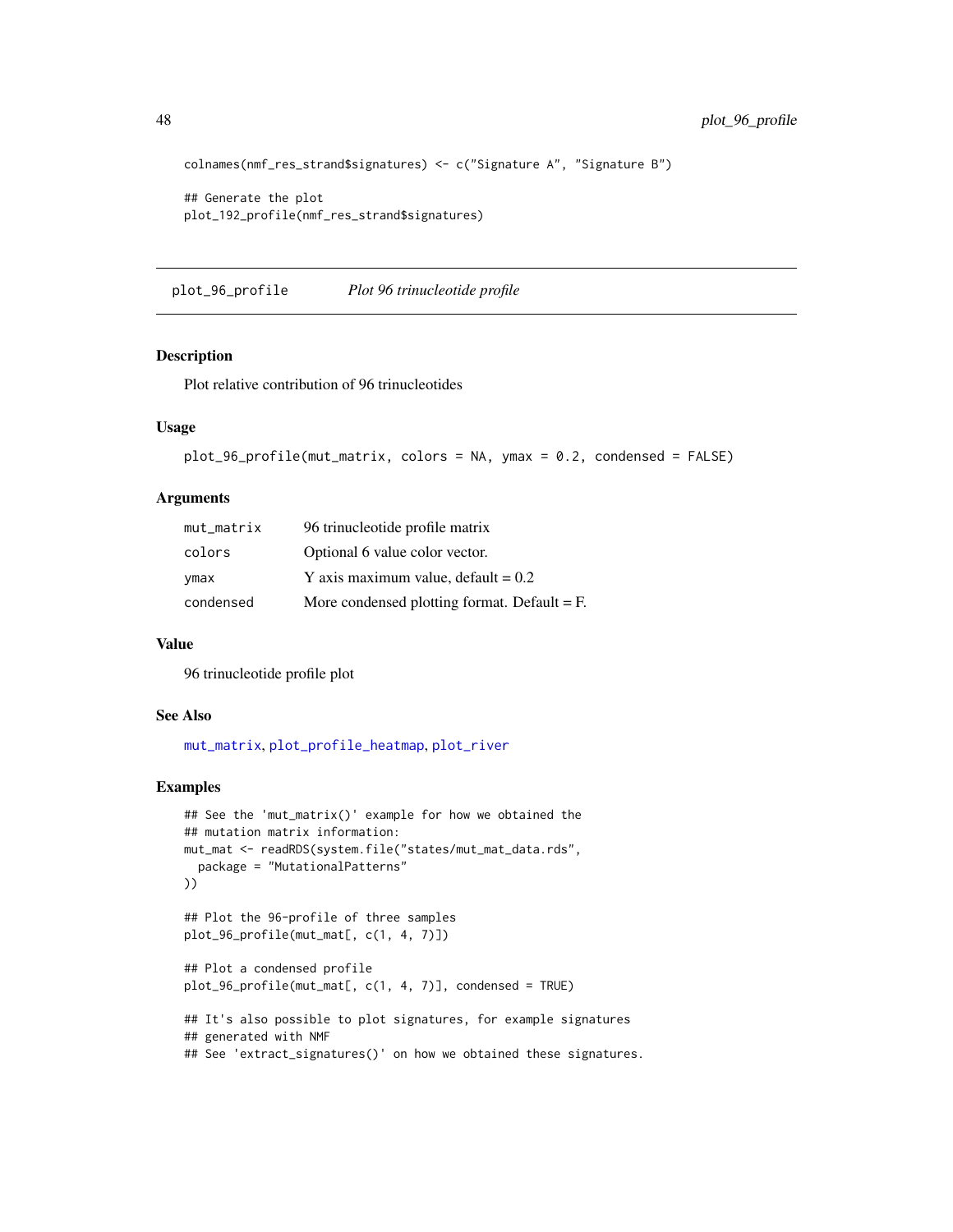```
nmf_res <- readRDS(system.file("states/nmf_res_data.rds",
  package = "MutationalPatterns"
))
## Optionally, provide signature names
colnames(nmf_res$signatures) <- c("Signature A", "Signature B")
## Generate the plot
plot_96_profile(nmf_res$signatures)
```
plot\_bootstrapped\_contribution

*Plot the bootstrapped signature contributions*

### **Description**

Plot the signature contributions retrieved with 'fit\_to\_signatures\_bootstrapped'. The function can plot both the absolute or the relative signature contribution. The graph can be plotted as either a jitter plot or as a barplot.

#### Usage

```
plot_bootstrapped_contribution(
  contri_boots,
 mode = c("absolute", "relative"),
 plot_type = c("jitter", "barplot", "dotplot")
\lambda
```
### Arguments

| contri_boots | matrix showing signature contributions across bootstrap iterations.                                                    |
|--------------|------------------------------------------------------------------------------------------------------------------------|
| mode         | Either "absolute" for absolute number of mutations, or "relative" for relative<br>contribution, $default = "absolute"$ |
| plot_type    | Either "jitter" for a jitter plot, "barplot" for a barplot, or "dotplot" for a dotplot                                 |

### Value

A ggplot2 graph

### Examples

```
## Get the bootstrapped signature contributions
## See 'count_indel_contexts()' for more info on how to do this.
contri_boots <- readRDS(system.file("states/bootstrapped_snv_refit.rds",
  package = "MutationalPatterns"
))
```
## Plot bootstrapped contribution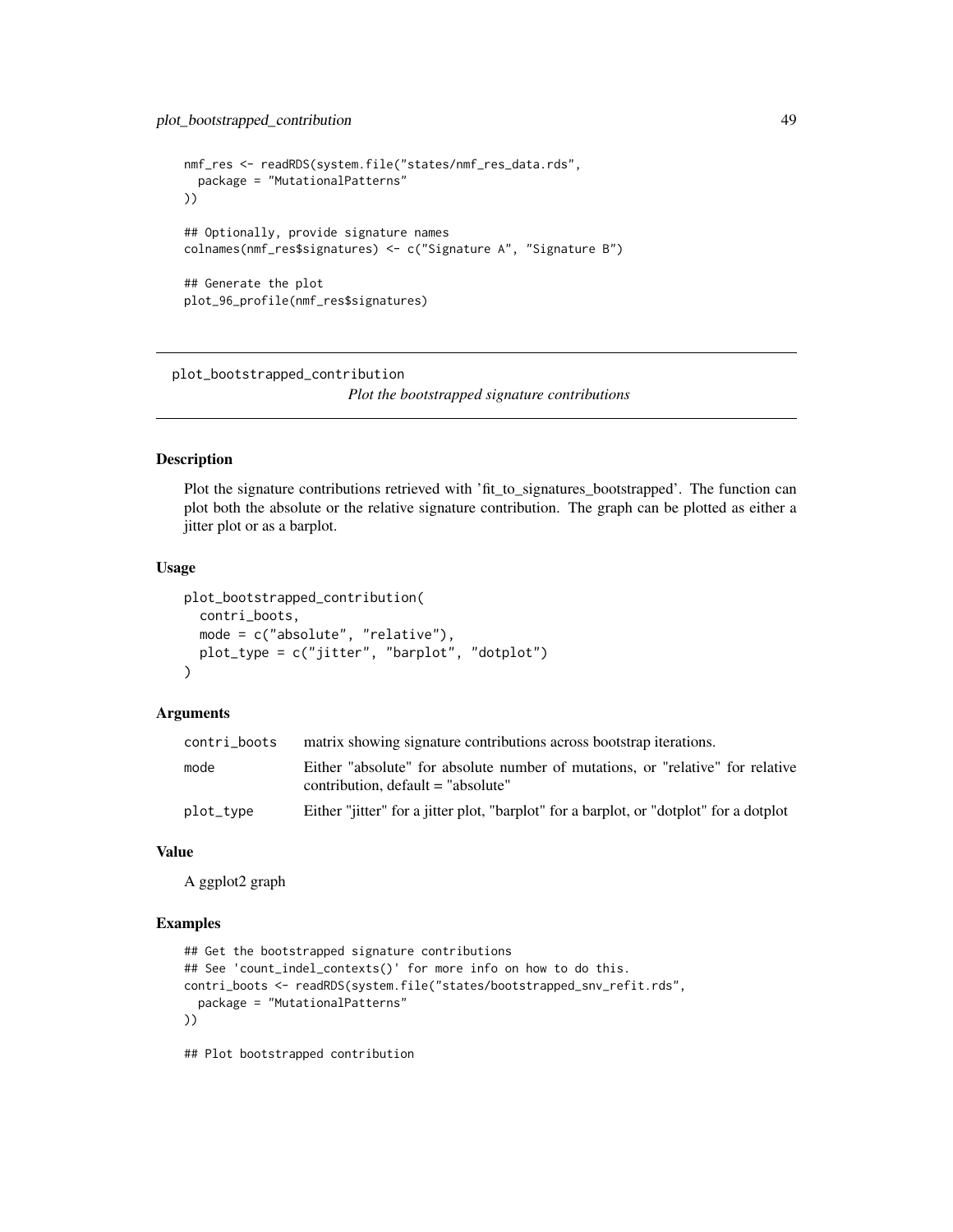```
plot_bootstrapped_contribution(contri_boots)
```

```
## Plot bootstrapped contribution with relative contributions
plot_bootstrapped_contribution(contri_boots, mode = "relative")
## Plot bootstrapped contribution with a barplot
plot_bootstrapped_contribution(contri_boots, plot_type = "barplot")
## Plot bootstrapped contribution with a dotplot
plot_bootstrapped_contribution(contri_boots, plot_type = "dotplot", mode = "absolute")
```
<span id="page-49-0"></span>plot\_compare\_dbs *Compare two DBS mutation profiles*

### Description

Plots two DBS mutation profiles and their difference, reports the residual sum of squares (RSS).

# Usage

```
plot_compare_dbs(
 profile1,
 profile2,
  profile_names = c("profile 1", "profile 2"),
 profile_ymax = 0.2,
  diff\_ylim = c(-0.1, 0.1))
```
#### Arguments

| profile1      | First mutation profile                                                                                                                                                                                                     |
|---------------|----------------------------------------------------------------------------------------------------------------------------------------------------------------------------------------------------------------------------|
| profile2      | Second mutation profile                                                                                                                                                                                                    |
| profile_names | Character vector with names of the mutations profiles used for plotting, default<br>$= c("profile 1", "profile 2")$                                                                                                        |
| profile_ymax  | Maximum value of y-axis (relative contribution) for profile plotting. This can<br>only be used to increase the y axis. If bars fall outside this limit, the maximum<br>value is automatically increased. default $= 0.2$ . |
| diff_ylim     | Y-axis limits for profile difference plot, default = $c(-0.1, 0.1)$                                                                                                                                                        |

# Value

A ggplot2 object

# See Also

```
plot_compare_profiles, plot_compare_indels, plot_compare_mbs
Other DBS: count_dbs_contexts(), get_dbs_context(), plot_dbs_contexts(), plot_main_dbs_contexts()
```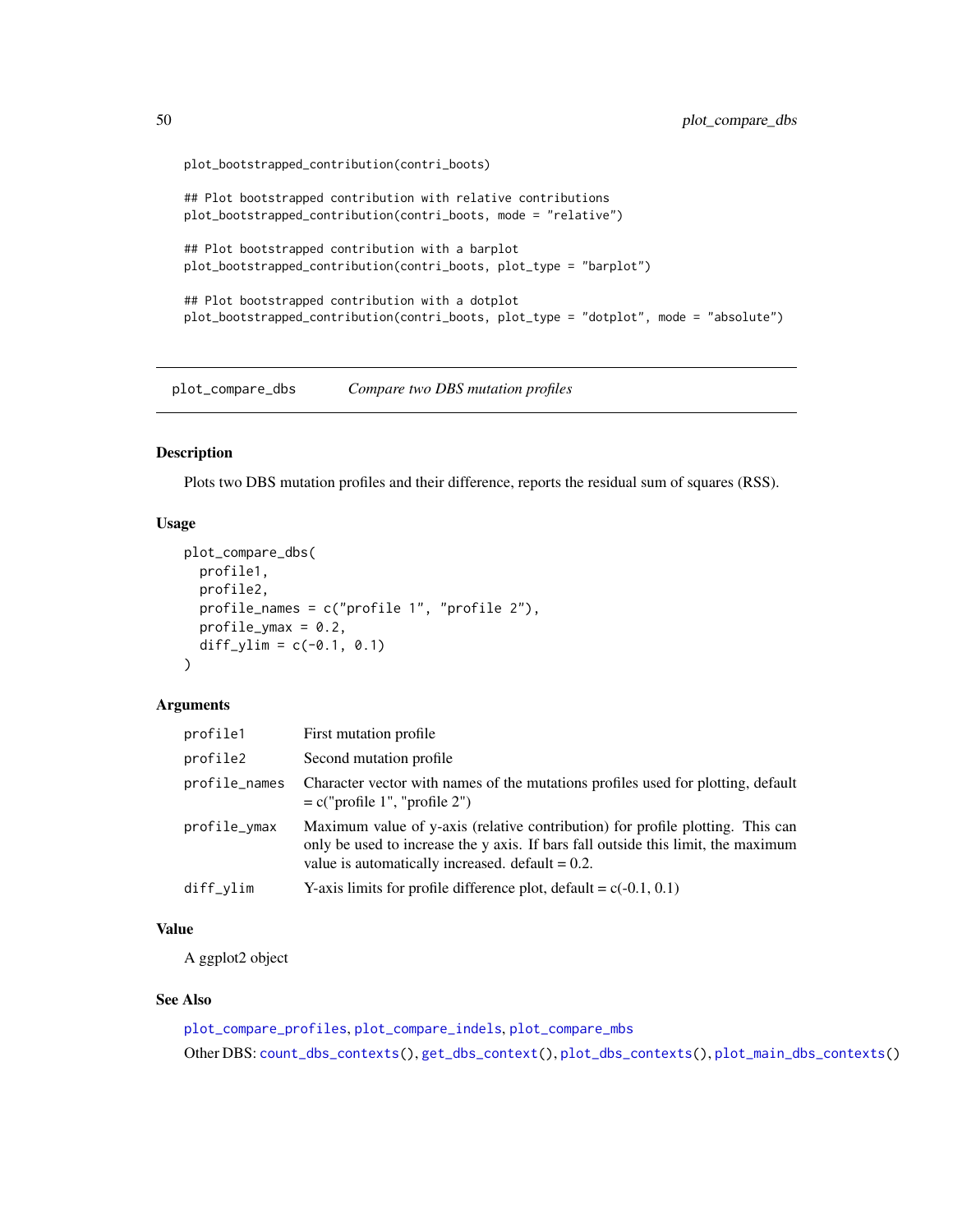# plot\_compare\_indels 51

### Examples

```
## Get the DBS counts
## See 'count_dbs_contexts()' for more info on how to do this.
dbs_counts <- readRDS(system.file("states/blood_dbs_counts.rds",
  package = "MutationalPatterns"
))
## Get DBS refit info.
## See 'fit_to_signatures()' for more info on how to do this.
fit_res <- readRDS(system.file("states/dbs_refit.rds",
  package = "MutationalPatterns"
))
## Compare the reconstructed profile of sample 1 with the original profile
## The same thing could be done with a reconstructed profile from NMF.
plot_compare_dbs(dbs_counts[, 1], fit_res$reconstructed[, 1])
## You could also compare regular mutation profiles with eachother.
plot_compare_dbs(
  dbs_counts[, 1],
  dbs_counts[, 2]
)
## Or change the names of the profiles
plot_compare_dbs(dbs_counts[, 1],
  dbs_counts[, 2],
  profile_names = c("Original", "Reconstructed")
)
## You can also change the y limits.
## This can be done separately for the profiles and the different facets.
plot_compare_dbs(dbs_counts[, 1],
  dbs_counts[, 2],
  profile_ymax = 0.3,
  diff_ylim = c(-0.03, 0.03))
```
<span id="page-50-0"></span>plot\_compare\_indels *Compare two indel mutation profiles*

# Description

Plots two indel mutation profiles and their difference, reports the residual sum of squares (RSS).

```
plot_compare_indels(
  profile1,
 profile2,
```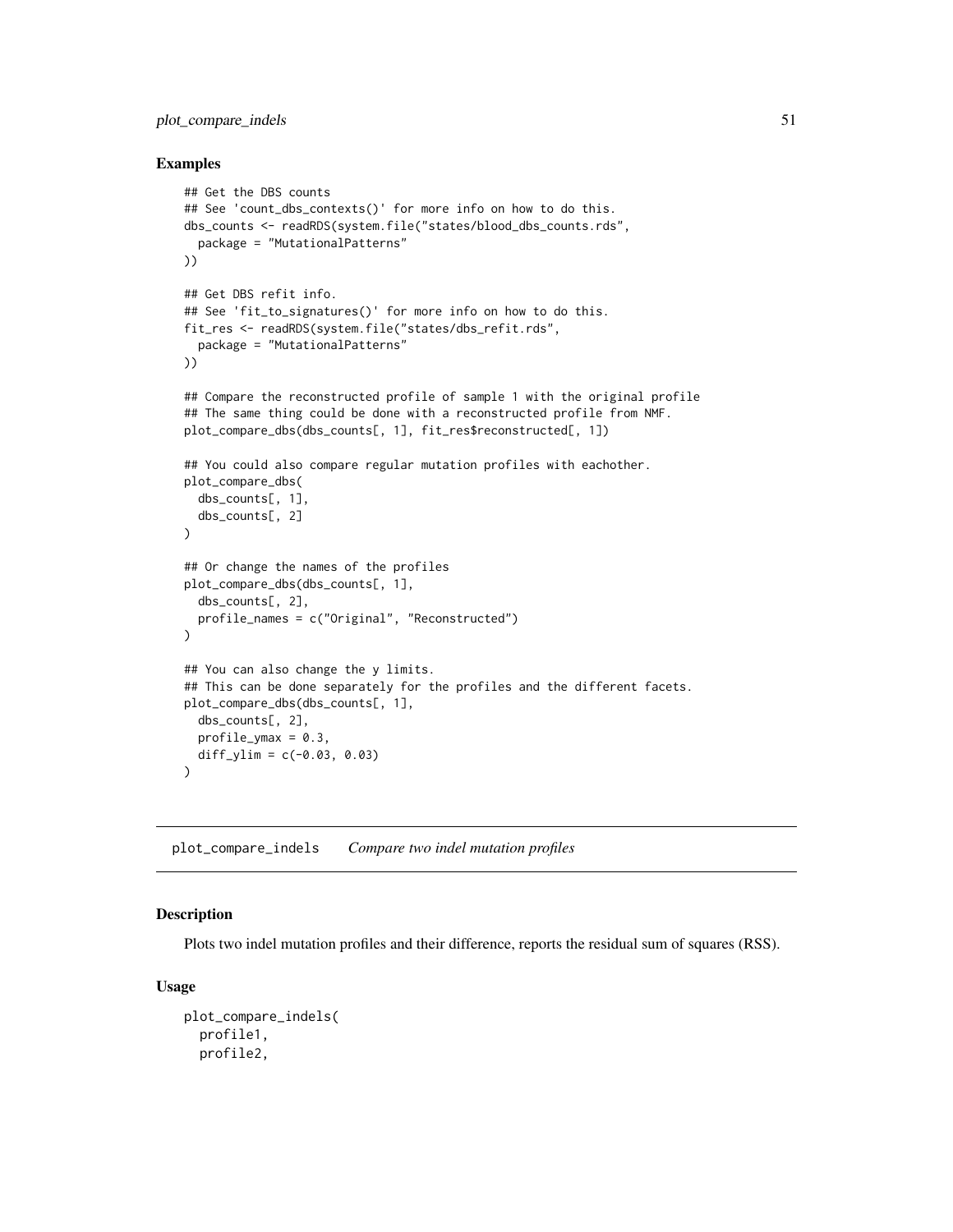```
profile_names = c("profile 1", "profile 2"),
 profile\_ymax = 0.2,
  diff\_ylim = c(-0.1, 0.1)\lambda
```
### Arguments

| profile1      | First mutation profile                                                                                                                                                                                                     |
|---------------|----------------------------------------------------------------------------------------------------------------------------------------------------------------------------------------------------------------------------|
| profile2      | Second mutation profile                                                                                                                                                                                                    |
| profile_names | Character vector with names of the mutations profiles used for plotting, default<br>$= c("profile 1", "profile 2")$                                                                                                        |
| profile_ymax  | Maximum value of y-axis (relative contribution) for profile plotting. This can<br>only be used to increase the y axis. If bars fall outside this limit, the maximum<br>value is automatically increased, $default = 0.2$ . |
| diff_ylim     | Y-axis limits for profile difference plot, default = $c(-0.1, 0.1)$                                                                                                                                                        |

### Value

A ggplot2 object

# See Also

```
plot_compare_profiles, plot_compare_dbs, plot_compare_mbs
Other Indels: count_indel_contexts(), get_indel_context(), plot_indel_contexts(), plot_main_indel_contexts()
```

```
## Get the indel counts
## See 'count_indel_contexts()' for more info on how to do this.
indel_counts <- readRDS(system.file("states/blood_indel_counts.rds",
  package = "MutationalPatterns"
))
## Get indel refit info.
## See 'fit_to_signatures()' for more info on how to do this.
fit_res <- readRDS(system.file("states/indel_refit.rds",
  package = "MutationalPatterns"
))
## Compare the reconstructed profile of sample 1 with the original profile
## The same thing could be done with a reconstructed profile from NMF.
plot_compare_indels(indel_counts[, 1], fit_res$reconstructed[, 1])
## You could also compare regular mutation profiles with eachother.
plot_compare_indels(
  indel_counts[, 1],
  indel_counts[, 2]
)
## Or change the names of the profiles
```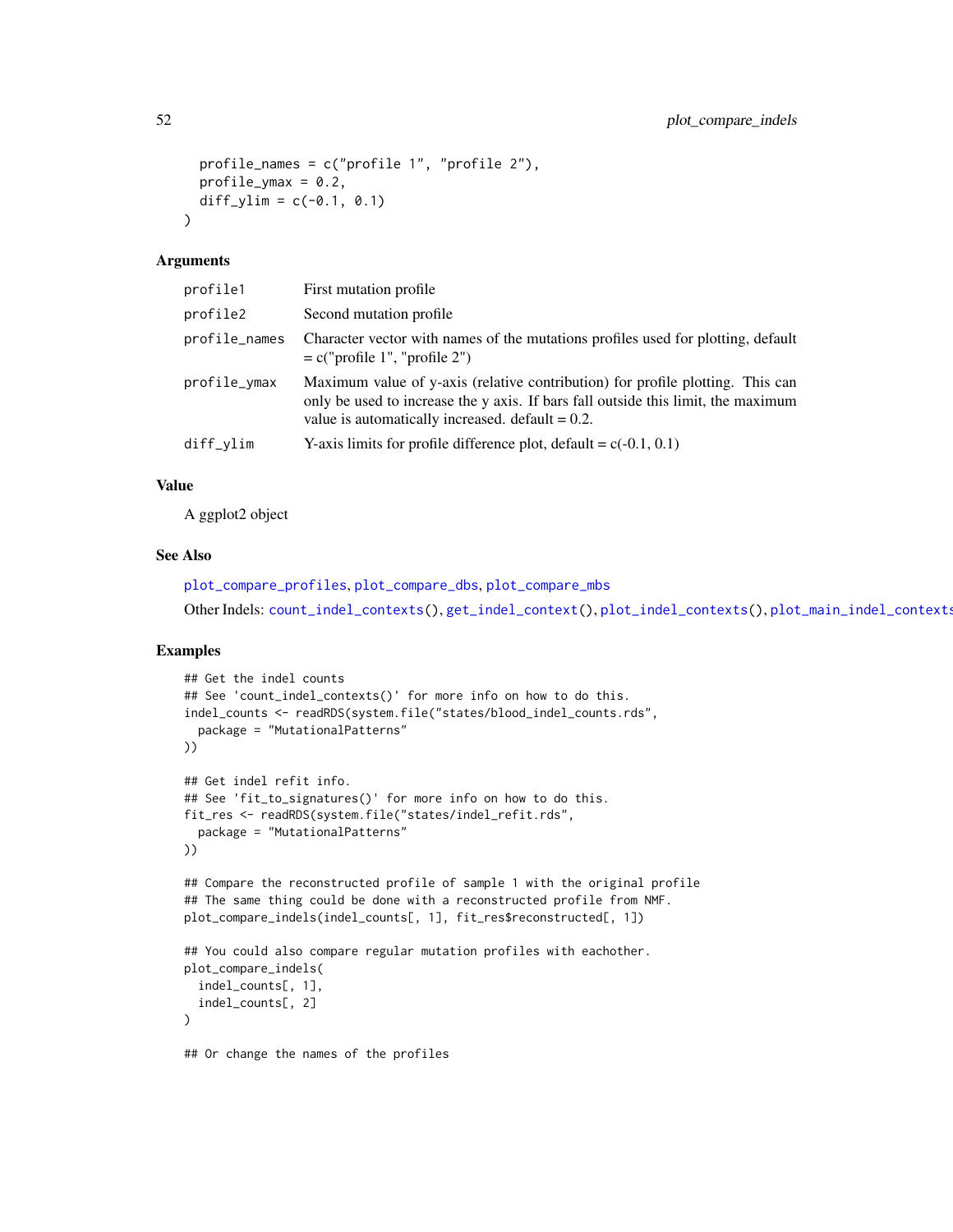# plot\_compare\_mbs 53

```
plot_compare_indels(indel_counts[, 1],
  indel_counts[, 2],
  profile_names = c("Original", "Reconstructed")
\mathcal{L}## You can also change the y limits.
## This can be done separately for the profiles and the different facets.
plot_compare_indels(indel_counts[, 1],
  indel_counts[, 2],
  profile\_ymax = 0.3,
 diff\_ylim = c(-0.03, 0.03)\overline{)}
```
<span id="page-52-0"></span>plot\_compare\_mbs *Compare two mbs mutation profiles*

# Description

Plots two mbs mutation profiles and their difference, reports the residual sum of squares (RSS).

# Usage

```
plot_compare_mbs(
 profile1,
 profile2,
 profile_names = c("profile 1", "profile 2"),
 profile_ymax = 1,
 diff\_ylim = c(-0.5, 0.5)\lambda
```
# Arguments

| profile1      | First mutation profile                                                                                                                                                                                                   |
|---------------|--------------------------------------------------------------------------------------------------------------------------------------------------------------------------------------------------------------------------|
| profile2      | Second mutation profile                                                                                                                                                                                                  |
| profile_names | Character vector with names of the mutations profiles used for plotting, default<br>$= c("profile 1", "profile 2")$                                                                                                      |
| profile_ymax  | Maximum value of y-axis (relative contribution) for profile plotting. This can<br>only be used to increase the y axis. If bars fall outside this limit, the maximum<br>value is automatically increased. $default = 1$ . |
| $diff\_vlim$  | Y-axis limits for profile difference plot, default = $c(-0.5, 0.5)$                                                                                                                                                      |

#### Value

A ggplot2 object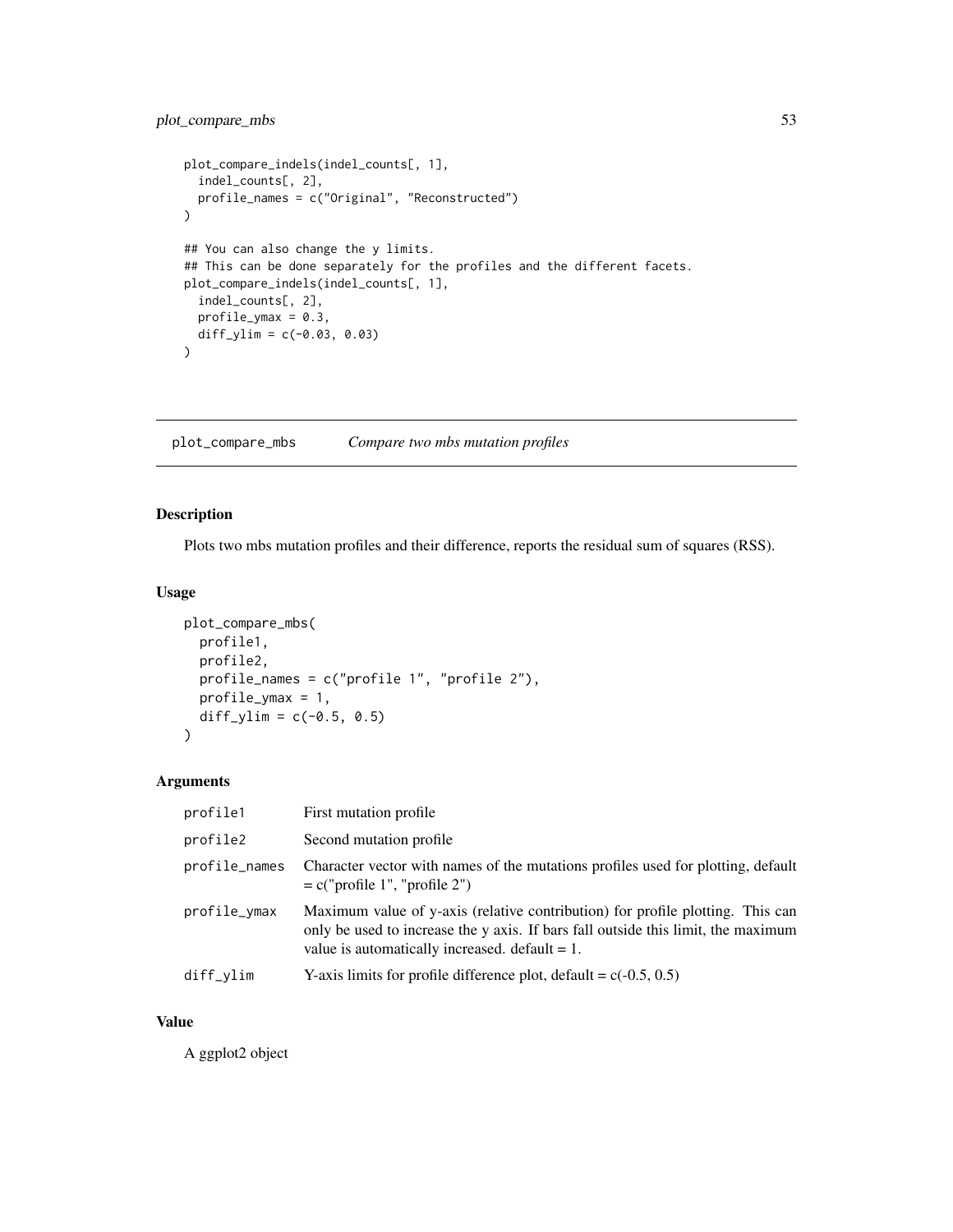### See Also

```
plot_compare_profiles, plot_compare_dbs, plot_compare_indels
Other MBS: count_mbs_contexts(), plot_mbs_contexts()
```
### Examples

```
## Get the mbs counts
## See 'count_mbs_contexts()' for more info on how to do this.
mbs_counts <- readRDS(system.file("states/blood_mbs_counts.rds",
  package = "MutationalPatterns"
))
## You could compare regular mutation profiles with eachother.
plot_compare_mbs(
  mbs_counts[, 1],
  mbs_counts[, 2]
\lambda## Or change the names of the profiles
plot_compare_mbs(mbs_counts[, 1],
  mbs_counts[, 2],
  profile_names = c("Original", "Reconstructed")
)
## You can also change the y limits.
## This can be done separately for the profiles and the different facets.
plot_compare_mbs(mbs_counts[, 1],
  mbs_counts[, 2],
  profile\_ymax = 0.9,
  diff\_ylim = c(-0.8, 0.8))
## You could also compare a reconstructed profile.
## However, the example data does not contain enough MBS variants to use NMF.
## Existing signatures have also not yet been defined.
```
<span id="page-53-0"></span>plot\_compare\_profiles *Compare two 96 mutation profiles*

#### Description

Plots two 96 mutation profiles and their difference, reports the residual sum of squares (RSS).

```
plot_compare_profiles(
 profile1,
 profile2,
```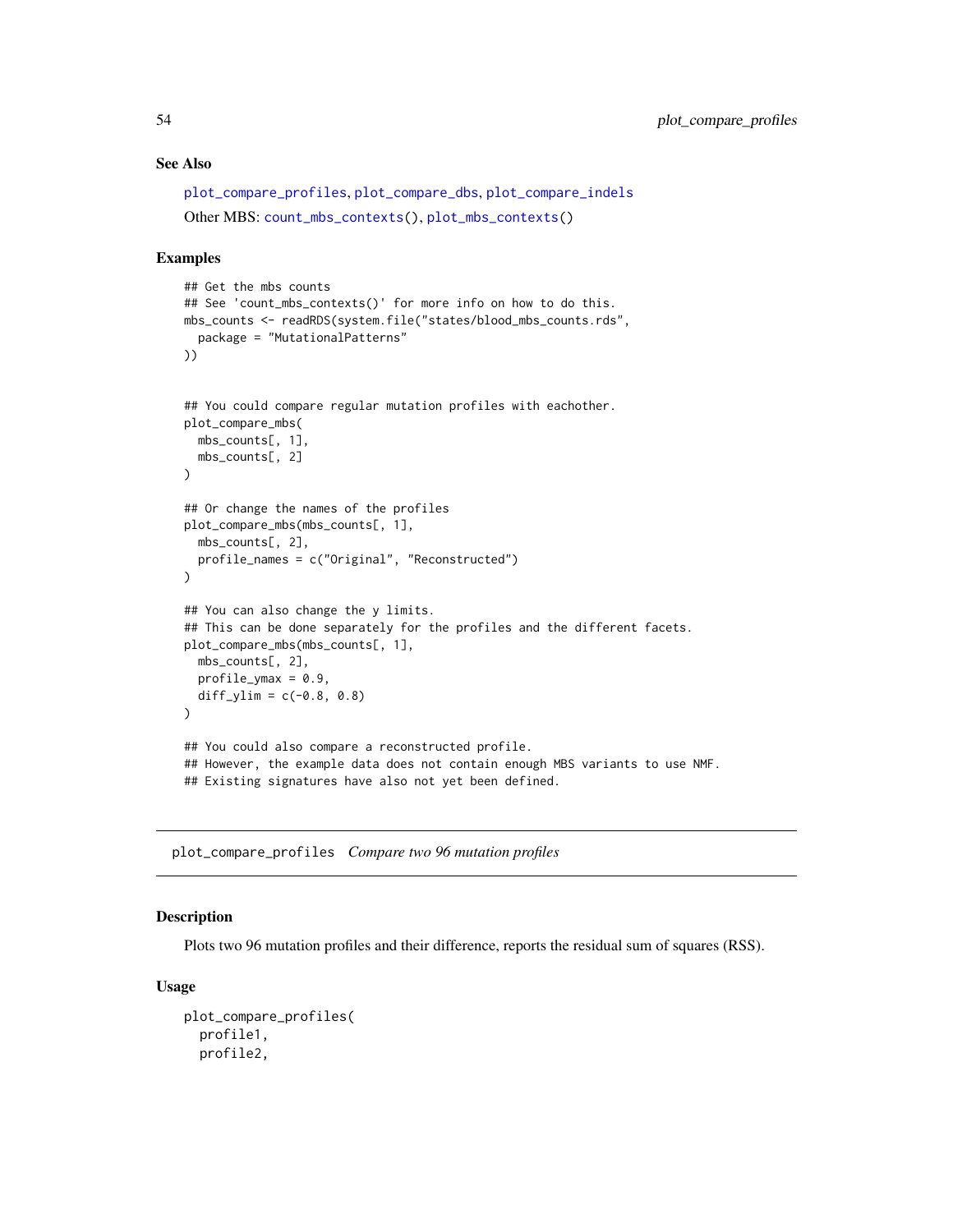```
profile_names = c("profile 1", "profile 2"),
 profile_ymax = 0.2,
 diff_ylim = c(-0.02, 0.02),
 colors = NA,
  condensed = FALSE
)
```
### Arguments

| profile1      | First 96 mutation profile                                                                                                                                                                                                  |
|---------------|----------------------------------------------------------------------------------------------------------------------------------------------------------------------------------------------------------------------------|
| profile2      | Second 96 mutation profile                                                                                                                                                                                                 |
| profile_names | Character vector with names of the mutations profiles used for plotting, default<br>$= c("profile 1", "profile 2")$                                                                                                        |
| profile_ymax  | Maximum value of y-axis (relative contribution) for profile plotting. This can<br>only be used to increase the y axis. If bars fall outside this limit, the maximum<br>value is automatically increased, $default = 0.2$ . |
| diff_ylim     | Y-axis limits for profile difference plot, default = $c(-0.02, 0.02)$                                                                                                                                                      |
| colors        | 6 value color vector                                                                                                                                                                                                       |
| condensed     | More condensed plotting format. Default $=$ F.                                                                                                                                                                             |

# Value

96 spectrum plot of profile 1, profile 2 and their difference

#### See Also

[mut\\_matrix](#page-39-0), [extract\\_signatures](#page-18-0), [plot\\_compare\\_indels](#page-50-0), [plot\\_compare\\_dbs](#page-49-0), [plot\\_compare\\_mbs](#page-52-0)

```
## See the 'mut_matrix()' example for how we obtained the following
## mutation matrix.
mut_mat <- readRDS(system.file("states/mut_mat_data.rds",
  package = "MutationalPatterns"
))
## Extracting signatures can be computationally intensive, so
## we use pre-computed data generated with the following command:
# nmf_res <- extract_signatures(mut_mat, rank = 2)
nmf_res <- readRDS(system.file("states/nmf_res_data.rds",
  package = "MutationalPatterns"
))
## Compare the reconstructed 96-profile of sample 1 with the original profile
## The same thing could be done with a reconstructed profile from signature refitting.
plot_compare_profiles(mut_mat[, 1],
 nmf_res$reconstructed[, 1],
  profile_names = c("Original", "Reconstructed")
```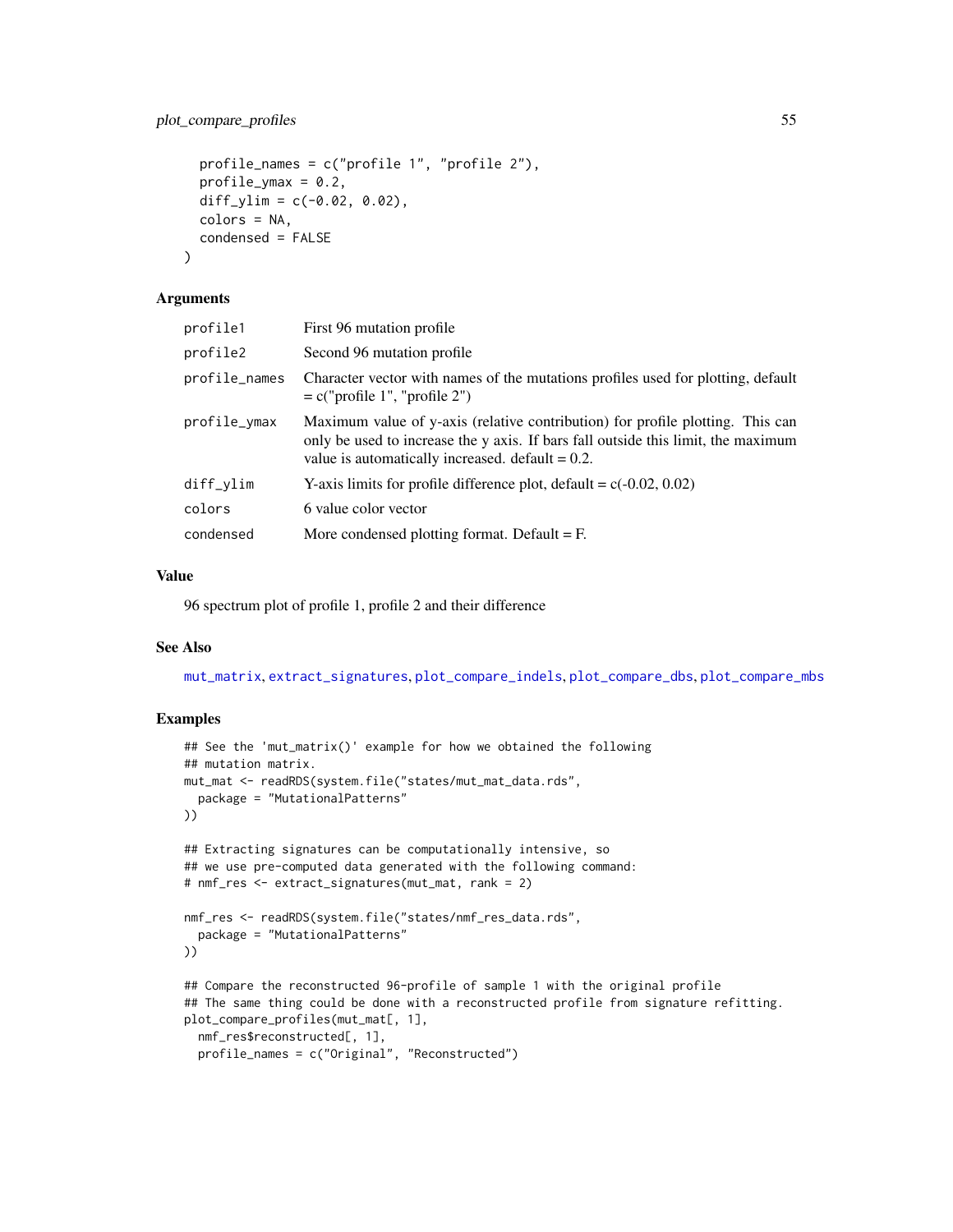```
## You could also compare regular mutation profiles with eachother.
plot_compare_profiles(
 mut_mat[, 1],
 mut_mat[, 2]
\mathcal{L}## You can also change the y limits.
## This can be done separately for the profiles and the different facets.
plot_compare_profiles(mut_mat[, 1],
  mut_mat[, 2],
  profile\_ymax = 0.3,
 diff\_ylim = c(-0.03, 0.03))
```
<span id="page-55-0"></span>plot\_contribution *Plot signature contribution barplot*

# Description

Plot contribution of signatures. Can be used on both the results of a NMF and on the results of signature refitting.

#### Usage

```
plot_contribution(
  contribution,
  signatures = NA,
  index = NA,
  coord_flip = FALSE,
  mode = c("relative", "absolute"),
  palette = NA
\mathcal{L}
```
# Arguments

| contribution | Signature contribution matrix                                                                                                                                    |
|--------------|------------------------------------------------------------------------------------------------------------------------------------------------------------------|
| signatures   | Signature matrix. Necessary when plotting NMF results in "absolute" mode. It's<br>not necessary in relative mode or when visualizing signature refitting results |
| index        | optional sample subset parameter                                                                                                                                 |
| coord_flip   | Flip X and Y coordinates, $default = FALSE$                                                                                                                      |
| mode         | "relative" or "absolute"; to plot the relative contribution or absolute number of<br>mutations, default = "relative"                                             |
| palette      | A color palette like c("#FF0000", "#00FF00", "9999CC") that will be used as<br>colors in the plot. By default, ggplot2's colors are used to generate a palette.  |

)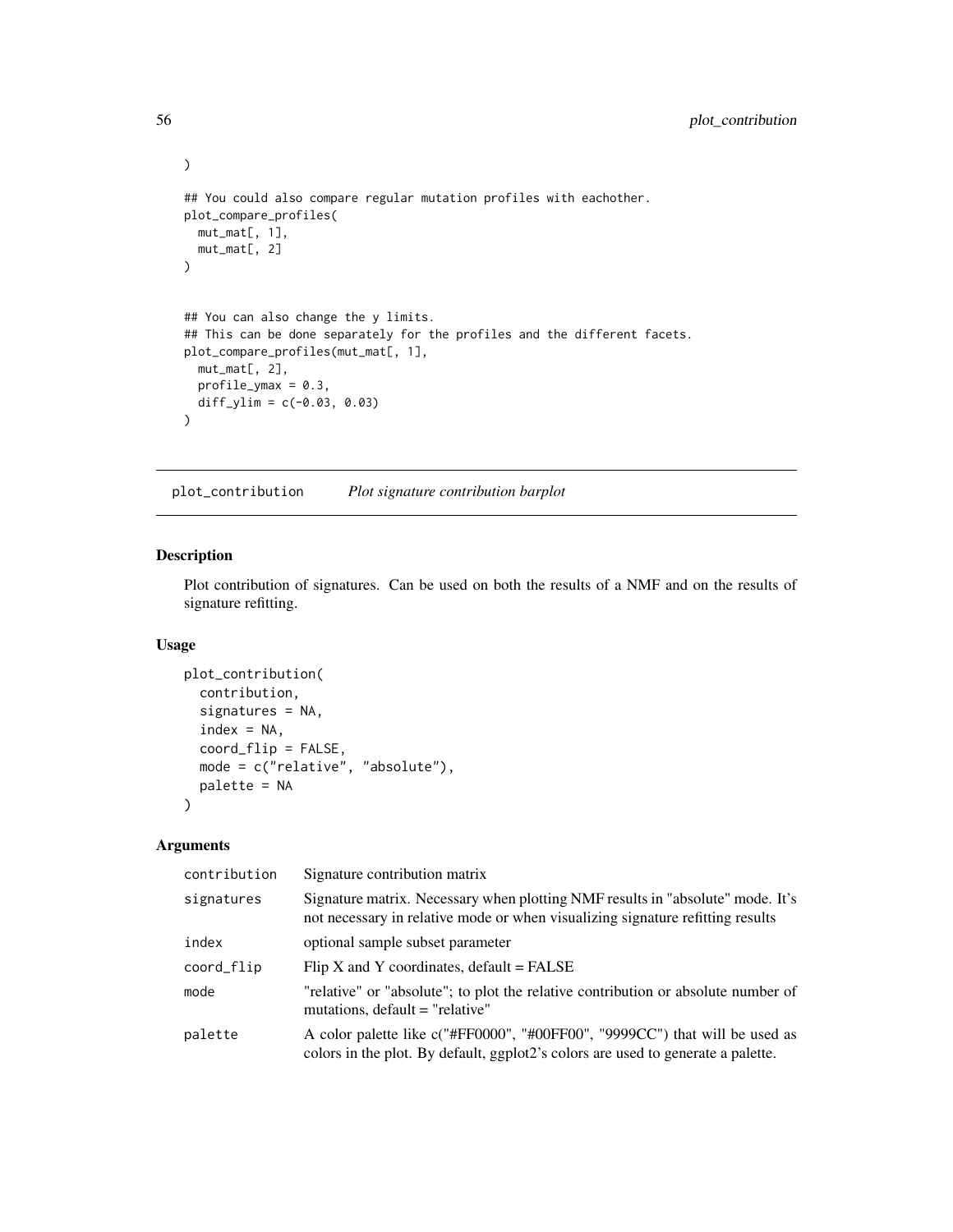## Value

Stacked barplot with contribution of each signature for each sample

### See Also

[extract\\_signatures](#page-18-0), [mut\\_matrix](#page-39-0)

```
## Extracting signatures can be computationally intensive, so
## we use pre-computed data generated with the following command:
# nmf_res <- extract_signatures(mut_mat, rank = 2)
nmf_res <- readRDS(system.file("states/nmf_res_data.rds",
  package = "MutationalPatterns"
))
## Optionally set column and row names.
colnames(nmf_res$signatures) <- c("Signature A", "Signature B")
rownames(nmf_res$contribution) <- c("Signature A", "Signature B")
## Plot the relative contribution
plot_contribution(nmf_res$contribution)
## Plot the absolute contribution.
## When plotting absolute NMF results, the signatures need to be included.
plot_contribution(nmf_res$contribution,
 nmf_res$signature,
  mode = "absolute"
)
## Only plot a subset of samples
plot_contribution(nmf_res$contribution,
  nmf_res$signature,
  mode = "absolute",
  index = c(1, 2))
## Flip the coordinates
plot_contribution(nmf_res$contribution,
  nmf_res$signature,
 mode = "absolute",
  coord_flip = TRUE
\lambda## You can also use the results of signature refitting.
## Here we load some data as an example
fit_res <- readRDS(system.file("states/snv_refit.rds",
  package = "MutationalPatterns"
))
plot_contribution(fit_res$contribution)
```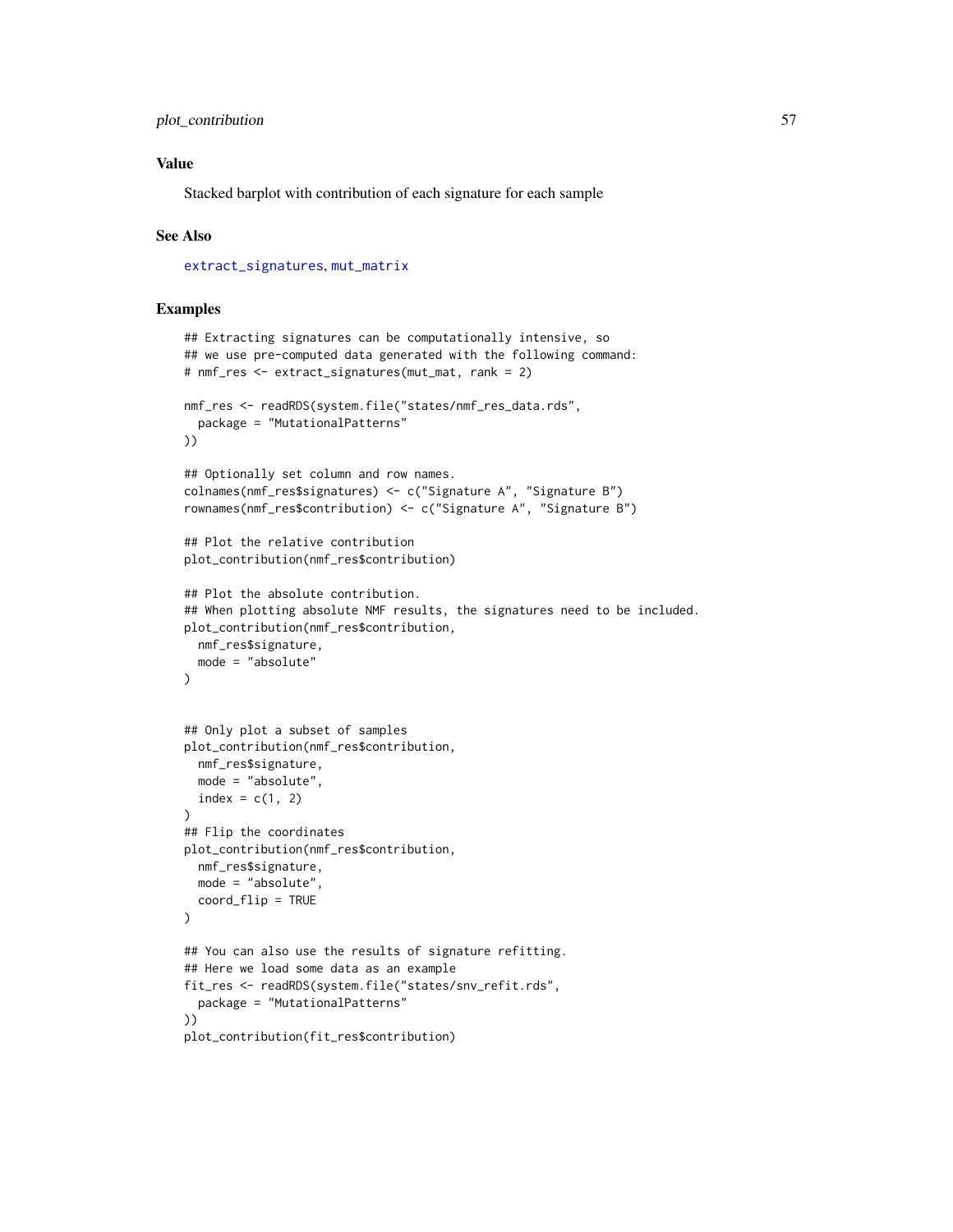```
## Or again in absolute mode
plot_contribution(fit_res$contribution,
  mode = "absolute"
\mathcal{L}
```
plot\_contribution\_heatmap

*Plot signature contribution heatmap*

### Description

Plot relative contribution of signatures in a heatmap

# Usage

```
plot_contribution_heatmap(
  contribution,
  sig_order = NA,
  sample_order = NA,
  cluster_samples = TRUE,
  cluster_sigs = FALSE,
 method = "complete",
 plot_values = FALSE
\mathcal{E}
```
# Arguments

| contribution    | Signature contribution matrix                                                                                                                                                                                                                                |  |
|-----------------|--------------------------------------------------------------------------------------------------------------------------------------------------------------------------------------------------------------------------------------------------------------|--|
| sig_order       | Character vector with the desired order of the signature names for plotting. Op-<br>tional.                                                                                                                                                                  |  |
| sample_order    | Character vector with the desired order of the sample names for plotting. Op-<br>tional.                                                                                                                                                                     |  |
| cluster_samples |                                                                                                                                                                                                                                                              |  |
|                 | Hierarchically cluster samples based on euclidean distance. Default $= T$ .                                                                                                                                                                                  |  |
| cluster_sigs    | Hierarchically cluster sigs based on euclidean distance. Default $= T$ .                                                                                                                                                                                     |  |
| method          | The agglomeration method to be used for hierarchical clustering. This should<br>be one of "ward.D", "ward.D2", "single", "complete", "average" $(= UPGMA)$ ,<br>"mcquitty" (= WPGMA), "median" (= WPGMC) or "centroid" (= UPGMC).<br>$Default = "complete".$ |  |
| plot_values     | Plot relative contribution values in heatmap. Default $=$ F.                                                                                                                                                                                                 |  |
|                 |                                                                                                                                                                                                                                                              |  |

# Value

Heatmap with relative contribution of each signature for each sample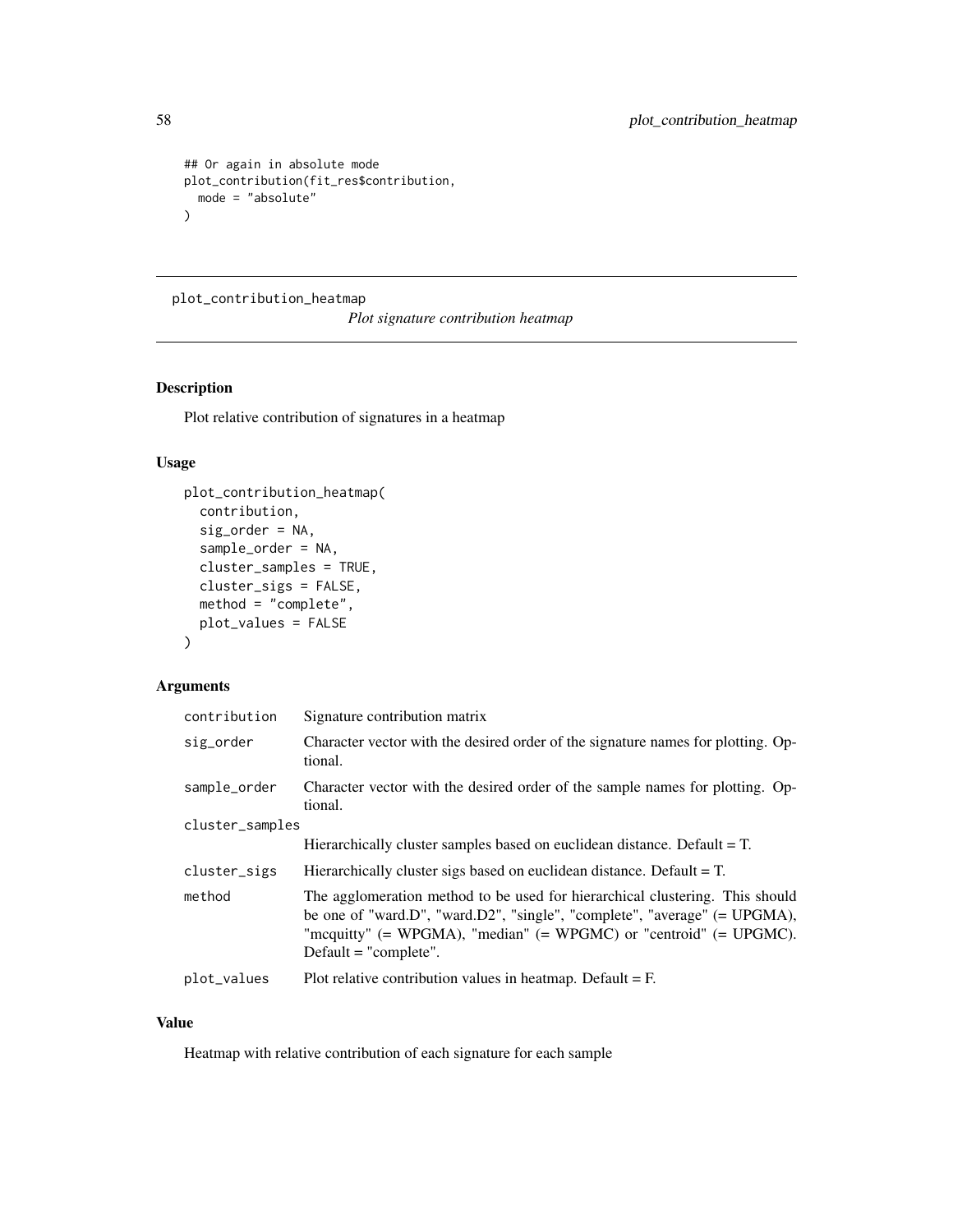### See Also

```
extract_signatures, mut_matrix, plot_contribution, plot_cosine_heatmap
```
#### Examples

```
## Extracting signatures can be computationally intensive, so
## we use pre-computed data generated with the following command:
# nmf_res <- extract_signatures(mut_mat, rank = 2)
nmf_res <- readRDS(system.file("states/nmf_res_data.rds",
  package = "MutationalPatterns"
))
## Set signature names as row names in the contribution matrix
rownames(nmf_res$contribution) <- c("Signature A", "Signature B")
## Plot with clustering.
plot_contribution_heatmap(nmf_res$contribution, cluster_samples = TRUE, cluster_sigs = TRUE)
## Define signature and sample order for plotting. If you have a mutation or signature
## matrix, then this can be done like in the example of 'plot_cosine_heatmap()'
sig_order <- c("Signature B", "Signature A")
sample_order <- c(
  "colon1", "colon2", "colon3", "intestine1", "intestine2",
  "intestine3", "liver3", "liver2", "liver1"
\lambdaplot_contribution_heatmap(nmf_res$contribution,
  cluster_samples = FALSE,
  sig_order = sig_order, sample_order = sample_order
\lambda## It's also possible to create a contribution heatmap with text values
output_text <- plot_contribution_heatmap(nmf_res$contribution, plot_values = TRUE)
## This function can also be used on the result of a signature refitting analysis.
## Here we load a existing result as an example.
snv_refit <- readRDS(system.file("states/strict_snv_refit.rds",
  package = "MutationalPatterns"
))
plot_contribution_heatmap(snv_refit$contribution, cluster_samples = TRUE, cluster_sigs = TRUE)
```
plot\_correlation\_bootstrap

*Plots the correlation between bootstrapped signature contributions*

#### **Description**

This function plots the pearson correlation between signatures. This can be done per sample or for all samples together. It returns a list of the created figures.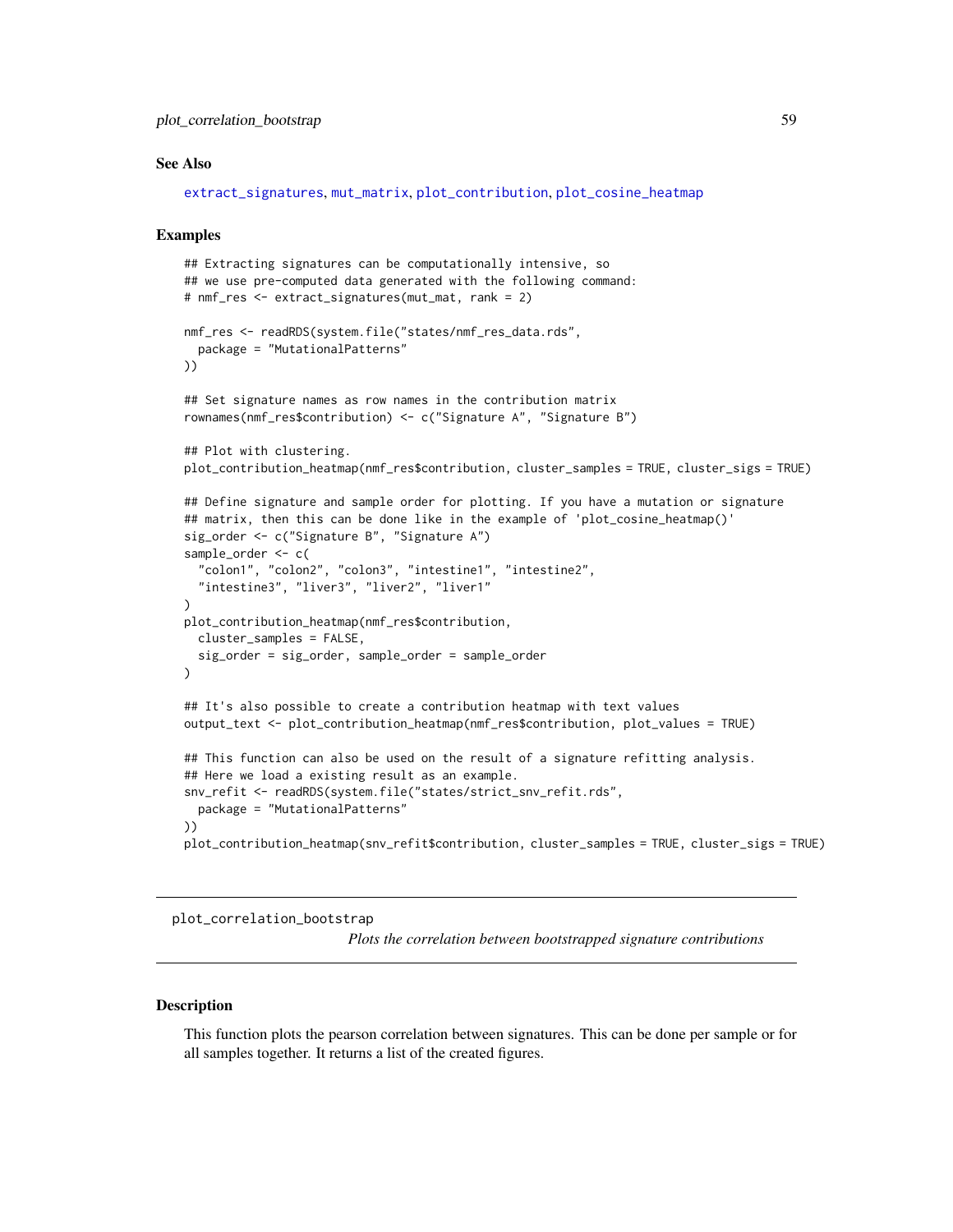#### Usage

```
plot_correlation_bootstrap(contri_boots, per_sample = TRUE)
```
### Arguments

| contri boots | A dataframe with bootstrapped signature contributions.          |
|--------------|-----------------------------------------------------------------|
| per_sample   | Whether or not a plot should be made per sample. Default: TRUE. |

# Value

A list of ggplot2 objects if run per sample. Else it returns a single ggplot2 object.

### Examples

```
## Get a dataframe with bootstrapped signature contributions.
## See 'fit_to_signatures_bootstrapped()' for how to do this.
contri_boots <- readRDS(system.file("states/bootstrapped_snv_refit.rds",
  package = "MutationalPatterns"
))
## Plot the correlations between signatures per sample
fig_l <- plot_correlation_bootstrap(contri_boots)
## Look at the figure of the first sample.
fig_l[[1]]
## You can also look at the correlation for all samples combined
plot_correlation_bootstrap(contri_boots, per_sample = FALSE)
```
<span id="page-59-0"></span>plot\_cosine\_heatmap *Plot cosine similarity heatmap*

#### Description

Plot pairwise cosine similarities in a heatmap.

```
plot_cosine_heatmap(
  cos_sim_matrix,
  col_order = NA,
  row_order = NA,
  cluster_rows = TRUE,
  cluster_cols = FALSE,
  method = "complete",
  plot_values = FALSE
)
```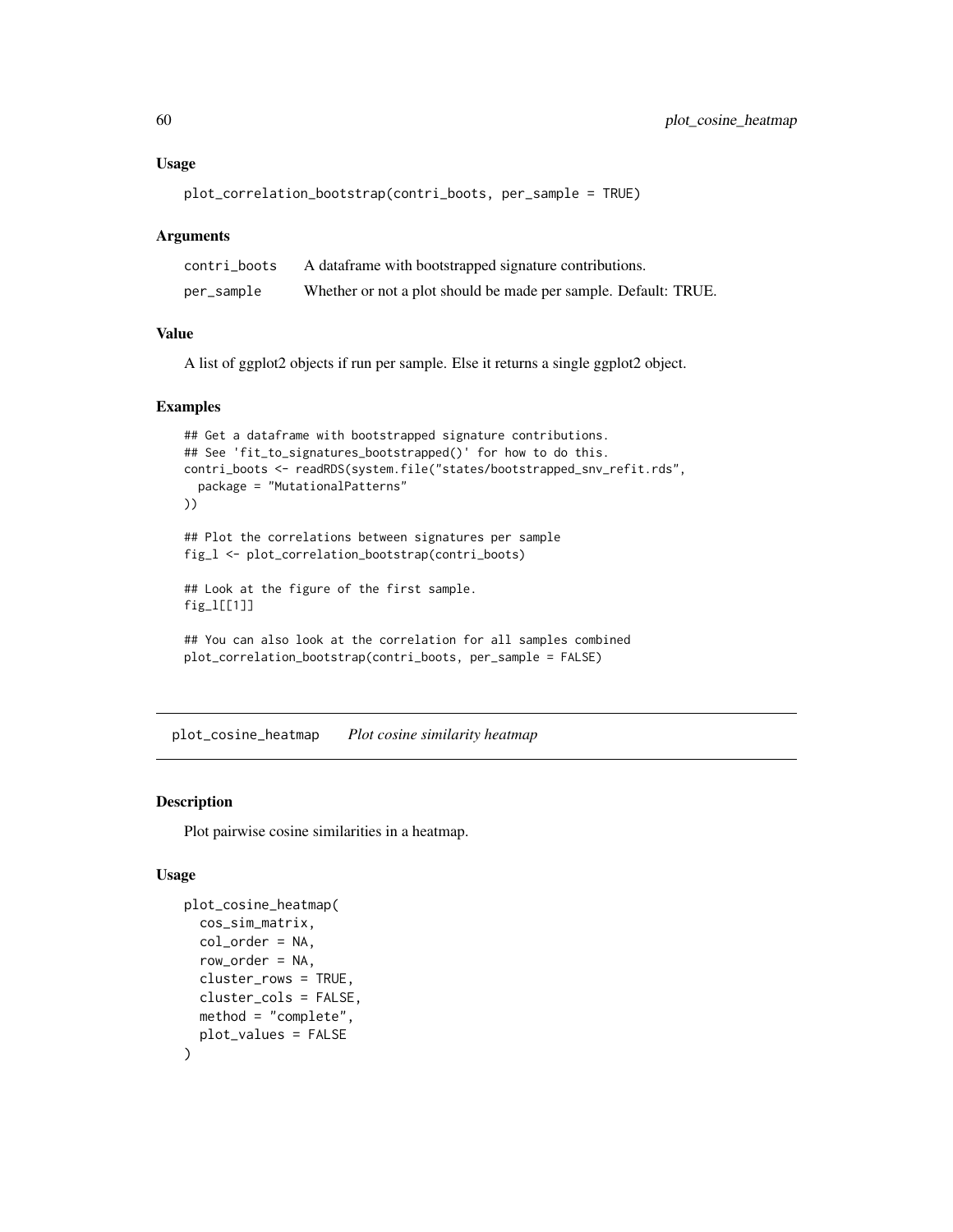### **Arguments**

|              | cos_sim_matrix Matrix with pairwise cosine similarities. Result from cos_sim_matrix                                                                                                                                                                          |
|--------------|--------------------------------------------------------------------------------------------------------------------------------------------------------------------------------------------------------------------------------------------------------------|
| col order    | Character vector with the desired order of the columns names for plotting. Op-<br>tional.                                                                                                                                                                    |
| row_order    | Character vector with the desired order of the row names for plotting. Optional.                                                                                                                                                                             |
| cluster_rows | Hierarchically cluster rows based on euclidean distance. Default = TRUE.                                                                                                                                                                                     |
| cluster_cols | Hierarchically cluster cols based on euclidean distance. Default = FALSE.                                                                                                                                                                                    |
| method       | The agglomeration method to be used for hierarchical clustering. This should<br>be one of "ward.D", "ward.D2", "single", "complete", "average" $(= UPGMA)$ ,<br>"mcquitty" (= WPGMA), "median" (= WPGMC) or "centroid" (= UPGMC).<br>Default $=$ "complete". |
| plot_values  | Plot cosine similarity values in heatmap. Default = FALSE.                                                                                                                                                                                                   |

#### Value

Heatmap with cosine similarities

#### See Also

[mut\\_matrix](#page-39-0), [cos\\_sim\\_matrix](#page-11-0)

```
## See the 'mut_matrix()' example for how we obtained the mutation matrix:
mut_mat <- readRDS(system.file("states/mut_mat_data.rds",
  package = "MutationalPatterns"
))
## Get signatures
```

```
signatures <- get_known_signatures()
```

```
## Calculate the cosine similarity between each signature and each 96 mutational profile
cos_matrix <- cos_sim_matrix(mut_mat, signatures)
```

```
## Plot the cosine similarity between each signature and each sample with hierarchical
## clustering of samples and signatures.
plot_cosine_heatmap(cos_matrix, cluster_rows = TRUE, cluster_cols = TRUE)
## In the above example, clustering is performed on the similarities of the samples with
## the signatures. It's also possible to cluster the signatures and samples on their (96) profile.
## This will generally give better results
## If you use the same signatures for different analyses,
## then their order will also be consistent.
```

```
hclust_cosmic <- cluster_signatures(signatures, method = "average")
cosmic_order <- colnames(signatures)[hclust_cosmic$order]
hclust_samples <- cluster_signatures(mut_mat, method = "average")
sample_order <- colnames(mut_mat)[hclust_samples$order]
```

```
## Plot the cosine heatmap using this given signature order.
```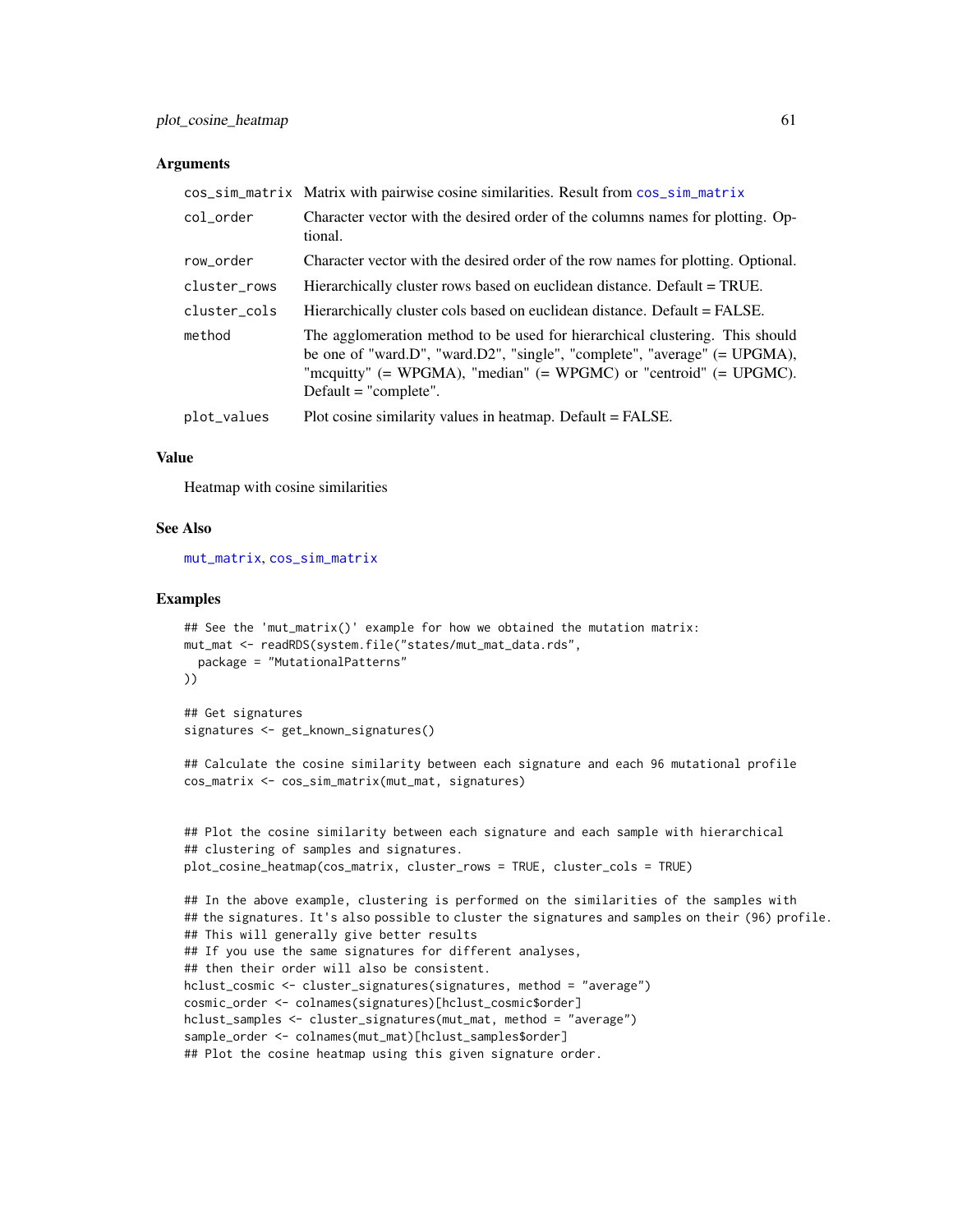```
plot_cosine_heatmap(cos_matrix,
  cluster_rows = FALSE, cluster_cols = FALSE,
  row_order = sample_order, col_order = cosmic_order
)
## You can also plot the similarity of samples with eachother
cos_matrix <- cos_sim_matrix(mut_mat, mut_mat)
plot_cosine_heatmap(cos_matrix, cluster_rows = TRUE, cluster_cols = TRUE)
```
## It's also possible to add the actual values in the heatmap. plot\_cosine\_heatmap(cos\_matrix, cluster\_rows = TRUE, cluster\_cols = TRUE, plot\_values = TRUE)

<span id="page-61-0"></span>plot\_dbs\_contexts *Plot the DBS contexts*

# Description

Plot the DBS contexts

### Usage

```
plot_dbs_contexts(counts, same_y = FALSE, condensed = FALSE)
```
### Arguments

| counts    | A tibble containing the number of DBS per COSMIC context.                    |
|-----------|------------------------------------------------------------------------------|
| same_v    | A boolean describing whether the same y axis should be used for all samples. |
| condensed | More condensed plotting format. Default $=$ F.                               |

### Details

Plots the number of DBS COSMIC context per sample. It takes a tibble with counts as its input. This tibble can be generated by count\_dbs\_contexts Each sample is plotted in a separate facet. The same y axis can be used for all samples or a separate y axis can be used.

# Value

A ggplot figure.

# See Also

[count\\_dbs\\_contexts](#page-12-0), [plot\\_main\\_dbs\\_contexts](#page-66-0)

Other DBS: [count\\_dbs\\_contexts\(](#page-12-0)), [get\\_dbs\\_context\(](#page-27-0)), [plot\\_compare\\_dbs\(](#page-49-0)), [plot\\_main\\_dbs\\_contexts\(](#page-66-0))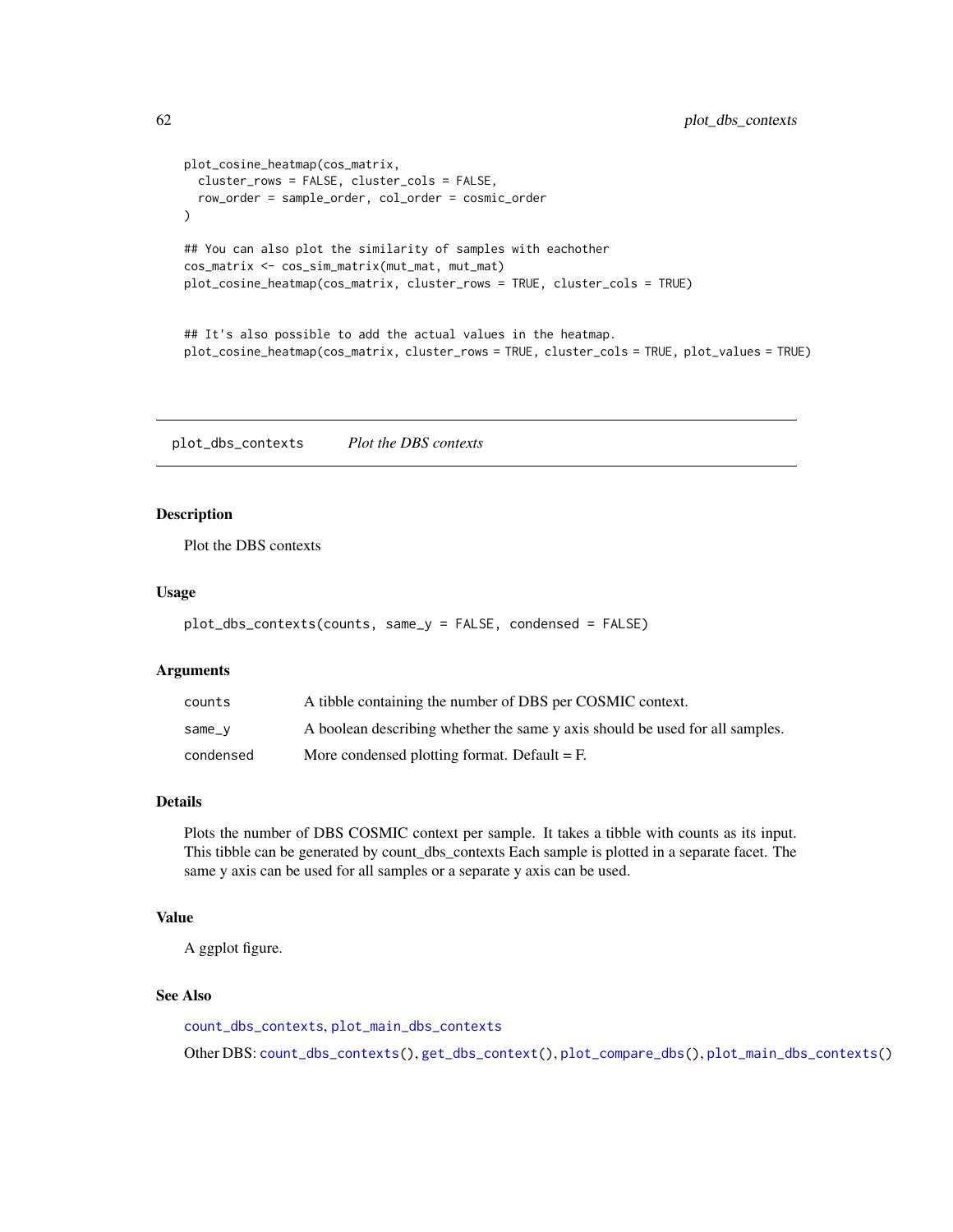# plot\_enrichment\_depletion 63

### Examples

```
## Get The DBS counts
## See 'count_dbs_contexts()' for more info on how to do this.
dbs_counts <- readRDS(system.file("states/blood_dbs_counts.rds",
  package = "MutationalPatterns"
))
## Plot contexts
plot_dbs_contexts(dbs_counts)
## Use the same y axis for all samples.
plot_dbs_contexts(dbs_counts, same_y = TRUE)
## Create a more condensed plot
plot_dbs_contexts(dbs_counts, condensed = TRUE)
```
plot\_enrichment\_depletion

*Plot enrichment/depletion of mutations in genomic regions*

#### Description

Plot enrichment/depletion of mutations in genomic regions

### Usage

```
plot_enrichment_depletion(df, sig_type = c("fdr", "p"))
```
# Arguments

| df       | Dataframe result from enrichment_depletion_test()                                                                                                          |
|----------|------------------------------------------------------------------------------------------------------------------------------------------------------------|
| sig_type | The type of significance to be used. Possible values: * 'fdr' False discovery rate.<br>A type of multiple testing correction.; * 'p' for regular p values. |

#### Value

Plot with two parts. 1: Barplot with no. mutations expected and observed per region. 2: Effect size of enrichment/depletion (log2ratio) with results significance test.

# See Also

[enrichment\\_depletion\\_test](#page-17-0), [genomic\\_distribution](#page-24-0)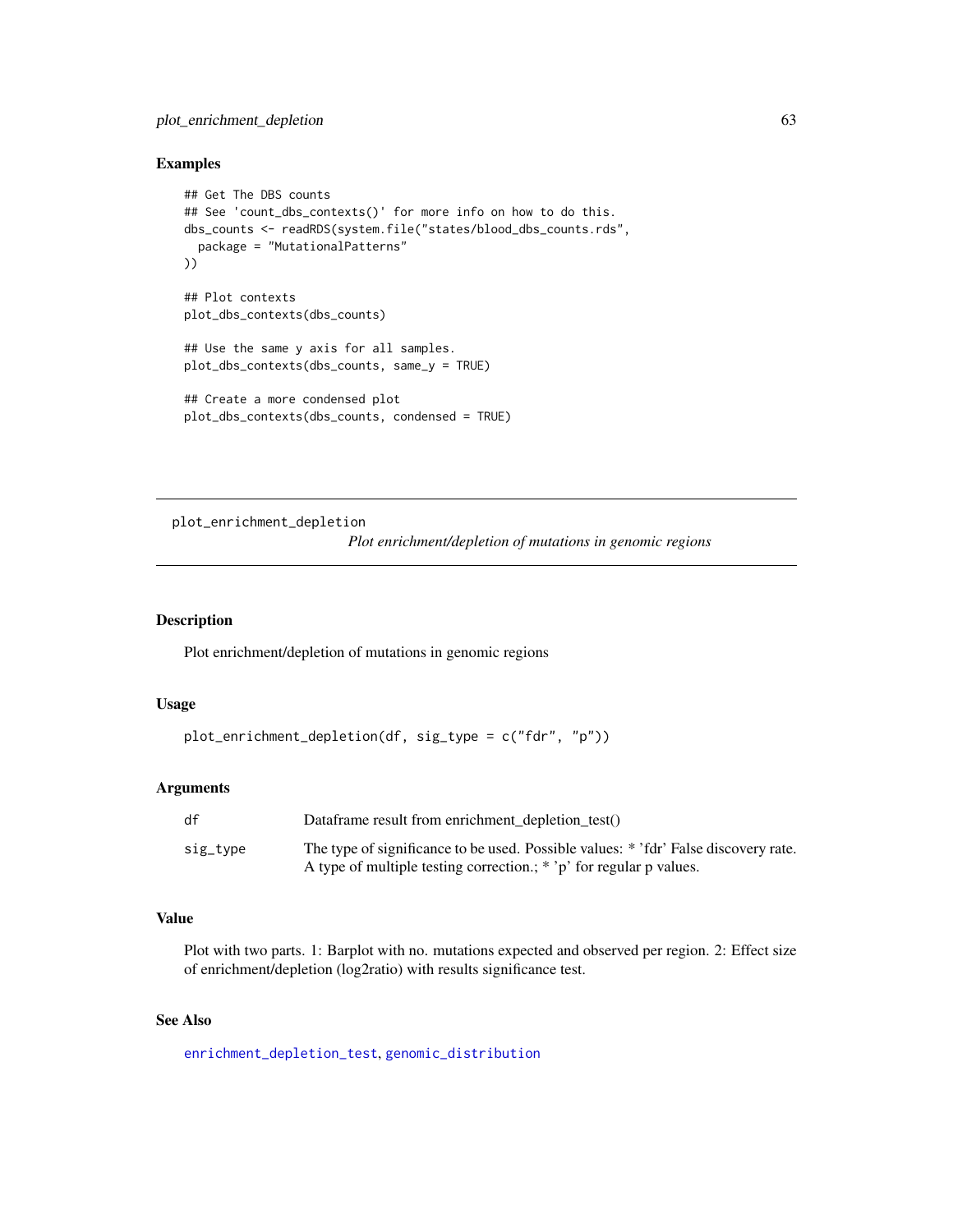### Examples

```
## See the 'genomic_distribution()' example for how we obtained the
## following data:
distr <- readRDS(system.file("states/distr_data.rds",
  package = "MutationalPatterns"
))
tissue \leftarrow c(
  "colon", "colon", "colon",
  "intestine", "intestine", "intestine",
  "liver", "liver", "liver"
\mathcal{L}## Perform the enrichment/depletion test.
distr_test <- enrichment_depletion_test(distr, by = tissue)
## Plot the enrichment/depletion
plot_enrichment_depletion(distr_test)
#Perform and plot the enrichmet depletion test for all samples pooled
distr_test2 <- enrichment_depletion_test(distr)
plot_enrichment_depletion(distr_test2)
## Plot with p values instead of fdr
plot_enrichment_depletion(distr_test, sig_type = "p")
## Use multiple (max 3) significance cutoffs.
## This will vary the number of significance stars.
distr_multistars <- enrichment_depletion_test(distr,
  by = tissue,
  p_cutoffs = c(0.05, 0.01, 0.005),
  fdr_cutoffs = c(0.1, 0.05, 0.01)\lambdaplot_enrichment_depletion(distr_multistars)
```
<span id="page-63-0"></span>plot\_indel\_contexts *Plot the indel contexts*

### Description

Plot the indel contexts

```
plot_indel_contexts(
 counts,
  same_v = FALSE,
  extra_labels = FALSE,
  condensed = FALSE
)
```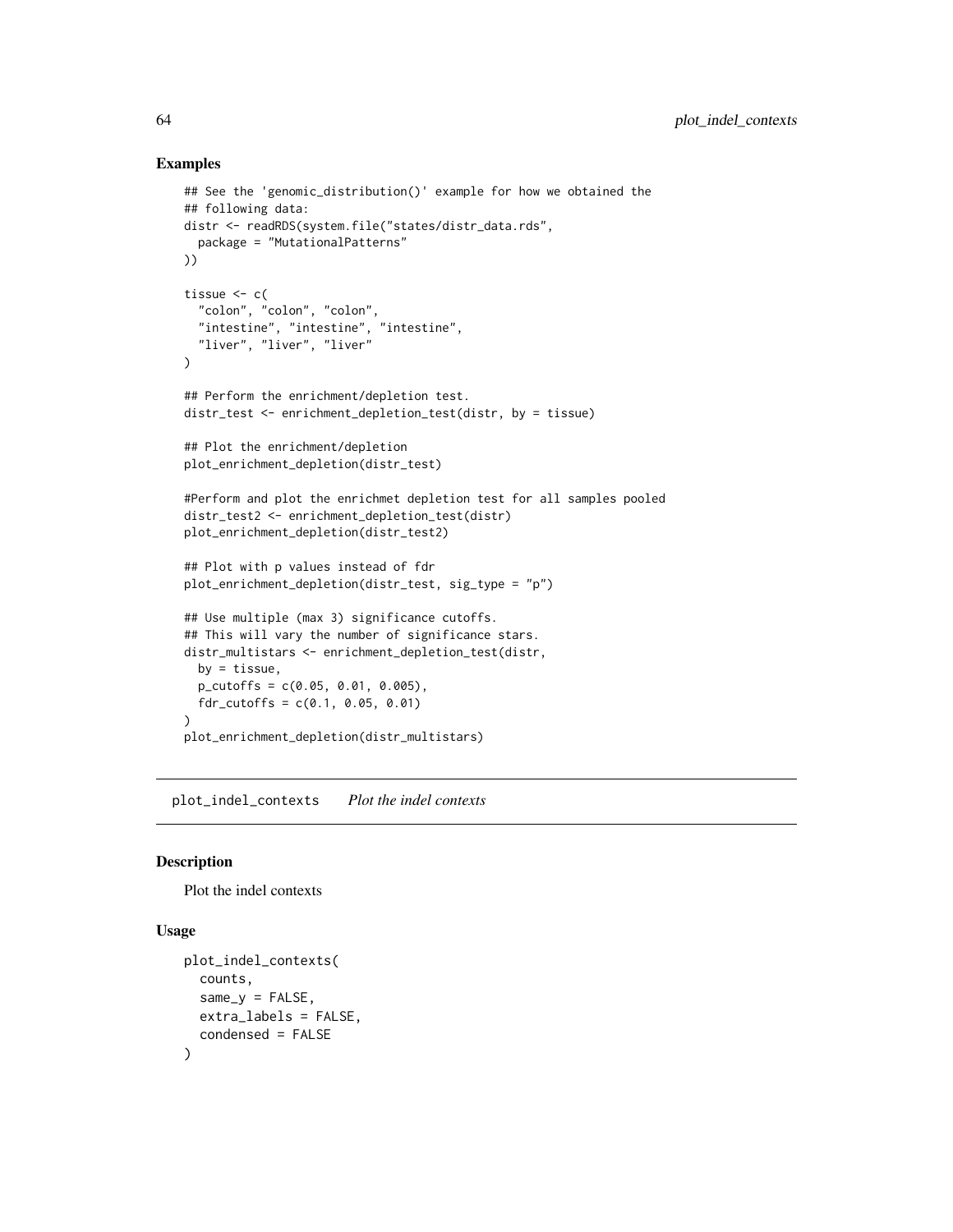#### **Arguments**

| counts       | A tibble containing the number of indels per COSMIC context.                                                                                                                                                              |
|--------------|---------------------------------------------------------------------------------------------------------------------------------------------------------------------------------------------------------------------------|
| same_v       | A boolean describing whether the same y axis should be used for all samples.                                                                                                                                              |
| extra_labels | A boolean describing whether extra labels should be added. These can clarify<br>the plot, but will shift when different plot widths are used. We recommend<br>saving a plot with a width of 12, when using this argument. |
| condensed    | More condensed plotting format. Default $=$ F.                                                                                                                                                                            |

### Details

Plots the number of indels COSMIC context per sample. It takes a tibble with counts as its input. This tibble can be generated by 'count\_indel\_contexts()'. Each sample is plotted in a separate facet. The same y axis can be used for all samples or a separate y axis can be used. The facets at the top show the indel types. First the C and T deletions Then the C and T insertions. Next are the multi base deletions and insertions. Finally the deletions with microhomology (mh) are shown. The x-axis at the bottom shows the number of repeat units. For mh deletions the microhomology length is shown.

#### Value

A ggplot figure.

#### See Also

[count\\_indel\\_contexts](#page-13-0), [plot\\_main\\_indel\\_contexts](#page-67-0)

Other Indels: [count\\_indel\\_contexts\(](#page-13-0)), [get\\_indel\\_context\(](#page-28-0)), [plot\\_compare\\_indels\(](#page-50-0)), [plot\\_main\\_indel\\_contexts\(](#page-67-0))

```
## Get The indel counts
## See 'count_indel_contexts()' for more info on how to do this.
indel_counts <- readRDS(system.file("states/blood_indel_counts.rds",
 package = "MutationalPatterns"
))
## Plot contexts
plot_indel_contexts(indel_counts)
## Use the same y axis for all samples.
plot_indel_contexts(indel_counts, same_y = TRUE)
## Add extra labels to make plot clearer
plot_indel_contexts(indel_counts, extra_labels = TRUE)
## Create a more condensed plot
plot_indel_contexts(indel_counts, condensed = TRUE)
```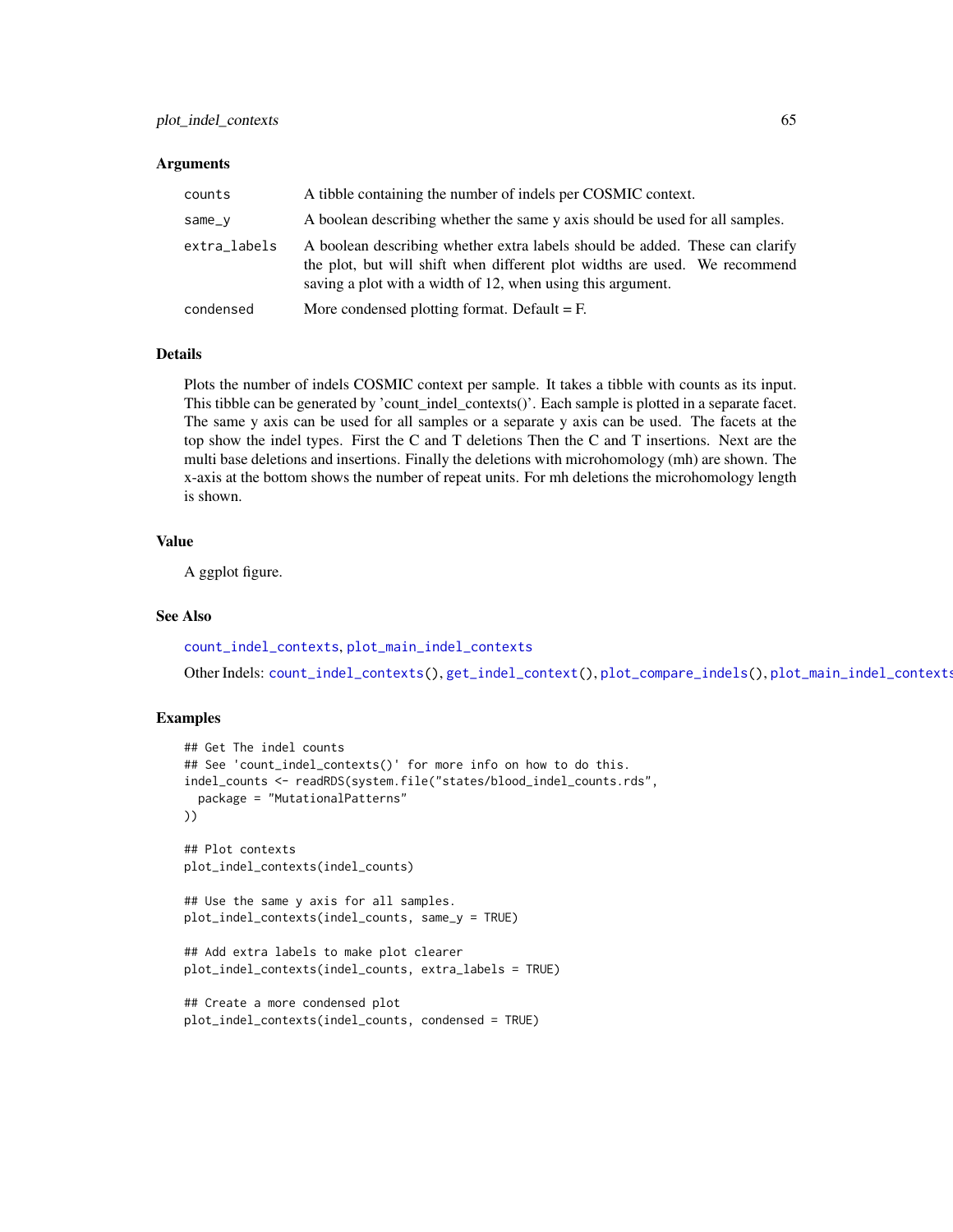```
plot_lesion_segregation
```
*Plot the strands of variants to show lesion segregation*

#### Description

The strands of variants in a GRanges object is plotted. This way the presence of any lesion segregation is visualized. The function can plot either a single or multiple samples. Per chromosome, the ratio of the mutations on the chromosomal strands is visualised by a line. The position of this line is calculated as the mean of the "+" and "-" strand, where "+" equals 1 and "-" equals 0. In other words: this line lies between the two strands if the mutations are equally distributed between them, and approaches a strand if the majority of mutations on a chromosome lie on that strand.

### Usage

```
plot_lesion_segregation(
  vcf,
 per_chrom = FALSE,
  sample_name = NA,
 min_muts_mean = 10,
  chromosomes = NA,
  subsample = NA
)
```
### Arguments

| vcf           | GRanges or RGrangesList object.                                                                                                                                                       |
|---------------|---------------------------------------------------------------------------------------------------------------------------------------------------------------------------------------|
| per_chrom     | Boolean. Determines whether to create a separate plot per chromosome.                                                                                                                 |
| sample_name   | Name of the sample. Is used as the title of the plot. Not very useful if you have<br>more than one sample.                                                                            |
| min_muts_mean | Integer. The minimum of mutations, required for the mean strand of a chromo-<br>some to be calculated.                                                                                |
| chromosomes   | Character vector. Determines chromosomes to be used and their order.                                                                                                                  |
| subsample     | Double between 0 and 1. Subsamples the amount of mutations to create a plot<br>with less dots. Such a plot is easier to modify in a vector program like illustrator.<br>(default: NA) |

### Value

ggplot2 object

### See Also

[calculate\\_lesion\\_segregation](#page-5-0) Other Lesion\_segregation: [calculate\\_lesion\\_segregation\(](#page-5-0))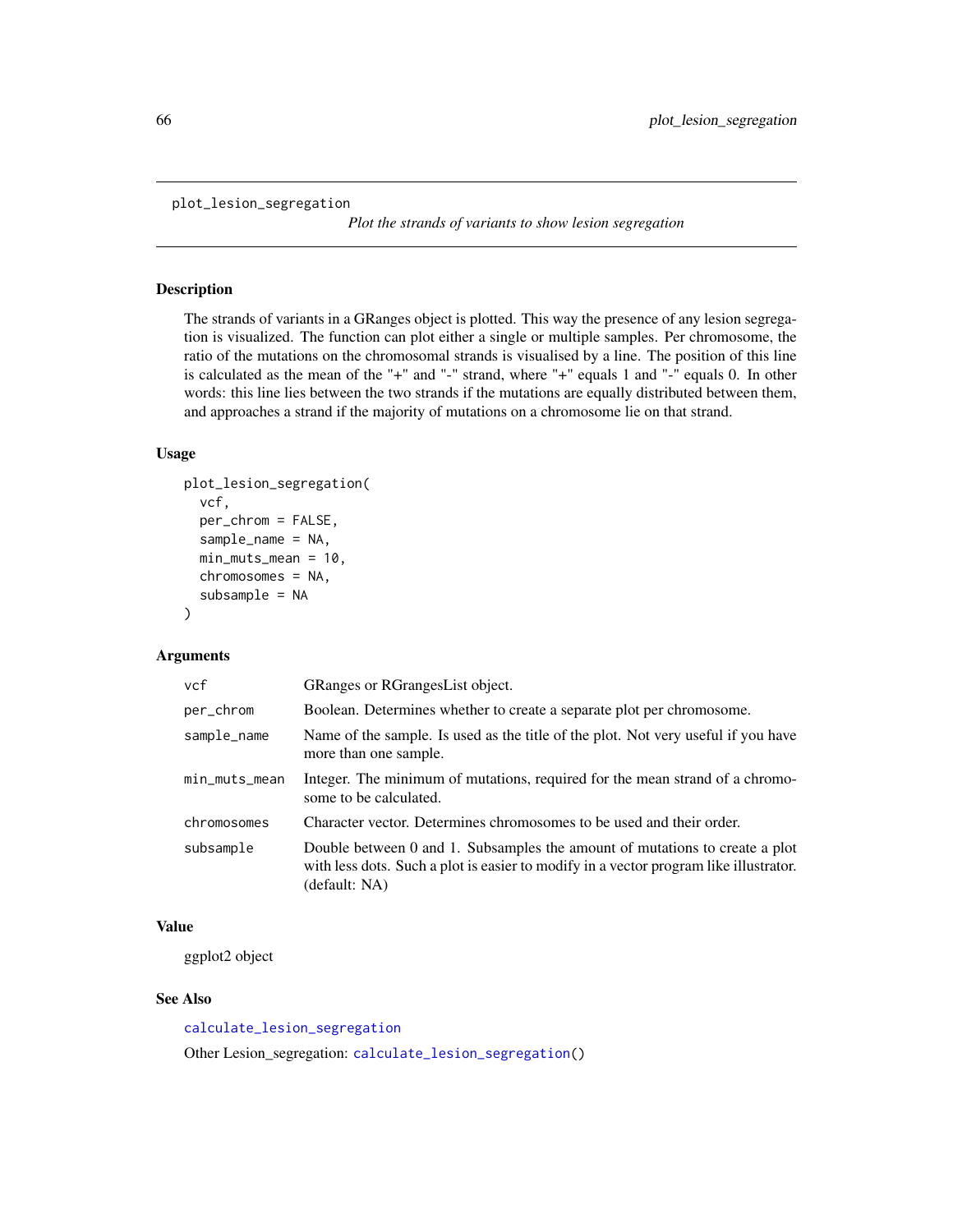### Examples

```
## See the 'read_vcfs_as_granges()' example for how we obtained the
## following data:
grl <- readRDS(system.file("states/read_vcfs_as_granges_output.rds",
  package = "MutationalPatterns"
))
## Plot lesion segregation
plot_lesion_segregation(grl[1:3])
## Select a single GRanges object to plot.
gr <- grl[[1]]
## Plot lesion segregation for a single sample.
## Also add a title to the plot.
plot_lesion_segregation(gr, sample_name = "Colon1")
## Plot lesion segregation per chromosome.
## We here store the results in a list.
figure_l = plot_lesion_segregation(gr, per_chrom = TRUE, sample_name = "Colon1")
## Plot specific chromosomes in a user specified order
plot_lesion_segregation(grl[1:3], chromosomes = c(2,3))
## Subsample the mutations, so less points are plotted.
plot_lesion_segregation(grl[1:3], subsample = 0.2)
```
<span id="page-66-0"></span>plot\_main\_dbs\_contexts

*Plot the main DBS contexts*

# Description

Plot the main DBS contexts

### Usage

```
plot_main_dbs_contexts(counts, same_y = FALSE)
```

| counts | A tibble containing the number of DBS per COSMIC context.                    |
|--------|------------------------------------------------------------------------------|
| same_v | A boolean describing whether the same y axis should be used for all samples. |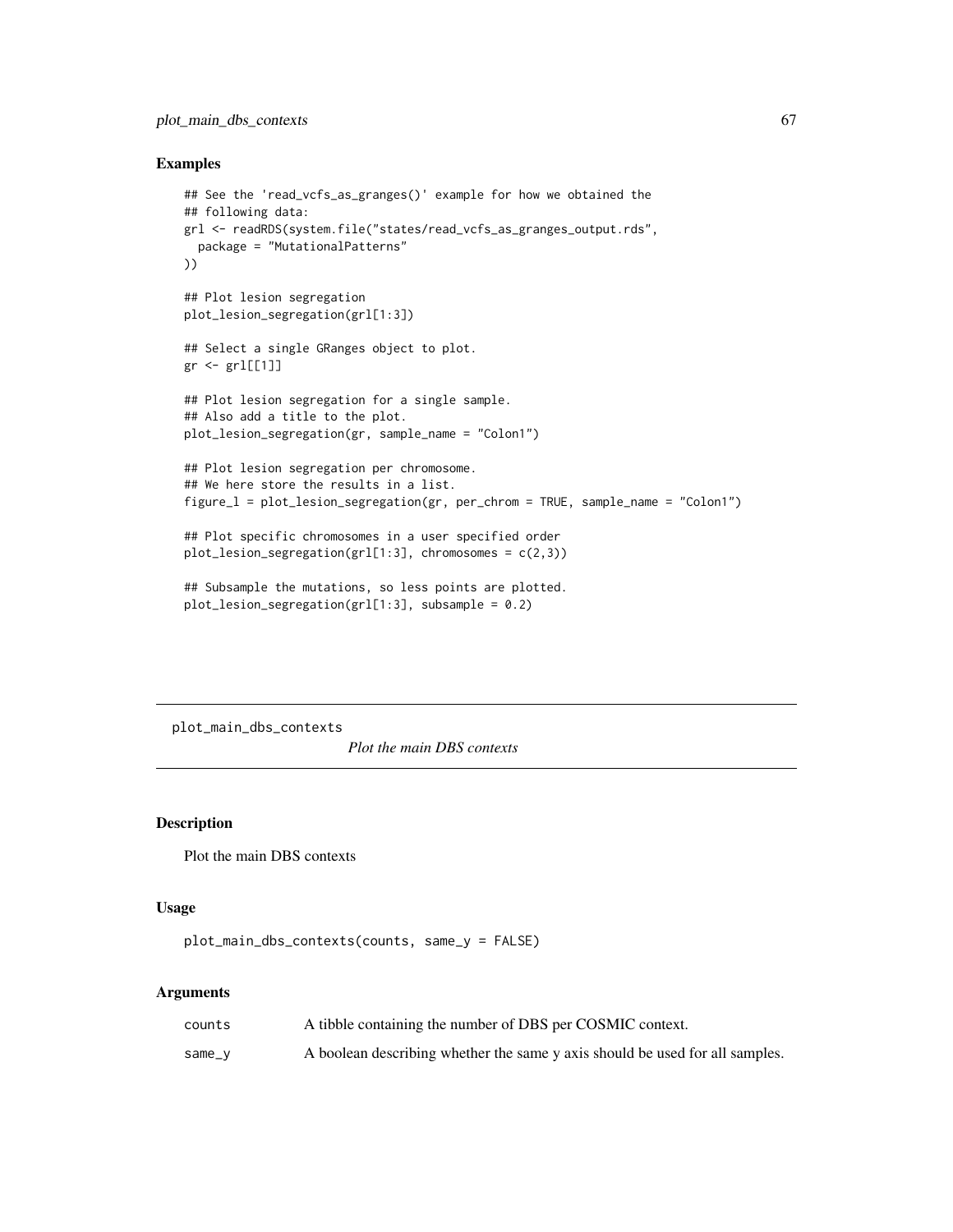## Details

Plots the number of DBS per main COSMIC context per sample. The contexts are only divided by REF and not by ALT. It takes a tibble with counts as its input. This tibble can be generated by count\_dbs\_contexts Each sample is plotted in a separate facet. The same y axis can be used for all samples or a separate y axis can be used.

### Value

A ggplot figure.

## See Also

```
count_dbs_contexts, plot_dbs_contexts
```
Other DBS: [count\\_dbs\\_contexts\(](#page-12-0)), [get\\_dbs\\_context\(](#page-27-0)), [plot\\_compare\\_dbs\(](#page-49-0)), [plot\\_dbs\\_contexts\(](#page-61-0))

### Examples

```
## Get The DBS counts
## See 'count_dbs_contexts()' for more info on how to do this.
dbs_counts <- readRDS(system.file("states/blood_dbs_counts.rds",
 package = "MutationalPatterns"
))
## Plot contexts
plot_main_dbs_contexts(dbs_counts)
## Use the same y axis for all samples.
plot_main_dbs_contexts(dbs_counts, same_y = TRUE)
```
<span id="page-67-0"></span>plot\_main\_indel\_contexts

*Plot the main indel contexts*

# Description

Plot the main indel contexts

### Usage

plot\_main\_indel\_contexts(counts, same\_y = FALSE)

| counts   | A tibble containing the number of indels per COSMIC context.                 |
|----------|------------------------------------------------------------------------------|
| $same_v$ | A boolean describing whether the same y axis should be used for all samples. |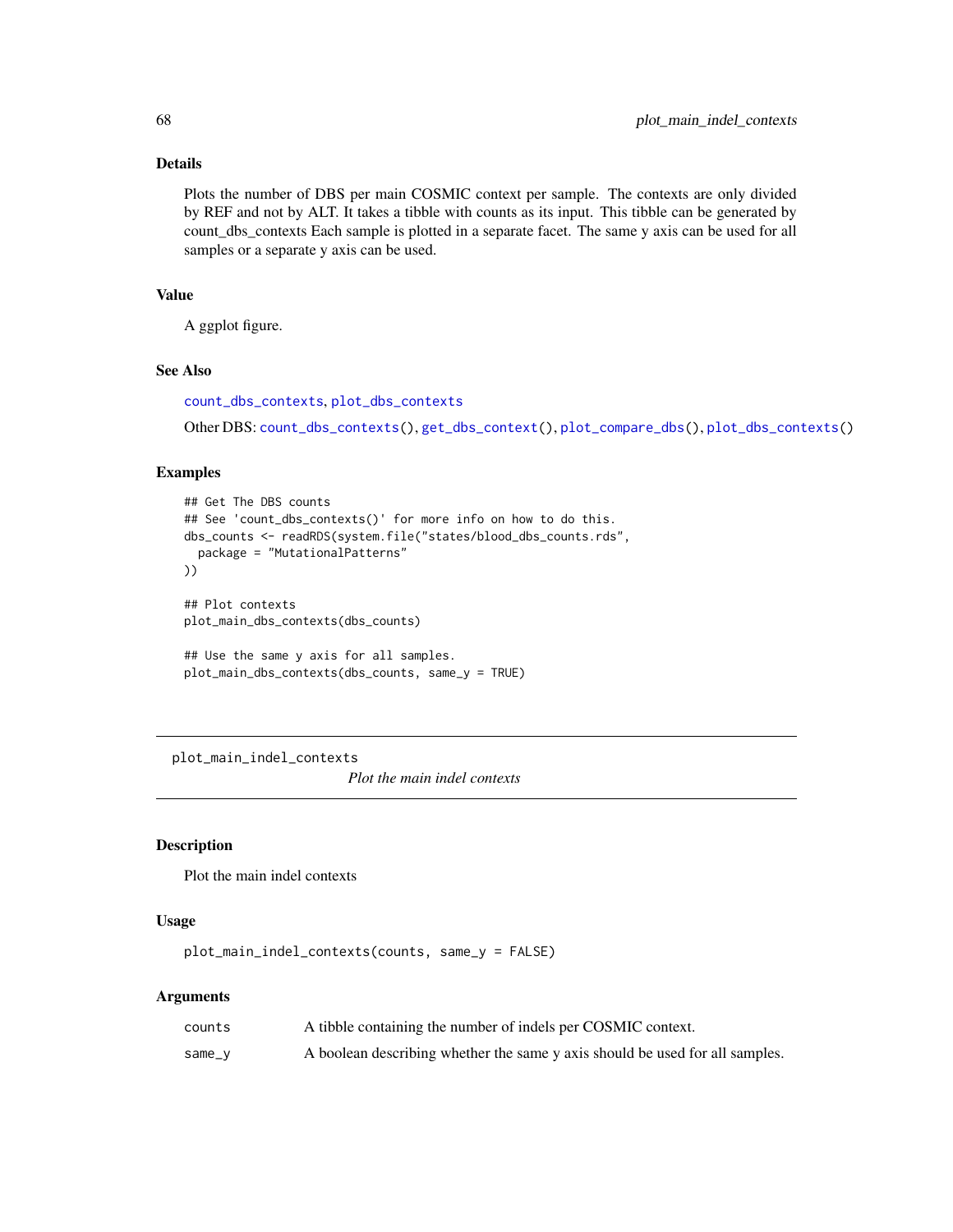## Details

Plots the number of indels per main COSMIC context per sample. The contexts are not subdivided into the number of repeats/microhomology length. It takes a tibble with counts as its input. This tibble can be generated by count\_indel\_contexts Each sample is plotted in a separate facet. The same y axis can be used for all samples or a separate y axis can be used.

# Value

A ggplot figure.

### See Also

[count\\_indel\\_contexts](#page-13-0), [plot\\_indel\\_contexts](#page-63-0)

Other Indels: [count\\_indel\\_contexts\(](#page-13-0)), [get\\_indel\\_context\(](#page-28-0)), [plot\\_compare\\_indels\(](#page-50-0)), [plot\\_indel\\_contexts\(](#page-63-0))

# Examples

```
## Get The indel counts
## See 'count_indel_contexts()' for more info on how to do this.
indel_counts <- readRDS(system.file("states/blood_indel_counts.rds",
  package = "MutationalPatterns"
))
## Plot contexts
plot_main_indel_contexts(indel_counts)
## Use the same y axis for all samples.
plot_main_indel_contexts(indel_counts, same_y = TRUE)
```
<span id="page-68-0"></span>plot\_mbs\_contexts *Plot the MBS contexts*

### Description

Plot the MBS contexts

### Usage

plot\_mbs\_contexts(counts, same\_y = TRUE)

| counts | A tibble containing the number of MBS per MBS length.                        |
|--------|------------------------------------------------------------------------------|
| same_v | A boolean describing whether the same y axis should be used for all samples. |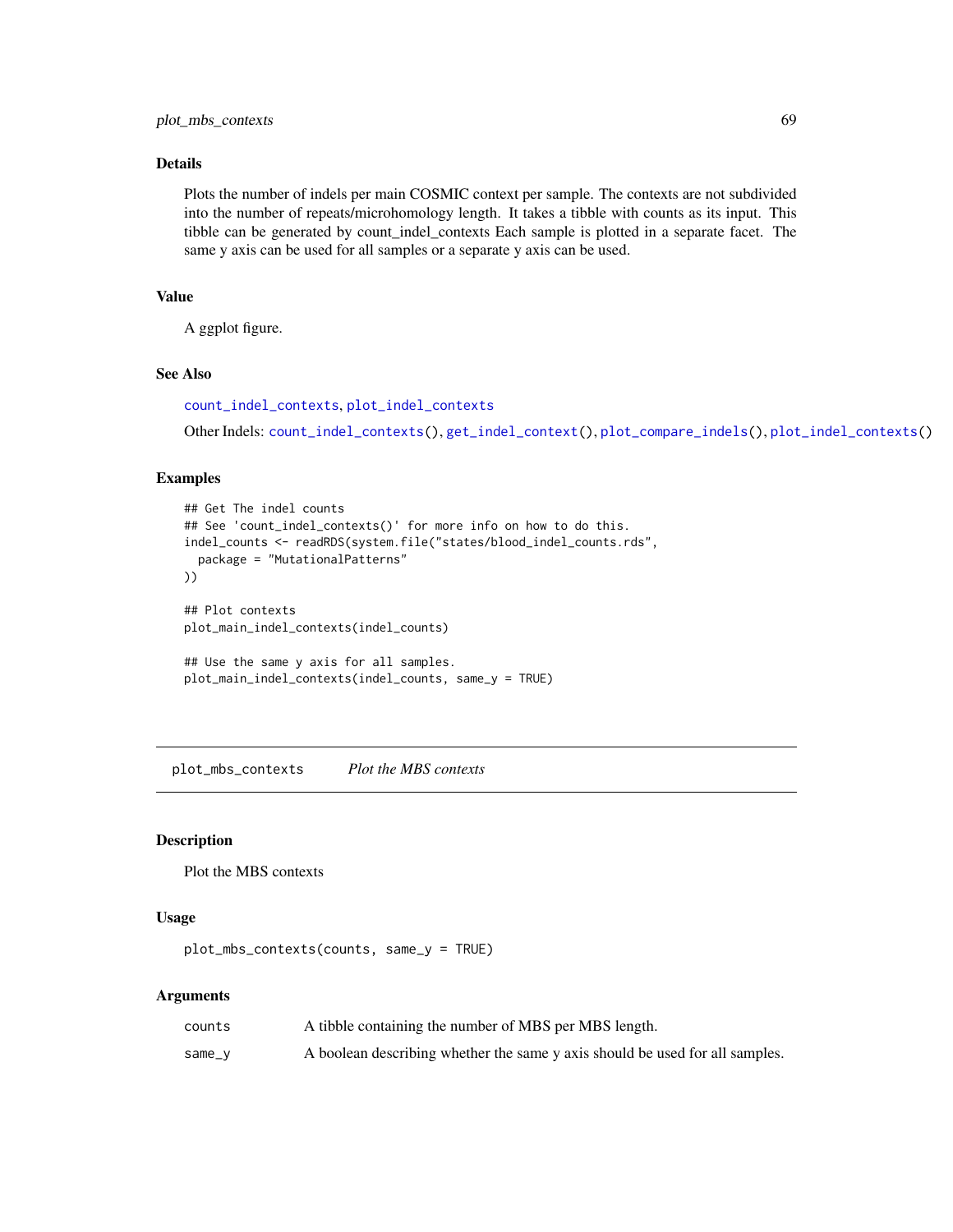## Details

Plots the number of MBS per MBS length per sample. It takes a tibble with counts as its input. This tibble can be generated by count\_mbs\_contexts Each sample is plotted in a separate facet. The same y axis can be used for all samples or a separate y axis can be used.

### Value

A ggplot figure.

### See Also

[count\\_mbs\\_contexts](#page-14-0)

Other MBS: [count\\_mbs\\_contexts\(](#page-14-0)), [plot\\_compare\\_mbs\(](#page-52-0))

### Examples

```
## Get The mbs counts
## See 'count_mbs_contexts()' for more info on how to do this.
mbs_counts <- readRDS(system.file("states/blood_mbs_counts.rds",
  package = "MutationalPatterns"
))
## Plot contexts
plot_mbs_contexts(mbs_counts)
## Use a different y axis for all samples.
plot_mbs_contexts(mbs_counts, same_y = FALSE)
```
plot\_original\_vs\_reconstructed

*Plot the similarity between a mutation matrix and its reconstructed profile*

# Description

When a reconstructed profile has a cosine similarity of more than 0.95 with original, the reconstructed profile is considered very good.

```
plot_original_vs_reconstructed(
 mut_matrix,
  reconstructed,
 y_intercept = 0.95,
 ylims = c(0.6, 1))
```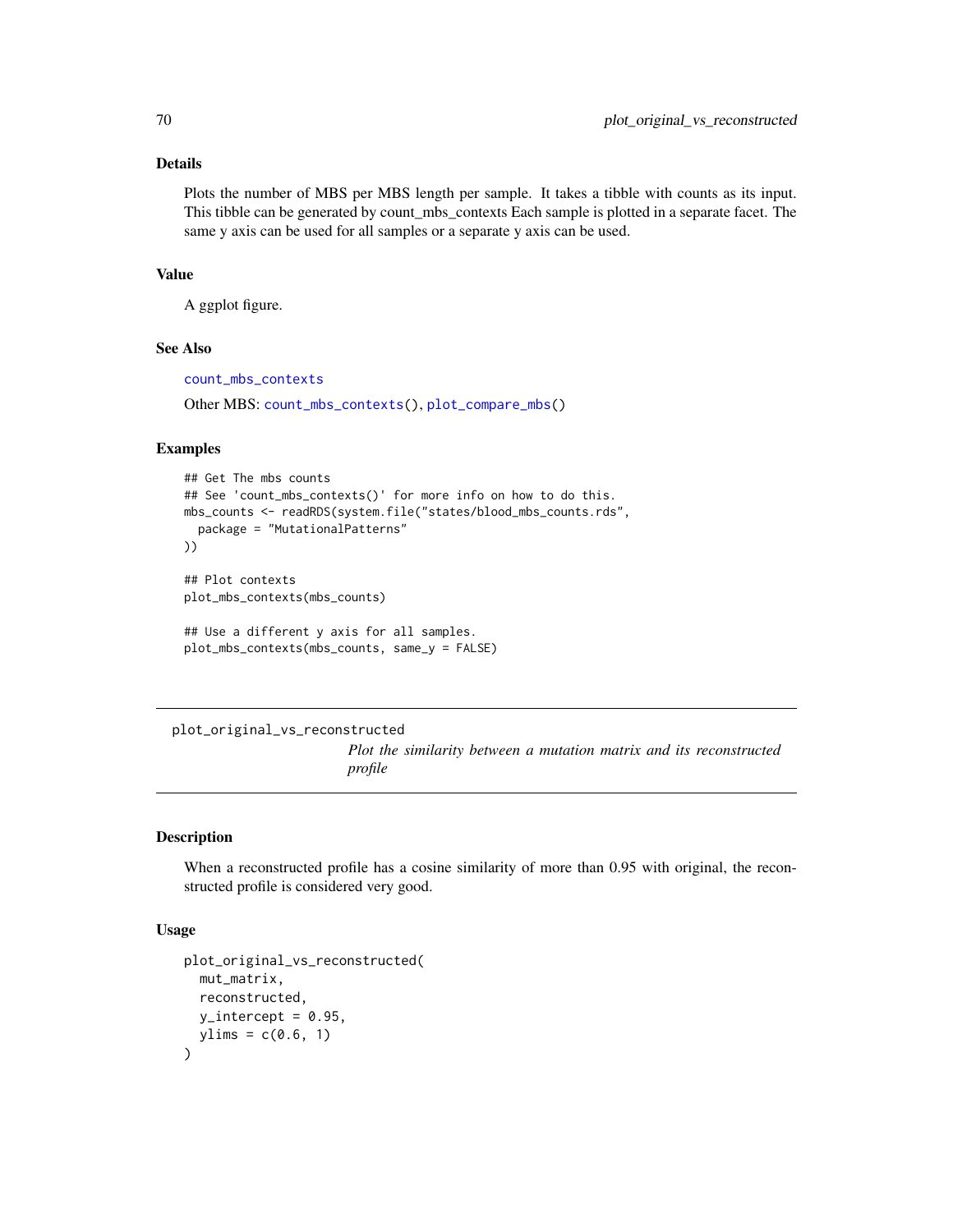### **Arguments**

| mut_matrix  | mutation count matrix (dimensions: x mutation types X n samples) |
|-------------|------------------------------------------------------------------|
|             | reconstructed A reconstructed mutation count matrix              |
| v_intercept | The y intercept of the plotted horizontal line. Default: 0.95.   |
| ylims       | The limits of the y axis. Default: $c(0.6, 1)$                   |

# Value

A ggplot figure

#### Examples

```
## See the 'mut_matrix()' example for how we obtained the mutation matrix:
mut_mat <- readRDS(system.file("states/mut_mat_data.rds",
  package = "MutationalPatterns"
))
## Extracting signatures can be computationally intensive, so
## we use pre-computed data generated with the following command:
# nmf_res <- extract_signatures(mut_mat, rank = 2)
nmf_res <- readRDS(system.file("states/nmf_res_data.rds",
  package = "MutationalPatterns"
))
## Create figure
plot_original_vs_reconstructed(mut_mat, nmf_res$reconstructed)
## You can also use the results of signature refitting.
## Here we load some data as an example
fit_res <- readRDS(system.file("states/snv_refit.rds",
  package = "MutationalPatterns"
))
plot_original_vs_reconstructed(mut_mat, fit_res$reconstructed)
## You can also change the height of the horizontal line
plot_original_vs_reconstructed(mut_mat, fit_res$reconstructed, y_intercept = 0.90)
## It's also possible to change the limits of the y axis
plot_original_vs_reconstructed(mut_mat, fit_res$reconstructed, ylims = c(0, 1))
```
<span id="page-70-0"></span>plot\_profile\_heatmap *Plot a mutation matrix as a heatmap*

#### **Description**

Function to plot a SNV mutation matrix as a heatmap. This is especially useful when looking at a wide mutational context.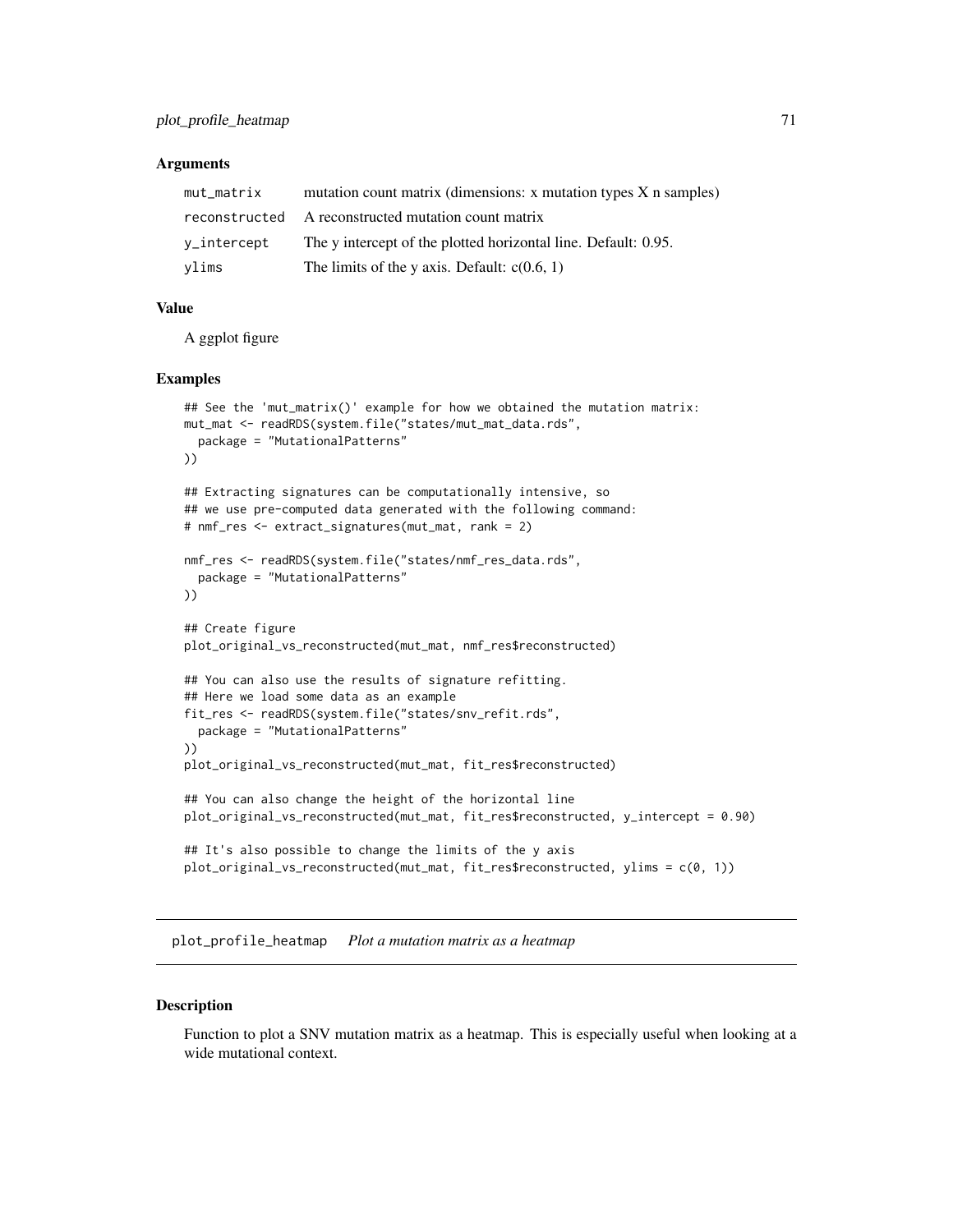#### Usage

```
plot_profile_heatmap(mut_matrix, by = NA, max = 0.02, condensed = FALSE)
```
### Arguments

| mut_matrix | Matrix containing mutation counts.                                                                                                         |
|------------|--------------------------------------------------------------------------------------------------------------------------------------------|
| by         | Optional grouping variable                                                                                                                 |
| max        | Maximum value used for plotting the relative contributions. Contributions that<br>are higher will have the maximum colour. (Default: 0.02) |
| condensed  | More condensed plotting format. Default $=$ F.                                                                                             |

# Value

A ggplot object

### See Also

[mut\\_matrix](#page-39-0), [plot\\_96\\_profile](#page-47-0), [plot\\_river](#page-77-0)

```
## See the 'mut_matrix()' examples for how we obtained the
## mutation matrix information:
## Get regular matrix
mut_mat <- readRDS(system.file("states/mut_mat_data.rds",
  package = "MutationalPatterns"
))
## Create heatmap of profile
plot_profile_heatmap(mut_mat, max = 0.1)
## Get extended matrix
mut_mat_extended <- readRDS(system.file("states/mut_mat_data_extended.rds",
  package = "MutationalPatterns"
))
## Create heatmap of extended profile
plot_profile_heatmap(mut_mat_extended)
## Or plot heatmap per tissue
tissue <- c(
  "colon", "colon", "colon",
  "intestine", "intestine", "intestine",
  "liver", "liver", "liver"
\mathcal{L}plot_profile_heatmap(mut_mat_extended, by = tissue)
## Or plot the heatmap per sample.
plot_profile_heatmap(mut_mat_extended,
```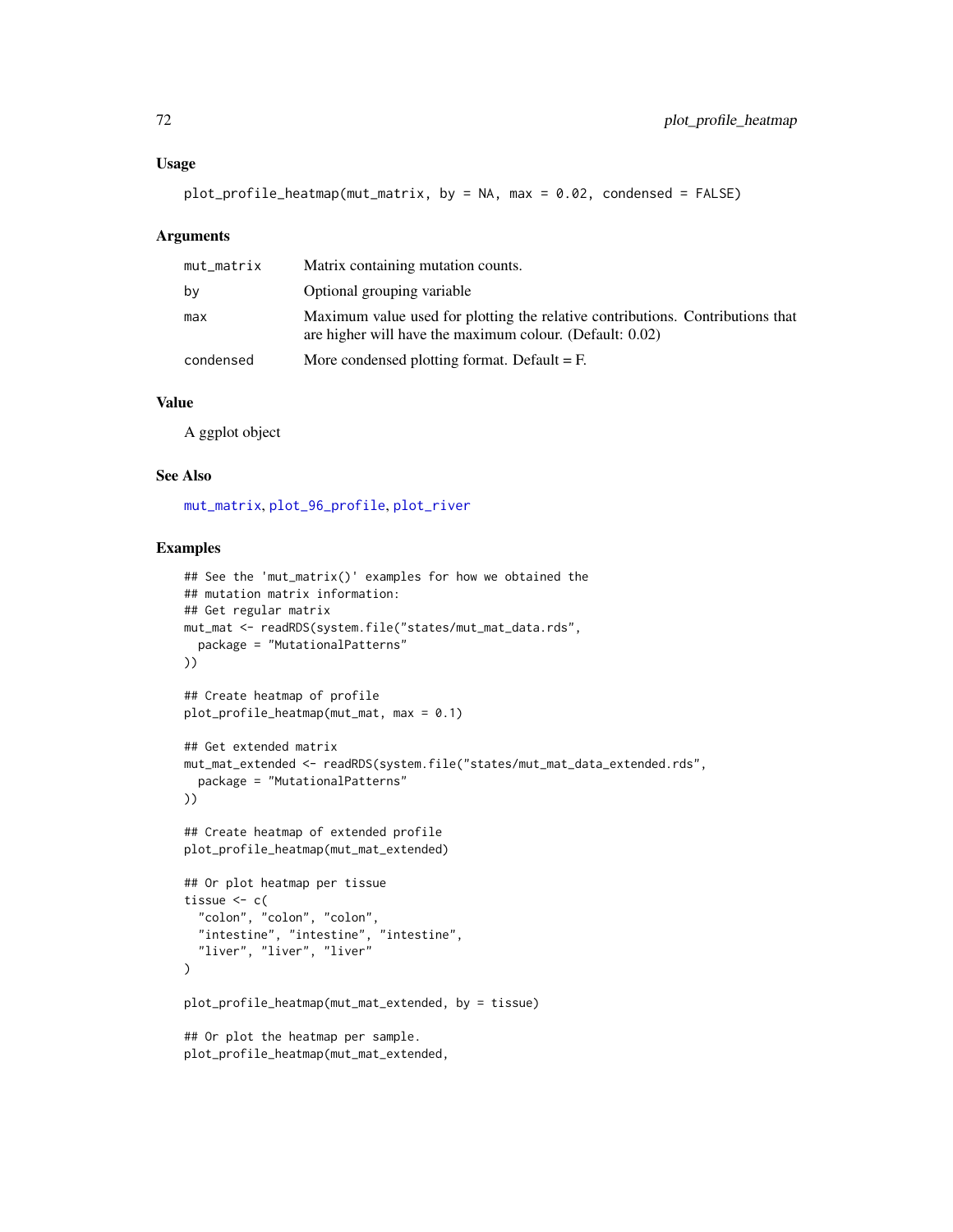<span id="page-72-1"></span>plot\_profile\_region 73

```
by = colnames(mut_mat_extended),
 max = 0.05)
## Create a condensed heatmap of extended profile
plot_profile_heatmap(mut_mat_extended, condensed = TRUE)
```
<span id="page-72-0"></span>plot\_profile\_region *Plot 96 trinucleotide profile per subgroup*

#### Description

Plot relative contribution of 96 trinucleotides per subgroup. This can be genomic regions but could also be other subsets. The function uses a matrix generated by 'lengthen\_mut\_matrix()' as its input.

## Usage

```
plot_profile_region(
 mut_matrix,
 mode = c("relative_sample", "relative_sample_feature", "absolute"),
 colors = NULL,
  ymax = 0.2,
  condensed = FALSE
\lambda
```
## Arguments

| mut_matrix | <b>Mutation matrix</b>                                                                                                                                                                                                                                                                                                                       |
|------------|----------------------------------------------------------------------------------------------------------------------------------------------------------------------------------------------------------------------------------------------------------------------------------------------------------------------------------------------|
| mode       | 'relative_sample', 'relative_sample_feature' or 'absolute' When 'relative_sample',<br>the number of variants will be shown divided by the total number of variants in<br>that sample. When 'relative_sample_feature', the number of variants will be<br>shown divided by the total number of variants in that sample. and genomic<br>region. |
| colors     | 6 value color vector                                                                                                                                                                                                                                                                                                                         |
| ymax       | Y axis maximum value, default = $0.2$                                                                                                                                                                                                                                                                                                        |
| condensed  | More condensed plotting format. Default = FALSE.                                                                                                                                                                                                                                                                                             |

## Value

96 trinucleotide profile plot per region

## See Also

#### [mut\\_matrix](#page-39-0)

```
Other genomic_regions: bin_mutation_density(), lengthen_mut_matrix(), plot_spectrum_region(),
split_muts_region()
```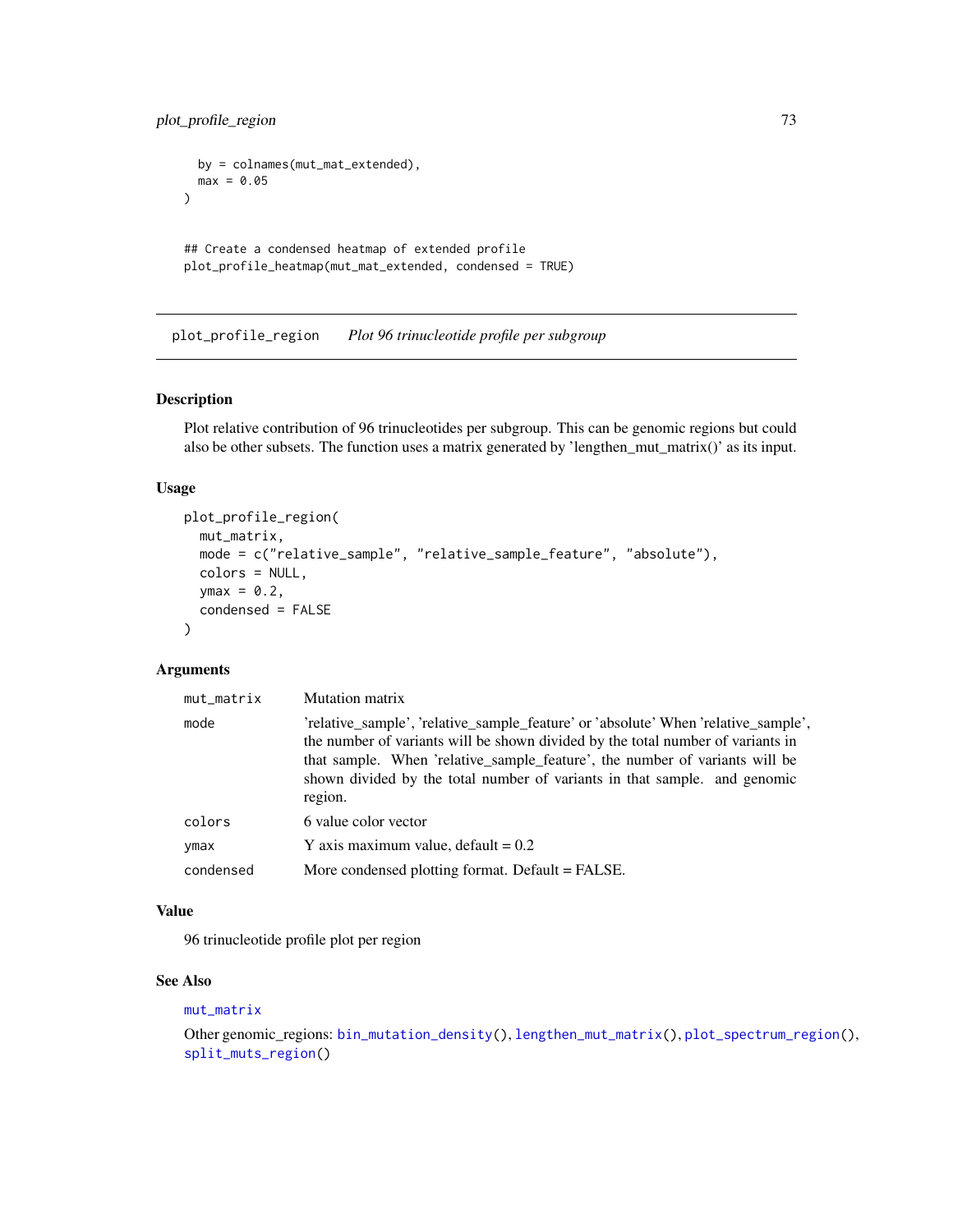# Examples

```
## See the 'lengthen_mut_matrix()' example for how we obtained the
## mutation matrix information:
mut_mat_long <- readRDS(system.file("states/mut_mat_longregions.rds",
  package = "MutationalPatterns"
))
## Plot the 96-profile of three samples
plot_profile_region(mut_mat_long[, c(1, 4, 7)])
```
plot\_rainfall *Plot genomic rainfall*

# Description

Rainfall plot visualizes the types of mutations and intermutation distance

# Usage

```
plot_rainfall(
 vcf,
  chromosomes,
  title = ",
 colors = NA,
 cex = 2.5,
 cex\_text = 3,
 ylim = 1e+08,
  type = c("snv", "indel", "dbs", "mbs")
\mathcal{L}
```
# Arguments

| vcf         | <b>GRanges</b> object                                                                                                      |
|-------------|----------------------------------------------------------------------------------------------------------------------------|
| chromosomes | Vector of chromosome/contig names of the reference genome to be plotted                                                    |
| title       | Optional plot title                                                                                                        |
| colors      | Vector of 6 colors used for plotting                                                                                       |
| cex         | Point size                                                                                                                 |
| cex_text    | Text size                                                                                                                  |
| ylim        | Maximum y value (genomic distance)                                                                                         |
| type        | The mutation type of the GRanges object that will be used. Possible values: *<br>'sny' (default) * 'indel' * 'dbs' * 'mbs' |

<span id="page-73-0"></span>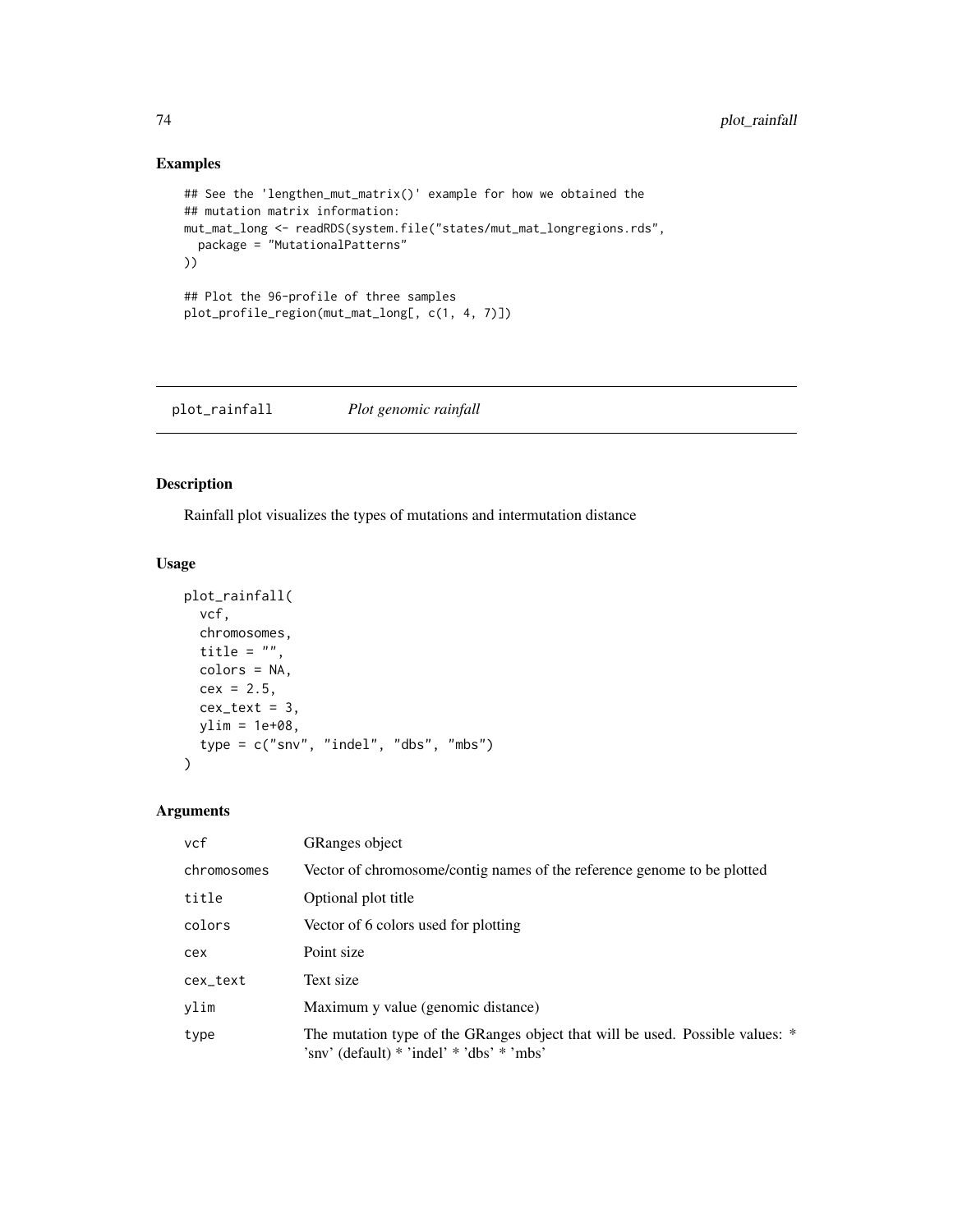## <span id="page-74-0"></span>plot\_rainfall 75

#### Details

Rainfall plots can be used to visualize the distribution of mutations along the genome or a subset of chromosomes. The distance of a mutation with the mutation prior to it (the intermutation distance) is plotted on the y-axis on a log scale. The input GRanges are sorted before plotting.

The colour of the points indicates the base substitution type. Clusters of mutations with lower intermutation distance represent mutation hotspots.

# Value

Rainfall plot

## See Also

[read\\_vcfs\\_as\\_granges](#page-86-0)

```
## See the 'read_vcfs_as_granges()' example for how we obtained the
## following data:
vcfs <- readRDS(system.file("states/read_vcfs_as_granges_output.rds",
  package = "MutationalPatterns"
))
# Specify chromosomes of interest.
chromosomes <- names(genome(vcfs[[1]])[1:22])
## Do a rainfall plot for all chromosomes:
plot_rainfall(vcfs[[1]],
  title = names(vcfs[1]),
  chromosomes = chromosomes,
  cex = 1)
## Or for a single chromosome (chromosome 1):
plot_rainfall(vcfs[[1]],
  title = names(vcfs[1]),
  chromosomes = chromosomes[1],
  cex = 2)
## You can also use other variant types
## Get a GRangesList or GRanges object with indel contexts.
## See 'indel_get_context' for more info on how to do this.
grl_indel_context <- readRDS(system.file("states/blood_grl_indel_context.rds",
  package = "MutationalPatterns"
))
plot_rainfall(grl_indel_context[[1]],
  title = "Indel rainfall",
  chromosomes,
```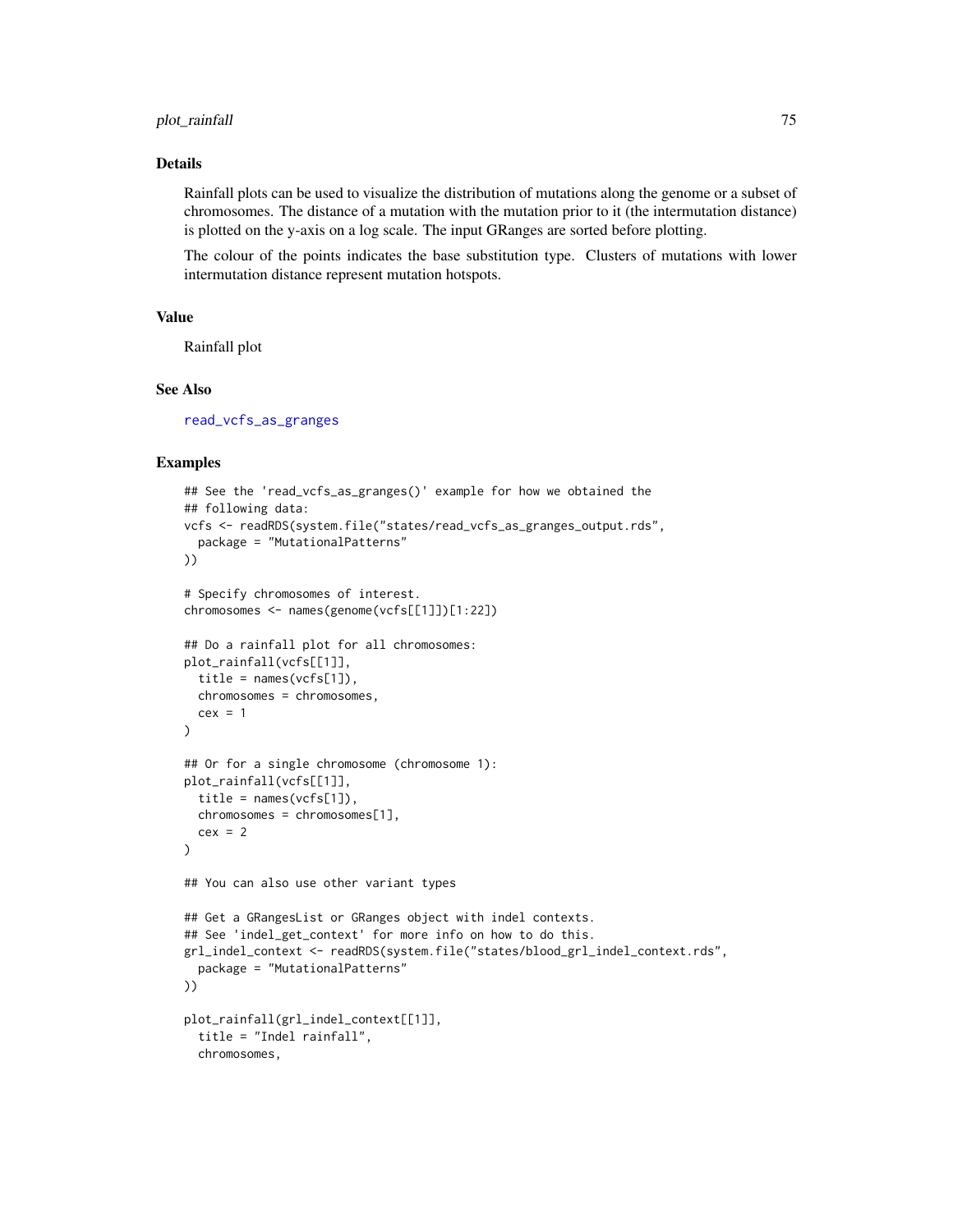```
type = "indel"\mathcal{L}
```
plot\_regional\_similarity

*Plot regional similarity*

# Description

Plot the cosine similarity of the mutation profiles of small genomic windows with the rest of the genome.

# Usage

```
plot_regional_similarity(
  region_cossim,
 per_chrom = FALSE,
 oligo_correction = TRUE,
 max\_cossim = NA,
  title = NA,
 plot_rug = FALSE,
  x_axis_breaks = NA
\mathcal{L}
```
# Arguments

| region_cossim    | A region_cossim object.                                                                                                                                                                                                   |
|------------------|---------------------------------------------------------------------------------------------------------------------------------------------------------------------------------------------------------------------------|
| per_chrom        | Boolean. Determines whether to create a separate plot per chromosome. (De-<br>fault: FALSE)                                                                                                                               |
| oligo_correction |                                                                                                                                                                                                                           |
|                  | Boolean describing whether the oligonucleotide frequency corrected cosine sim-<br>ilarities should be plotted. If no correction has been applied then the regular<br>cosine similarities will be plotted. (Default: TRUE) |
| max_cossim       | Maximum cosine similarity for a window to be considered an outlier. Any win-<br>dow with a lower cosine similarity is given a different color. (Default: NA)                                                              |
| title            | Optional plot title. (Default: NA). When the default option is used, the number<br>of mutations per window and the step size are shown.                                                                                   |
| plot_rug         | Add a bottom rug to the plot, depicting the location of the mutations. (Default:<br>FALSE)                                                                                                                                |
| x_axis_breaks    | Vector of custom x-axis breaks. (Default: NA)                                                                                                                                                                             |

<span id="page-75-0"></span>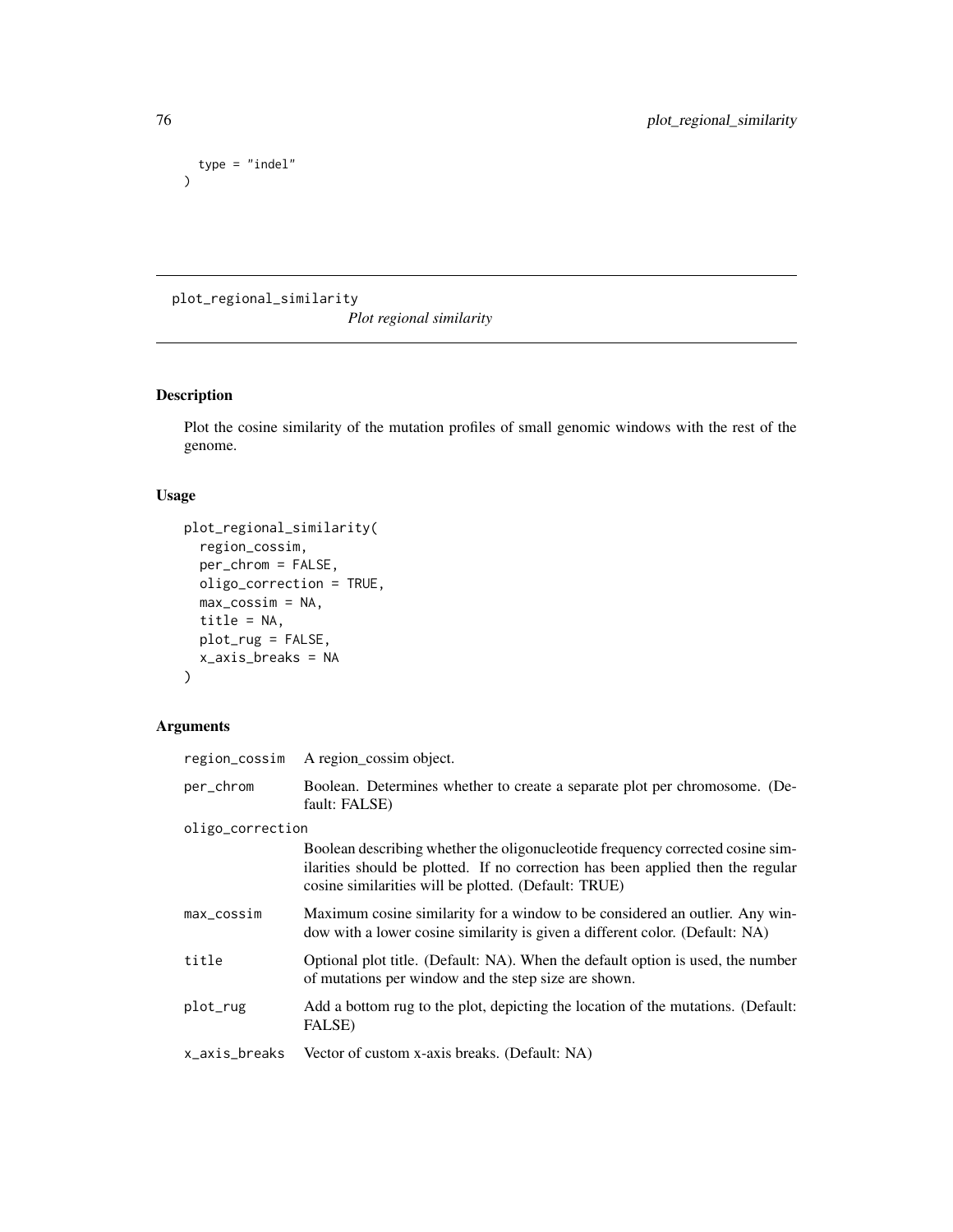## <span id="page-76-0"></span>Details

Each dot shows the cosine similarity between the mutation profiles of a single window and the rest of the genome. A region with a different mutation profile will have a lower cosine similarity. The dots are colored based on the sizes in mega bases of the windows. This size is the distance between the first and last mutations in a window. The locations of the mutations can be plotted on the bottom of the figure. The cosine similarity can be plotted both with and without oligonucleotide frequency correction. This can be done for all chromosomes at once or separate plots can be made per chromosome.

# Value

ggplot2 object

# See Also

[determine\\_regional\\_similarity](#page-15-0)

Other regional\_similarity: [determine\\_regional\\_similarity\(](#page-15-0))

```
## See the 'determine_regional_similarity()' example for how we obtained the
## following data:
regional_sims <- readRDS(system.file("states/regional_sims.rds",
 package = "MutationalPatterns"
))
## Plot the regional similarity
plot_regional_similarity(regional_sims)
## Plot outlier samples with a different color.
## The value of 0.5 that is used here is arbitrarily chosen
## and should in practice be based on the data.
plot_regional_similarity(regional_sims, max_cossim = 0.5)
## Plot samples per chromosome
fig_l = plot_regional_similarity(regional_sims, per_chrom = TRUE)
## Plot without a title
plot_regional_similarity(regional_sims, title = "")
## Add a rug to the plot, that shows the location of the mutations.
plot_regional_similarity(regional_sims, plot_rug = FALSE)
## Use custom x axis breaks
plot_regional_similarity(regional_sims, x_axis_breaks = c(50, 150))
```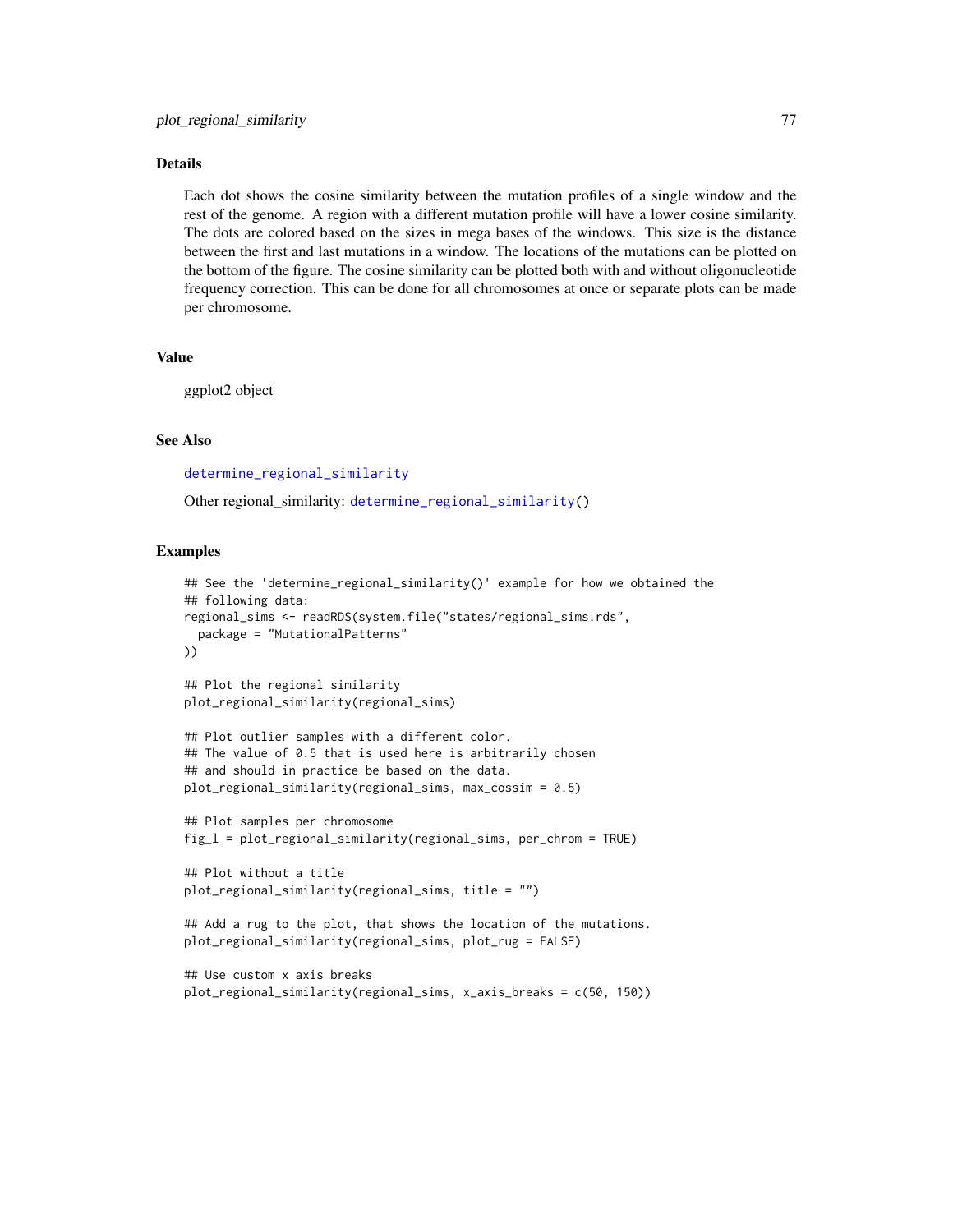<span id="page-77-0"></span>

#### Description

Function to plot a SNV mutation matrix as a riverplot. This is especially useful when looking at a wide mutational context

## Usage

```
plot_river(mut_matrix, condensed = FALSE)
```
# Arguments

| mut matrix | Matrix containing mutation counts.             |
|------------|------------------------------------------------|
| condensed  | More condensed plotting format. Default $=$ F. |

# Value

A ggplot object

# See Also

[mut\\_matrix](#page-39-0), [plot\\_96\\_profile](#page-47-0), [plot\\_profile\\_heatmap](#page-70-0)

```
## See the 'mut_matrix()' examples for how we obtained the
## mutation matrix information:
## Get regular matrix
mut_mat <- readRDS(system.file("states/mut_mat_data.rds",
  package = "MutationalPatterns"
))
## Create heatmap of profile
plot_river(mut_mat[,c(1,4)])
## Get extended matrix
mut_mat_extended <- readRDS(system.file("states/mut_mat_data_extended.rds",
  package = "MutationalPatterns"
))
## Create heatmap of extended profile
plot_river(mut_mat_extended[,c(1,4)])
## Create condensed version of riverplot
plot_river(mut_mat_extended[,c(1,4)], condensed = TRUE)
```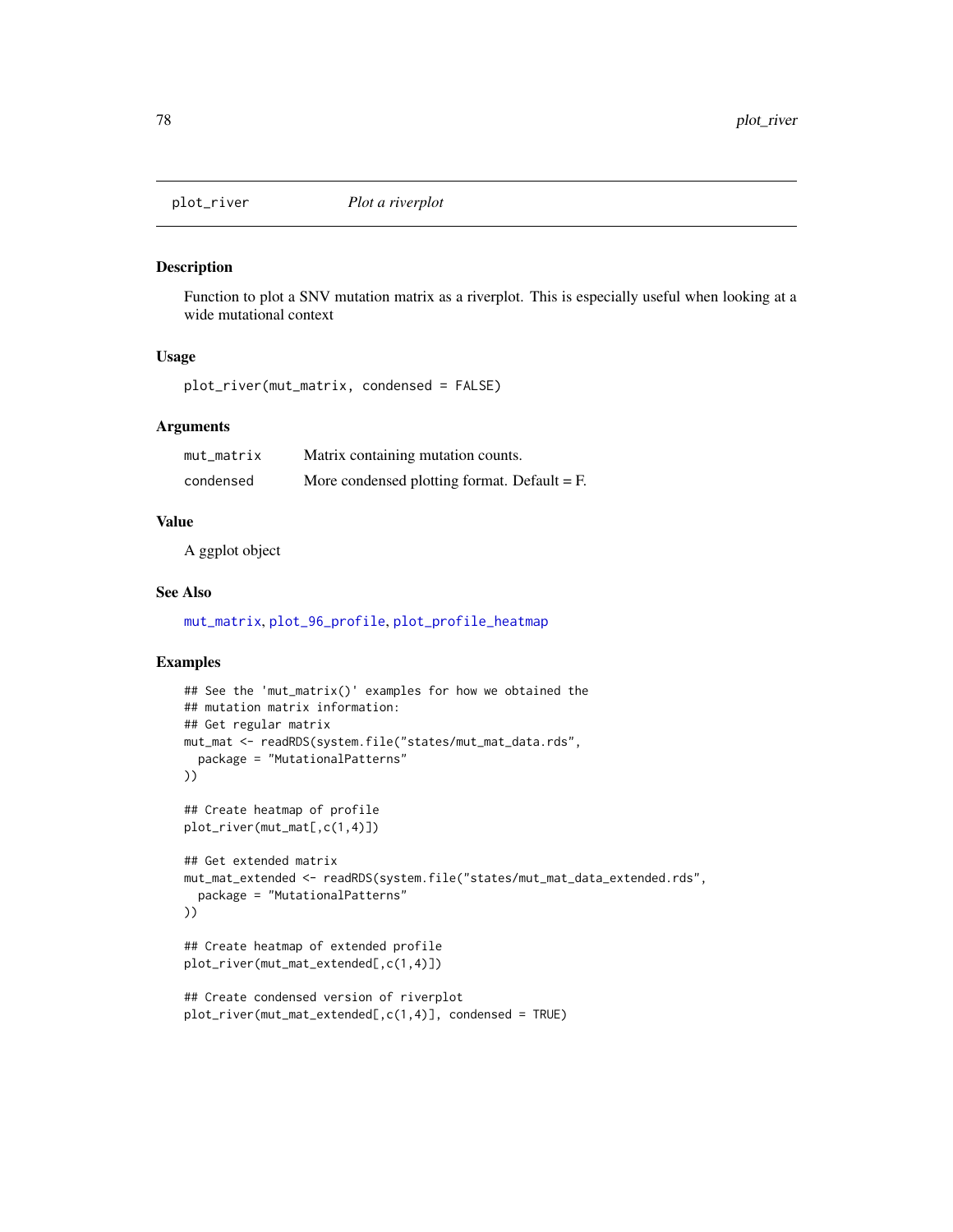<span id="page-78-0"></span>plot\_signature\_strand\_bias

*Plot signature strand bias*

# Description

Plot strand bias per mutation type for each signature.

## Usage

plot\_signature\_strand\_bias(signatures\_strand\_bias)

## Arguments

signatures\_strand\_bias Signature matrix with 192 features

## Value

Barplot

## See Also

link{extract\_signatures}, link{mut\_matrix}

```
## See the 'mut_matrix()' example for how we obtained the following
## mutation matrix.
mut_mat_s <- readRDS(system.file("states/mut_mat_s_data.rds",
  package = "MutationalPatterns"
))
## Extracting signatures can be computationally intensive, so
## we use pre-computed data generated with the following command:
# nmf_res_strand <- extract_signatures(mut_mat_s, rank = 2)
nmf_res_strand <- readRDS(system.file("states/nmf_res_strand_data.rds",
  package = "MutationalPatterns"
))
## Provide column names for the plot.
colnames(nmf_res_strand$signatures) <- c("Signature A", "Signature B")
## Creat figure
plot_signature_strand_bias(nmf_res_strand$signatures)
## You can also plot the bias of samples
plot_signature_strand_bias(mut_mat_s[, c(1, 2)])
```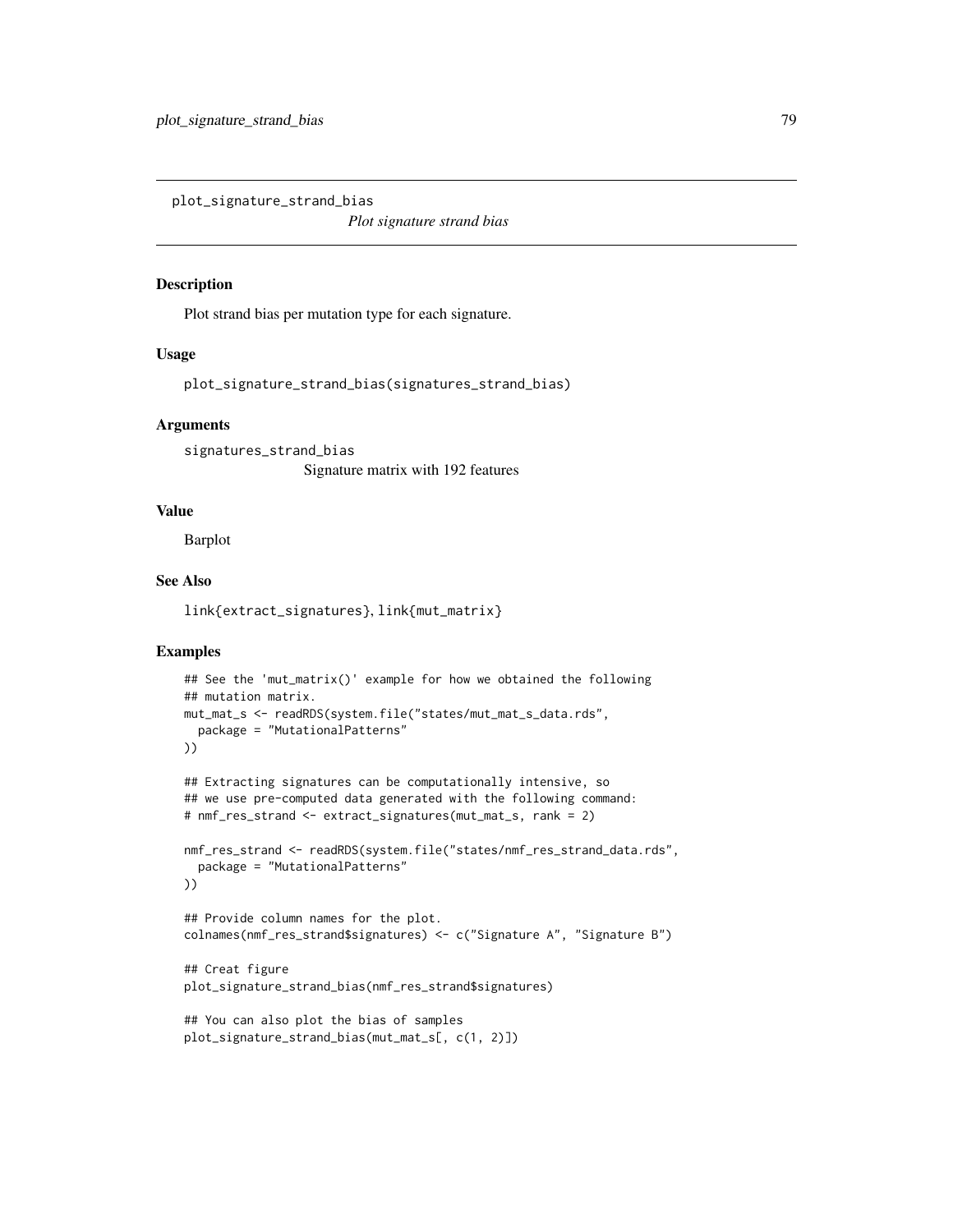<span id="page-79-1"></span><span id="page-79-0"></span>

# Description

Plot point mutation spectrum

# Usage

```
plot_spectrum(
  type_occurrences,
 CT = FALSE,by = NA,
 indv_points = FALSE,
 error_bars = c("95%_CI", "stdev", "SEM", "none"),
 colors = NA,
 legend = TRUE,
 condensed = FALSE
)
```
# Arguments

type\_occurrences

|             | Type occurrences matrix                                                                                                                                                                 |
|-------------|-----------------------------------------------------------------------------------------------------------------------------------------------------------------------------------------|
| СT          | Distinction between C>T at CpG and C>T at other sites, default = $FALSE$                                                                                                                |
| by          | Optional grouping variable                                                                                                                                                              |
| indv_points | Whether to plot the individual samples as points, $default = FALSE$                                                                                                                     |
| error_bars  | The type of error bars to plot. $*$ '95 $*$ 'stdev' for standard deviations; $*$ 'SEM'<br>for the standard error of the mean (NOT recommended); * 'none' Do not plot<br>any error bars; |
| colors      | Optional color vector with 7 values                                                                                                                                                     |
| legend      | $Plot$ legend, default = TRUE                                                                                                                                                           |
| condensed   | More condensed plotting format. Default $=$ F.                                                                                                                                          |

# Value

Spectrum plot

# See Also

[read\\_vcfs\\_as\\_granges](#page-86-0), [mut\\_type\\_occurrences](#page-45-0)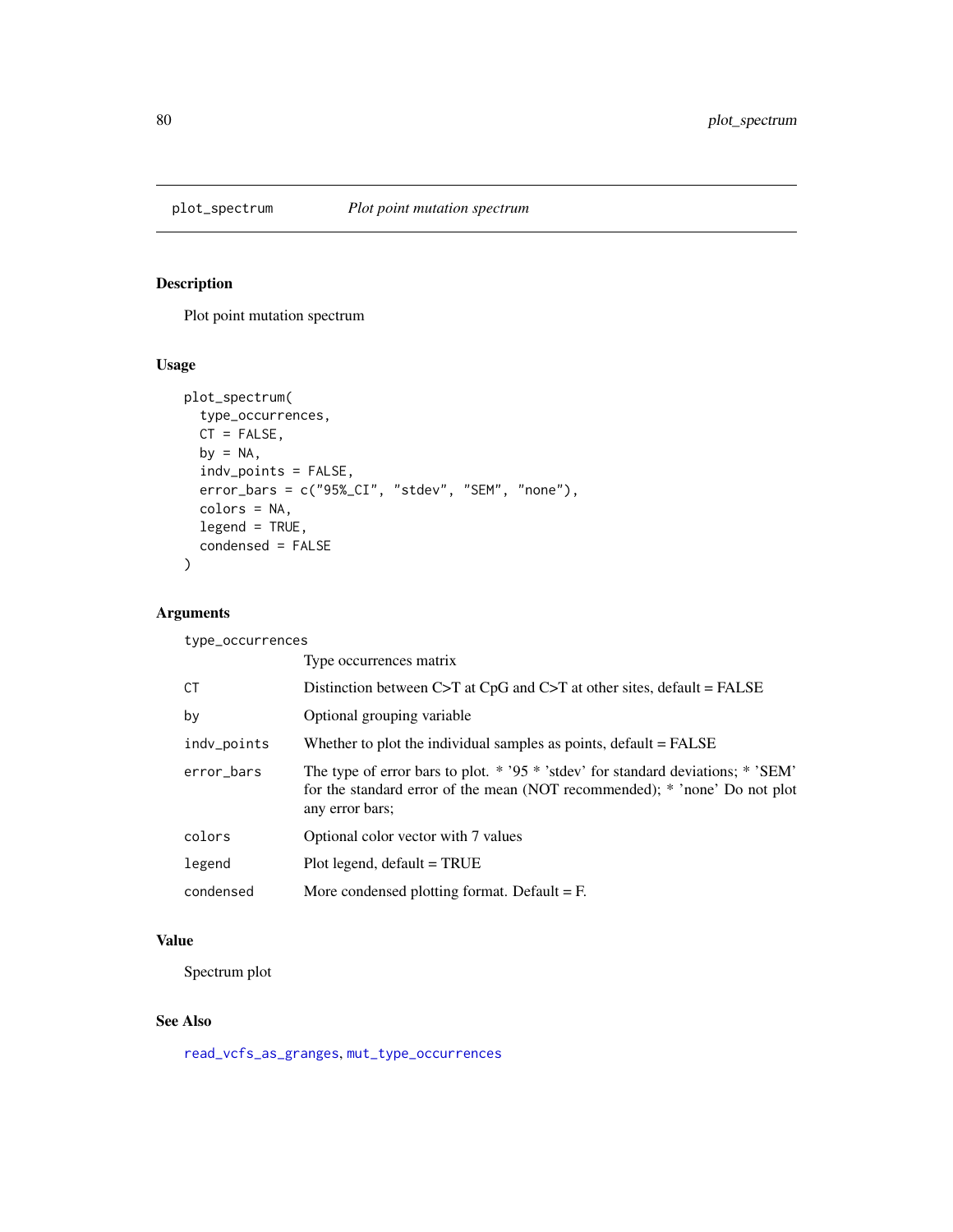# plot\_spectrum 81

```
## See the 'read_vcfs_as_granges()' example for how we obtained the
## following data:
vcfs <- readRDS(system.file("states/read_vcfs_as_granges_output.rds",
  package = "MutationalPatterns"
))
## Load a reference genome.
ref_genome <- "BSgenome.Hsapiens.UCSC.hg19"
library(ref_genome, character.only = TRUE)
## Get the type occurrences for all VCF objects.
type_occurrences <- mut_type_occurrences(vcfs, ref_genome)
## Plot the point mutation spectrum over all samples
plot_spectrum(type_occurrences)
## Or with distinction of C>T at CpG sites
plot_spectrum(type_occurrences, CT = TRUE)
## You can also include individual sample points.
plot_spectrum(type_occurrences, CT = TRUE, indv_points = TRUE)
## You can also change the type of error bars
plot_spectrum(type_occurrences, error_bars = "stdev")
## Or plot spectrum per tissue
tissue <-c("colon", "colon", "colon",
  "intestine", "intestine", "intestine",
  "liver", "liver", "liver"
\lambdaplot_spectrum(type_occurrences, by = tissue, CT = TRUE)
## Or plot the spectrum per sample. Error bars are set to 'none', because they can't be plotted.
plot_spectrum(type_occurrences, by = names(vcfs), CT = TRUE, error_bars = "none")
## Plot it in a more condensed manner,
## which is is ideal for publications.
plot_spectrum(type_occurrences,
by = names(vcfs),
CT = TRUE,error_bars = "none",
condensed = TRUE)
## You can also set custom colors.
my_colors <- c(
  "pink", "orange", "blue", "lightblue",
  "green", "red", "purple"
\mathcal{L}
```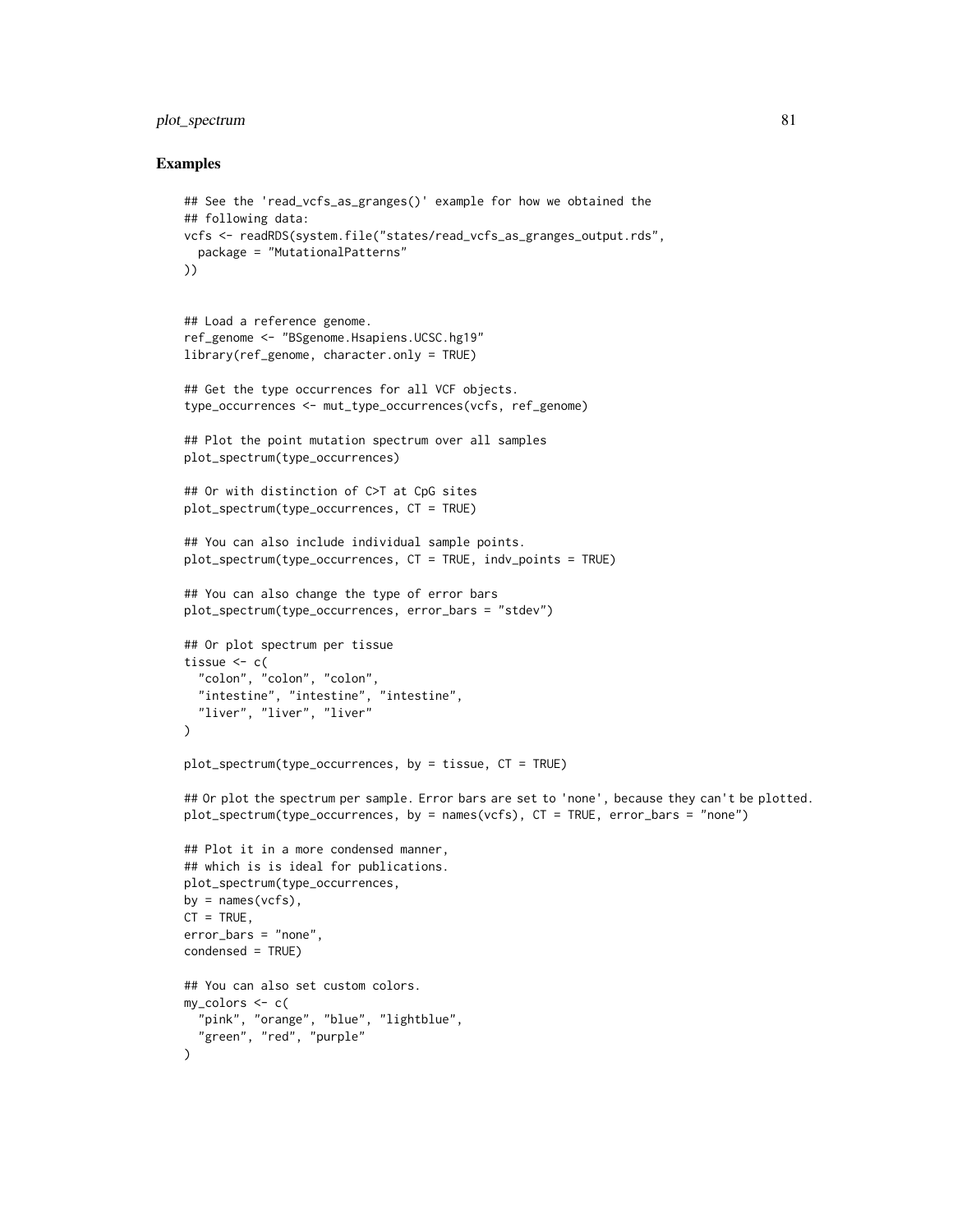```
## And use them in a plot.
plot_spectrum(type_occurrences,
 CT = TRUE,legend = TRUE,
  colors = my_colors
)
```
<span id="page-81-0"></span>plot\_spectrum\_region *Plot point mutation spectrum per genomic region*

# Description

A spectrum similar to the one from 'plot\_spectrum()' is plotted. However the spectrum is plotted separately per genomic region. As input it takes a 'type\_occurrences' matrix that was calculated per genomic region. To get a 'type\_occurrences' matrix per region, first use the 'split\_muts\_region()' function on a GR or GRangesList. Then use the 'mut\_type\_occurrences' as you would normally. The by, colors and legend argument work the same as in 'plot\_spectrum()'.

# Usage

```
plot_spectrum_region(
  type_occurrences,
  by = NA,
  mode = c("relative_sample_feature", "relative_sample", "absolute"),
  indv_points = FALSE,
  error_bars = c("95%_CI", "stdev", "SEM", "none"),
  colors = NULL,
  legend = TRUE,condensed = FALSE
\mathcal{L}
```
## Arguments

type\_occurrences

|             | Type occurrences matrix                                                                                                                                                                                                                                                                                                                                                |
|-------------|------------------------------------------------------------------------------------------------------------------------------------------------------------------------------------------------------------------------------------------------------------------------------------------------------------------------------------------------------------------------|
| by          | Optional grouping variable                                                                                                                                                                                                                                                                                                                                             |
| mode        | The y-axis plotting mode. * 'relative_sample', the number of variants will be<br>shown divided by the total number of variants in that sample; * 'relative_sample_feature',<br>the number of variants will be shown divided by the total number of variants in<br>that sample and genomic region (Default); * 'absolute' The absolute number of<br>mutations is shown; |
| indv_points | Whether to plot the individual samples as points, $default = FALSE$                                                                                                                                                                                                                                                                                                    |
| error_bars  | The type of error bars to plot. $*$ '95 $*$ 'stdev' for standard deviations; $*$ 'SEM'<br>for the standard error of the mean (NOT recommended); * 'none' Do not plot<br>any error bars;                                                                                                                                                                                |
|             |                                                                                                                                                                                                                                                                                                                                                                        |

<span id="page-81-1"></span>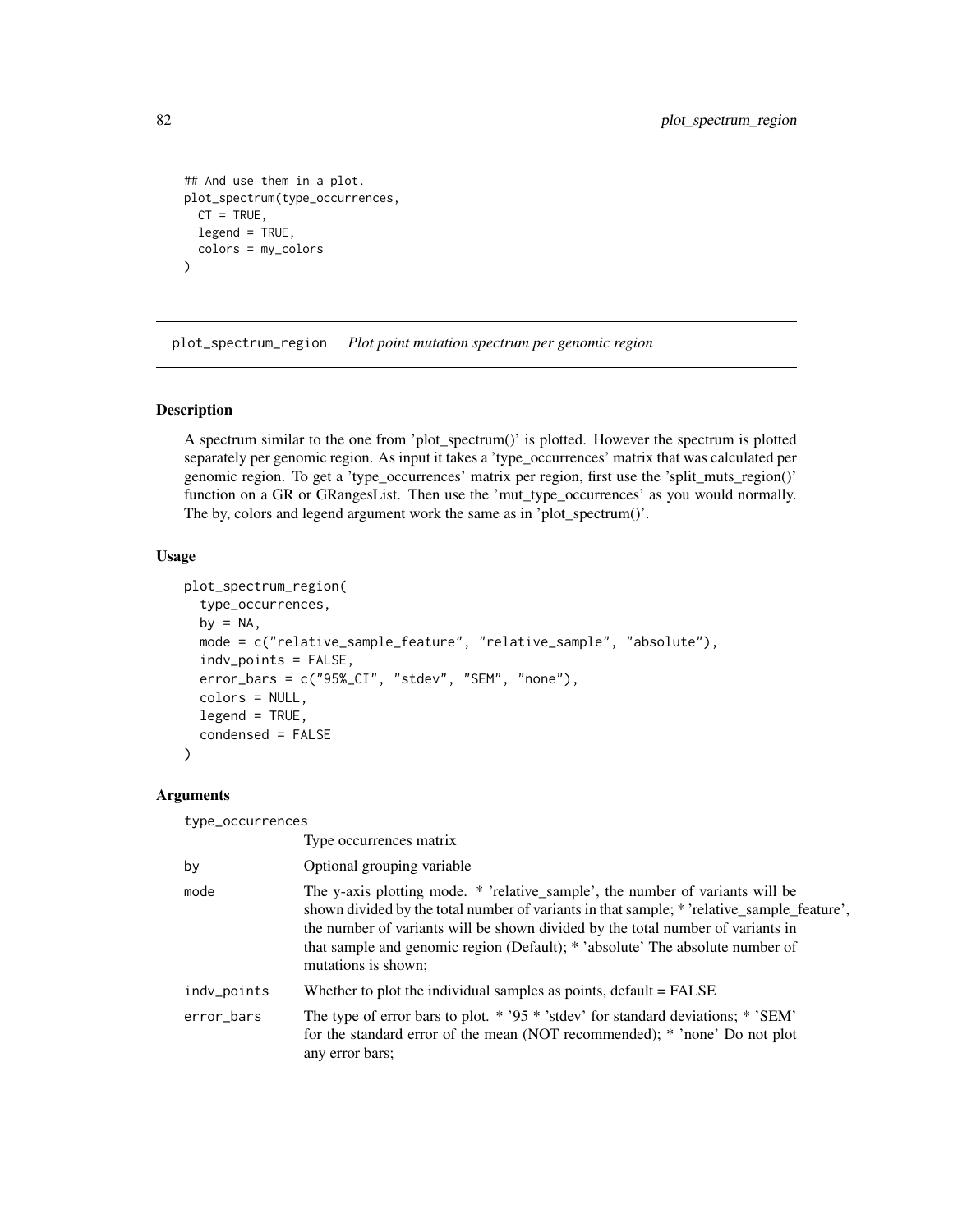<span id="page-82-0"></span>

| colors    | Optional color vector with 7 values            |
|-----------|------------------------------------------------|
| legend    | $Plot$ legend, default = TRUE                  |
| condensed | More condensed plotting format. Default $=$ F. |

# Details

The y-axis can be plotted with three different modes. With 'relative\_sample\_feature', the number of variants will be shown divided by the total number of variants in that sample and genomic region. This is generally the most useful, because it allows you to compare the spectra off different regions. When you use 'relative\_sample', the number of variants will be shown divided by the total number of variants in that sample. This can be useful when you want to compare the number of mutations between regions. Finally, when you use 'absolute', the absolute mutation numbers are shown. This can be useful when you want to compare the mutation load between different groups of samples.

## Value

Spectrum plot by genomic region

#### See Also

```
read_vcfs_as_granges, mut_type_occurrences, plot_spectrum, split_muts_region
```
Other genomic\_regions: [bin\\_mutation\\_density\(](#page-4-0)), [lengthen\\_mut\\_matrix\(](#page-33-0)), [plot\\_profile\\_region\(](#page-72-0)), [split\\_muts\\_region\(](#page-92-0))

```
## See the 'split_muts_region()' example for how we obtained the
## following data:
grl <- readRDS(system.file("states/grl_split_region.rds",
 package = "MutationalPatterns"
))
```

```
## Load a reference genome.
ref_genome <- "BSgenome.Hsapiens.UCSC.hg19"
library(ref_genome, character.only = TRUE)
```

```
## Get the type occurrences for all VCF objects.
type_occurrences <- mut_type_occurrences(grl, ref_genome)
```

```
## Plot the relative point mutation spectrum per genomic region
plot_spectrum_region(type_occurrences)
```

```
## Include the individual sample points
plot_spectrum_region(type_occurrences, indv_points = TRUE)
```

```
## Plot the relative point mutation spectrum per genomic region,
## but normalize only for the samples
plot_spectrum_region(type_occurrences, mode = "relative_sample")
```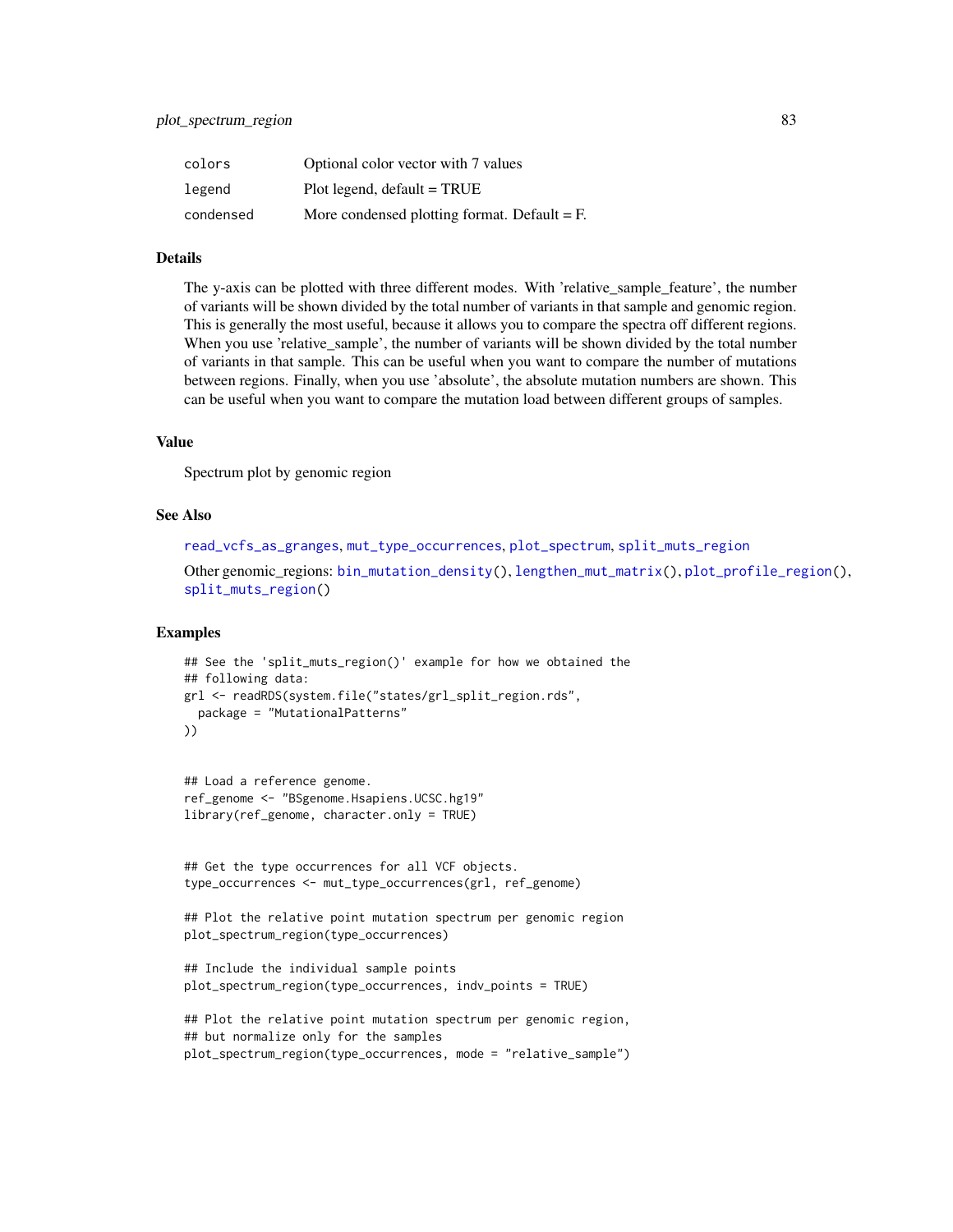```
## Plot the absolute point mutation spectrum per genomic region
plot_spectrum_region(type_occurrences, mode = "absolute")
## Plot the point mutations spectrum with different error bars
plot_spectrum_region(type_occurrences, error_bars = "stdev")
## Plot the relative point mutation spectrum per sample type and per genomic region
## Determine tissue names
tissue <-c("colon", "colon", "colon",
 "intestine", "intestine", "intestine",
  "liver", "liver", "liver"
\lambdaplot_spectrum_region(type_occurrences, by = tissue)
## Plot the relative point mutation spectrum per individual sample and per genomic region
## Determine sample names
sample_names <- c(
 "colon1", "colon2", "colon3",
 "intestine1", "intestine2", "intestine3",
 "liver1", "liver2", "liver3"
\mathcal{L}plot_spectrum_region(type_occurrences, by = sample_names, error_bars = "none")
## Plot it in a more condensed manner,
## which is is ideal for publications.
plot_spectrum_region(type_occurrences,
by = sample_names,
error_bars = "none",
condensed = TRUE)
```
<span id="page-83-0"></span>

plot\_strand *Plot strand per base substitution type*

## Description

For each base substitution type and transcriptional strand the total number of mutations and the relative contribution within a group is returned.

#### Usage

```
plot_strand(strand_bias_df, mode = c("relative", "absolute"), colors = NA)
```
## Arguments

strand\_bias\_df data.frame, result from strand\_bias function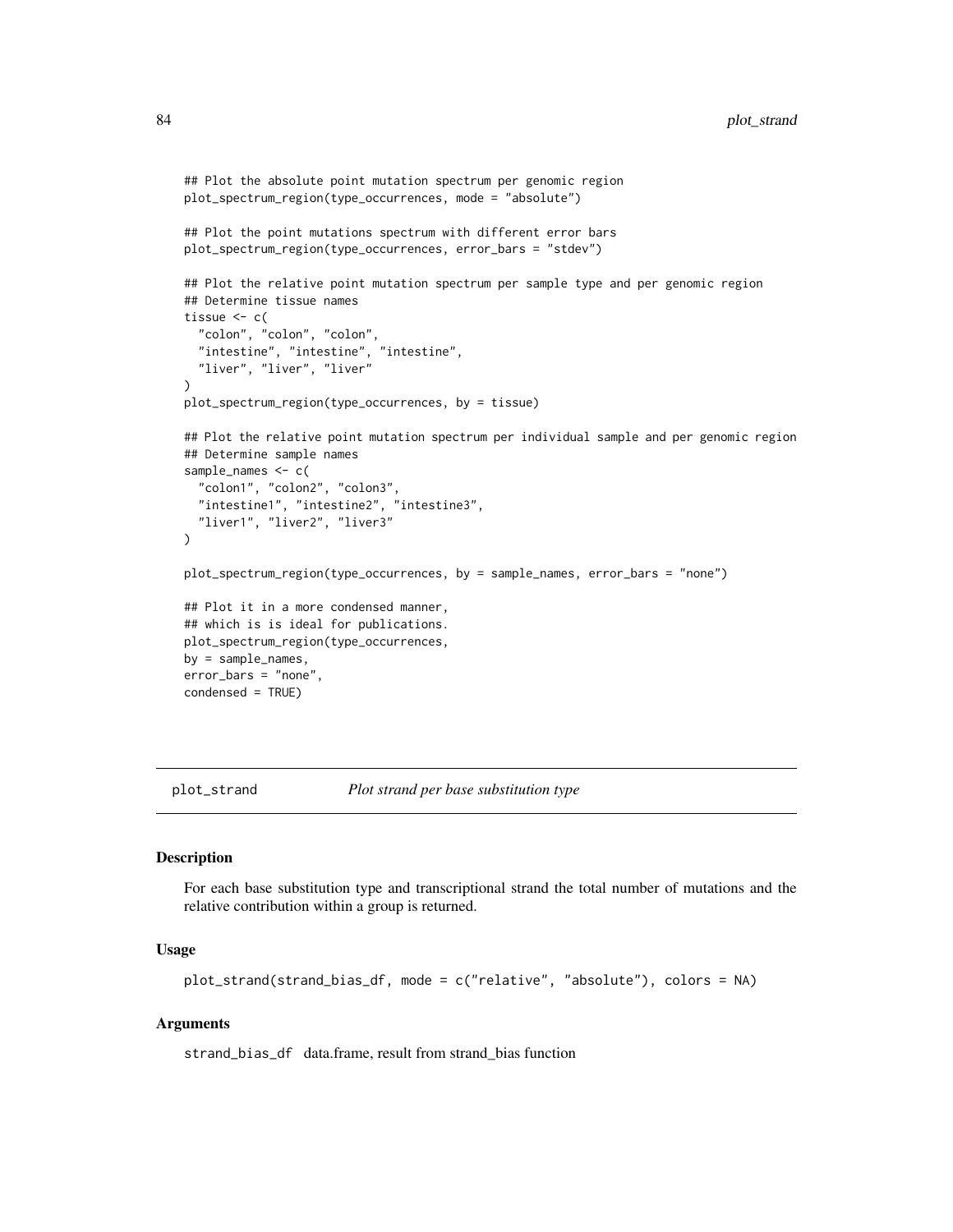# <span id="page-84-1"></span>plot\_strand\_bias 85

| mode   | Either "absolute" for absolute number of mutations, or "relative" for relative |
|--------|--------------------------------------------------------------------------------|
|        | contribution, $default = "relative"$                                           |
| colors | Optional color vector for plotting with 6 values                               |

# Value

Barplot

# See Also

[mut\\_matrix\\_stranded](#page-40-0), [strand\\_occurrences](#page-95-0), [plot\\_strand\\_bias](#page-84-0)

#### Examples

```
## See the 'mut_matrix_stranded()' example for how we obtained the
## following mutation matrix.
mut_mat_s <- readRDS(system.file("states/mut_mat_s_data.rds",
  package = "MutationalPatterns"
))
## Load a reference genome.
ref_genome <- "BSgenome.Hsapiens.UCSC.hg19"
library(ref_genome, character.only = TRUE)
tissue <-c("colon", "colon", "colon",
  "intestine", "intestine", "intestine",
  "liver", "liver", "liver"
\lambdastrand_counts <- strand_occurrences(mut_mat_s, by = tissue)
## Plot the strand in relative mode.
strand_plot <- plot_strand(strand_counts)
## Or absolute mode.
strand_plot <- plot_strand(strand_counts, mode = "absolute")
```
<span id="page-84-0"></span>plot\_strand\_bias *Plot strand bias per base substitution type per group*

# Description

Plot strand bias per base substitution type per group

## Usage

```
plot_strand_bias(strand_bias, colors = NA, sig_type = c("fdr", "p"))
```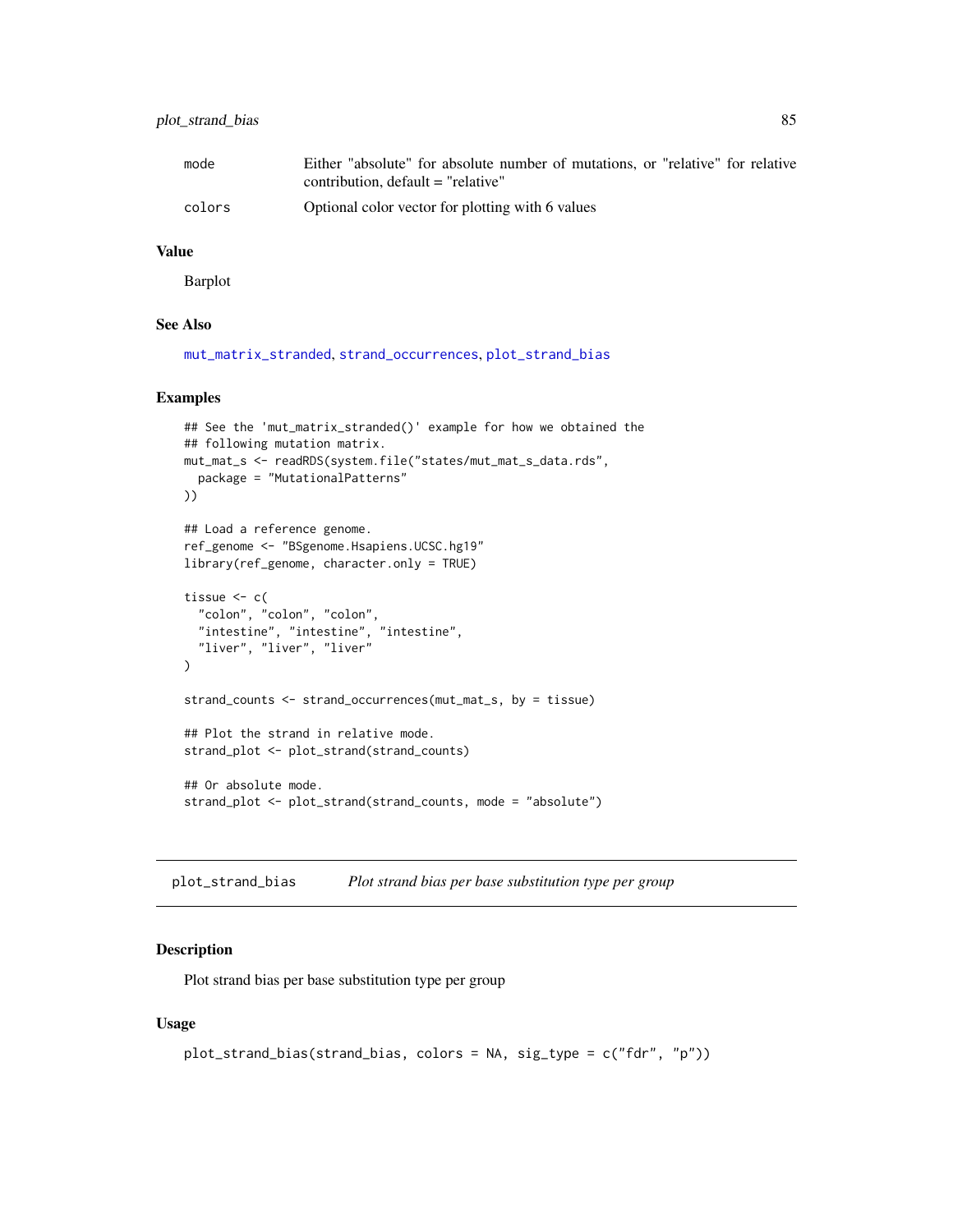## Arguments

| strand bias | data.frame, result from strand bias function                                                                                                               |
|-------------|------------------------------------------------------------------------------------------------------------------------------------------------------------|
| colors      | Optional color vector with 6 values for plotting                                                                                                           |
| sig_type    | The type of significance to be used. Possible values: * 'fdr' False discovery rate.<br>A type of multiple testing correction.; * 'p' for regular p values. |

# Value

Barplot

## See Also

[mut\\_matrix\\_stranded](#page-40-0), [strand\\_occurrences](#page-95-0), [strand\\_bias\\_test](#page-93-0) [plot\\_strand](#page-83-0)

```
## See the 'mut_matrix_stranded()' example for how we obtained the
## following mutation matrix.
mut_mat_s <- readRDS(system.file("states/mut_mat_s_data.rds",
 package = "MutationalPatterns"
))
tissue \leftarrow c(
  "colon", "colon", "colon",
  "intestine", "intestine", "intestine",
  "liver", "liver", "liver"
\lambda## Perform the strand bias test.
strand_counts <- strand_occurrences(mut_mat_s, by = tissue)
strand_bias <- strand_bias_test(strand_counts)
## Plot the strand bias.
plot_strand_bias(strand_bias)
## Use multiple (max 3) significance cutoffs.
## This will vary the number of significance stars.
strand_bias_multistars <- strand_bias_test(strand_counts,
  p_cutoffs = c(0.05, 0.01, 0.005),
  fdr_cutoffs = c(0.1, 0.05, 0.01)\lambdaplot_strand_bias(strand_bias_multistars)
```
<span id="page-85-0"></span>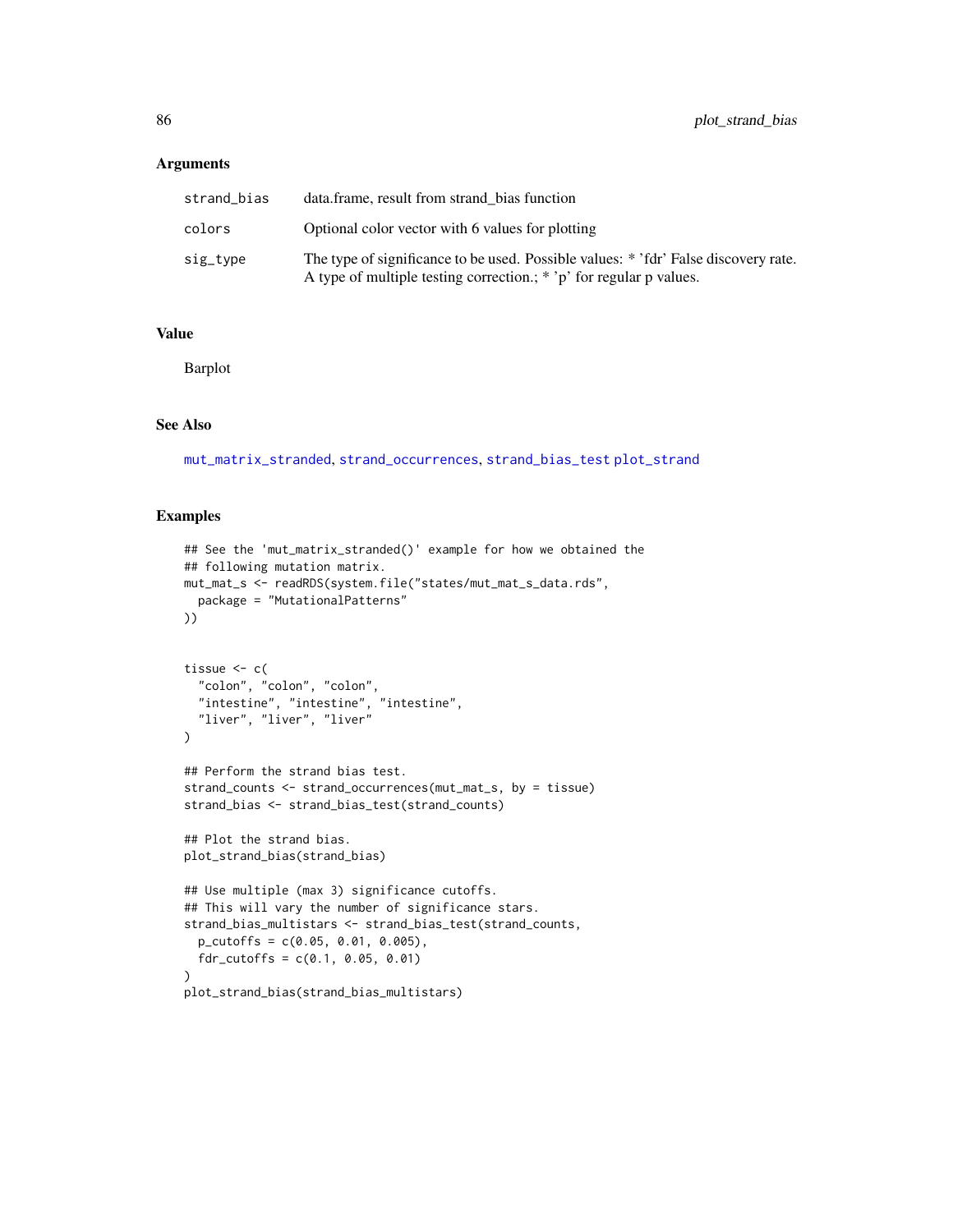<span id="page-86-1"></span>

# Description

The mutation counts of columns (samples) are added up according to the grouping variable.

## Usage

pool\_mut\_mat(mut\_matrix, grouping)

# Arguments

| mut_matrix | Mutation count matrix (dimensions: x mutation types X n samples) |
|------------|------------------------------------------------------------------|
| grouping   | Grouping variable                                                |

# Value

Mutation count matrix (dimensions: x mutation types X n groups)

# Examples

```
## See the 'mut_matrix()' example for how we obtained the mutation matrix:
mut_mat <- readRDS(system.file("states/mut_mat_data.rds",
  package = "MutationalPatterns"
))
grouping <- c(rep("colon", 3), rep("intestine", 3), rep("liver", 3))
pool_mut_mat(mut_mat, grouping)
```
<span id="page-86-0"></span>read\_vcfs\_as\_granges *Read VCF files into a GRangesList*

## Description

This function reads Variant Call Format (VCF) files into a GRanges object and combines them in a GRangesList. In addition to loading the files, this function applies the same seqlevel style to the GRanges objects as the reference genome passed in the 'genome' parameter. By default only reads in snv variants.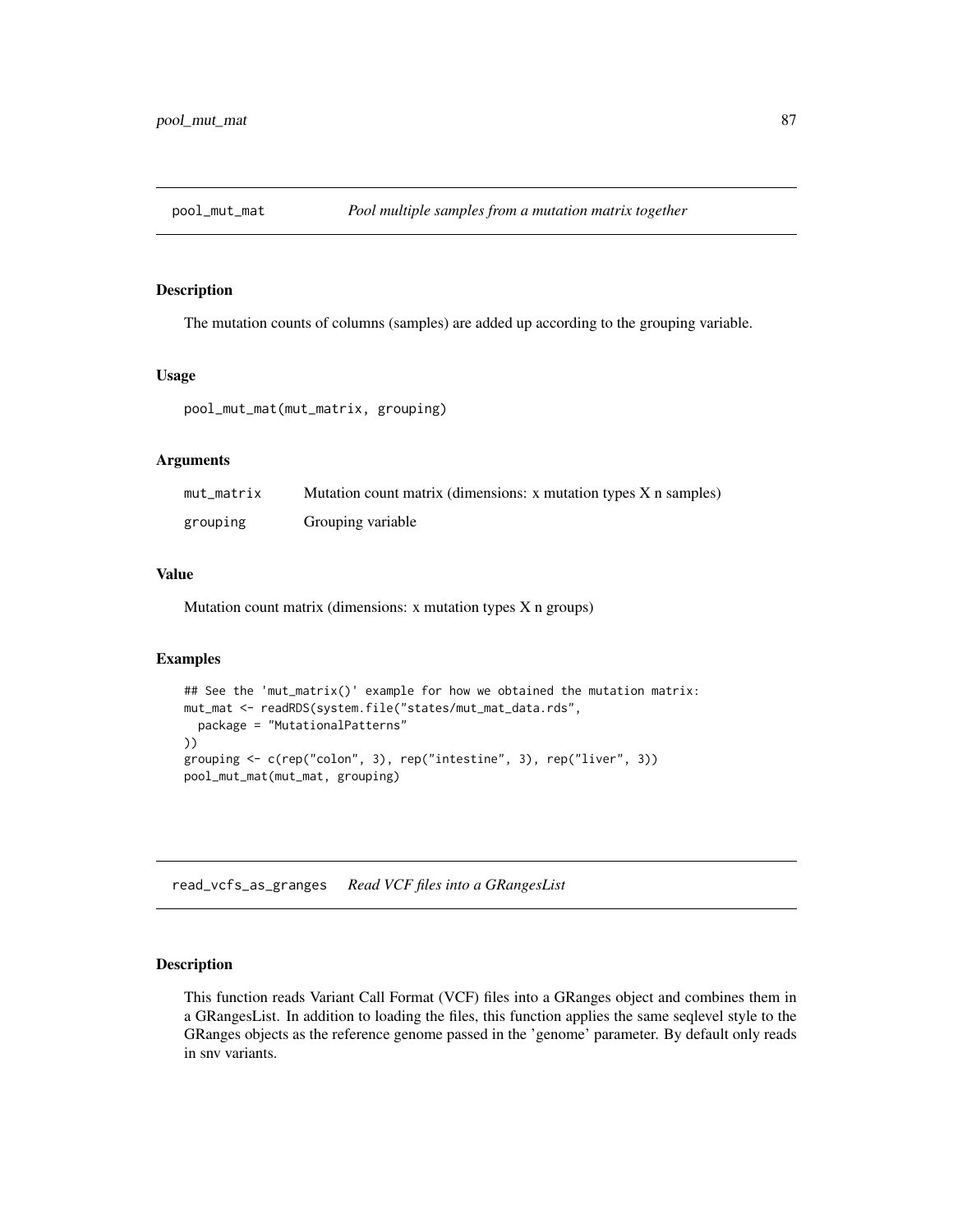# Usage

```
read_vcfs_as_granges(
 vcf_files,
 sample_names,
 genome,
 group = c("auto+sex", "auto", "sex", "circular", "all", "none"),
  type = c("snv", "indel", "dbs", "mbs", "all"),
 change_seqnames = TRUE,
 predefined_dbs_mbs = FALSE,
 remove_duplicate_variants = TRUE
\mathcal{L}
```
# Arguments

| vcf_files                 | Character vector of VCF file names                                                                                                                                                                                                                                                                                                                                                                   |
|---------------------------|------------------------------------------------------------------------------------------------------------------------------------------------------------------------------------------------------------------------------------------------------------------------------------------------------------------------------------------------------------------------------------------------------|
| sample_names              | Character vector of sample names                                                                                                                                                                                                                                                                                                                                                                     |
| genome                    | BSgenome reference genome object                                                                                                                                                                                                                                                                                                                                                                     |
| group                     | Selector for a seqlevel group. All seqlevels outside of this group will be re-<br>moved. Possible values: * 'all' for all chromosomes; * 'auto' for autosomal<br>chromosomes; * 'sex' for sex chromosomes; * 'auto+sex' for autosomal + sex<br>chromosomes (default); * 'circular' for circular chromosomes; * 'none' for no<br>filtering, which results in keeping all seqlevels from the VCF file. |
| type                      | The mutation type that will be loaded. All other variants will be filtered out.<br>Possible values: * 'snv' (default) * 'indel' * 'dbs' * 'mbs' * 'all' When you use<br>'all', no filtering or merging of variants is performed.                                                                                                                                                                     |
| change_seqnames           |                                                                                                                                                                                                                                                                                                                                                                                                      |
|                           | Boolean. Whether to change the seqlevels Style of the vcf to that of the BS genome<br>object. (default = TRUE)                                                                                                                                                                                                                                                                                       |
| predefined_dbs_mbs        |                                                                                                                                                                                                                                                                                                                                                                                                      |
|                           | Boolean. Whether DBS and MBS variants have been predefined in your vcf.<br>This function by default assumes that DBS and MBS variants are present in the<br>vcf as SNVs, which are positioned next to each other. If your DBS/MBS variants<br>are called separately you should set this argument to TRUE. (default = FALSE)                                                                          |
| remove_duplicate_variants |                                                                                                                                                                                                                                                                                                                                                                                                      |
|                           | Boolean. Whether duplicate variants are removed. This is based on genomic<br>coordinates and does not take the alternative bases into account. It is gener-<br>ally recommended to keep this on. Turning this off can result in warnings in<br>plot_rainfall. When a duplicate SNV is identified as part of a DBS, only a single<br>DBS, instead of a duplicate DBS will be formed. (default = TRUE) |

# Value

A GRangesList containing the GRanges obtained from 'vcf\_files'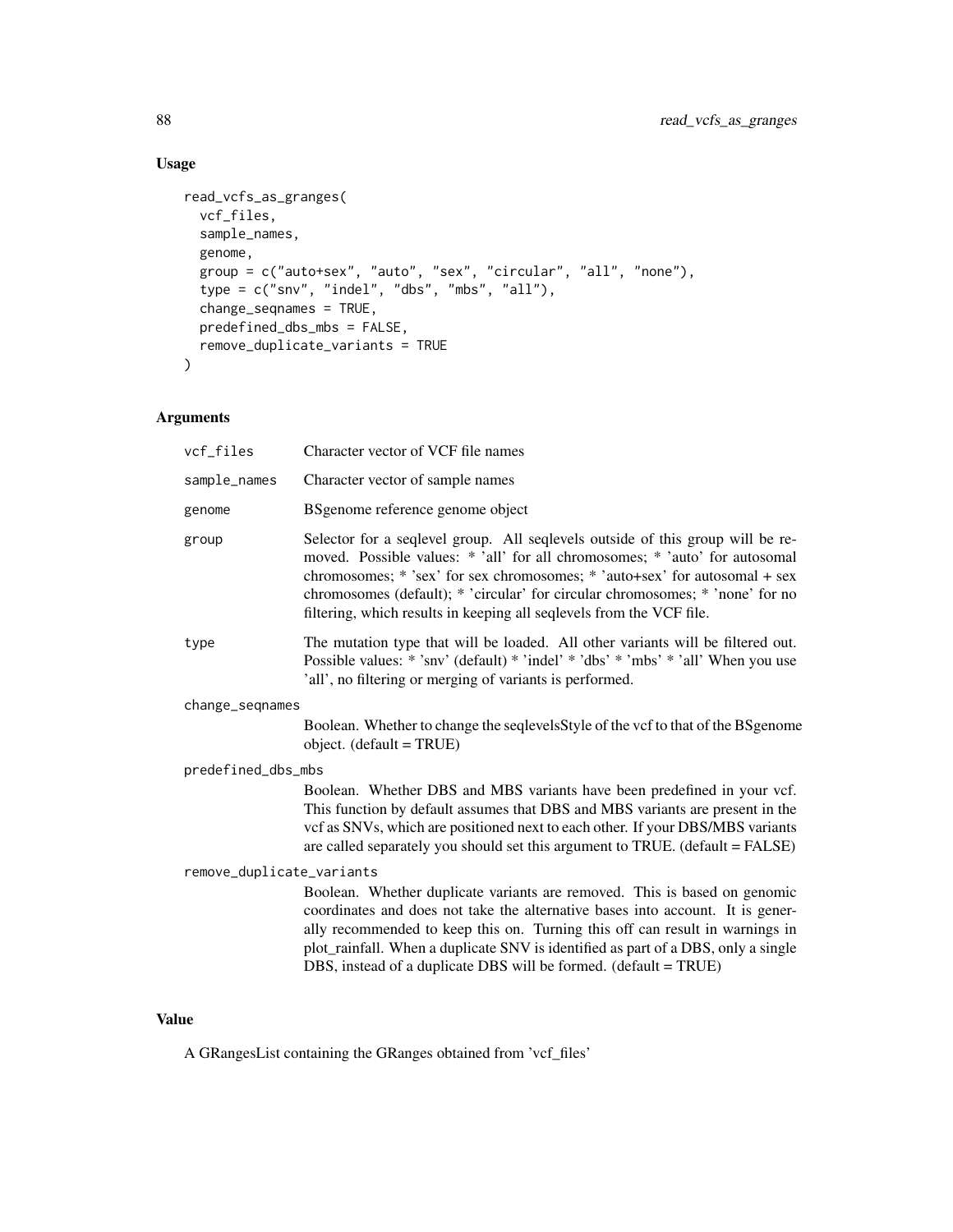# <span id="page-88-0"></span>region\_cossim-class 89

## Examples

```
## The example data set consists of three colon samples, three intestine
## samples and three liver samples. So, to map each file to its appropriate
## sample name, we create a vector containing the sample names:
sample_names <- c(
  "colon1", "colon2", "colon3",
  "intestine1", "intestine2", "intestine3",
  "liver1", "liver2", "liver3"
)
## We assemble a list of files we want to load. These files match the
## sample names defined above.
vcf_files <- list.files(system.file("extdata",
  package = "MutationalPatterns"
),
pattern = "sample.vcf", full.names = TRUE
\lambda## Get a reference genome BSgenome object.
ref_genome <- "BSgenome.Hsapiens.UCSC.hg19"
library("BSgenome")
library(ref_genome, character.only = TRUE)
## This function loads the files as GRanges objects.
## For backwards compatability reasons it only loads SNVs by default
vcfs <- read_vcfs_as_granges(vcf_files, sample_names, ref_genome)
## To load all variant types use:
vcfs <- read_vcfs_as_granges(vcf_files, sample_names, ref_genome, type = "all")
## Loading only indels can be done like this.
## Select data containing indels.
vcf_fnames <- list.files(system.file("extdata", package = "MutationalPatterns"),
  pattern = "blood.*vcf", full.names = TRUE
\lambdasample_names <- c("AC", "ACC55", "BCH")
## Read data and select only the indels.
## Other mutation types can be read in the same way.
read_vcfs_as_granges(vcf_fnames, sample_names, ref_genome, type = "indel")
```
region\_cossim-class *An S4 class to store the results of a regional mutation pattern similarity analysis*

## Description

An S4 class to store the results of a regional mutation pattern similarity analysis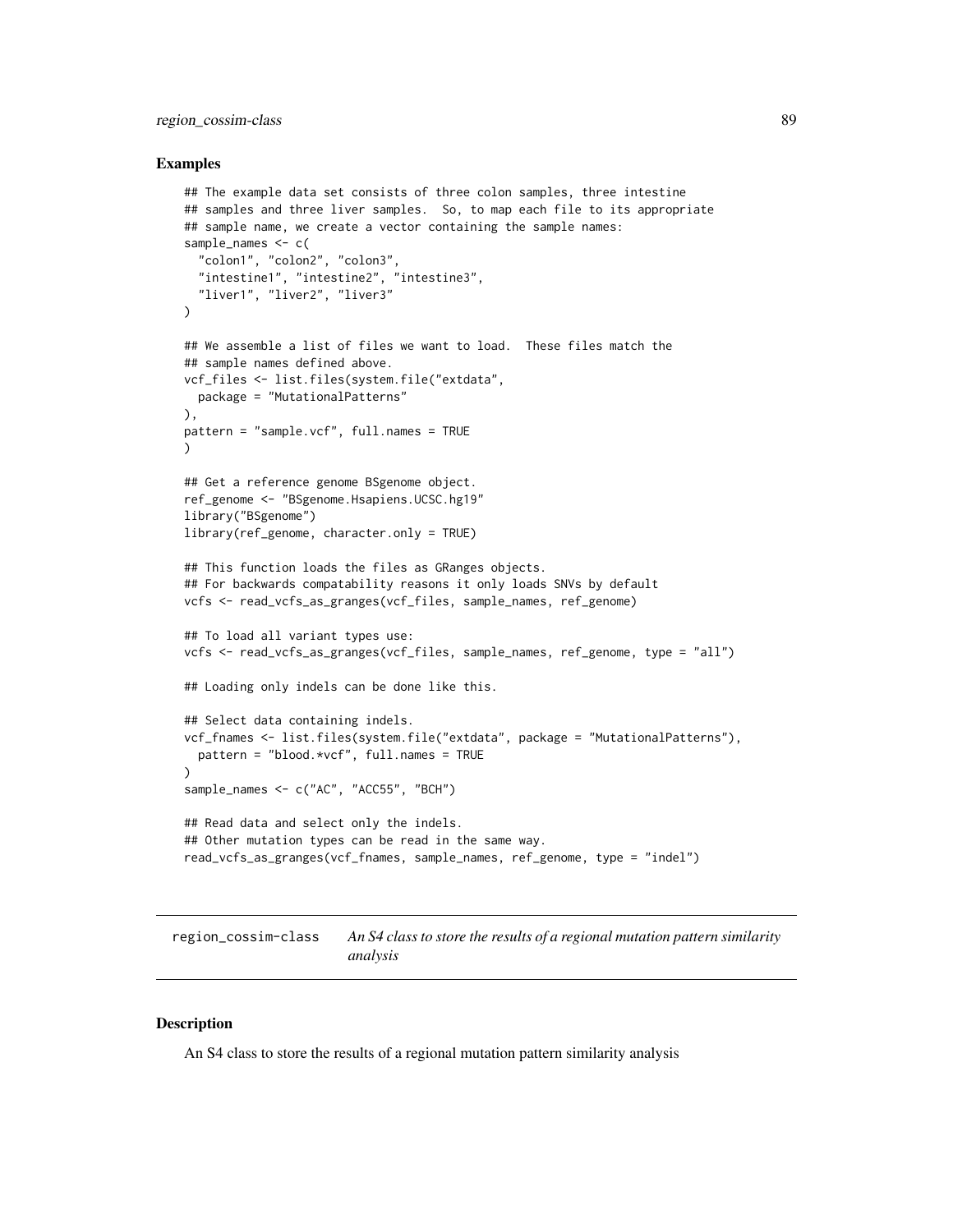#### <span id="page-89-0"></span>**Slots**

sim\_tb A tibble containing the calculated similarities of the windows.

pos\_tb A tibble containing the mutation positions.

chr\_lengths Vector containing the chromosome lengths.

window\_size The number of mutations in a window.

max\_window\_size\_gen The maximum size of a window before it is removed.

ref\_genome BSgenome reference genome object

muts\_per\_chr Vector containing the number of mutations per chromosome.

mean\_window\_size The mean length of the genome covered by the windows.

stepsize The number of mutations that a window slides in each step.

extension The number of bases, that's extracted upstream and downstream of the base substitutions, to create the mutation matrices.

chromosomes Vector of chromosome/contig names of the reference genome to be plotted.

exclude\_self\_mut\_mat Boolean describing whether the mutations in a window should be subtracted from the global mutation matrix.

rename\_nmf\_signatures *Rename NMF signatures based on previously defined signatures*

#### Description

This function renames signatures identified with NMF based on previously defined signatures. If a NMF signature has a cosine similarity with a previously defined signature, that is higher than the cutoff, then this NMF signature will get the name of the previously defined signature. If not the NMF signature will receive a letter based name. For example: SBSA. This only changes the names of signatures, not their actual values. This function can be help with identifying whether signatures found with NMF are already known, which can be useful for interpretation. An extracted signature that is not similar to any previously defined signatures, is not proof of a "novel" signature. The extracted signature might be a combination of known signatures, that could not be split by NMF. This can happen when, for example, too few samples were used for the NMF.

#### Usage

```
rename_nmf_signatures(
  nmf_res,
  signatures,
  cutoff = 0.85,
 base_name = "SBS",
  suffix = "-like")
```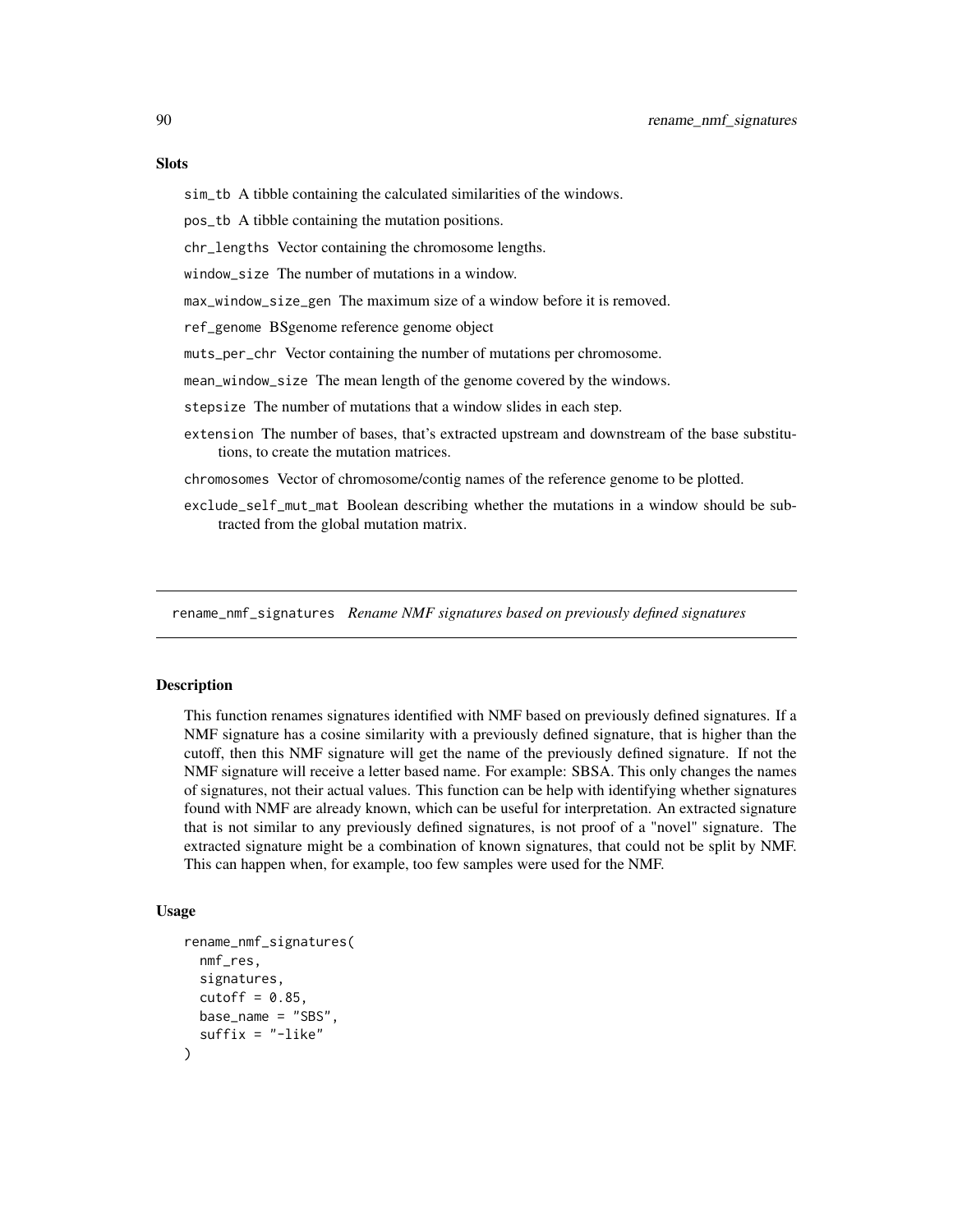#### <span id="page-90-0"></span>Arguments

| $nmf_{res}$ | Named list of mutation matrix, signatures and signature contribution          |
|-------------|-------------------------------------------------------------------------------|
| signatures  | A signature matrix                                                            |
| cutoff      | Cutoff at which signatures are considered similar. Default: 0.85              |
| base_name   | The base part of a letter based signature name. Default: "SBS"                |
| suffix      | String. The suffix added to the name of a renamed signature. Default: "-like" |

# Value

A nmf\_res with changed signature names

#### Examples

```
## Extracting signatures can be computationally intensive, so
## we use pre-computed data generated with the following command:
# nmf_res <- extract_signatures(mut_mat, rank = 2)
nmf_res <- readRDS(system.file("states/nmf_res_data.rds",
 package = "MutationalPatterns"
))
## Get signatures
signatures <- get_known_signatures()
rename_nmf_signatures(nmf_res, signatures)
## You can change or remove the suffix of the renamed signatures.
rename_nmf_signatures(nmf_res, signatures, suffix = "")
## You can change how similar the signatures have to be, before they are considered similar.
rename_nmf_signatures(nmf_res, signatures, cutoff = 0.95)
## You can also change the base_name of the signatures that end up with a letter name.
```

```
rename_nmf_signatures(nmf_res, signatures, cutoff = 0.95, base_name = "Signature_")
```
show,region\_cossim-method

*An S4 method to show an instance of the region\_cossim class.*

# Description

An S4 method to show an instance of the region\_cossim class.

#### Usage

```
## S4 method for signature 'region_cossim'
show(object)
```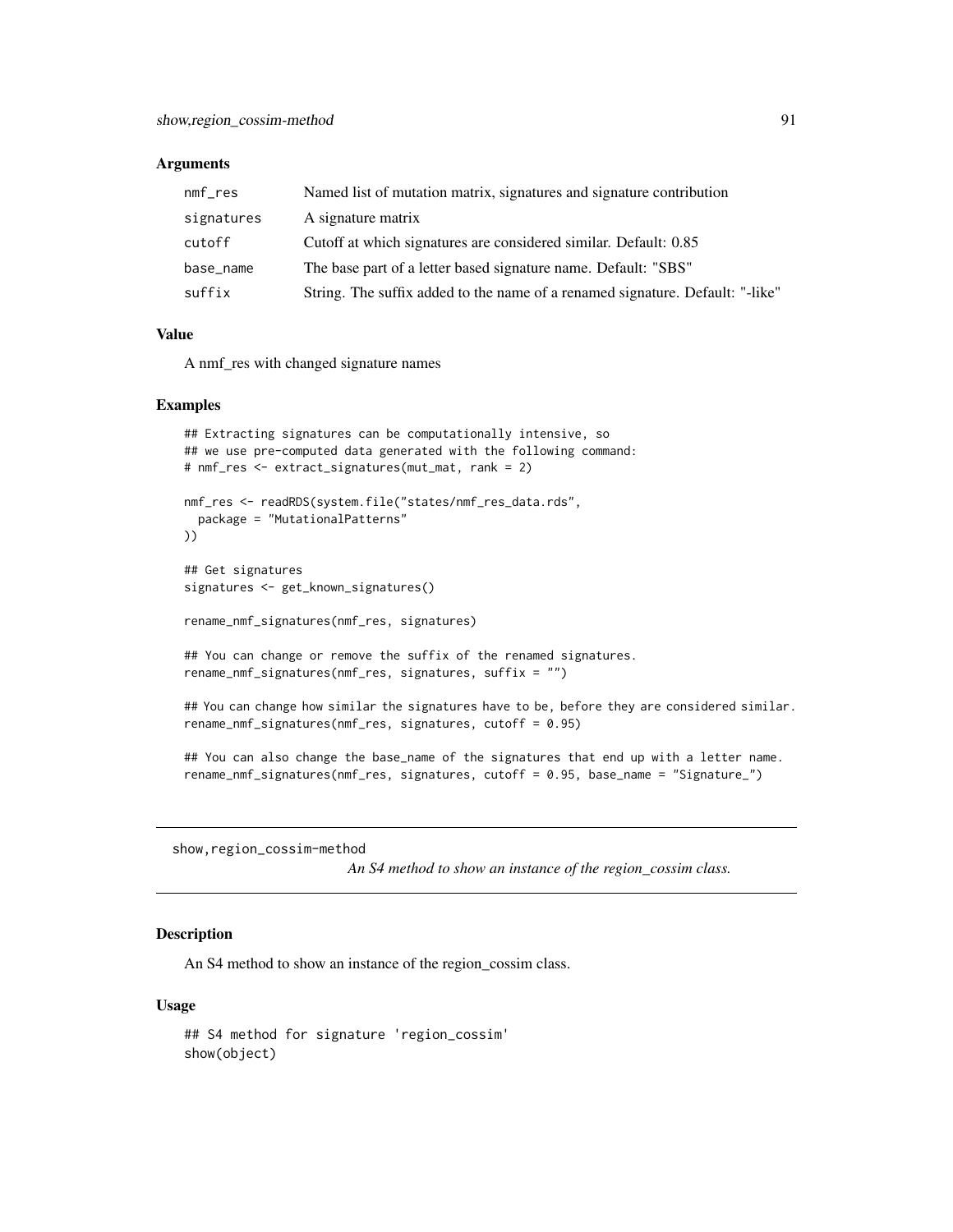## <span id="page-91-0"></span>Arguments

object A region\_cossim object.

signature\_potential\_damage\_analysis

*Potential damage analysis for the supplied mutational signatures*

# Description

The ratio of possible 'stop gain', 'mismatches', 'synonymous mutations' and 'splice site mutations' is counted per signature. Normalized ratios are also given. These were calculated by dividing the ratios in each signature, by the ratios of a completely "flat" signature. A normalized ratio of 2 for "stop gain" mutations, means that a signature is twice as likely to cause "stop gain" mutations, compared to a completely random "flat" signature. N is the number of possible mutations per context, multiplied by the signature contribution per context, summed over all contexts. For mismatches the blosum62 score is also calculated. A lower score means that the amino acids in the mismatches are more dissimilar. More dissimilar amino acids are more likely to have a detrimental effect. Normalized blosum62 scores are also given. These are calculated by substracting the score of a completely "flat" signature from the base blosum62 scores.

#### Usage

signature\_potential\_damage\_analysis(signatures, contexts, context\_mismatches)

#### Arguments

| signatures         | Matrix containing signatures                                                       |  |
|--------------------|------------------------------------------------------------------------------------|--|
| contexts           | Vector of mutational contexts to use for the analysis.                             |  |
| context_mismatches |                                                                                    |  |
|                    | A tibble with the ratio of 'stop gain', 'mismatch', 'synonymous' and 'splice site' |  |
|                    | mutations per mutation context.                                                    |  |

## Details

The function uses a tibble with the ratio of 'stop gain', 'mismatch', 'synonymous' and 'splice site' mutations per mutation context as its input. For each signature these ratios are linearly combined based on the signature weights. They are then divided by a "flat" signature to get the normalized ratios. The blosum62 scores are also linearly combined based on the signature weights.

Please take into account that this is a relatively basic analysis, that only looks at mutational contexts. It does not take into account that signatures can be influenced by open/closed chromatin, strand biases, hairpins or other epigenetic features. This analysis is meant to give an indication, not a definitive answer, of how damaging a signature might be. Further analyses might be required, especially when using signatures in a clinical context.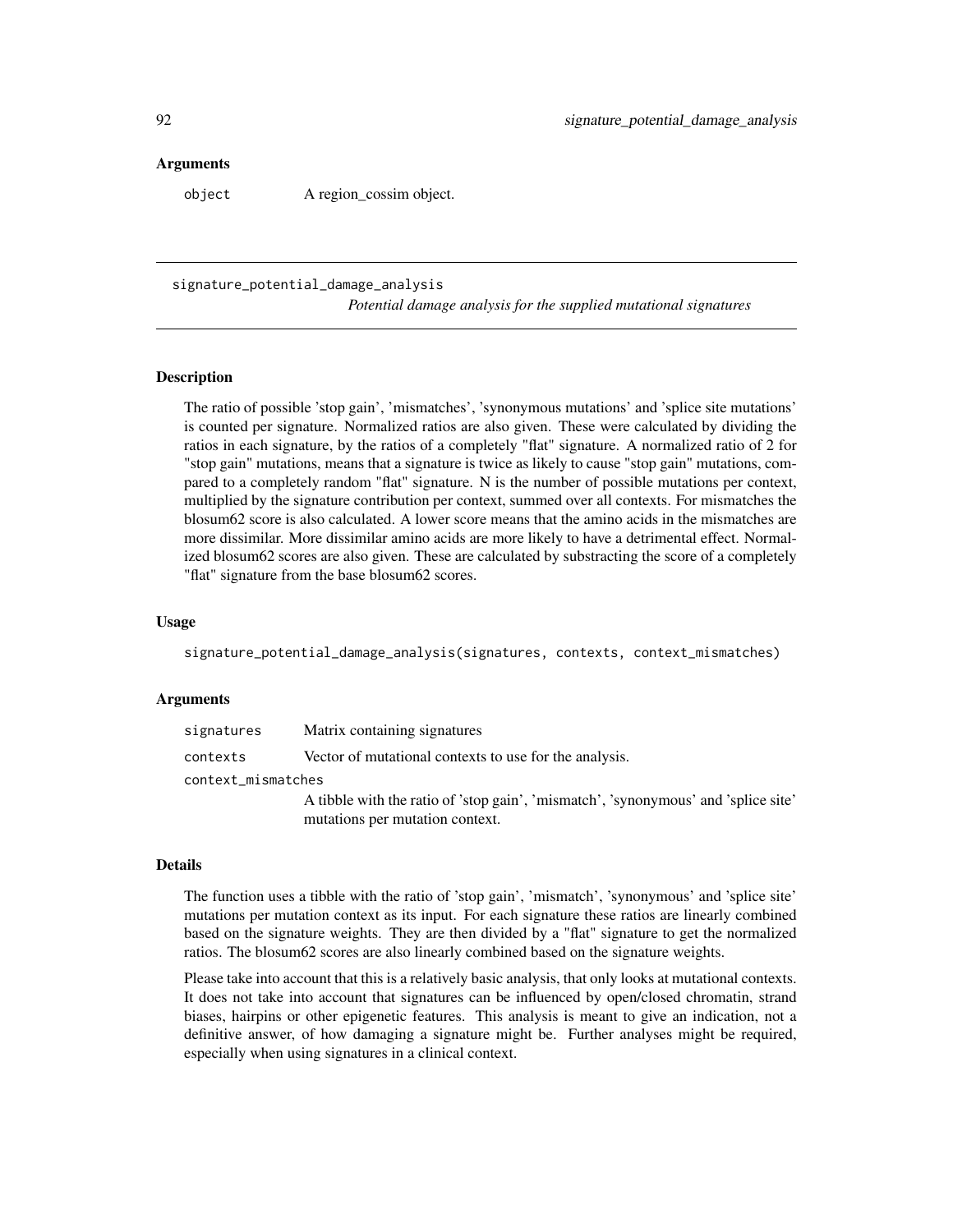<span id="page-92-1"></span>split\_muts\_region 93

## Value

A tibble with the ratio of 'stop gain', 'mismatch', 'synonymous' and 'splice site' mutations per signature.

# Examples

```
## Get the signatures
signatures <- get_known_signatures()
## See the 'mut_matrix()' example for how we obtained the
## mutation matrix information:
mut_mat <- readRDS(system.file("states/mut_mat_data.rds",
  package = "MutationalPatterns"
))
contexts <- rownames(mut_mat)
## See the 'context_potential_damage_analysis()' example for how we obtained the
## context_mismatches:
context_mismatches <- readRDS(system.file("states/context_mismatches.rds",
  package = "MutationalPatterns"
))
## Determine the potential damage per signature
signature_potential_damage_analysis(signatures, contexts, context_mismatches)
```
<span id="page-92-0"></span>split\_muts\_region *Split GRangesList or GRanges based on a list of regions.*

## Description

A GRangesList or GRanges object containing variants is split based on a list of regions. This list can be either a GRangesList or a GRanges object. The result is a GRangesList where each element contains the variants of one sample from one region. Variant that are not in any of the provided region are put in a list of 'other'.

#### Usage

```
split_muts_region(vcf_list, ranges_grl, include_other = TRUE)
```
## Arguments

| vcf list      | <b>GRangesList or GRanges object</b>                                          |
|---------------|-------------------------------------------------------------------------------|
| ranges_grl    | GRanges List or GRanges object containing regions of interest                 |
| include other | Boolean. Whether or not to include a "Other" region containing mutations that |
|               | aren't in any other region.                                                   |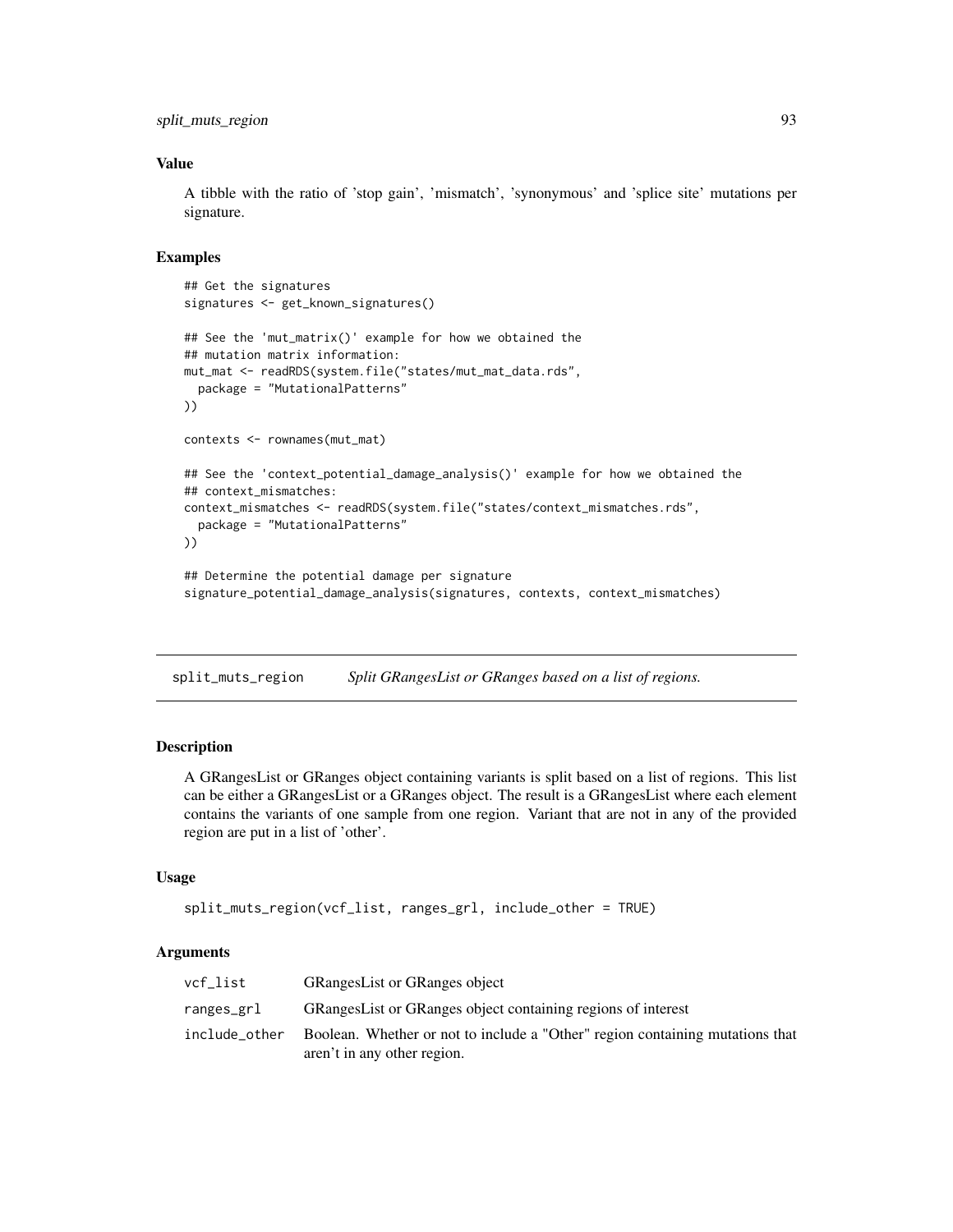#### <span id="page-93-1"></span>Value

GRangesList

# See Also

```
Other genomic_regions: bin_mutation_density(), lengthen_mut_matrix(), plot_profile_region(),
plot_spectrum_region()
```
## Examples

```
## Read in some existing genomic regions.
## See the 'genomic_distribution()' example for how we obtained the
## following data:
CTCF_g <- readRDS(system.file("states/CTCF_g_data.rds",
  package = "MutationalPatterns"
))
promoter_g <- readRDS(system.file("states/promoter_g_data.rds",
  package = "MutationalPatterns"
))
flanking_g <- readRDS(system.file("states/promoter_flanking_g_data.rds",
  package = "MutationalPatterns"
))
## Combine the regions into a single GRangesList
regions <- GRangesList(promoter_g, flanking_g, CTCF_g)
names(regions) <- c("Promoter", "Promoter flanking", "CTCF")
## Read in some variants.
## See the 'read_vcfs_as_granges()' example for how we obtained the
## following data:
grl <- readRDS(system.file("states/read_vcfs_as_granges_output.rds",
  package = "MutationalPatterns"
))
## Split muts based on the supplied regions
split_muts_region(grl, regions)
## Don't include muts outside of the supplied regions
split_muts_region(grl, regions, include_other = FALSE)
```
<span id="page-93-0"></span>strand\_bias\_test *Significance test for strand asymmetry*

## Description

This function performs a two sided Poisson test for the ratio between mutations on each strand. Multiple testing correction is also performed.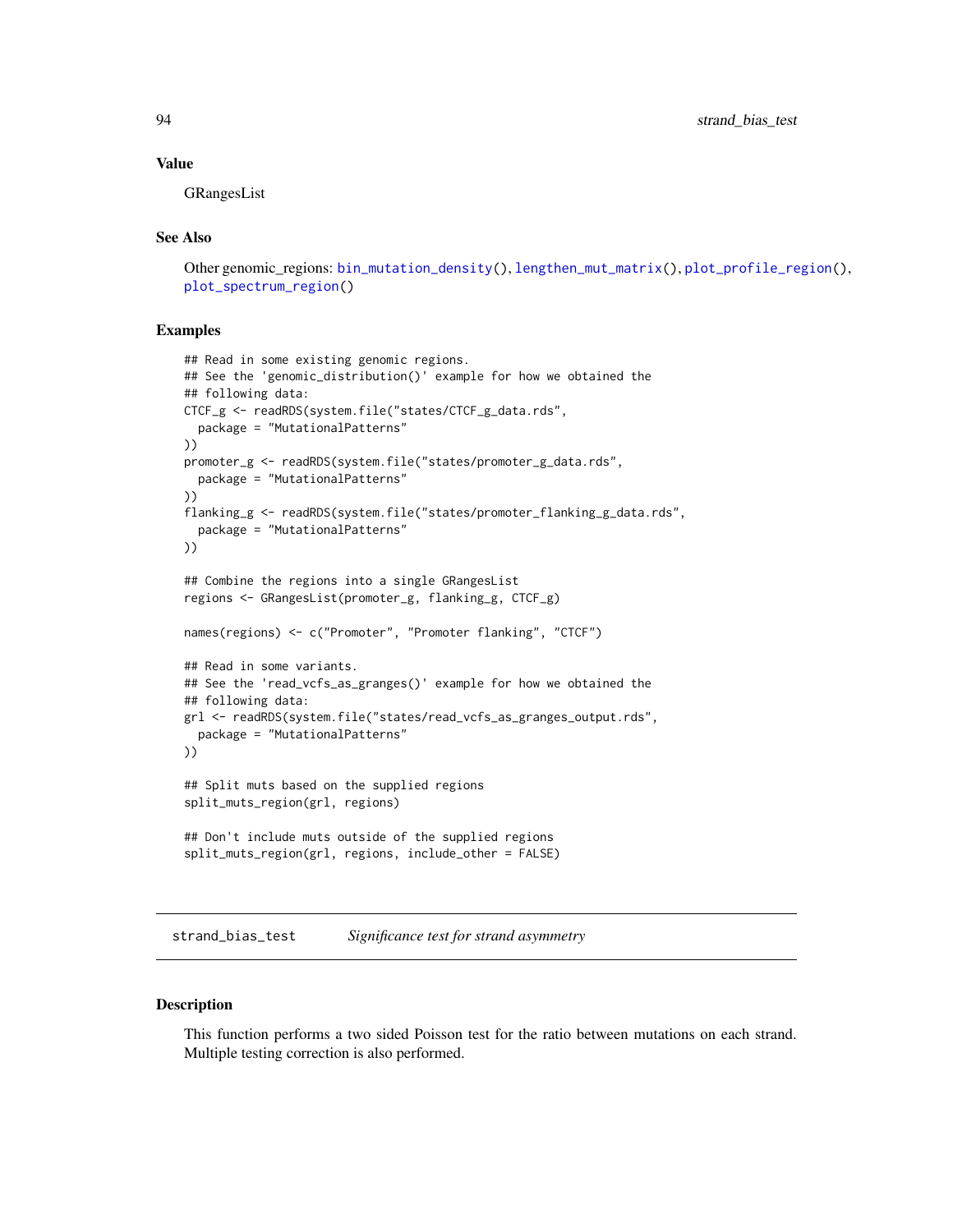# <span id="page-94-0"></span>strand\_bias\_test 95

## Usage

```
strand_bias_test(strand_occurrences, p_cutoffs = 0.05, fdr_cutoffs = 0.1)
```
#### Arguments

| strand_occurrences |                                                                              |
|--------------------|------------------------------------------------------------------------------|
|                    | Dataframe with mutation count per strand, result from 'strand occurrences()' |
| p_cutoffs          | Significance cutoff for the p value. Default: 0.05                           |
| fdr_cutoffs        | Significance cutoff for the fdr. Default: 0.1                                |

## Value

Dataframe with poisson test P value for the ratio between the two strands per group per base substitution type.

## See Also

[mut\\_matrix\\_stranded](#page-40-0), [strand\\_occurrences](#page-95-0), [plot\\_strand\\_bias](#page-84-0)

```
## See the 'mut_matrix_stranded()' example for how we obtained the
## following mutation matrix.
mut_mat_s <- readRDS(system.file("states/mut_mat_s_data.rds",
  package = "MutationalPatterns"
))
tissue <- c(
  "colon", "colon", "colon",
  "intestine", "intestine", "intestine",
  "liver", "liver", "liver"
\lambda## Perform the strand bias test.
strand_counts <- strand_occurrences(mut_mat_s, by = tissue)
strand_bias <- strand_bias_test(strand_counts)
## Use different significance cutoffs for the pvalue and fdr
strand_bias_strict <- strand_bias_test(strand_counts,
  p_{\text{cutoff}} = 0.01, fdr_{\text{cutoff}} = 0.05)
## Use multiple (max 3) significance cutoffs.
## This will vary the number of significance stars.
strand_bias_multistars <- strand_bias_test(strand_counts,
  p_cutoffs = c(0.05, 0.01, 0.005),
  fdr_cutoffs = c(0.1, 0.05, 0.01)\lambda
```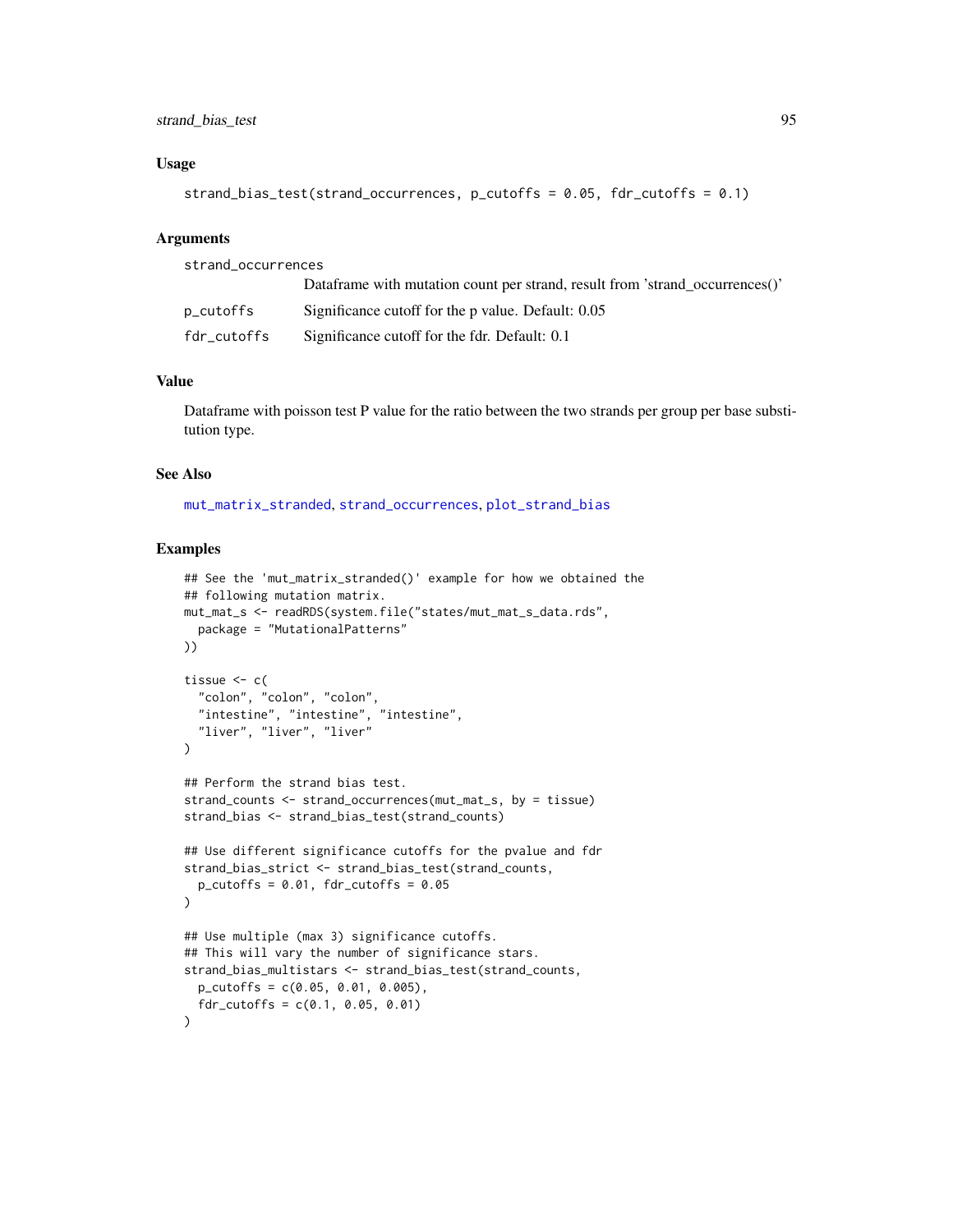<span id="page-95-1"></span><span id="page-95-0"></span>strand\_occurrences *Count occurrences per base substitution type and strand*

# Description

For each base substitution type and strand the total number of mutations and the relative contribution within a group is returned.

## Usage

```
strand_occurrences(mut_mat_s, by = NA)
```
# Arguments

| mut mat s | 192 feature mutation count matrix, result from 'mut matrix stranded()' |
|-----------|------------------------------------------------------------------------|
| bv        | Character vector with grouping info, optional                          |

# Value

A data.frame with the total number of mutations and relative contribution within group per base substitution type and strand

## See Also

[mut\\_matrix\\_stranded](#page-40-0), [plot\\_strand](#page-83-0), [plot\\_strand\\_bias](#page-84-0)

```
## See the 'mut_matrix_stranded()' example for how we obtained the
## following mutation matrix.
mut_mat_s <- readRDS(system.file("states/mut_mat_s_data.rds",
  package = "MutationalPatterns"
))
## Load a reference genome.
ref_genome <- "BSgenome.Hsapiens.UCSC.hg19"
library(ref_genome, character.only = TRUE)
tissue <-c("colon", "colon", "colon",
  "intestine", "intestine", "intestine",
  "liver", "liver", "liver"
)
strand_counts <- strand_occurrences(mut_mat_s, by = tissue)
```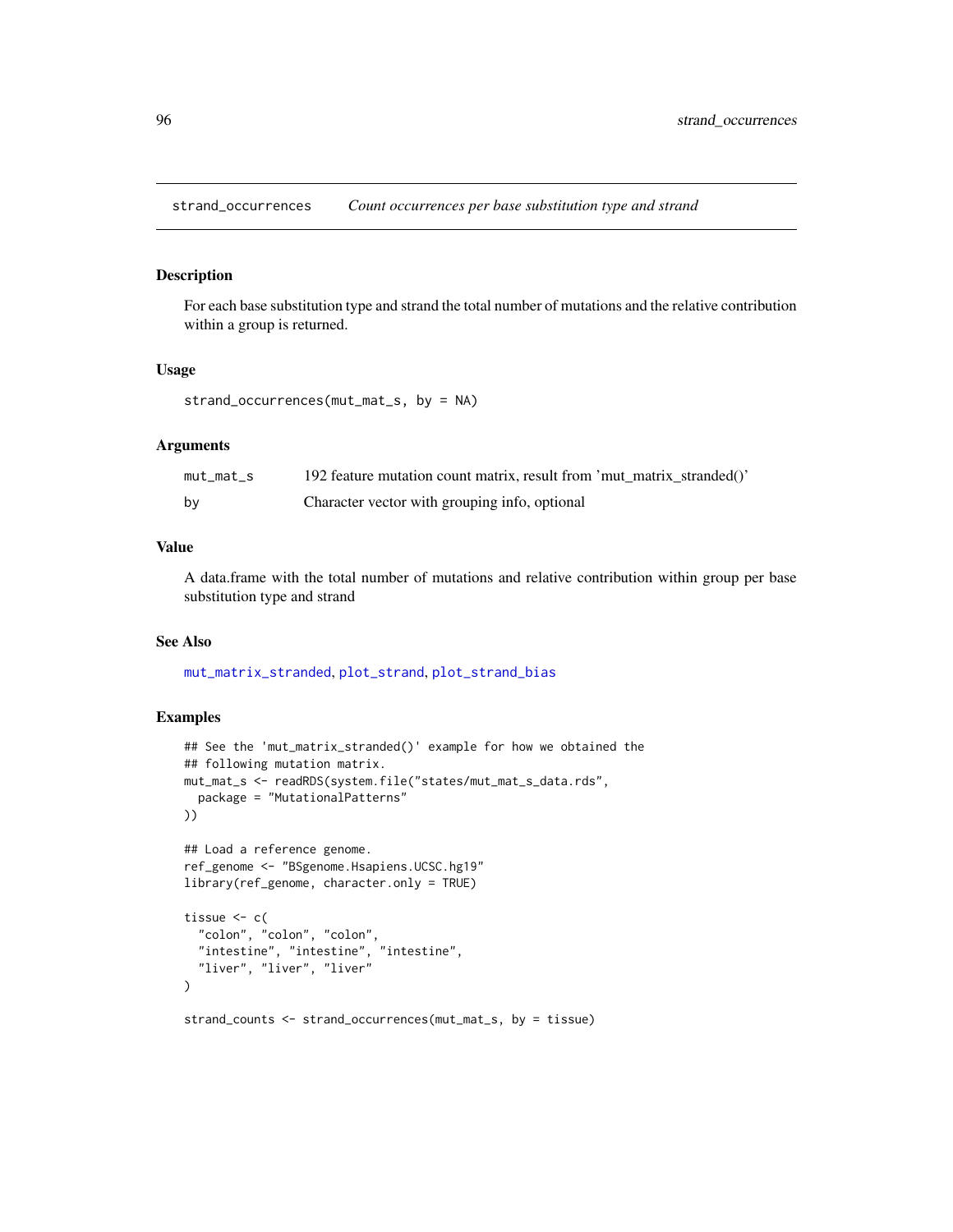<span id="page-96-0"></span>

## Description

A function to extract the bases 3' upstream and 5' downstream of the base substitution types.

## Usage

type\_context(vcf, ref\_genome, extension = 1)

## Arguments

| vcf        | A CollapsedVCF object                                                                                     |
|------------|-----------------------------------------------------------------------------------------------------------|
| ref_genome | Reference genome                                                                                          |
| extension  | The number of bases, that's extracted upstream and downstream of the base<br>substitutions. (Default: 1). |

## Value

Mutation types and context character vectors in a named list

## See Also

[read\\_vcfs\\_as\\_granges](#page-86-0), [mut\\_context](#page-38-0)

```
## See the 'read_vcfs_as_granges()' example for how we obtained the
## following data:
vcfs <- readRDS(system.file("states/read_vcfs_as_granges_output.rds",
  package = "MutationalPatterns"
))
## Load the corresponding reference genome.
ref_genome <- "BSgenome.Hsapiens.UCSC.hg19"
library(ref_genome, character.only = TRUE)
## Get type context
type_context <- type_context(vcfs[[1]], ref_genome)
## Get larger type context
type_context_larger <- type_context(vcfs[[1]], ref_genome, extension = 2)
```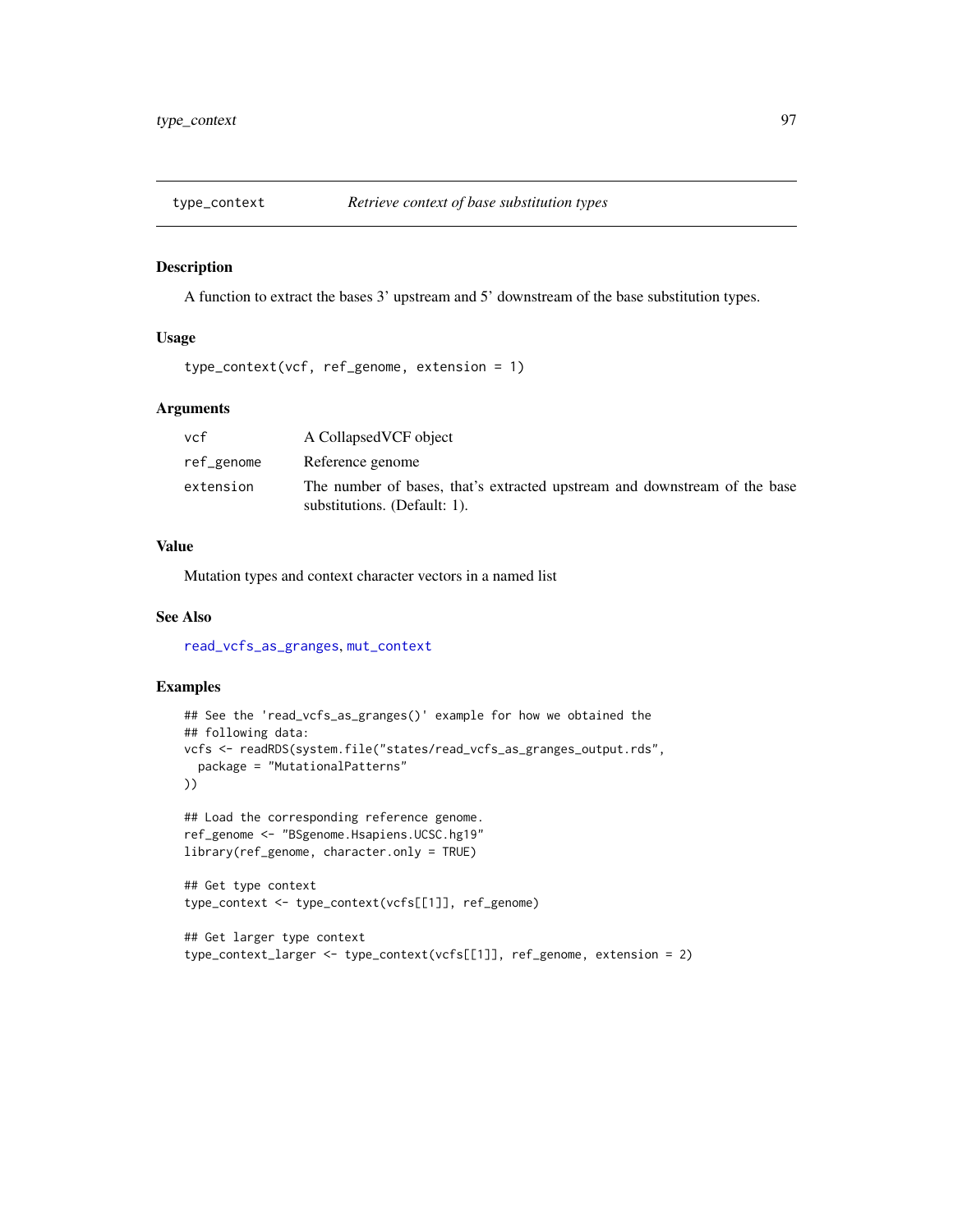# **Index**

∗ DBS count\_dbs\_contexts, [13](#page-12-0) get\_dbs\_context, [28](#page-27-0) plot\_compare\_dbs, [50](#page-49-0) plot\_dbs\_contexts, [62](#page-61-0) plot\_main\_dbs\_contexts, [67](#page-66-0) ∗ Indels count\_indel\_contexts, [14](#page-13-0) get\_indel\_context, [29](#page-28-0) plot\_compare\_indels, [51](#page-50-0) plot\_indel\_contexts, [64](#page-63-0) plot\_main\_indel\_contexts, [68](#page-67-0) ∗ Lesion\_segregation calculate\_lesion\_segregation, [6](#page-5-0) plot\_lesion\_segregation, [66](#page-65-0) ∗ MBS count\_mbs\_contexts, [15](#page-14-0) plot\_compare\_mbs, [53](#page-52-0) plot\_mbs\_contexts, [69](#page-68-0) ∗ genomic\_regions bin\_mutation\_density, [5](#page-4-1) lengthen\_mut\_matrix, [34](#page-33-1) plot\_profile\_region, [73](#page-72-1) plot\_spectrum\_region, [82](#page-81-1) split\_muts\_region, [93](#page-92-1) ∗ package MutationalPatterns, [36](#page-35-0) ∗ regional\_similarity determine\_regional\_similarity, [16](#page-15-1) plot\_regional\_similarity, [76](#page-75-0) bin\_mutation\_density, [5,](#page-4-1) *[35](#page-34-0)*, *[73](#page-72-1)*, *[83](#page-82-0)*, *[94](#page-93-1)* binomial\_test, [4](#page-3-0) calculate\_lesion\_segregation, [6,](#page-5-0) *[66](#page-65-0)* cluster\_signatures, [8](#page-7-0) context\_potential\_damage\_analysis, [9](#page-8-0) convert\_sigs\_to\_ref, [11](#page-10-0) cos\_sim, [12](#page-11-0) cos\_sim\_matrix, [12,](#page-11-0) *[61](#page-60-0)*

count\_dbs\_contexts, [13,](#page-12-0) *[28](#page-27-0)*, *[50](#page-49-0)*, *[62](#page-61-0)*, *[68](#page-67-0)* count\_indel\_contexts, [14,](#page-13-0) *[29](#page-28-0)*, *[52](#page-51-0)*, *[65](#page-64-0)*, *[69](#page-68-0)* count\_mbs\_contexts, [15,](#page-14-0) *[54](#page-53-0)*, *[70](#page-69-0)* determine\_regional\_similarity, [16,](#page-15-1) *[77](#page-76-0)* enrichment\_depletion\_test, [18,](#page-17-0) *[63](#page-62-0)* explained\_by\_signatures *(*MutationalPatterns-defunct*)*, [37](#page-36-0) extract\_signatures, [19,](#page-18-0) *[47](#page-46-0)*, *[55](#page-54-0)*, *[57](#page-56-0)*, *[59](#page-58-0)* fit\_to\_signatures, *[13](#page-12-0)*, [21,](#page-20-0) *[25](#page-24-0)* fit\_to\_signatures\_bootstrapped, *[21](#page-20-0)*, [22,](#page-21-0) *[23](#page-22-0)*, *[25](#page-24-0)* fit\_to\_signatures\_strict, *[21](#page-20-0)*, *[23](#page-22-0)*, [24](#page-23-0) genomic\_distribution, *[19](#page-18-0)*, [25,](#page-24-0) *[63](#page-62-0)* get\_dbs\_context, *[14](#page-13-0)*, [28,](#page-27-0) *[50](#page-49-0)*, *[62](#page-61-0)*, *[68](#page-67-0)* get\_indel\_context, *[14](#page-13-0)*, [29,](#page-28-0) *[52](#page-51-0)*, *[65](#page-64-0)*, *[69](#page-68-0)* get\_known\_signatures, [30](#page-29-0) get\_mut\_type, *[28,](#page-27-0) [29](#page-28-0)*, [32](#page-31-0) get\_sim\_tb, [33](#page-32-0) get\_sim\_tb,region\_cossim-method *(*get\_sim\_tb*)*, [33](#page-32-0) lengthen\_mut\_matrix, *[5](#page-4-1)*, [34,](#page-33-1) *[73](#page-72-1)*, *[83](#page-82-0)*, *[94](#page-93-1)* merge\_signatures, [35](#page-34-0) mut\_192\_occurrences, [38](#page-37-0) mut\_96\_occurrences, [39](#page-38-1) mut\_context, [39,](#page-38-1) *[97](#page-96-0)* mut\_matrix, *[13](#page-12-0)*, *[20,](#page-19-0) [21](#page-20-0)*, *[23](#page-22-0)*, *[25](#page-24-0)*, [40,](#page-39-1) *[42](#page-41-0)*, *[48](#page-47-1)*, *[55](#page-54-0)*, *[57](#page-56-0)*, *[59](#page-58-0)*, *[61](#page-60-0)*, *[72,](#page-71-0) [73](#page-72-1)*, *[78](#page-77-0)* mut\_matrix\_stranded, [41,](#page-40-1) *[47](#page-46-0)*, *[85,](#page-84-1) [86](#page-85-0)*, *[95,](#page-94-0) [96](#page-95-1)* mut\_strand, *[42](#page-41-0)*, [43](#page-42-0) mut\_type, [45](#page-44-0) mut\_type\_occurrences, [46,](#page-45-1) *[80](#page-79-1)*, *[83](#page-82-0)* mutation\_context *(*MutationalPatterns-defunct*)*, [37](#page-36-0)